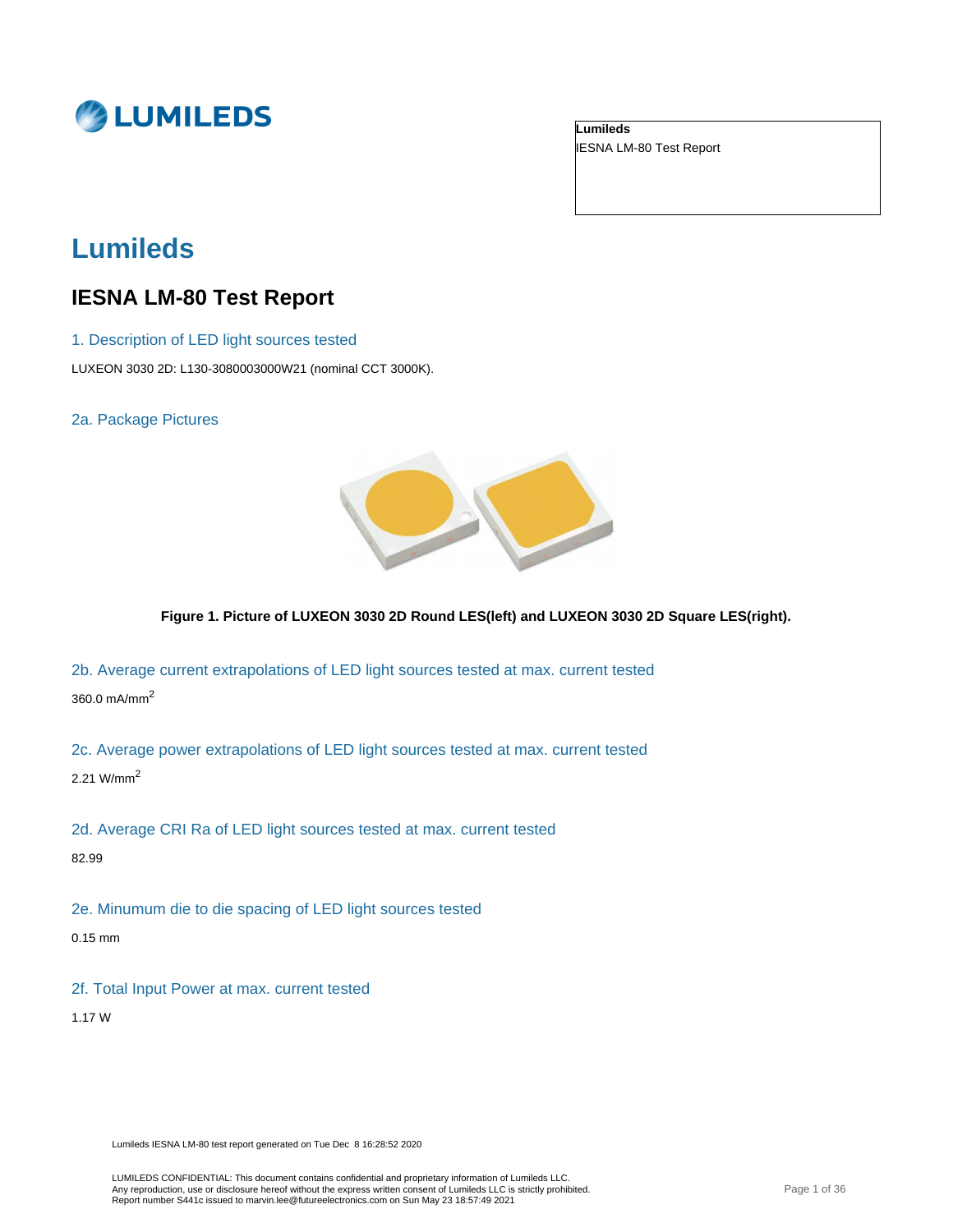### 3a. Projected  $L_{70}$  extrapolations per IESNA TM-21-11

|                     | If $= 65mA$              | If $= 100 \text{mA}$     | If $= 120 \text{mA}$     | If $= 150 \text{mA}$ | If $= 180 \text{mA}$     |
|---------------------|--------------------------|--------------------------|--------------------------|----------------------|--------------------------|
| $Ts = 115^{\circ}C$ | $\overline{\phantom{0}}$ |                          | 142,789                  |                      | 110,606                  |
| $Ts = 105^{\circ}C$ | 178.097                  | $\overline{a}$           | 141,655                  | 128.541              | $\overline{\phantom{a}}$ |
| $Ts = 85^{\circ}C$  | -                        | 153.225                  | $\overline{\phantom{0}}$ | -                    | $\overline{\phantom{0}}$ |
| $Ts = 55^{\circ}C$  | 202,126                  | $\overline{\phantom{a}}$ | $\overline{\phantom{0}}$ | -                    | ۰                        |

#### 3b. Reported  $L_{70}$  extrapolations per IESNA TM-21-11

|                     | If $= 65mA$              | If $= 100 \text{mA}$     | If $= 120 \text{mA}$     | If $= 150$ mA | If $= 180 \text{mA}$     |
|---------------------|--------------------------|--------------------------|--------------------------|---------------|--------------------------|
| $Ts = 115^{\circ}C$ | $\overline{\phantom{0}}$ | $\overline{\phantom{0}}$ | >60.000                  | -             | >60.000                  |
| $Ts = 105^{\circ}C$ | >60.000                  | -                        | >60,000                  | >60,000       | ۰                        |
| $Ts = 85^{\circ}C$  | ٠                        | >60,000                  | ٠                        |               | $\overline{\phantom{0}}$ |
| $Ts = 55^{\circ}C$  | >60.000                  | $\overline{\phantom{0}}$ | $\overline{\phantom{0}}$ | -             | $\overline{\phantom{0}}$ |

#### 4. Applicable LUXEON® Series part number(s)

This IESNA LM-80 Test Report applies to the following LUXEON part numbers:

| <b>Product Family</b>            | <b>Part Number</b>                           | CCT   |
|----------------------------------|----------------------------------------------|-------|
| LUXEON 3030 2D                   | L <sub>130</sub> -AABBCC <sub>30</sub> xxxxx | white |
| LUXEON 3030 HE                   | L <sub>130</sub> -AABBCC30000DE              | white |
| LUXEON 3030 HE Plus Deep Dimming | L130-AABBHA3000DD1                           | white |

For LUXEON 3030 2D: AA designates nominal CCT (27=2700K, 30=3000K, 35=3500K, 40=4000K, 50=5000K, 57=5700K and 65=6500K), BB designates minimum CRI (70=70CRI, 80=80CRI and 90=90CRI), CC designates ESD protection level (00=2kV and 0T=8kV), xx and xxxx designate Lumileds internal codes.

For LUXEON 3030 HE: AA designates nominal CCT (27=2700K, 30=3000K, 35=3500K, 40=4000K, 50=5000K, 57=5700K and 65=6500K), BB designates minimum CRI (70=70CRI, 80=80CRI and 90=90CRI), CC designates designates product code (HA= LUXEON 3030 HE Plus, HB = LUXEON 3030 HE), D designates product code (0=0.08V Vf bin, B=0.1V Vf bin), E designates Lumileds internal code.

LUXEON 3030 HE Plus Deep Dimming: AA designates nominal CCT (27=2700K, 30=3000K, 35=3500K, 40=4000K, 50=5000K, 57=5700K and 65=6500K), BB designates minimum CRI (80=80CRI and 90=90CRI).

For LUXEON 3030 HE and LUXEON 3030 HE Plus Deep Dimming, drive current If' can be calculated as follows: If' = If\*2, and voltage Vf' = Vf/2 (2 dies in parallel).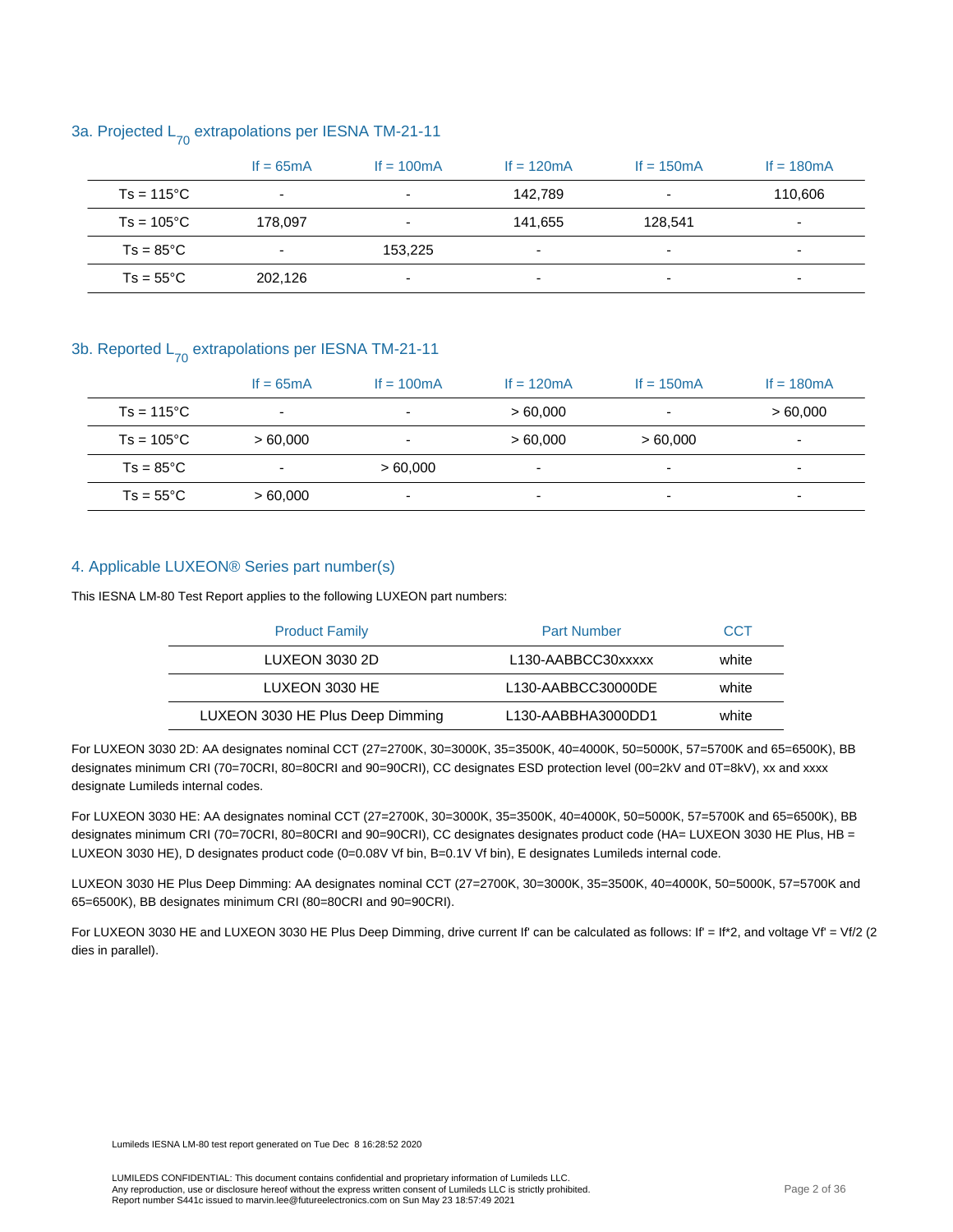## 5. Number of LED light sources reported

25 units per test condition.

#### 6. Dates Tests Started

2016/08/24.

#### 7. Date Report First Issued

2017/10/17.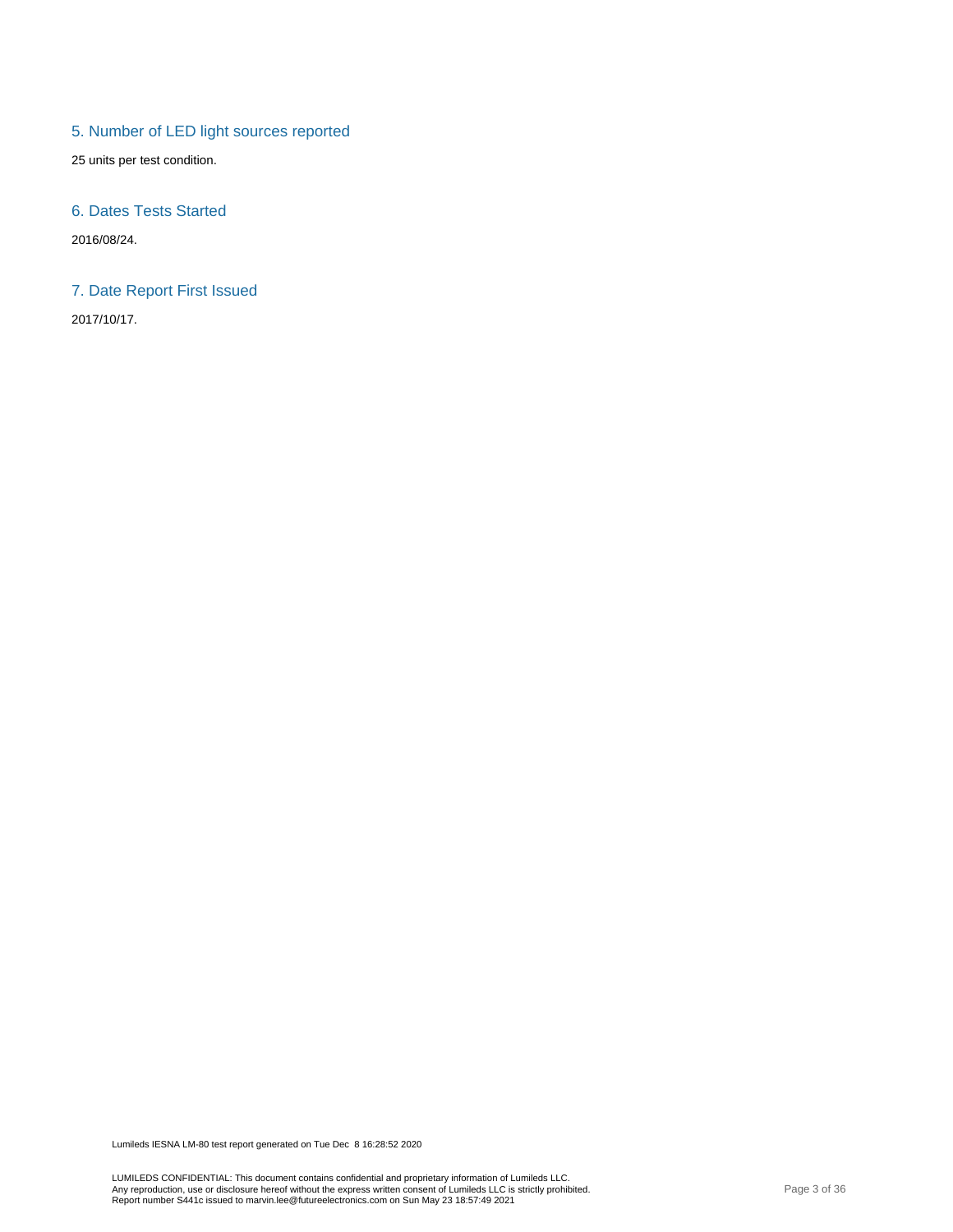#### 8. Mechanical Drawing

For detailed mechanical drawings, please see individual product data sheets.



#### **Figure 2a: Mechanical Drawing for LUXEON 3030 2D Round LES. All dimensions are in millimeters.**



**Figure 2b: Mechanical Drawing for LUXEON 3030 2D Square LES. All dimensions are in millimeters.**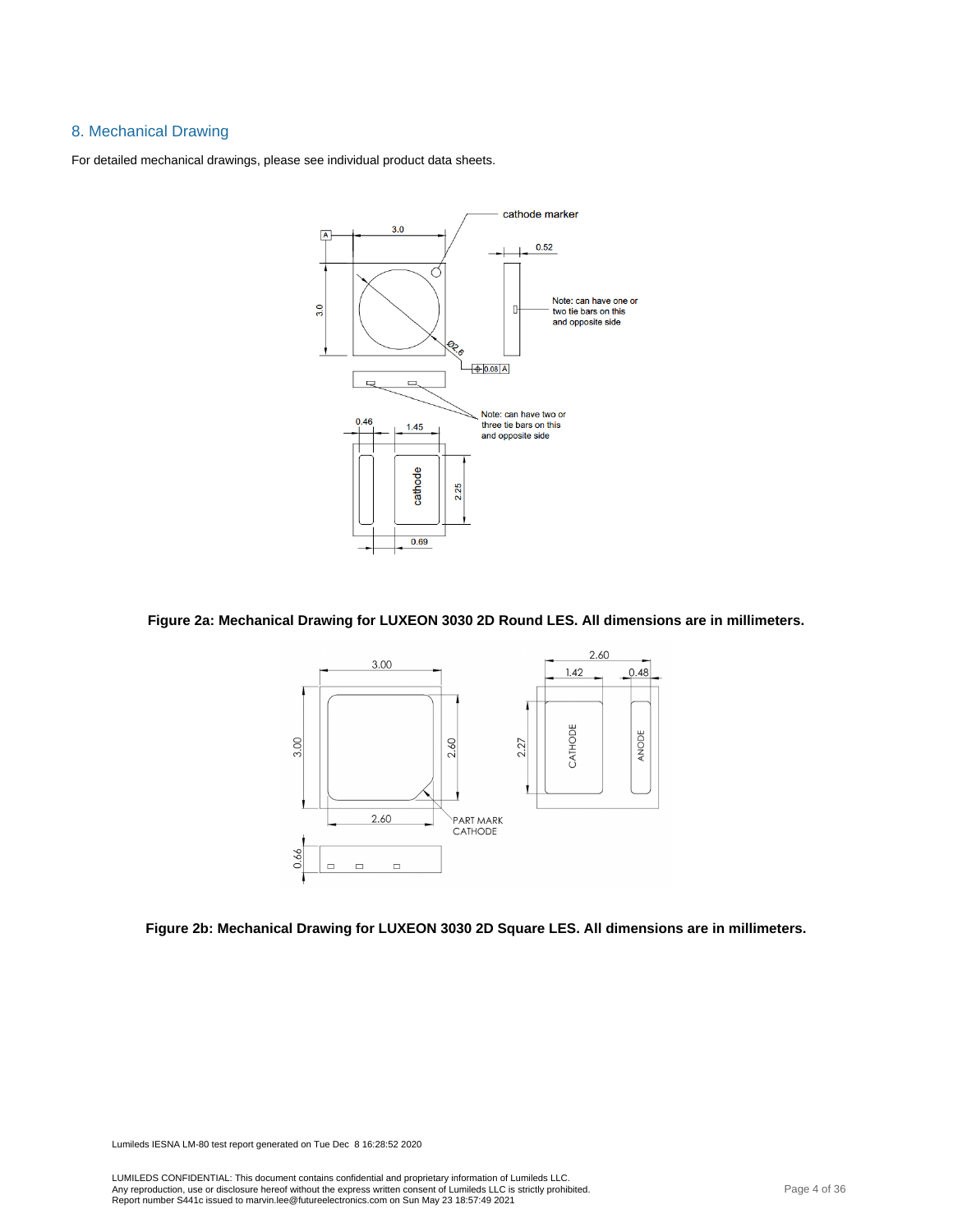# 9. T<sub>s</sub> Measurement Point



# **Figure 3: Preferred T s measurement point for LUXEON 3030 2D.**

For further information on measuring the in-situ T<sub>s</sub>, please see Lumileds Application Brief AB207, which is available online at www.lumileds.com.

#### 10. Description of auxiliary equipment

LUXEON LED devices are soldered to reliability stress boards.

Reliability stress boards are mounted in a chamber with minimal ambient airflow. The chamber temperature is controlled based on the temperature of a control Ts point, which is located on the stress board.

The reliability stress board is periodically removed from the thermal chamber, allowed to cool to room temperature, and then tested. After testing, the reliability stress board is returned to the thermal chamber for additional operation.

#### 11. Operating Cycle

LUXEON LEDs are driven with a constant direct current (DC).

#### 12. Ambient conditions including airflow, temperature, and relative humidity

The typical relative humidity within the chamber is < 65%. The temperature uniformity of the board (center to edge) was experimentally determined to be less than 2°C.

The photometry measurement temperature is set and monitored to be within  $25^{\circ}$ C ± 2°C with no forced airflow and RH < 65%.

# 13. T<sub>s</sub> and ambient temperatures (ambient temperature measured 5mm above reliability stress board)

In all cases, both  $\mathsf{T}_{_{\mathbf{S}}}$  and  $\mathsf{T}_{_{\mathbf{air}}}$  meet or exceed the IESNA LM-80-15 limits.

#### 14. Drive current of the LED light source during lifetime test

#### See tables.

#### 15. Initial luminous flux and forward voltage at photometric measurement current

#### See tables.

16. Lumen maintenance for data for each individual light source along with median value, standard deviation, minimum and maximum lumen maintenance value for all of the light sources

See tables.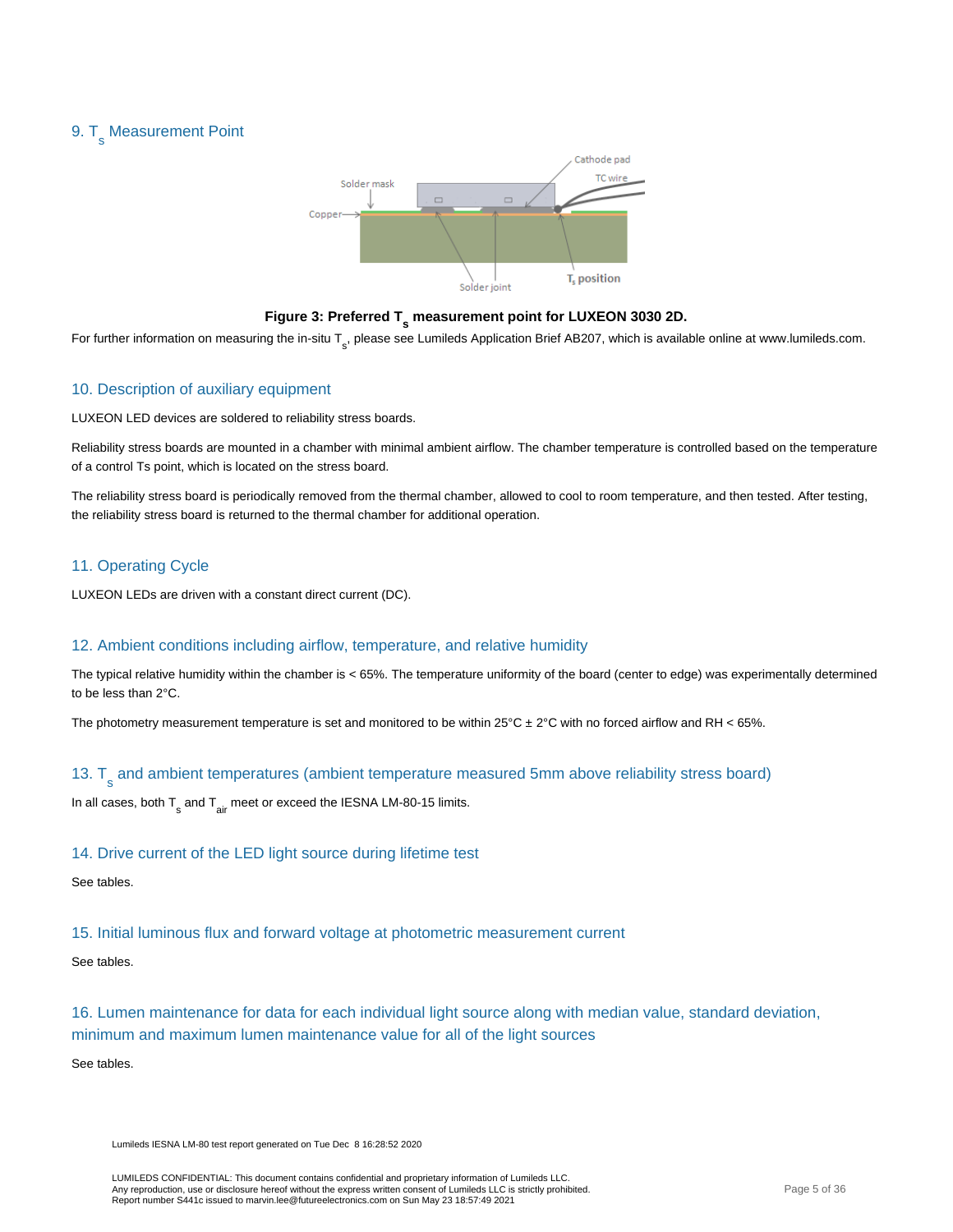#### 17. Observation of LED light source failures including the failure conditions and time of failure

No failures observed in devices reported.

#### 18. LED light source monitoring interval

Units were tested at 0 hour and at subsequent 1,000 hours intervals.

#### 19. Photometric measurement uncertainty

Long-term measurement uncertainty is based on reproducibility tests done over a period of one year, calculated to k = 2 coverage (i.e. 95% coverage).

Luminous Flux  $(\Phi_{\text{v}}) \pm 1.59\%$ 

Correlated Color Temperature (CCT) ± 21K

#### 20. Chromaticity shift reported over the measurement time

See tables.

#### 21. Sampling Method/Sample size

Tested samples are selected to be representative of the overall LED population. LED sample size is indicated in Section 5 of this report.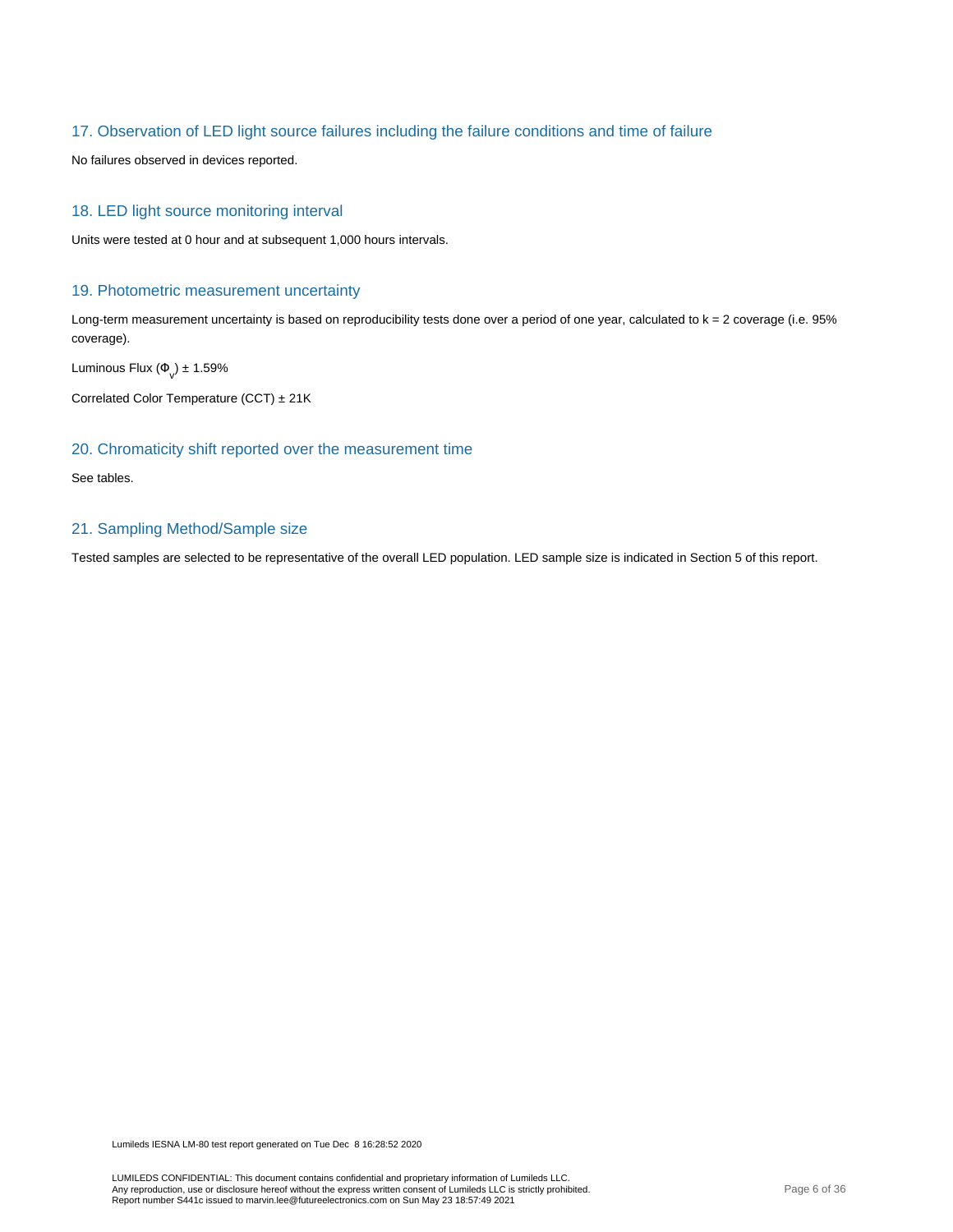#### 22. ISO 17025-2005 Accreditation

SINGAPORE LABORATORY ACCREDITATION SCHEME



LA-2016-0634-E Number

Date of Issue : 14 December 2016

Date of Expiry: 13 December 2020

# **Certificate of Accreditation**

This certifies that

Lumileds Malaysia Sdn. Bhd.

Reliability Test Laboratory

No. 3, Lintang Bayan Lepas 8,

Phase 4, Bayan Lepas Industrial Park

11900, Penang, Malaysia

is accredited by the Singapore Accreditation Council to

ISO / IEC 17025: 2005

for specific scope within the field of

**Electrical Testing** as detailed in the attached schedule.

Chairman

This Certificate is awarded subject to the organisation's compliance with the stated criteria and terms and<br>conditions laid down by the Singapore Accreditation Council.

This Certificate may not be reproduced except with the written permission of the Chain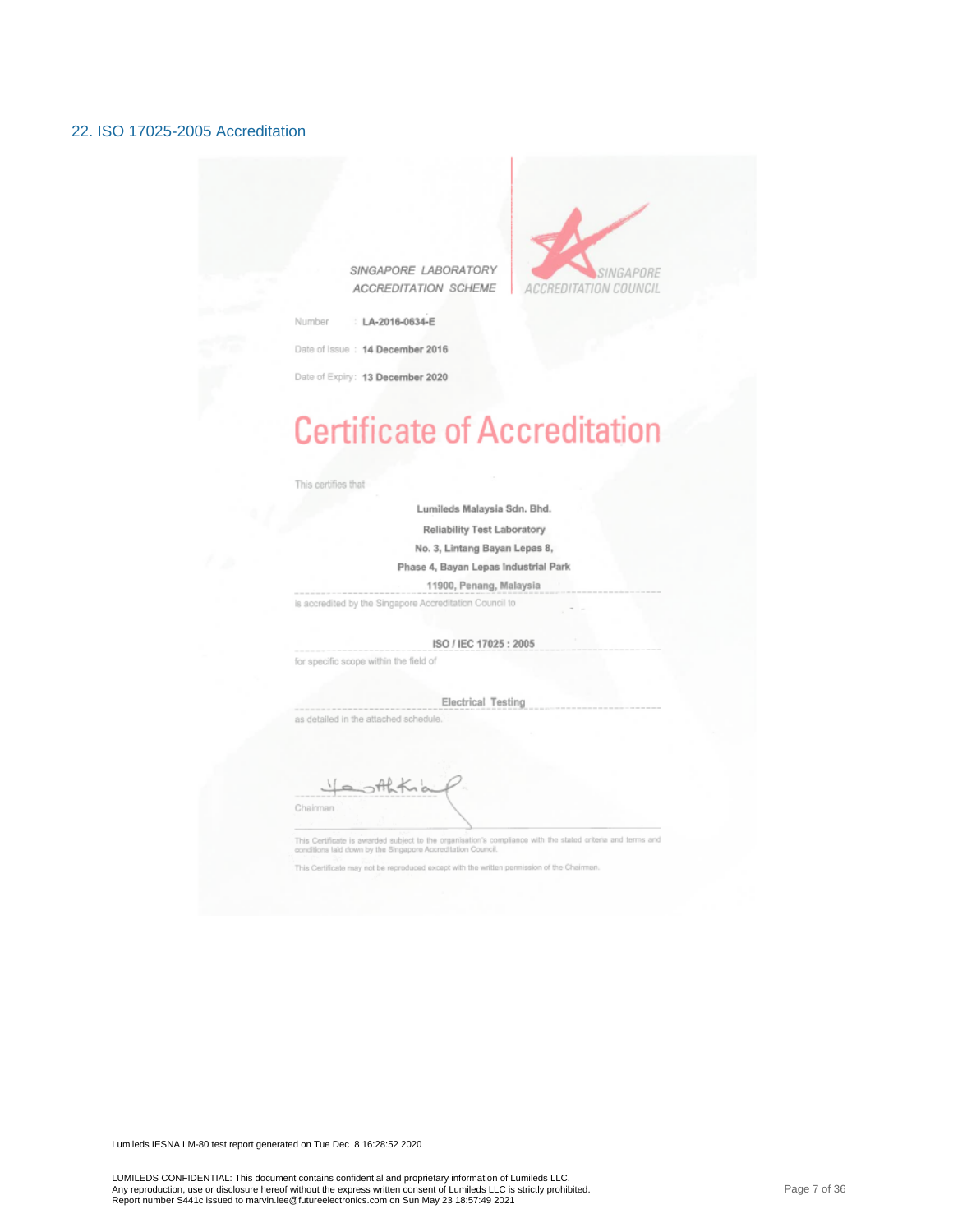#### **Notes**

Data is for reference only and is not an endorsement to exceed the Data Sheet operating conditions.

The TM-21 extrapolations are based on IES TM-21-11 "Projecting Long Term Lumen Maintenance of LED Light Sources". The TM-21 lumen maintenance model is based on the flux data normalized to 1 at 0 hours and the use of a exponential model for flux(time):

Flux(time) = B exp[-alpha\*time], where normally  $B \cong 1$ , and alpha > 0.

An L70 extrapolation less than 0 means that the model predicts an increasing flux output with time, i.e. alpha < 0 (see graphs). Generally, this means that additional test time is needed to determine the long-term lumen maintenance behavior.

Customer needs to check for all applicable local rules regarding application of LM-80 reports.

Number of LED light sources tested: 50 units per test condition.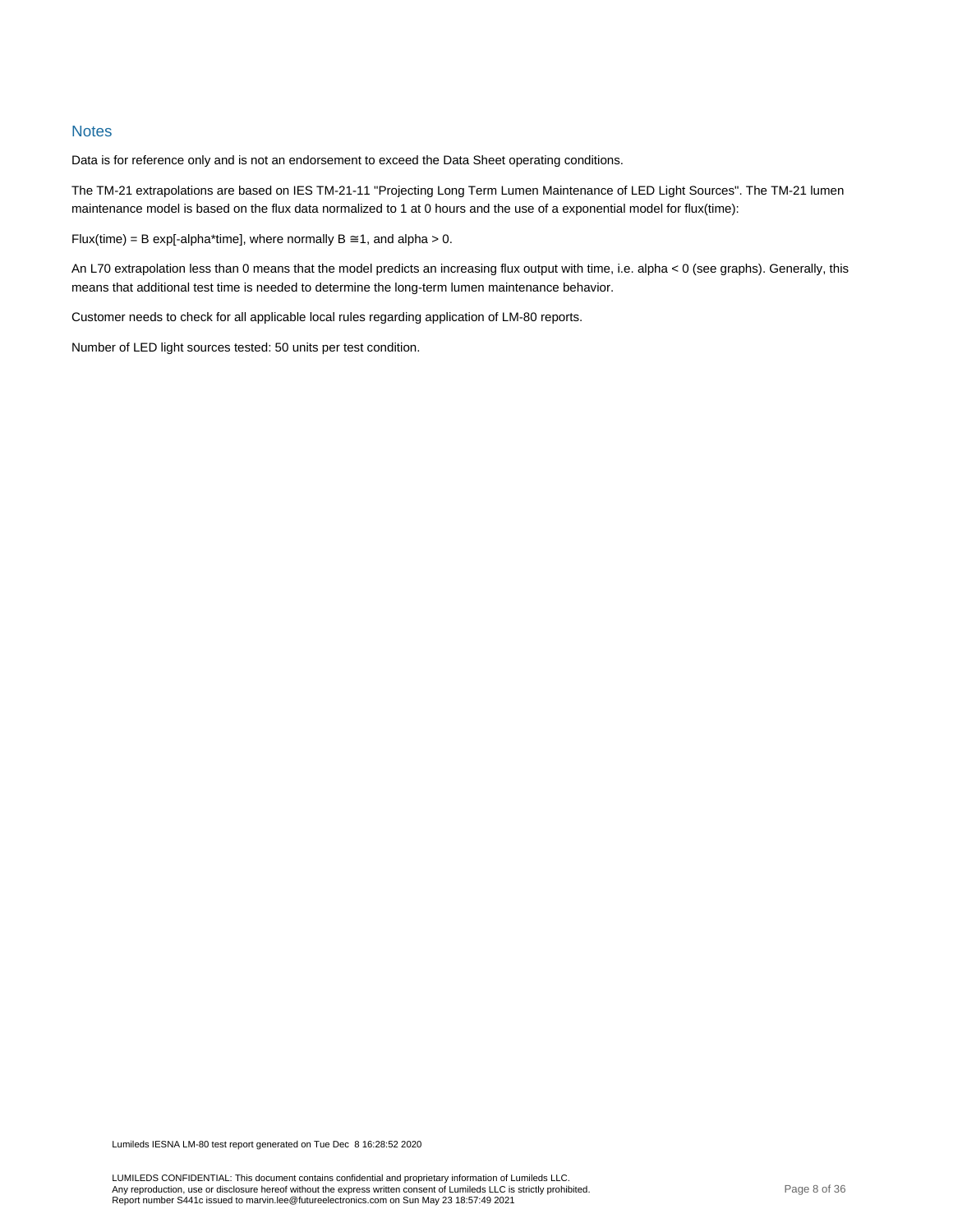|                                                                                               | Normalized Flux Statistics for $It = 65mA$<br>B.<br>L70<br>1000hrs 2000hrs 3000hrs 4000hrs 5000hrs 6000hrs 7000hrs 8000hrs 9000hrs 10000hrs<br>0 <sub>hrs</sub> |  |               |        |        |                 |                                                        |                      |        |        |                                                        |        |                                     |  |  |
|-----------------------------------------------------------------------------------------------|-----------------------------------------------------------------------------------------------------------------------------------------------------------------|--|---------------|--------|--------|-----------------|--------------------------------------------------------|----------------------|--------|--------|--------------------------------------------------------|--------|-------------------------------------|--|--|
|                                                                                               |                                                                                                                                                                 |  |               |        |        |                 |                                                        |                      |        |        |                                                        |        | alpha                               |  |  |
|                                                                                               | $median = 1.0000 1.0018$                                                                                                                                        |  |               | 0.9999 |        |                 | 0.9985  0.9970  0.9953  0.9928  0.9910                 |                      |        | 0.9895 | 0.9878                                                 | 0.9855 |                                     |  |  |
| Ts=Tair=105°C average = 1.0000 1.0017 1.0001 0.9988 0.9972 0.9953 0.9932 0.9913 0.9892 0.9873 |                                                                                                                                                                 |  |               |        |        |                 |                                                        |                      |        |        |                                                        |        | 0.9852 2.0333e-06 1.0055 178.097    |  |  |
|                                                                                               | st dev $=$                                                                                                                                                      |  | 0.0000 0.0008 | 0.0011 |        |                 |                                                        |                      |        |        | 0.0013  0.0015  0.0015  0.0015  0.0017  0.0021  0.0022 |        | $0.0024$ TM-21 L70(10k) > 60,000hrs |  |  |
|                                                                                               | $min =$                                                                                                                                                         |  | 1.0000 1.0001 | 0.9983 |        |                 | 0.9970 0.9945 0.9925 0.9911 0.9879                     |                      |        |        | 0.9846 0.9823                                          | 0.9796 |                                     |  |  |
|                                                                                               | $max =$                                                                                                                                                         |  | 1.0000 1.0031 | 1.0023 |        | 1.0015 0.9996   | 0.9989                                                 | 0.9970               | 0.9951 |        | 0.9932 0.9918                                          | 0.9910 |                                     |  |  |
|                                                                                               |                                                                                                                                                                 |  |               |        |        |                 |                                                        |                      |        |        |                                                        |        |                                     |  |  |
|                                                                                               | median = $1.0000$ 1.0037                                                                                                                                        |  |               | 1.0026 |        | 1.0018 1.0003   | 0.9990                                                 | 0.9972 0.9960        |        | 0.9939 | 0.9917                                                 | 0.9900 |                                     |  |  |
| $Ts = Tair = 55°C$                                                                            | average = 1.0000 1.0035 1.0026                                                                                                                                  |  |               |        |        |                 | 1.0019  1.0004  0.9990  0.9975  0.9958                 |                      |        |        | 0.9939  0.9920                                         | 0.9901 | 1.8055e-06 1.0083 202.126           |  |  |
|                                                                                               | st dev $=$                                                                                                                                                      |  | 0.0000 0.0010 | 0.0010 |        |                 | 0.0013  0.0009  0.0012  0.0011  0.0012  0.0016  0.0019 |                      |        |        |                                                        |        | $0.0022$ TM-21 L70(10k) > 60,000hrs |  |  |
|                                                                                               | $min =$                                                                                                                                                         |  | 1.0000 1.0014 | 1.0004 |        | 0.9996   0.9989 |                                                        | 0.9973 0.9951 0.9934 |        | 0.9907 | 0.9890                                                 | 0.9866 |                                     |  |  |
|                                                                                               | $max =$                                                                                                                                                         |  | 1.0000 1.0052 | 1.0045 | 1.0038 | 1.0020          | 1.0015                                                 | 0.9992               | 0.9976 | 0.9969 | 0.9968                                                 | 0.9962 |                                     |  |  |
|                                                                                               |                                                                                                                                                                 |  |               |        |        |                 |                                                        |                      |        |        |                                                        |        |                                     |  |  |



#### **Delta u'v' for I<sup>f</sup> = 65mA**

|                                                                                 |                                                                            | 0hrs |               |        |                      |        |               |                                    |               |                   |        | 1000hrs 2000hrs 3000hrs 4000hrs 5000hrs 6000hrs 7000hrs 8000hrs 9000hrs 10000hrs |
|---------------------------------------------------------------------------------|----------------------------------------------------------------------------|------|---------------|--------|----------------------|--------|---------------|------------------------------------|---------------|-------------------|--------|----------------------------------------------------------------------------------|
|                                                                                 | median = $0.0000$ $0.0004$                                                 |      |               | 0.0007 | 0.0009               |        |               | 0.0013 0.0014 0.0016 0.0020 0.0023 |               |                   | 0.0026 | 0.0030                                                                           |
| Ts=Tair=105°C average = 0.0000 0.0004 0.0007 0.0008 0.0013 0.0015 0.0016 0.0019 |                                                                            |      |               |        |                      |        |               |                                    |               | 0.0023            | 0.0026 | 0.0029                                                                           |
|                                                                                 | st dev $=$                                                                 |      | 0.0000 0.0001 | 0.0001 | 0.0001               | 0.0001 | 0.0001        | 0.0001                             | 0.0001        | 0.0001            | 0.0001 | 0.0001                                                                           |
|                                                                                 | $min =$                                                                    |      | 0.0000 0.0002 | 0.0005 | 0.0007               | 0.0011 | 0.0013        | 0.0014                             | 0.0017 0.0021 |                   | 0.0025 | 0.0027                                                                           |
|                                                                                 | $max =$                                                                    |      | 0.0000 0.0006 | 0.0009 | 0.0010               |        | 0.0014 0.0017 | 0.0018                             | 0.0022 0.0026 |                   | 0.0029 | 0.0032                                                                           |
|                                                                                 |                                                                            |      |               |        |                      |        |               |                                    |               |                   |        |                                                                                  |
|                                                                                 | median = $0.0000$ $0.0003$                                                 |      |               | 0.0004 | 0.0005               |        |               | 0.0010 0.0012 0.0014 0.0018 0.0022 |               |                   | 0.0024 | 0.0026                                                                           |
| Ts=Tair=55°C                                                                    | $average = 0.0000$ 0.0003 0.0004 0.0005 0.0010 0.0013 0.0015 0.0018 0.0022 |      |               |        |                      |        |               |                                    |               |                   | 0.0024 | 0.0027                                                                           |
|                                                                                 | st dev $=$                                                                 |      | 0.0000 0.0002 | 0.0002 | 0.0002 0.0002 0.0002 |        |               | 0.0002                             |               | $0.0002$ $0.0002$ | 0.0002 | 0.0002                                                                           |
|                                                                                 | $min =$                                                                    |      | 0.0000 0.0001 | 0.0003 | 0.0003               | 0.0008 | 0.0011        | 0.0012 0.0016 0.0019               |               |                   | 0.0022 | 0.0024                                                                           |
|                                                                                 | $max =$                                                                    |      | 0.0000 0.0009 | 0.0010 | 0.0010               | 0.0017 | 0.0019        | 0.0021                             | 0.0024        | 0.0027            | 0.0030 | 0.0033                                                                           |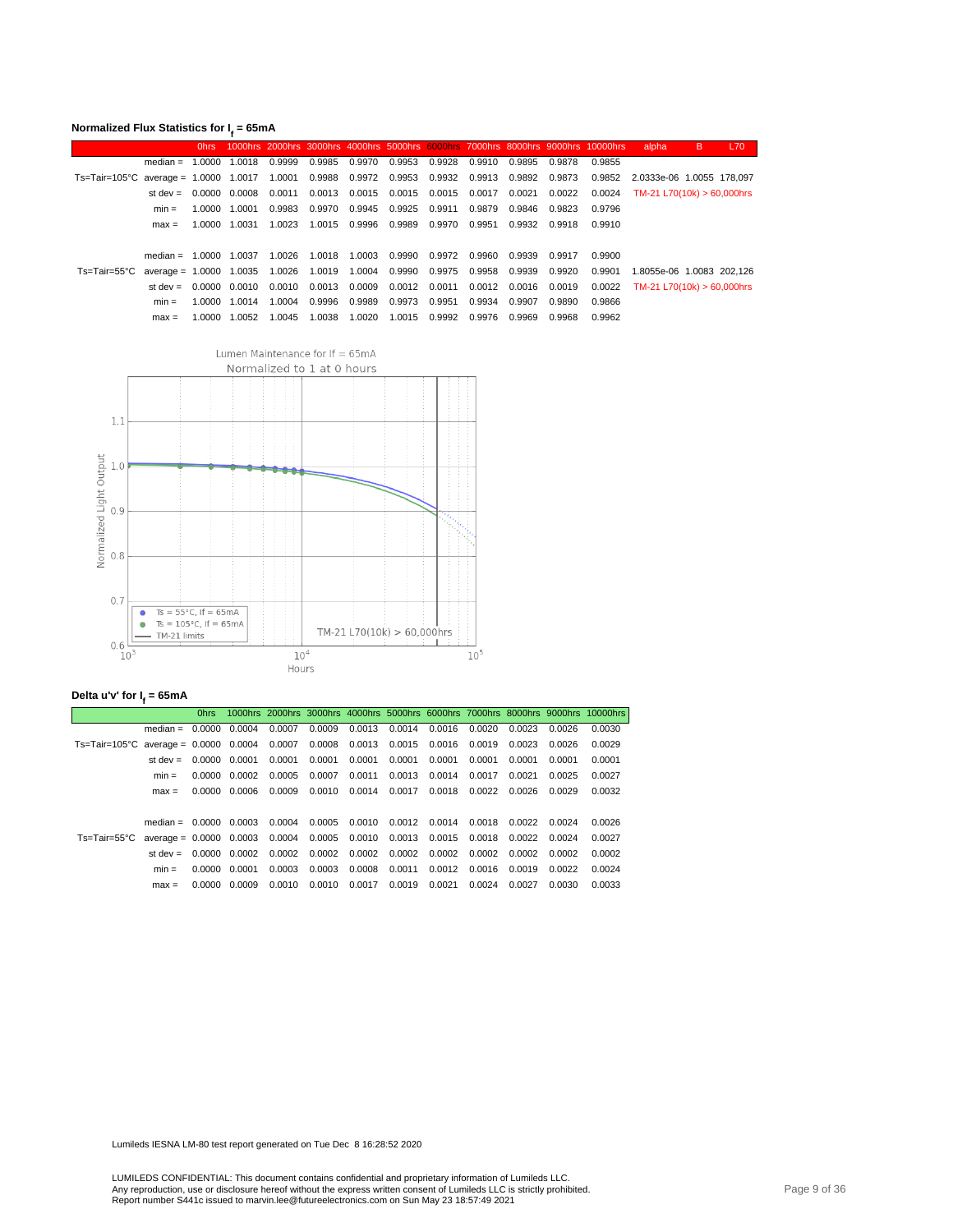#### **Normalized Flux Statistics for I<sup>f</sup> = 100mA**

|                                                                                                                               |                                                                                       |  |  |                                                                                     |  |  |        | Ohrs 1000hrs 2000hrs 3000hrs 4000hrs 5000hrs 6000hrs 7000hrs 8000hrs 9000hrs 10000hrs alpha B L70                |  |
|-------------------------------------------------------------------------------------------------------------------------------|---------------------------------------------------------------------------------------|--|--|-------------------------------------------------------------------------------------|--|--|--------|------------------------------------------------------------------------------------------------------------------|--|
|                                                                                                                               | median = 1,0000 0,9982 0,9963 0,9953 0,9935 0,9917 0,9889 0,9870 0,9851 0,9823 0,9790 |  |  |                                                                                     |  |  |        |                                                                                                                  |  |
| Ts=Tair=85°C average = 1.0000 0.9986 0.9968 0.9952 0.9937 0.9916 0.9893 0.9870 0.9848 0.9825 0.9798 2.3496e-06 1.0034 153,225 |                                                                                       |  |  |                                                                                     |  |  |        |                                                                                                                  |  |
|                                                                                                                               |                                                                                       |  |  |                                                                                     |  |  |        | st dev = 0.0000 0.0017 0.0019 0.0018 0.0019 0.0020 0.0020 0.0022 0.0026 0.0026 0.0027 TM-21 L70(10k) > 60,000hrs |  |
|                                                                                                                               |                                                                                       |  |  | min =  1.0000 0.9962 0.9935 0.9925 0.9906 0.9880 0.9859 0.9835 0.9806 0.9784 0.9752 |  |  |        |                                                                                                                  |  |
|                                                                                                                               |                                                                                       |  |  | max = 1.0000 1.0028 1.0018 0.9991 0.9982 0.9963 0.9935 0.9915 0.9896 0.9877         |  |  | 0.9852 |                                                                                                                  |  |



#### **Delta u'v' for I<sup>f</sup> = 100mA**

|                                                                                              |                                                                                       |  |                                                                                                    |  |  |  | Ohrs 1000hrs 2000hrs 3000hrs 4000hrs 5000hrs 6000hrs 7000hrs 8000hrs 9000hrs 10000hrs |
|----------------------------------------------------------------------------------------------|---------------------------------------------------------------------------------------|--|----------------------------------------------------------------------------------------------------|--|--|--|---------------------------------------------------------------------------------------|
|                                                                                              | median = 0.0000 0.0005 0.0007 0.0009 0.0012 0.0014 0.0017 0.0021 0.0023 0.0028 0.0031 |  |                                                                                                    |  |  |  |                                                                                       |
| Ts=Tair=85°C average = 0.0000 0.0005 0.0007 0.0009 0.0012 0.0014 0.0017 0.0021 0.0023 0.0028 |                                                                                       |  |                                                                                                    |  |  |  | 0.0031                                                                                |
|                                                                                              | st dev = 0.0000 0.0002 0.0001 0.0001 0.0002 0.0002 0.0003 0.0002 0.0002 0.0002 0.0002 |  |                                                                                                    |  |  |  |                                                                                       |
|                                                                                              | $min =$                                                                               |  | $0.0000$ $0.0002$ $0.0005$ $0.0007$ $0.0010$ $0.0012$ $0.0013$ $0.0019$ $0.0021$ $0.0025$ $0.0028$ |  |  |  |                                                                                       |
|                                                                                              | $max =$                                                                               |  | $0.0000$ $0.0009$ $0.0011$ $0.0014$ $0.0017$ $0.0020$ $0.0022$ $0.0025$ $0.0028$ $0.0032$          |  |  |  | 0.0035                                                                                |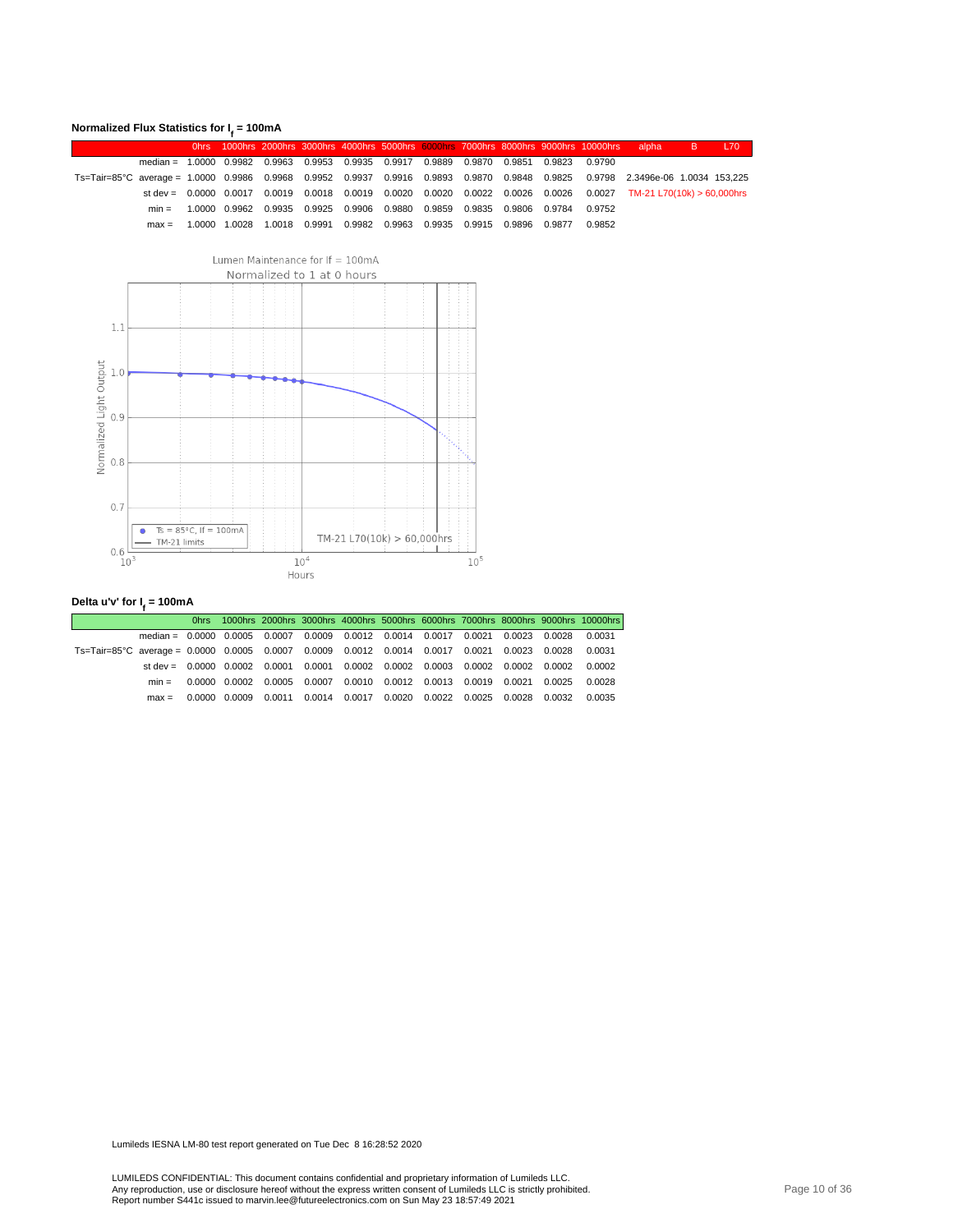| Normalized Flux Statistics for $Ir = 120mA$ |  |  |  |  |  |
|---------------------------------------------|--|--|--|--|--|
|---------------------------------------------|--|--|--|--|--|

|                                                                                               |                                     | 0hrs |                      |        |        |                                        |               |        |        |        | 1000hrs 2000hrs 3000hrs 4000hrs 5000hrs 6000hrs 7000hrs 8000hrs 9000hrs 10000hrs | alpha                            | B | L70 |
|-----------------------------------------------------------------------------------------------|-------------------------------------|------|----------------------|--------|--------|----------------------------------------|---------------|--------|--------|--------|----------------------------------------------------------------------------------|----------------------------------|---|-----|
|                                                                                               | median = $1.0000$ 0.9969            |      |                      | 0.9944 | 0.9920 | 0.9882 0.9850                          | 0.9833        | 0.9805 | 0.9782 | 0.9756 | 0.9730                                                                           |                                  |   |     |
| Ts=Tair=115°C average = 1.0000 0.9973 0.9939 0.9912 0.9879 0.9848 0.9831 0.9808 0.9785 0.9756 |                                     |      |                      |        |        |                                        |               |        |        |        |                                                                                  | 0.9728 2.4816e-06 0.9977 142.789 |   |     |
|                                                                                               | st dev = $0.0000$ $0.0018$ $0.0021$ |      |                      |        |        | 0.0025  0.0031  0.0035  0.0035  0.0036 |               |        | 0.0037 | 0.0038 | 0.0040                                                                           | TM-21 L70(10k) > 60.000hrs       |   |     |
|                                                                                               | $min =$                             |      | 1.0000 0.9945 0.9904 |        | 0.9867 | 0.9824 0.9778 0.9762 0.9736            |               |        | 0.9715 | 0.9691 | 0.9659                                                                           |                                  |   |     |
|                                                                                               | $max =$                             |      | 1.0000 1.0008        | 0.9984 |        | 0.9953 0.9929 0.9913 0.9889            |               | 0.9866 | 0.9842 | 0.9818 | 0.9788                                                                           |                                  |   |     |
|                                                                                               |                                     |      |                      |        |        |                                        |               |        |        |        |                                                                                  |                                  |   |     |
|                                                                                               | median = $1.0000$ 0.9984            |      |                      | 0.9961 | 0.9944 | 0.9920 0.9890                          | 0.9866 0.9841 |        | 0.9824 | 0.9797 | 0.9771                                                                           |                                  |   |     |
| Ts=Tair=105°C average = 1.0000 0.9985 0.9960 0.9942 0.9919 0.9895 0.9870 0.9847 0.9824        |                                     |      |                      |        |        |                                        |               |        |        | 0.9796 |                                                                                  | 0.9770 2.5336e-06 1.0022 141.655 |   |     |
|                                                                                               | st dev $=$                          |      | 0.0000 0.0017        | 0.0016 |        | 0.0016  0.0016  0.0018  0.0020  0.0023 |               |        | 0.0028 | 0.0031 | 0.0032                                                                           | TM-21 L70(10k) > 60.000hrs       |   |     |
|                                                                                               | $min =$                             |      | 1.0000 0.9952 0.9929 |        | 0.9907 | 0.9890 0.9859                          | 0.9835 0.9811 |        | 0.9780 | 0.9740 | 0.9725                                                                           |                                  |   |     |
|                                                                                               | $max =$                             |      | 1.0000 1.0016        | 0.9984 | 0.9976 | 0.9952 0.9936                          | 0.9920        | 0.9904 | 0.9888 | 0.9857 | 0.9833                                                                           |                                  |   |     |



#### **Delta u'v' for I<sup>f</sup> = 120mA**

|                                                                                 |                          | 0hrs.         |               |        |                      |        |                       |                                           |               |        |        | 1000hrs 2000hrs 3000hrs 4000hrs 5000hrs 6000hrs 7000hrs 8000hrs 9000hrs 10000hrs |
|---------------------------------------------------------------------------------|--------------------------|---------------|---------------|--------|----------------------|--------|-----------------------|-------------------------------------------|---------------|--------|--------|----------------------------------------------------------------------------------|
|                                                                                 | $median = 0.0000 0.0007$ |               |               | 0.0009 |                      |        |                       | 0.0013 0.0014 0.0017 0.0022 0.0024 0.0026 |               |        | 0.0028 | 0.0031                                                                           |
| Ts=Tair=115°C average = 0.0000 0.0007 0.0010 0.0013 0.0015 0.0018 0.0021        |                          |               |               |        |                      |        |                       |                                           | 0.0024 0.0026 |        | 0.0028 | 0.0032                                                                           |
|                                                                                 | st dev $=$               | 0.0000 0.0001 |               | 0.0001 | 0.0001               |        | 0.0002 0.0002         | 0.0002 0.0002                             |               | 0.0002 | 0.0002 | 0.0002                                                                           |
|                                                                                 | $min =$                  |               | 0.0000 0.0005 | 0.0008 | 0.0011               |        |                       | 0.0013 0.0015 0.0019 0.0023               |               | 0.0023 | 0.0025 | 0.0029                                                                           |
|                                                                                 | $max =$                  |               | 0.0000 0.0010 | 0.0013 | 0.0017               |        | $0.0020 \quad 0.0023$ | 0.0025                                    | 0.0029        | 0.0031 | 0.0033 | 0.0037                                                                           |
|                                                                                 |                          |               |               |        |                      |        |                       |                                           |               |        |        |                                                                                  |
|                                                                                 | $median = 0.0000 0.0006$ |               |               | 0.0007 | 0.0011               |        | 0.0013 0.0017         | 0.0019                                    | 0.0021        | 0.0024 | 0.0027 | 0.0030                                                                           |
| Ts=Tair=105°C average = 0.0000 0.0006 0.0008 0.0011 0.0013 0.0017 0.0019 0.0022 |                          |               |               |        |                      |        |                       |                                           |               | 0.0025 | 0.0028 | 0.0030                                                                           |
|                                                                                 | st dev $=$               |               | 0.0000 0.0002 | 0.0002 | 0.0002 0.0003 0.0003 |        |                       | 0.0002                                    | 0.0003        | 0.0003 | 0.0003 | 0.0003                                                                           |
|                                                                                 | $min =$                  |               | 0.0000 0.0002 | 0.0006 | 0.0009               |        | 0.0008 0.0012         | 0.0017                                    | 0.0019        | 0.0020 | 0.0022 | 0.0024                                                                           |
|                                                                                 | $max =$                  |               | 0.0000 0.0013 | 0.0014 | 0.0020               | 0.0024 | 0.0027                | 0.0028                                    | 0.0031        | 0.0035 | 0.0038 | 0.0042                                                                           |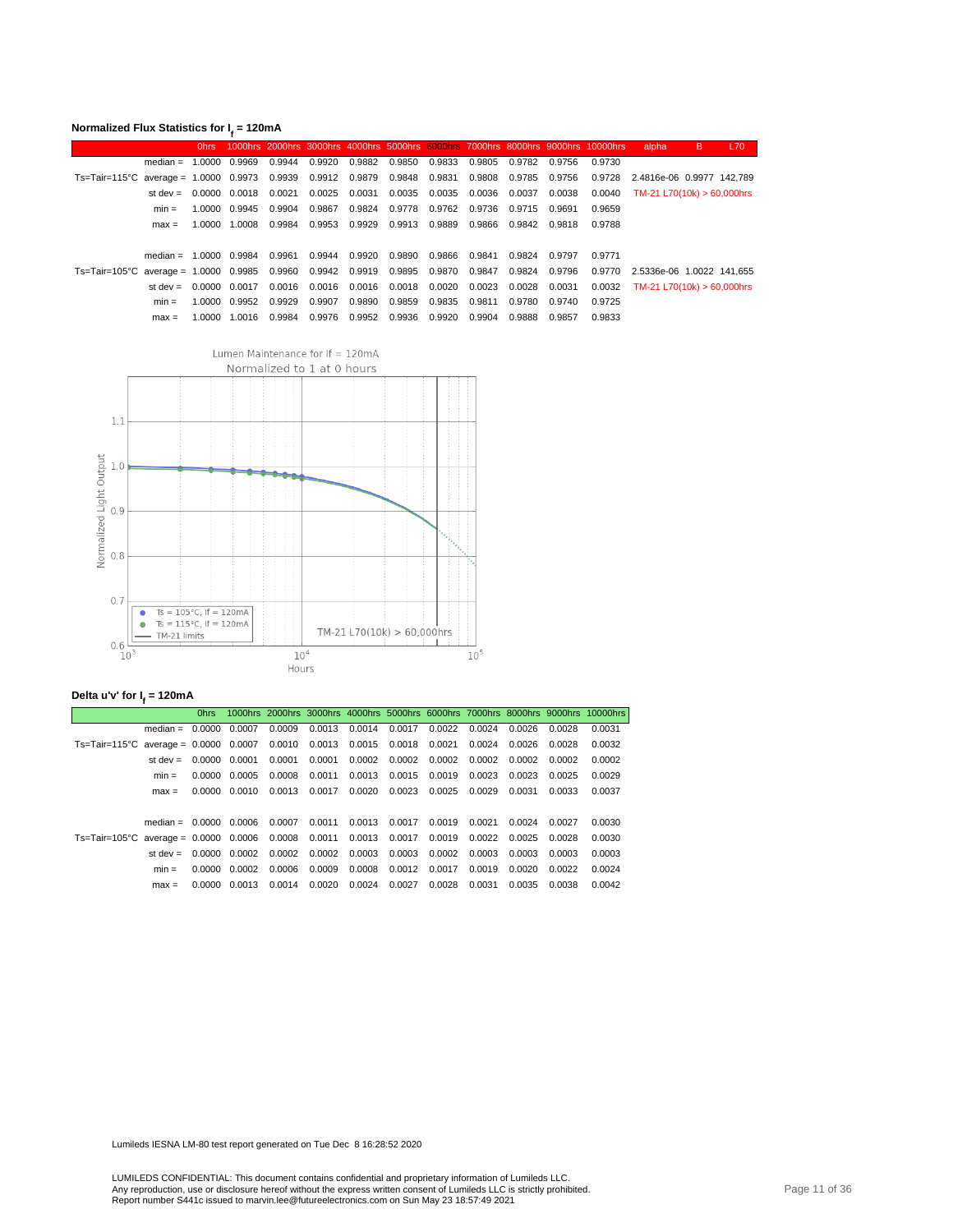#### **Normalized Flux Statistics for I<sup>f</sup> = 150mA**

|                                                                                                                                |                                                                                       |  |  |                                                                                     |  |  |  | <u>Dhrs 1000hrs 2000hrs 3000hrs 4000hrs 5000hrs 6000hrs 7000hrs 8000hrs 9000hrs 10000hrs alpha BBBE L70,</u>     |  |
|--------------------------------------------------------------------------------------------------------------------------------|---------------------------------------------------------------------------------------|--|--|-------------------------------------------------------------------------------------|--|--|--|------------------------------------------------------------------------------------------------------------------|--|
|                                                                                                                                | median = 1,0000 0.9961 0.9929 0.9902 0.9867 0.9837 0.9813 0.9791 0.9762 0.9741 0.9714 |  |  |                                                                                     |  |  |  |                                                                                                                  |  |
| Ts=Tair=105°C average = 1.0000 0.9965 0.9934 0.9904 0.9870 0.9840 0.9812 0.9787 0.9761 0.9733 0.9703 2.7566e-06 0.9977 128,541 |                                                                                       |  |  |                                                                                     |  |  |  |                                                                                                                  |  |
|                                                                                                                                |                                                                                       |  |  |                                                                                     |  |  |  | st dev = 0.0000 0.0017 0.0018 0.0021 0.0022 0.0024 0.0022 0.0023 0.0024 0.0026 0.0028 TM-21 L70(10k) > 60,000hrs |  |
|                                                                                                                                |                                                                                       |  |  | min =  1.0000 0.9942 0.9904 0.9866 0.9838 0.9806 0.9780 0.9741 0.9715 0.9683 0.9651 |  |  |  |                                                                                                                  |  |
|                                                                                                                                |                                                                                       |  |  | max = 1.0000 1.0013 0.9980 0.9954 0.9935 0.9895 0.9852 0.9830 0.9810 0.9784 0.9758  |  |  |  |                                                                                                                  |  |



#### **Delta u'v' for I<sup>f</sup> = 150mA**

|                                                                                                      |                                                                                       |  |  |  |                                                                                           |  | Ohrs 1000hrs 2000hrs 3000hrs 4000hrs 5000hrs 6000hrs 7000hrs 8000hrs 9000hrs 10000hrs |
|------------------------------------------------------------------------------------------------------|---------------------------------------------------------------------------------------|--|--|--|-------------------------------------------------------------------------------------------|--|---------------------------------------------------------------------------------------|
|                                                                                                      | median = 0.0000 0.0008 0.0011 0.0014 0.0019 0.0021 0.0023 0.0026 0.0029 0.0032 0.0036 |  |  |  |                                                                                           |  |                                                                                       |
| Ts=Tair=105°C average = 0.0000 0.0008 0.0011 0.0014 0.0019 0.0021 0.0022 0.0026 0.0029 0.0032 0.0036 |                                                                                       |  |  |  |                                                                                           |  |                                                                                       |
|                                                                                                      | st dev = 0.0000 0.0001 0.0001 0.0001 0.0001 0.0001 0.0001 0.0001 0.0001 0.0001        |  |  |  |                                                                                           |  | 0.0001                                                                                |
|                                                                                                      | $min =$                                                                               |  |  |  | $0.0000$ $0.0006$ $0.0009$ $0.0013$ $0.0017$ $0.0018$ $0.0021$ $0.0023$ $0.0027$ $0.0030$ |  | 0.0033                                                                                |
|                                                                                                      |                                                                                       |  |  |  | max = 0.0000 0.0010 0.0012 0.0016 0.0021 0.0023 0.0025 0.0028 0.0030 0.0034               |  | 0.0040                                                                                |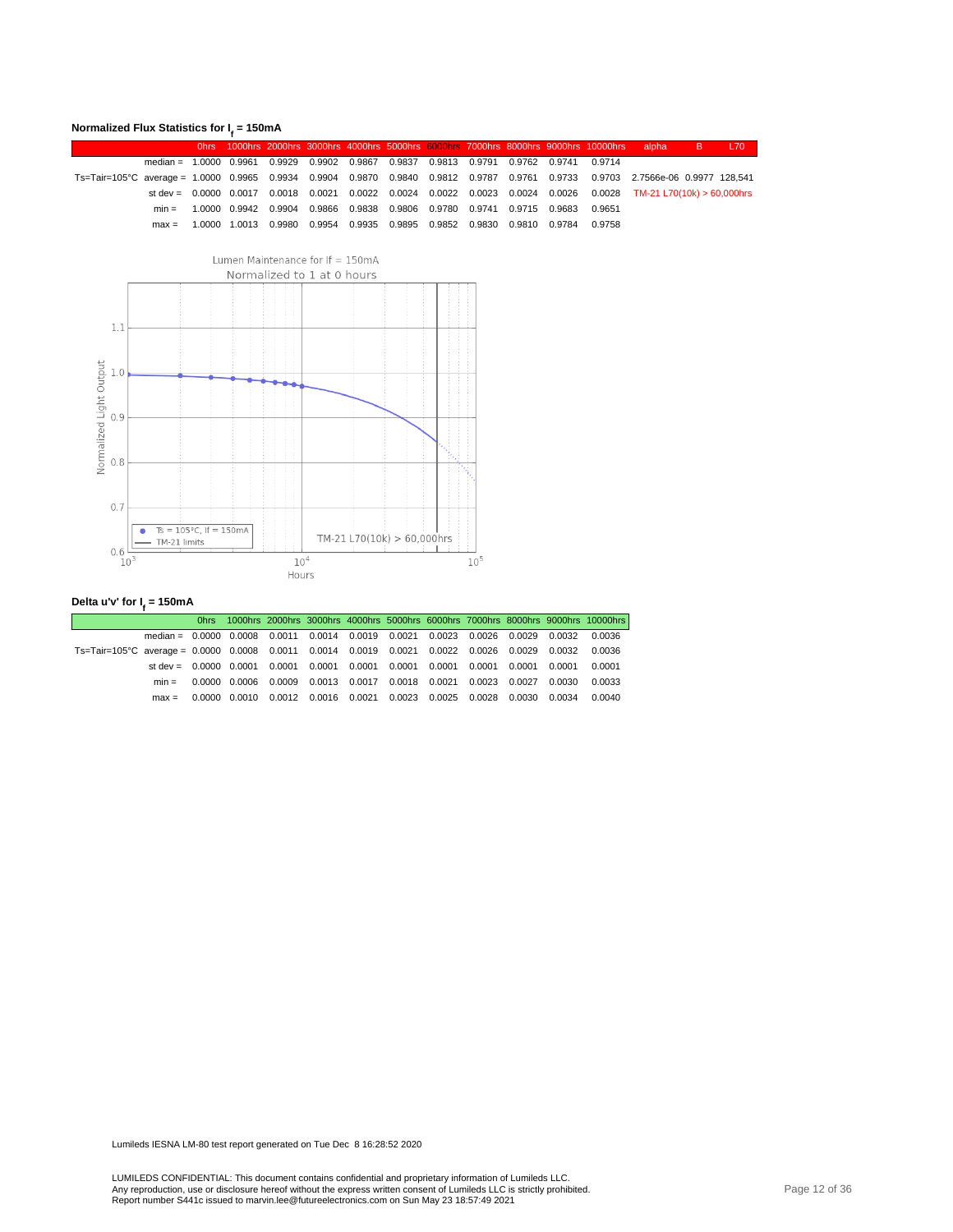#### **Normalized Flux Statistics for I<sup>f</sup> = 180mA**

|                                                                                                                                |                                                                                       |  |  |                                                                                     |  |  | Ohrs 1000hrs 2000hrs 3000hrs 4000hrs 5000hrs 6000hrs 7000hrs 8000hrs 9000hrs 10000hrs alpha B L70                |  |
|--------------------------------------------------------------------------------------------------------------------------------|---------------------------------------------------------------------------------------|--|--|-------------------------------------------------------------------------------------|--|--|------------------------------------------------------------------------------------------------------------------|--|
|                                                                                                                                | median = 1,0000 0,9945 0,9912 0,9888 0,9848 0,9818 0,9786 0,9752 0,9724 0,9692 0,9662 |  |  |                                                                                     |  |  |                                                                                                                  |  |
| Ts=Tair=115°C average = 1.0000 0.9949 0.9917 0.9887 0.9849 0.9816 0.9784 0.9753 0.9724 0.9692 0.9659 3.2016e-06 0.9974 110,606 |                                                                                       |  |  |                                                                                     |  |  |                                                                                                                  |  |
|                                                                                                                                |                                                                                       |  |  |                                                                                     |  |  | st dev = 0.0000 0.0018 0.0022 0.0023 0.0024 0.0026 0.0029 0.0029 0.0024 0.0024 0.0021 TM-21 L70(10k) > 60,000hrs |  |
|                                                                                                                                |                                                                                       |  |  | min =  1.0000 0.9917 0.9873 0.9846 0.9791 0.9757 0.9719 0.9680 0.9658 0.9631 0.9609 |  |  |                                                                                                                  |  |
|                                                                                                                                |                                                                                       |  |  | max = 1.0000 0.9989 0.9972 0.9949 0.9898 0.9864 0.9835 0.9801 0.9761 0.9733 0.9690  |  |  |                                                                                                                  |  |



#### **Delta u'v' for I<sup>f</sup> = 180mA**

|                                                                                               |                                                                                       |  |  |  |  |                                                                                                    | Ohrs 1000hrs 2000hrs 3000hrs 4000hrs 5000hrs 6000hrs 7000hrs 8000hrs 9000hrs 10000hrs |
|-----------------------------------------------------------------------------------------------|---------------------------------------------------------------------------------------|--|--|--|--|----------------------------------------------------------------------------------------------------|---------------------------------------------------------------------------------------|
|                                                                                               | median = 0.0000 0.0008 0.0010 0.0015 0.0019 0.0021 0.0025 0.0028 0.0029 0.0031 0.0035 |  |  |  |  |                                                                                                    |                                                                                       |
| Ts=Tair=115°C average = 0.0000 0.0008 0.0011 0.0015 0.0019 0.0021 0.0025 0.0028 0.0029 0.0031 |                                                                                       |  |  |  |  |                                                                                                    | 0.0035                                                                                |
|                                                                                               | st dev = 0.0000 0.0001 0.0002 0.0002 0.0002 0.0002 0.0002 0.0001 0.0001 0.0002        |  |  |  |  |                                                                                                    | 0.0002                                                                                |
|                                                                                               |                                                                                       |  |  |  |  | min = 0.0000 0.0005 0.0008 0.0013 0.0015 0.0017 0.0023 0.0026 0.0027 0.0028 0.0030                 |                                                                                       |
|                                                                                               | $max =$                                                                               |  |  |  |  | $0.0000$ $0.0012$ $0.0015$ $0.0019$ $0.0023$ $0.0025$ $0.0029$ $0.0032$ $0.0033$ $0.0035$ $0.0039$ |                                                                                       |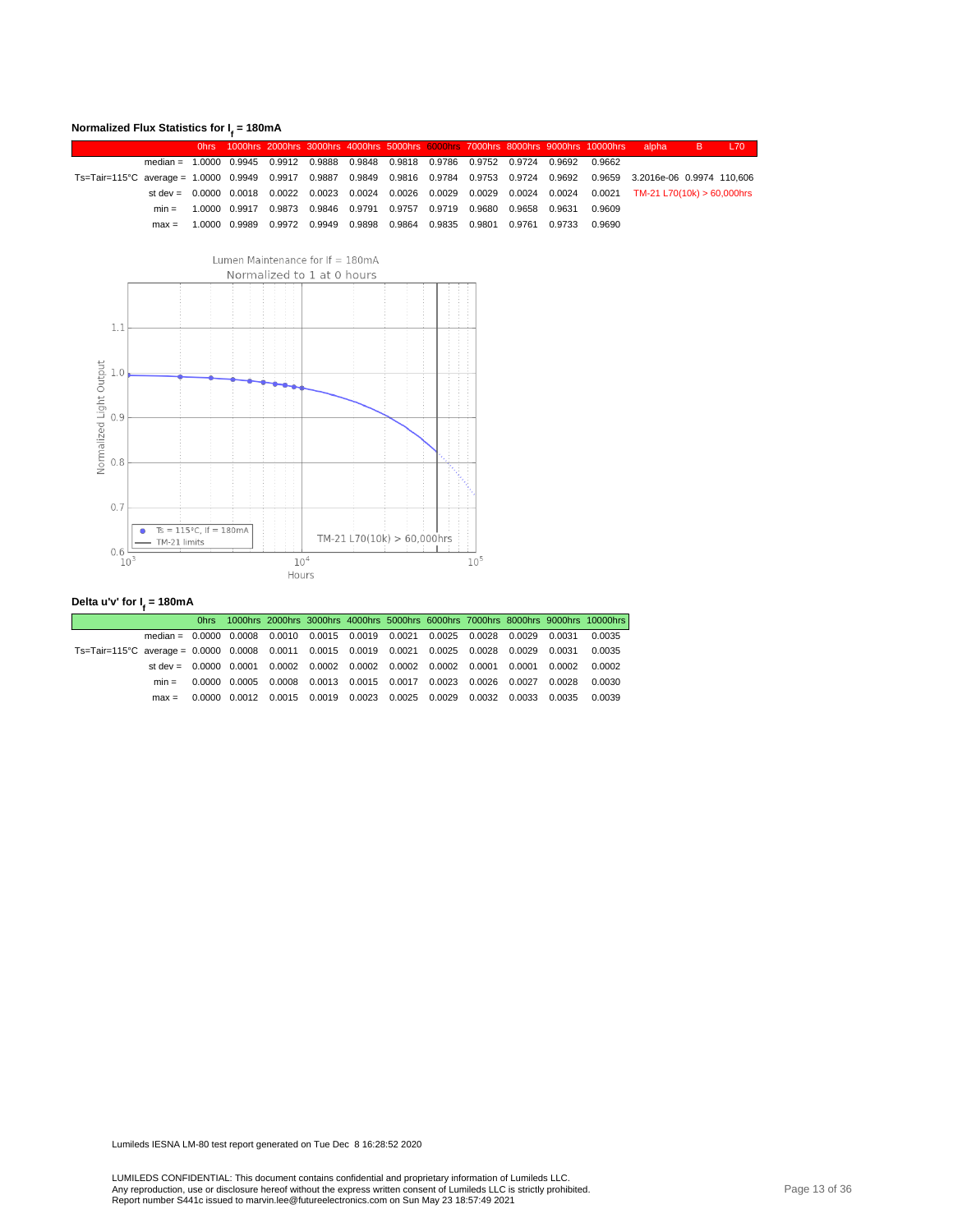| Luminous Flux [Im] data for tested units |                                                                                                                                                |
|------------------------------------------|------------------------------------------------------------------------------------------------------------------------------------------------|
|                                          | T <sub>s</sub> = T <sub>air</sub> = 55°C, I <sub>f</sub> = 65mA; T <sub>s</sub> ≥ 53°C and T <sub>air</sub> ≥ 50°C in compliance with LM-80-15 |

|                | aıı         |             |       |                |       | all             |       |       |       |       |       |                                                          |
|----------------|-------------|-------------|-------|----------------|-------|-----------------|-------|-------|-------|-------|-------|----------------------------------------------------------|
|                | $CCT$ (t=0) | <b>Ohrs</b> |       |                |       |                 |       |       |       |       |       |                                                          |
| $\mathbf{1}$   | 3117K       | 0.072       | 0.073 | 0.073          | 0.073 | 0.073           | 0.072 | 0.072 | 0.072 | 0.072 | 0.072 | 0.072                                                    |
| $\overline{2}$ | 3115K       | 0.072       | 0.073 | 0.072          | 0.072 | 0.072           | 0.072 | 0.072 | 0.072 | 0.072 | 0.072 | 0.072                                                    |
| 3              | 3106K       | 0.073       | 0.073 | 0.073          | 0.073 | 0.073           | 0.073 | 0.073 | 0.073 | 0.073 | 0.072 | 0.072                                                    |
| 4              | 3104K       | 0.073       | 0.073 | 0.073          | 0.073 | 0.073           | 0.073 | 0.073 | 0.073 | 0.072 | 0.072 | 0.072                                                    |
| 5              | 3088K       | 0.073       | 0.073 | 0.073          | 0.073 | 0.073           | 0.073 | 0.073 | 0.073 | 0.073 | 0.073 | 0.072                                                    |
| 6              | 3123K       | 0.072       | 0.072 | 0.072          | 0.072 | 0.072           | 0.072 | 0.072 | 0.072 | 0.072 | 0.072 | 0.071                                                    |
| 7              | 3085K       | 0.073       | 0.073 | 0.073          | 0.073 | 0.073           | 0.073 | 0.072 | 0.072 | 0.072 | 0.072 | 0.072                                                    |
| 8              | 3126K       | 0.073       | 0.073 | 0.073          | 0.073 | 0.073           | 0.073 | 0.073 | 0.073 | 0.073 | 0.073 | 0.072                                                    |
| 9              | 3101K       | 0.073       | 0.073 | 0.073          | 0.073 | 0.073           | 0.073 | 0.073 | 0.073 | 0.073 | 0.072 | 0.072                                                    |
| 10             | 3139K       | 0.074       | 0.074 | 0.074          | 0.074 | 0.074           | 0.074 | 0.074 | 0.074 | 0.073 | 0.073 | 0.073                                                    |
| 11             | 3106K       | 0.073       | 0.073 | 0.073          | 0.073 | 0.073           | 0.073 | 0.073 | 0.073 | 0.072 | 0.072 | 0.072                                                    |
| 12             | 3134K       | 0.071       | 0.071 | 0.071          | 0.071 | 0.071           | 0.071 | 0.071 | 0.071 | 0.070 | 0.070 | 0.070                                                    |
| 13             | 3124K       | 0.071       | 0.071 | 0.071          | 0.071 | 0.071           | 0.071 | 0.071 | 0.071 | 0.071 | 0.071 | 0.071                                                    |
| 14             | 3136K       | 0.072       | 0.072 | 0.072          | 0.072 | 0.072           | 0.072 | 0.072 | 0.072 | 0.071 | 0.071 | 0.071                                                    |
| 15             | 3107K       | 0.073       | 0.074 | 0.073          | 0.073 | 0.073           | 0.073 | 0.073 | 0.073 | 0.073 | 0.073 | 0.073                                                    |
| 16             | 3100K       | 0.072       | 0.073 | 0.072          | 0.072 | 0.072           | 0.072 | 0.072 | 0.072 | 0.072 | 0.072 | 0.071                                                    |
| 17             | 3117K       | 0.073       | 0.073 | 0.073          | 0.073 | 0.073           | 0.073 | 0.073 | 0.073 | 0.072 | 0.072 | 0.072                                                    |
| 18             | 3098K       | 0.073       | 0.073 | 0.073          | 0.073 | 0.073           | 0.073 | 0.073 | 0.073 | 0.073 | 0.072 | 0.072                                                    |
| 19             | 3142K       | 0.072       | 0.072 | 0.072          | 0.072 | 0.072           | 0.072 | 0.072 | 0.071 | 0.071 | 0.071 | 0.071                                                    |
| 20             | 3103K       | 0.074       | 0.074 | 0.074          | 0.074 | 0.074           | 0.073 | 0.073 | 0.073 | 0.073 | 0.073 | 0.073                                                    |
| 21             | 3105K       | 0.073       | 0.073 | 0.073          | 0.073 | 0.073           | 0.073 | 0.073 | 0.072 | 0.072 | 0.072 | 0.072                                                    |
| 22             | 3121K       | 0.072       | 0.073 | 0.072          | 0.072 | 0.072           | 0.072 | 0.072 | 0.072 | 0.072 | 0.072 | 0.072                                                    |
| 23             | 2965K       | 0.074       | 0.074 | 0.074          | 0.074 | 0.074           | 0.074 | 0.074 | 0.073 | 0.073 | 0.073 | 0.073                                                    |
| 24             | 3101K       | 0.073       | 0.073 | 0.073          | 0.073 | 0.073           | 0.073 | 0.073 | 0.073 | 0.073 | 0.073 | 0.072                                                    |
| 25             | 3104K       | 0.070       | 0.070 | 0.070          | 0.070 | 0.070           | 0.070 | 0.070 | 0.070 | 0.070 | 0.070 | 0.070                                                    |
|                |             |             |       | <b>1000hrs</b> |       | 2000hrs 3000hrs |       |       |       |       |       | 4000hrs 5000hrs 6000hrs 7000hrs 8000hrs 9000hrs 10000hrs |

**Normalized Luminous Flux data for tested units**

**T s = Tair = 55°C, I<sup>f</sup> = 65mA; T s** <sup>≥</sup> **53°C and Tair** <sup>≥</sup> **50°C in compliance with LM-80-15**

|                | $CCT$ ( $t=0$ ) | <b>Ohrs</b> |               |        |        |        |        |        |        |        |        | 1000hrs 2000hrs 3000hrs 4000hrs 5000hrs 6000hrs 7000hrs 8000hrs 9000hrs 10000hrs |
|----------------|-----------------|-------------|---------------|--------|--------|--------|--------|--------|--------|--------|--------|----------------------------------------------------------------------------------|
| $\mathbf{1}$   | 3117K           | 1.0000      | 1.0039        | 1.0033 | 1.0032 | 1.0015 | 0.9994 | 0.9983 | 0.9964 | 0.9934 | 0.9899 | 0.9869                                                                           |
| $\overline{2}$ | 3115K           | 1.0000      | 1.0032        | 1.0024 | 1.0012 | 0.9997 | 0.9990 | 0.9988 | 0.9976 | 0.9961 | 0.9943 | 0.9924                                                                           |
| 3              | 3106K           | 1.0000      | 1.0014        | 1.0010 | 0.9999 | 0.9989 | 0.9977 | 0.9971 | 0.9968 | 0.9956 | 0.9942 | 0.9922                                                                           |
| 4              | 3104K           | 1.0000      | 1.0047        | 1.0040 | 1.0038 | 1.0018 | 1.0008 | 0.9992 | 0.9971 | 0.9957 | 0.9937 | 0.9924                                                                           |
| 5              | 3088K           | 1.0000      | 1.0026        | 1.0007 | 0.9997 | 0.9995 | 0.9980 | 0.9963 | 0.9948 | 0.9939 | 0.9917 | 0.9885                                                                           |
| 6              | 3123K           | 1.0000      | 1.0049        | 1.0044 | 1.0036 | 1.0019 | 1.0011 | 0.9988 | 0.9964 | 0.9939 | 0.9917 | 0.9907                                                                           |
| 7              | 3085K           | 1.0000      | 1.0037        | 1.0026 | 1.0025 | 0.9996 | 0.9994 | 0.9974 | 0.9967 | 0.9950 | 0.9919 | 0.9897                                                                           |
| 8              | 3126K           | 1.0000      | 1.0036        | 1.0025 | 1.0010 | 1.0004 | 0.9989 | 0.9971 | 0.9951 | 0.9945 | 0.9940 | 0.9929                                                                           |
| 9              | 3101K           | 1.0000      | 1.0040        | 1.0031 | 1.0027 | 1.0007 | 1.0001 | 0.9988 | 0.9962 | 0.9933 | 0.9906 | 0.9885                                                                           |
| 10             | 3139K           | 1.0000      | 1.0051        | 1.0038 | 1.0030 | 1.0019 | 1.0015 | 0.9985 | 0.9966 | 0.9946 | 0.9928 | 0.9900                                                                           |
| 11             | 3106K           | 1.0000      | 1.0037        | 1.0026 | 1.0012 | 1.0011 | 0.9997 | 0.9973 | 0.9953 | 0.9918 | 0.9893 | 0.9866                                                                           |
| 12             | 3134K           | 1.0000      | 1.0038        | 1.0028 | 1.0010 | 1.0004 | 0.9990 | 0.9966 | 0.9960 | 0.9939 | 0.9922 | 0.9903                                                                           |
| 13             | 3124K           | 1.0000      | 1.0034        | 1.0027 | 1.0025 | 1.0011 | 0.9999 | 0.9989 | 0.9973 | 0.9969 | 0.9968 | 0.9962                                                                           |
| 14             | 3136K           | 1.0000      | 1.0031        | 1.0022 | 1.0018 | 0.9996 | 0.9974 | 0.9968 | 0.9940 | 0.9907 | 0.9890 | 0.9878                                                                           |
| 15             | 3107K           | 1.0000      | 1.0014        | 1.0004 | 0.9996 | 0.9989 | 0.9973 | 0.9951 | 0.9939 | 0.9913 | 0.9899 | 0.9878                                                                           |
| 16             | 3100K           | 1.0000      | 1.0036        | 1.0021 | 1.0012 | 0.9999 | 0.9981 | 0.9970 | 0.9947 | 0.9927 | 0.9906 | 0.9888                                                                           |
| 17             | 3117K           | 1.0000      | 1.0038        | 1.0030 | 1.0021 | 1.0007 | 0.9992 | 0.9966 | 0.9948 | 0.9934 | 0.9911 | 0.9900                                                                           |
| 18             | 3098K           | 1.0000      | 1.0031        | 1.0022 | 1.0010 | 0.9995 | 0.9986 | 0.9962 | 0.9934 | 0.9923 | 0.9902 | 0.9888                                                                           |
| 19             | 3142K           | 1.0000      | 1.0052        | 1.0045 | 1.0036 | 1.0020 | 1.0004 | 0.9990 | 0.9973 | 0.9958 | 0.9937 | 0.9920                                                                           |
| 20             | 3103K           | 1.0000      | 1.0037        | 1.0023 | 1.0015 | 1.0003 | 0.9974 | 0.9971 | 0.9963 | 0.9951 | 0.9932 | 0.9913                                                                           |
| 21             | 3105K           | 1.0000      | 1.0043        | 1.0040 | 1.0037 | 1.0010 | 0.9999 | 0.9982 | 0.9956 | 0.9952 | 0.9931 | 0.9913                                                                           |
| 22             | 3121K           | 1.0000      | 1.0023        | 1.0015 | 1.0007 | 1.0001 | 0.9981 | 0.9970 | 0.9952 | 0.9928 | 0.9906 | 0.9885                                                                           |
| 23             | 2965K           | 1.0000      | 1.0027        | 1.0024 | 1.0011 | 0.9995 | 0.9980 | 0.9966 | 0.9942 | 0.9921 | 0.9908 | 0.9886                                                                           |
| 24             | 3101K           | 1.0000      | 1.0037        | 1.0030 | 1.0025 | 1.0003 | 0.9996 | 0.9979 | 0.9975 | 0.9952 | 0.9944 | 0.9919                                                                           |
| 25             | 3104K           |             | 1.0000 1.0026 | 1.0024 | 1.0023 | 0.9997 | 0.9974 | 0.9972 | 0.9956 | 0.9922 | 0.9903 | 0.9896                                                                           |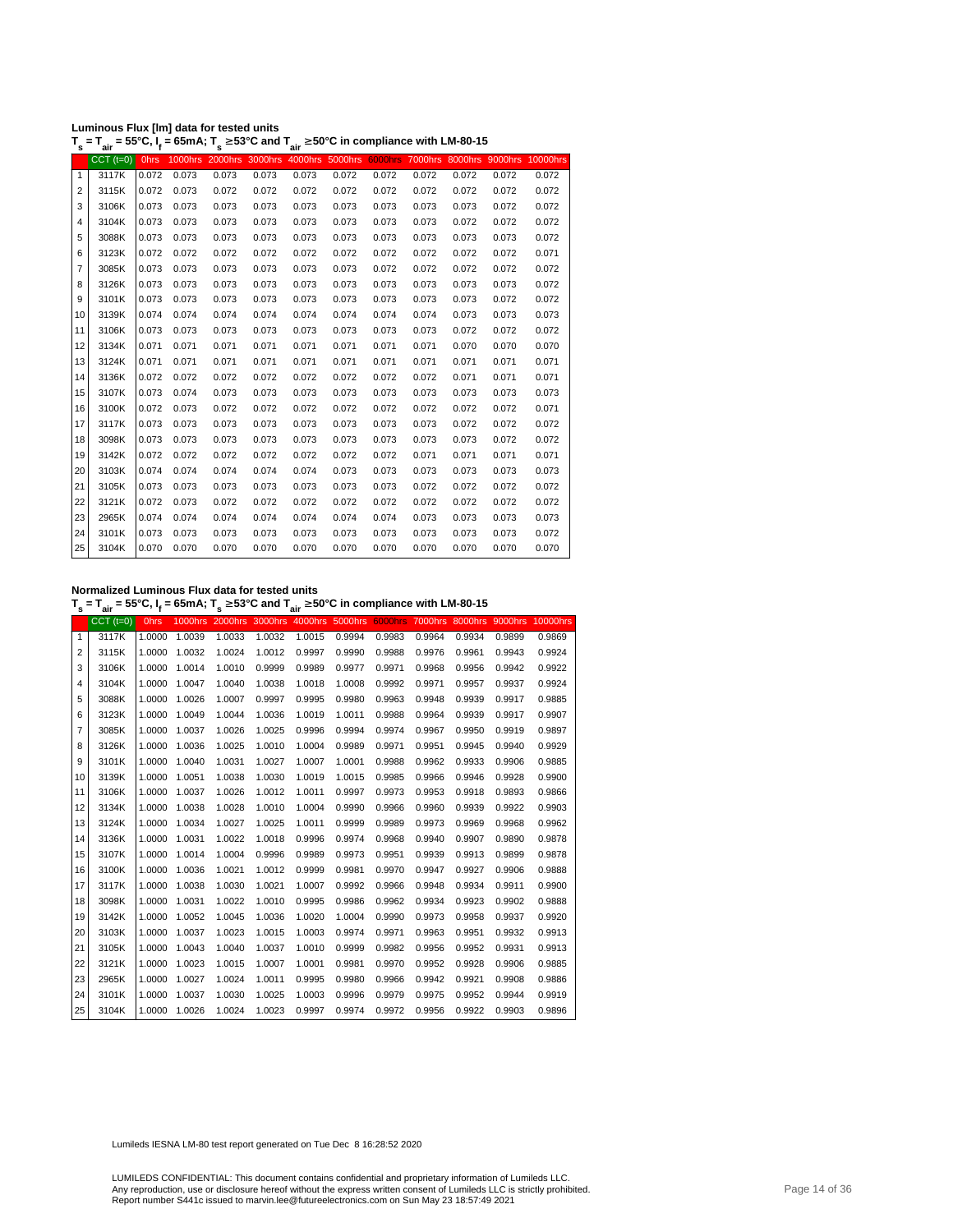| CIE 1976 u' data for tested units |                                                                                                                                          |
|-----------------------------------|------------------------------------------------------------------------------------------------------------------------------------------|
|                                   | $T_s = T_{air} = 55^{\circ}$ C, I <sub>f</sub> = 65mA; $T_s \ge 53^{\circ}$ C and $T_{air} \ge 50^{\circ}$ C in compliance with LM-80-15 |

| s              | ີ່air           | יי,         | $-$ , $\cdot$ | $ -$   | ™ air  |        |        |        |        |        |        |                                                                                  |
|----------------|-----------------|-------------|---------------|--------|--------|--------|--------|--------|--------|--------|--------|----------------------------------------------------------------------------------|
|                | $CCT$ ( $t=0$ ) | <b>Ohrs</b> |               |        |        |        |        |        |        |        |        | 1000hrs 2000hrs 3000hrs 4000hrs 5000hrs 6000hrs 7000hrs 8000hrs 9000hrs 10000hrs |
| $\mathbf{1}$   | 3117K           | 0.2469      | 0.2467        | 0.2469 | 0.2468 | 0.2465 | 0.2464 | 0.2466 | 0.2465 | 0.2463 | 0.2460 | 0.2460                                                                           |
| $\overline{2}$ | 3115K           | 0.2467      | 0.2463        | 0.2465 | 0.2462 | 0.2460 | 0.2459 | 0.2461 | 0.2461 | 0.2458 | 0.2455 | 0.2456                                                                           |
| 3              | 3106K           |             | 0.2473 0.2471 | 0.2472 | 0.2470 | 0.2468 | 0.2466 | 0.2469 | 0.2468 | 0.2465 | 0.2461 | 0.2463                                                                           |
| 4              | 3104K           |             | 0.2472 0.2469 | 0.2471 | 0.2470 | 0.2466 | 0.2466 | 0.2468 | 0.2467 | 0.2465 | 0.2461 | 0.2461                                                                           |
| 5              | 3088K           | 0.2480      | 0.2478        | 0.2480 | 0.2479 | 0.2476 | 0.2475 | 0.2477 | 0.2476 | 0.2473 | 0.2470 | 0.2471                                                                           |
| 6              | 3123K           | 0.2465      | 0.2463        | 0.2464 | 0.2464 | 0.2460 | 0.2459 | 0.2462 | 0.2461 | 0.2456 | 0.2454 | 0.2455                                                                           |
| 7              | 3085K           | 0.2481      | 0.2478        | 0.2480 | 0.2479 | 0.2476 | 0.2473 | 0.2477 | 0.2476 | 0.2472 | 0.2469 | 0.2470                                                                           |
| 8              | 3126K           | 0.2465      | 0.2463        | 0.2464 | 0.2463 | 0.2460 | 0.2459 | 0.2461 | 0.2460 | 0.2457 | 0.2454 | 0.2455                                                                           |
| 9              | 3101K           | 0.2471      | 0.2468        | 0.2470 | 0.2469 | 0.2466 | 0.2465 | 0.2467 | 0.2466 | 0.2463 | 0.2460 | 0.2462                                                                           |
| 10             | 3139K           | 0.2463      | 0.2460        | 0.2461 | 0.2460 | 0.2457 | 0.2456 | 0.2459 | 0.2457 | 0.2454 | 0.2450 | 0.2452                                                                           |
| 11             | 3106K           | 0.2473      | 0.2471        | 0.2473 | 0.2473 | 0.2468 | 0.2467 | 0.2471 | 0.2469 | 0.2465 | 0.2462 | 0.2463                                                                           |
| 12             | 3134K           | 0.2463      | 0.2462        | 0.2463 | 0.2463 | 0.2458 | 0.2458 | 0.2461 | 0.2459 | 0.2457 | 0.2453 | 0.2453                                                                           |
| 13             | 3124K           | 0.2465      | 0.2459        | 0.2460 | 0.2461 | 0.2455 | 0.2454 | 0.2459 | 0.2457 | 0.2454 | 0.2451 | 0.2451                                                                           |
| 14             | 3136K           | 0.2457      | 0.2455        | 0.2456 | 0.2456 | 0.2452 | 0.2451 | 0.2454 | 0.2452 | 0.2449 | 0.2447 | 0.2446                                                                           |
| 15             | 3107K           | 0.2470      | 0.2467        | 0.2468 | 0.2467 | 0.2463 | 0.2465 | 0.2467 | 0.2465 | 0.2462 | 0.2459 | 0.2458                                                                           |
| 16             | 3100K           |             | 0.2473 0.2471 | 0.2472 | 0.2471 | 0.2467 | 0.2469 | 0.2470 | 0.2468 | 0.2464 | 0.2462 | 0.2461                                                                           |
| 17             | 3117K           | 0.2469      | 0.2467        | 0.2467 | 0.2466 | 0.2462 | 0.2464 | 0.2466 | 0.2464 | 0.2460 | 0.2457 | 0.2457                                                                           |
| 18             | 3098K           |             | 0.2473 0.2471 | 0.2472 | 0.2471 | 0.2468 | 0.2469 | 0.2471 | 0.2469 | 0.2466 | 0.2463 | 0.2462                                                                           |
| 19             | 3142K           | 0.2456      | 0.2454        | 0.2455 | 0.2455 | 0.2451 | 0.2452 | 0.2454 | 0.2452 | 0.2448 | 0.2446 | 0.2446                                                                           |
| 20             | 3103K           |             | 0.2476 0.2474 | 0.2474 | 0.2474 | 0.2471 | 0.2472 | 0.2473 | 0.2472 | 0.2468 | 0.2466 | 0.2465                                                                           |
| 21             | 3105K           |             | 0.2472 0.2471 | 0.2472 | 0.2472 | 0.2468 | 0.2469 | 0.2471 | 0.2469 | 0.2465 | 0.2463 | 0.2463                                                                           |
| 22             | 3121K           | 0.2464      | 0.2462        | 0.2463 | 0.2462 | 0.2459 | 0.2460 | 0.2461 | 0.2459 | 0.2456 | 0.2452 | 0.2452                                                                           |
| 23             | 2965K           |             | 0.2512 0.2509 | 0.2511 | 0.2510 | 0.2506 | 0.2508 | 0.2509 | 0.2507 | 0.2503 | 0.2501 | 0.2500                                                                           |
| 24             | 3101K           | 0.2475      | 0.2473        | 0.2475 | 0.2474 | 0.2471 | 0.2472 | 0.2474 | 0.2472 | 0.2469 | 0.2466 | 0.2466                                                                           |
| 25             | 3104K           |             | 0.2476 0.2473 | 0.2474 | 0.2474 | 0.2470 | 0.2471 | 0.2473 | 0.2471 | 0.2467 | 0.2464 | 0.2464                                                                           |
|                |                 |             |               |        |        |        |        |        |        |        |        |                                                                                  |

**CIE 1976 v' data for tested units**

**T s = Tair = 55°C, I<sup>f</sup> = 65mA; T s** <sup>≥</sup> **53°C and Tair** <sup>≥</sup> **50°C in compliance with LM-80-15**

|    | $CCT$ $(t=0)$ | <b>Ohrs</b> |        |        |        |        |        |        |        |        |        | 1000hrs 2000hrs 3000hrs 4000hrs 5000hrs 6000hrs 7000hrs 8000hrs 9000hrs 10000hrs |
|----|---------------|-------------|--------|--------|--------|--------|--------|--------|--------|--------|--------|----------------------------------------------------------------------------------|
| 1  | 3117K         | 0.5179      | 0.5178 | 0.5176 | 0.5174 | 0.5170 | 0.5168 | 0.5164 | 0.5162 | 0.5159 | 0.5158 | 0.5156                                                                           |
| 2  | 3115K         | 0.5189      | 0.5185 | 0.5184 | 0.5182 | 0.5179 | 0.5177 | 0.5172 | 0.5169 | 0.5166 | 0.5166 | 0.5164                                                                           |
| 3  | 3106K         | 0.5179      | 0.5177 | 0.5175 | 0.5174 | 0.5170 | 0.5168 | 0.5164 | 0.5161 | 0.5158 | 0.5158 | 0.5155                                                                           |
| 4  | 3104K         | 0.5185      | 0.5182 | 0.5180 | 0.5179 | 0.5175 | 0.5174 | 0.5169 | 0.5167 | 0.5165 | 0.5164 | 0.5161                                                                           |
| 5  | 3088K         | 0.5179      | 0.5178 | 0.5176 | 0.5175 | 0.5171 | 0.5169 | 0.5165 | 0.5162 | 0.5159 | 0.5159 | 0.5156                                                                           |
| 6  | 3123K         | 0.5185      | 0.5182 | 0.5181 | 0.5179 | 0.5175 | 0.5174 | 0.5169 | 0.5167 | 0.5164 | 0.5163 | 0.5161                                                                           |
| 7  | 3085K         | 0.5179      | 0.5177 | 0.5175 | 0.5174 | 0.5170 | 0.5168 | 0.5163 | 0.5161 | 0.5158 | 0.5157 | 0.5155                                                                           |
| 8  | 3126K         | 0.5181      | 0.5179 | 0.5177 | 0.5176 | 0.5172 | 0.5171 | 0.5166 | 0.5163 | 0.5161 | 0.5160 | 0.5158                                                                           |
| 9  | 3101K         | 0.5193      | 0.5191 | 0.5189 | 0.5189 | 0.5185 | 0.5183 | 0.5179 | 0.5176 | 0.5173 | 0.5172 | 0.5171                                                                           |
| 10 | 3139K         | 0.5170      | 0.5167 | 0.5165 | 0.5165 | 0.5161 | 0.5159 | 0.5155 | 0.5152 | 0.5149 | 0.5148 | 0.5146                                                                           |
| 11 | 3106K         | 0.5179      | 0.5178 | 0.5175 | 0.5175 | 0.5171 | 0.5169 | 0.5166 | 0.5162 | 0.5159 | 0.5158 | 0.5155                                                                           |
| 12 | 3134K         | 0.5177      | 0.5175 | 0.5174 | 0.5173 | 0.5169 | 0.5167 | 0.5163 | 0.5160 | 0.5157 | 0.5156 | 0.5153                                                                           |
| 13 | 3124K         | 0.5184      | 0.5177 | 0.5175 | 0.5175 | 0.5170 | 0.5168 | 0.5164 | 0.5161 | 0.5159 | 0.5158 | 0.5154                                                                           |
| 14 | 3136K         | 0.5195      | 0.5194 | 0.5192 | 0.5191 | 0.5187 | 0.5186 | 0.5183 | 0.5177 | 0.5176 | 0.5175 | 0.5171                                                                           |
| 15 | 3107K         | 0.5188      | 0.5185 | 0.5183 | 0.5182 | 0.5178 | 0.5177 | 0.5174 | 0.5170 | 0.5168 | 0.5167 | 0.5162                                                                           |
| 16 | 3100K         | 0.5187      | 0.5185 | 0.5183 | 0.5182 | 0.5178 | 0.5176 | 0.5173 | 0.5169 | 0.5166 | 0.5165 | 0.5161                                                                           |
| 17 | 3117K         | 0.5178      | 0.5174 | 0.5172 | 0.5170 | 0.5167 | 0.5164 | 0.5162 | 0.5158 | 0.5155 | 0.5154 | 0.5150                                                                           |
| 18 | 3098K         | 0.5191      | 0.5190 | 0.5188 | 0.5185 | 0.5182 | 0.5179 | 0.5177 | 0.5173 | 0.5170 | 0.5169 | 0.5165                                                                           |
| 19 | 3142K         | 0.5191      | 0.5190 | 0.5188 | 0.5188 | 0.5184 | 0.5181 | 0.5178 | 0.5175 | 0.5172 | 0.5171 | 0.5168                                                                           |
| 20 | 3103K         | 0.5172      | 0.5170 | 0.5168 | 0.5168 | 0.5164 | 0.5160 | 0.5158 | 0.5155 | 0.5152 | 0.5151 | 0.5147                                                                           |
| 21 | 3105K         | 0.5184      | 0.5183 | 0.5180 | 0.5180 | 0.5176 | 0.5173 | 0.5170 | 0.5167 | 0.5164 | 0.5163 | 0.5159                                                                           |
| 22 | 3121K         | 0.5191      | 0.5189 | 0.5187 | 0.5186 | 0.5183 | 0.5180 | 0.5177 | 0.5174 | 0.5170 | 0.5168 | 0.5164                                                                           |
| 23 | 2965K         | 0.5245      | 0.5243 | 0.5240 | 0.5240 | 0.5237 | 0.5233 | 0.5231 | 0.5228 | 0.5224 | 0.5224 | 0.5220                                                                           |
| 24 | 3101K         | 0.5179      | 0.5178 | 0.5176 | 0.5175 | 0.5172 | 0.5168 | 0.5166 | 0.5163 | 0.5161 | 0.5159 | 0.5156                                                                           |
| 25 | 3104K         | 0.5171      | 0.5169 | 0.5167 | 0.5167 | 0.5163 | 0.5159 | 0.5158 | 0.5154 | 0.5151 | 0.5150 | 0.5146                                                                           |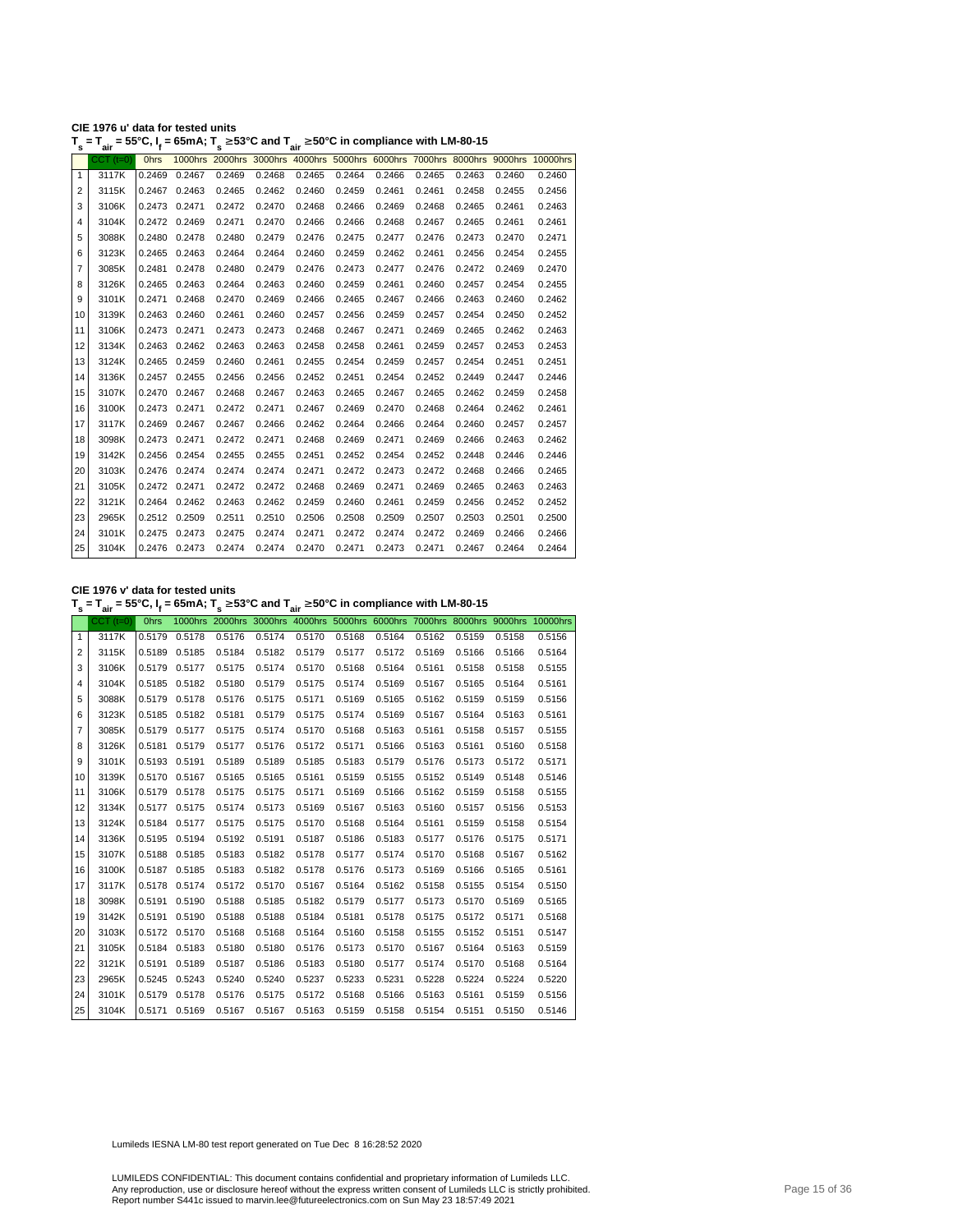| Delta u'v' data for tested units                                                                                                                               |  |
|----------------------------------------------------------------------------------------------------------------------------------------------------------------|--|
| $T_s = T_{air} = 55^{\circ}$ C, I <sub>f</sub> = 65mA; T <sub>s</sub> $\geq 53^{\circ}$ C and T <sub>air</sub> $\geq 50^{\circ}$ C in compliance with LM-80-15 |  |

|              | $CCT$ (t=0) | <b>Ohrs</b> |        |        |        |        |        |        |        |        |        | 1000hrs 2000hrs 3000hrs 4000hrs 5000hrs 6000hrs 7000hrs 8000hrs 9000hrs 10000hrs |
|--------------|-------------|-------------|--------|--------|--------|--------|--------|--------|--------|--------|--------|----------------------------------------------------------------------------------|
| $\mathbf{1}$ | 3117K       | 0.0000      | 0.0002 | 0.0003 | 0.0005 | 0.0010 | 0.0012 | 0.0015 | 0.0017 | 0.0021 | 0.0023 | 0.0025                                                                           |
| 2            | 3115K       | 0.0000      | 0.0006 | 0.0005 | 0.0009 | 0.0012 | 0.0014 | 0.0018 | 0.0021 | 0.0025 | 0.0026 | 0.0027                                                                           |
| 3            | 3106K       | 0.0000      | 0.0003 | 0.0004 | 0.0006 | 0.0010 | 0.0013 | 0.0016 | 0.0019 | 0.0022 | 0.0024 | 0.0026                                                                           |
| 4            | 3104K       | 0.0000      | 0.0004 | 0.0005 | 0.0006 | 0.0012 | 0.0013 | 0.0016 | 0.0019 | 0.0021 | 0.0024 | 0.0026                                                                           |
| 5            | 3088K       | 0.0000      | 0.0002 | 0.0003 | 0.0004 | 0.0009 | 0.0011 | 0.0014 | 0.0017 | 0.0021 | 0.0022 | 0.0025                                                                           |
| 6            | 3123K       | 0.0000      | 0.0004 | 0.0004 | 0.0006 | 0.0011 | 0.0013 | 0.0016 | 0.0018 | 0.0023 | 0.0025 | 0.0026                                                                           |
| 7            | 3085K       | 0.0000      | 0.0004 | 0.0004 | 0.0005 | 0.0010 | 0.0014 | 0.0016 | 0.0019 | 0.0023 | 0.0025 | 0.0026                                                                           |
| 8            | 3126K       | 0.0000      | 0.0003 | 0.0004 | 0.0005 | 0.0010 | 0.0012 | 0.0016 | 0.0019 | 0.0022 | 0.0024 | 0.0025                                                                           |
| 9            | 3101K       | 0.0000      | 0.0004 | 0.0004 | 0.0004 | 0.0009 | 0.0012 | 0.0015 | 0.0018 | 0.0022 | 0.0024 | 0.0024                                                                           |
| 10           | 3139K       | 0.0000      | 0.0004 | 0.0005 | 0.0006 | 0.0011 | 0.0013 | 0.0016 | 0.0019 | 0.0023 | 0.0026 | 0.0026                                                                           |
| 11           | 3106K       | 0.0000      | 0.0002 | 0.0004 | 0.0004 | 0.0009 | 0.0012 | 0.0013 | 0.0017 | 0.0022 | 0.0024 | 0.0026                                                                           |
| 12           | 3134K       | 0.0000      | 0.0002 | 0.0003 | 0.0004 | 0.0009 | 0.0011 | 0.0014 | 0.0017 | 0.0021 | 0.0023 | 0.0026                                                                           |
| 13           | 3124K       | 0.0000      | 0.0009 | 0.0010 | 0.0010 | 0.0017 | 0.0019 | 0.0021 | 0.0024 | 0.0027 | 0.0030 | 0.0033                                                                           |
| 14           | 3136K       | 0.0000      | 0.0002 | 0.0003 | 0.0004 | 0.0009 | 0.0011 | 0.0012 | 0.0019 | 0.0021 | 0.0022 | 0.0026                                                                           |
| 15           | 3107K       | 0.0000      | 0.0004 | 0.0005 | 0.0007 | 0.0012 | 0.0012 | 0.0014 | 0.0019 | 0.0022 | 0.0024 | 0.0029                                                                           |
| 16           | 3100K       | 0.0000      | 0.0003 | 0.0004 | 0.0005 | 0.0011 | 0.0012 | 0.0014 | 0.0019 | 0.0023 | 0.0025 | 0.0029                                                                           |
| 17           | 3117K       | 0.0000      | 0.0004 | 0.0006 | 0.0009 | 0.0013 | 0.0015 | 0.0016 | 0.0021 | 0.0025 | 0.0027 | 0.0030                                                                           |
| 18           | 3098K       | 0.0000      | 0.0002 | 0.0003 | 0.0006 | 0.0010 | 0.0013 | 0.0014 | 0.0018 | 0.0022 | 0.0024 | 0.0028                                                                           |
| 19           | 3142K       | 0.0000      | 0.0002 | 0.0003 | 0.0003 | 0.0009 | 0.0011 | 0.0013 | 0.0016 | 0.0021 | 0.0022 | 0.0025                                                                           |
| 20           | 3103K       | 0.0000      | 0.0003 | 0.0004 | 0.0004 | 0.0009 | 0.0013 | 0.0014 | 0.0017 | 0.0022 | 0.0023 | 0.0027                                                                           |
| 21           | 3105K       | 0.0000      | 0.0001 | 0.0004 | 0.0004 | 0.0009 | 0.0011 | 0.0014 | 0.0017 | 0.0021 | 0.0023 | 0.0027                                                                           |
| 22           | 3121K       | 0.0000      | 0.0003 | 0.0004 | 0.0005 | 0.0009 | 0.0012 | 0.0014 | 0.0018 | 0.0022 | 0.0026 | 0.0030                                                                           |
| 23           | 2965K       | 0.0000      | 0.0004 | 0.0005 | 0.0005 | 0.0010 | 0.0013 | 0.0014 | 0.0018 | 0.0023 | 0.0024 | 0.0028                                                                           |
| 24           | 3101K       | 0.0000      | 0.0002 | 0.0003 | 0.0004 | 0.0008 | 0.0011 | 0.0013 | 0.0016 | 0.0019 | 0.0022 | 0.0025                                                                           |
| 25           | 3104K       | 0.0000      | 0.0004 | 0.0004 | 0.0004 | 0.0010 | 0.0013 | 0.0013 | 0.0018 | 0.0022 | 0.0024 | 0.0028                                                                           |
|              |             |             |        |        |        |        |        |        |        |        |        |                                                                                  |

**Forward Voltage [V] data for tested units T s = Tair = 55°C, I<sup>f</sup> = 65mA; T s** <sup>≥</sup> **53°C and Tair** <sup>≥</sup> **50°C in compliance with LM-80-15**

|              | <br>$CCT$ ( $t=0$ ) | Ohrs  |             |       |       |       |       |       |       |       |       | 1000hrs 2000hrs 3000hrs 4000hrs 5000hrs 6000hrs 7000hrs 8000hrs 9000hrs 10000hrs |
|--------------|---------------------|-------|-------------|-------|-------|-------|-------|-------|-------|-------|-------|----------------------------------------------------------------------------------|
| $\mathbf{1}$ | 3117K               | 5.546 | 5.548       | 5.556 | 5.553 | 5.551 | 5.546 | 5.553 | 5.546 | 5.557 | 5.545 | 5.547                                                                            |
| 2            | 3115K               | 5.577 | 5.584       | 5.582 | 5.588 | 5.584 | 5.575 | 5.599 | 5.575 | 5.574 | 5.575 | 5.575                                                                            |
| 3            | 3106K               | 5.642 | 5.620       | 5.613 | 5.620 | 5.616 | 5.611 | 5.620 | 5.617 | 5.608 | 5.607 | 5.612                                                                            |
| 4            | 3104K               | 5.602 | 5.602       | 5.597 | 5.606 | 5.678 | 5.597 | 5.601 | 5.596 | 5.592 | 5.594 | 5.598                                                                            |
| 5            | 3088K               | 5.705 | 5.611       | 5.603 | 5.607 | 5.602 | 5.596 | 5.605 | 5.595 | 5.596 | 5.596 | 5.596                                                                            |
| 6            | 3123K               | 5.567 | 5.584       | 5.568 | 5.579 | 5.573 | 5.577 | 5.575 | 5.567 | 5.564 | 5.569 | 5.565                                                                            |
| 7            | 3085K               | 5.565 | 5.568       | 5.570 | 5.582 | 5.571 | 5.607 | 5.576 | 5.565 | 5.563 | 5.564 | 5.567                                                                            |
| 8            | 3126K               | 5.595 | 5.595       | 5.596 | 5.611 | 5.601 | 5.598 | 5.596 | 5.596 | 5.592 | 5.590 | 5.594                                                                            |
| 9            | 3101K               | 5.602 | 5.567       | 5.559 | 5.587 | 5.568 | 5.561 | 5.563 | 5.557 | 5.555 | 5.558 | 5.558                                                                            |
| 10           | 3139K               | 5.697 | 5.744       | 5.615 | 5.627 | 5.616 | 5.676 | 5.616 | 5.612 | 5.609 | 5.609 | 5.612                                                                            |
| 11           | 3106K               | 5.580 | 5.627       | 5.577 | 5.586 | 5.581 | 5.637 | 5.577 | 5.584 | 5.574 | 5.572 | 5.574                                                                            |
| 12           | 3134K               | 5.606 | 5.566       | 5.567 | 5.576 | 5.570 | 5.568 | 5.566 | 5.563 | 5.561 | 5.563 | 5.571                                                                            |
| 13           | 3124K               | 5.589 | 5.591       | 5.595 | 5.607 | 5.640 | 5.705 | 5.594 | 5.590 | 5.591 | 5.589 | 5.590                                                                            |
| 14           | 3136K               | 5.601 | 5.587       | 5.585 | 5.595 | 5.589 | 5.583 | 5.587 | 5.581 | 5.578 | 5.581 | 5.583                                                                            |
| 15           | 3107K               | 5.575 | 5.577       | 5.575 | 5.584 | 5.585 | 5.586 | 5.581 | 5.574 | 5.573 | 5.572 | 5.577                                                                            |
| 16           | 3100K               | 5.577 | 5.728       | 5.555 | 5.566 | 5.557 | 5.562 | 5.558 | 5.555 | 5.551 | 5.551 | 5.553                                                                            |
| 17           | 3117K               | 5.593 | 5.594       | 5.598 | 5.607 | 5.600 | 5.612 | 5.595 | 5.594 | 5.591 | 5.591 | 5.594                                                                            |
| 18           | 3098K               | 5.566 | 5.568       | 5.567 | 5.577 | 5.572 | 5.572 | 5.572 | 5.566 | 5.562 | 5.563 | 5.567                                                                            |
| 19           | 3142K               | 5.797 | 5.610       | 5.595 | 5.646 | 5.596 | 5.637 | 5.592 | 5.590 | 5.586 | 5.586 | 5.589                                                                            |
| 20           | 3103K               | 5.593 | 5.603       | 5.597 | 5.606 | 5.598 | 5.646 | 5.601 | 5.596 | 5.594 | 5.592 | 5.595                                                                            |
| 21           | 3105K               | 5.578 | 5.580       | 5.582 | 5.590 | 5.593 | 5.586 | 5.582 | 5.581 | 5.577 | 5.578 | 5.579                                                                            |
| 22           | 3121K               | 5.574 | 5.574       | 5.575 | 5.583 | 5.577 | 5.576 | 5.575 | 5.570 | 5.570 | 5.569 | 5.570                                                                            |
| 23           | 2965K               | 5.599 | 5.603       | 5.609 | 5.611 | 5.832 | 5.602 | 5.599 | 5.597 | 5.595 | 5.596 | 5.602                                                                            |
| 24           | 3101K               | 5.576 | 5.601       | 5.593 | 5.587 | 5.585 | 5.582 | 5.588 | 5.575 | 5.574 | 5.571 | 5.578                                                                            |
| 25           | 3104K               |       | 5.595 5.602 | 5.593 | 5.608 | 5.598 | 5.614 | 5.596 | 5.595 | 5.612 | 5.590 | 5.601                                                                            |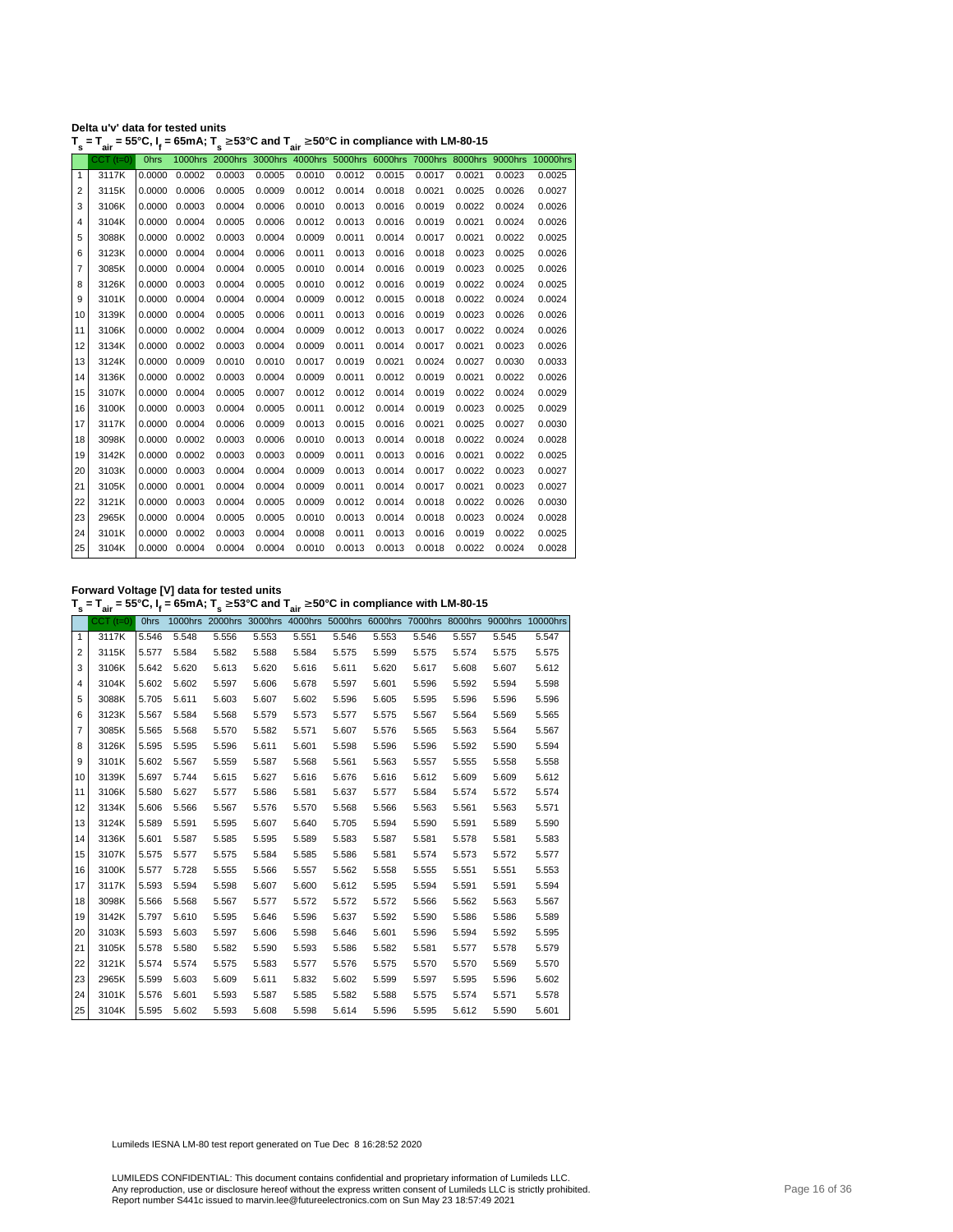|  | Luminous Flux [Im] data for tested units |  |
|--|------------------------------------------|--|
|--|------------------------------------------|--|

**T s = Tair = 105°C, I<sup>f</sup> = 65mA; T s** <sup>≥</sup> **103°C and Tair** <sup>≥</sup> **100°C in compliance with LM-80-15**

|                | au            |             |       |       |       | ан    |       |       |       |       |                                                                                  |       |
|----------------|---------------|-------------|-------|-------|-------|-------|-------|-------|-------|-------|----------------------------------------------------------------------------------|-------|
|                | $CCT$ $(t=0)$ | <b>Ohrs</b> |       |       |       |       |       |       |       |       | 1000hrs 2000hrs 3000hrs 4000hrs 5000hrs 6000hrs 7000hrs 8000hrs 9000hrs 10000hrs |       |
| $\mathbf{1}$   | 3114K         | 0.073       | 0.074 | 0.074 | 0.073 | 0.073 | 0.073 | 0.073 | 0.073 | 0.073 | 0.073                                                                            | 0.073 |
| $\overline{2}$ | 3090K         | 0.072       | 0.072 | 0.072 | 0.072 | 0.072 | 0.072 | 0.072 | 0.072 | 0.071 | 0.071                                                                            | 0.071 |
| 3              | 3109K         | 0.073       | 0.074 | 0.073 | 0.073 | 0.073 | 0.073 | 0.073 | 0.073 | 0.073 | 0.073                                                                            | 0.072 |
| 4              | 3118K         | 0.074       | 0.074 | 0.074 | 0.073 | 0.073 | 0.073 | 0.073 | 0.073 | 0.073 | 0.073                                                                            | 0.072 |
| 5              | 2947K         | 0.073       | 0.073 | 0.073 | 0.073 | 0.073 | 0.073 | 0.073 | 0.072 | 0.072 | 0.072                                                                            | 0.072 |
| 6              | 3104K         | 0.072       | 0.073 | 0.073 | 0.072 | 0.072 | 0.072 | 0.072 | 0.072 | 0.072 | 0.072                                                                            | 0.071 |
| 7              | 2920K         | 0.072       | 0.072 | 0.072 | 0.072 | 0.071 | 0.071 | 0.071 | 0.071 | 0.071 | 0.071                                                                            | 0.071 |
| 8              | 3117K         | 0.073       | 0.073 | 0.073 | 0.073 | 0.073 | 0.073 | 0.073 | 0.073 | 0.073 | 0.072                                                                            | 0.072 |
| 9              | 3117K         | 0.071       | 0.071 | 0.070 | 0.070 | 0.070 | 0.070 | 0.070 | 0.070 | 0.070 | 0.070                                                                            | 0.070 |
| 10             | 3126K         | 0.071       | 0.072 | 0.071 | 0.071 | 0.071 | 0.071 | 0.071 | 0.071 | 0.071 | 0.070                                                                            | 0.070 |
| 11             | 3089K         | 0.072       | 0.072 | 0.072 | 0.072 | 0.072 | 0.071 | 0.071 | 0.071 | 0.071 | 0.071                                                                            | 0.071 |
| 12             | 3091K         | 0.071       | 0.072 | 0.071 | 0.071 | 0.071 | 0.071 | 0.071 | 0.071 | 0.071 | 0.071                                                                            | 0.071 |
| 13             | 3127K         | 0.071       | 0.071 | 0.071 | 0.071 | 0.071 | 0.071 | 0.071 | 0.070 | 0.070 | 0.070                                                                            | 0.070 |
| 14             | 3117K         | 0.072       | 0.072 | 0.072 | 0.072 | 0.072 | 0.072 | 0.072 | 0.071 | 0.071 | 0.071                                                                            | 0.071 |
| 15             | 3085K         | 0.073       | 0.073 | 0.073 | 0.073 | 0.072 | 0.072 | 0.072 | 0.072 | 0.072 | 0.072                                                                            | 0.072 |
| 16             | 3096K         | 0.071       | 0.071 | 0.071 | 0.071 | 0.071 | 0.071 | 0.071 | 0.071 | 0.070 | 0.070                                                                            | 0.070 |
| 17             | 3106K         | 0.073       | 0.073 | 0.073 | 0.073 | 0.073 | 0.073 | 0.073 | 0.073 | 0.073 | 0.073                                                                            | 0.072 |
| 18             | 3081K         | 0.073       | 0.073 | 0.073 | 0.073 | 0.073 | 0.072 | 0.072 | 0.072 | 0.072 | 0.072                                                                            | 0.072 |
| 19             | 3100K         | 0.072       | 0.072 | 0.072 | 0.072 | 0.072 | 0.072 | 0.072 | 0.072 | 0.071 | 0.071                                                                            | 0.071 |
| 20             | 3082K         | 0.072       | 0.072 | 0.072 | 0.071 | 0.071 | 0.071 | 0.071 | 0.071 | 0.071 | 0.070                                                                            | 0.070 |
| 21             | 2961K         | 0.073       | 0.074 | 0.073 | 0.073 | 0.073 | 0.073 | 0.073 | 0.073 | 0.073 | 0.072                                                                            | 0.072 |
| 22             | 3101K         | 0.073       | 0.073 | 0.073 | 0.073 | 0.072 | 0.072 | 0.072 | 0.072 | 0.072 | 0.072                                                                            | 0.072 |
| 23             | 3099K         | 0.072       | 0.073 | 0.072 | 0.072 | 0.072 | 0.072 | 0.072 | 0.072 | 0.072 | 0.072                                                                            | 0.071 |
| 24             | 3121K         | 0.073       | 0.073 | 0.073 | 0.073 | 0.073 | 0.072 | 0.072 | 0.072 | 0.072 | 0.072                                                                            | 0.072 |
| 25             | 3107K         | 0.072       | 0.073 | 0.072 | 0.072 | 0.072 | 0.072 | 0.072 | 0.072 | 0.072 | 0.071                                                                            | 0.071 |

**Normalized Luminous Flux data for tested units**

**T s = Tair = 105°C, I<sup>f</sup> = 65mA; T s** <sup>≥</sup> **103°C and Tair** <sup>≥</sup> **100°C in compliance with LM-80-15**

|              | $CCT$ ( $t=0$ ) | <b>Ohrs</b> |               |        |        |        |        |        |        |        |        | 1000hrs 2000hrs 3000hrs 4000hrs 5000hrs 6000hrs 7000hrs 8000hrs 9000hrs 10000hrs |
|--------------|-----------------|-------------|---------------|--------|--------|--------|--------|--------|--------|--------|--------|----------------------------------------------------------------------------------|
| $\mathbf{1}$ | 3114K           | 1.0000      | 1.0030        | 1.0022 | 1.0015 | 0.9996 | 0.9989 | 0.9970 | 0.9951 | 0.9932 | 0.9918 | 0.9910                                                                           |
| 2            | 3090K           | 1.0000      | 1.0025        | 1.0007 | 1.0001 | 0.9992 | 0.9958 | 0.9943 | 0.9920 | 0.9896 | 0.9868 | 0.9856                                                                           |
| 3            | 3109K           | 1.0000      | 1.0015        | 1.0001 | 0.9985 | 0.9962 | 0.9939 | 0.9921 | 0.9907 | 0.9890 | 0.9868 | 0.9833                                                                           |
| 4            | 3118K           | 1.0000      | 1.0019        | 1.0003 | 0.9988 | 0.9963 | 0.9952 | 0.9924 | 0.9906 | 0.9882 | 0.9859 | 0.9838                                                                           |
| 5            | 2947K           | 1.0000      | 1.0012        | 0.9993 | 0.9978 | 0.9949 | 0.9943 | 0.9925 | 0.9904 | 0.9871 | 0.9844 | 0.9822                                                                           |
| 6            | 3104K           | 1.0000      | 1.0021        | 1.0017 | 1.0007 | 0.9986 | 0.9970 | 0.9936 | 0.9925 | 0.9895 | 0.9885 | 0.9855                                                                           |
| 7            | 2920K           | 1.0000      | 1.0018        | 0.9985 | 0.9983 | 0.9967 | 0.9950 | 0.9922 | 0.9902 | 0.9874 | 0.9863 | 0.9848                                                                           |
| 8            | 3117K           | 1.0000      | 1.0020        | 1.0010 | 0.9999 | 0.9984 | 0.9955 | 0.9941 | 0.9906 | 0.9902 | 0.9881 | 0.9862                                                                           |
| 9            | 3117K           | 1.0000      | 1.0007        | 0.9983 | 0.9979 | 0.9969 | 0.9960 | 0.9939 | 0.9912 | 0.9901 | 0.9875 | 0.9868                                                                           |
| 10           | 3126K           | 1.0000      | 1.0015        | 0.9997 | 0.9972 | 0.9951 | 0.9934 | 0.9930 | 0.9905 | 0.9874 | 0.9860 | 0.9850                                                                           |
| 11           | 3089K           | 1.0000      | 1.0006        | 0.9994 | 0.9971 | 0.9950 | 0.9926 | 0.9915 | 0.9900 | 0.9875 | 0.9845 | 0.9825                                                                           |
| 12           | 3091K           | 1.0000      | 1.0017        | 0.9999 | 0.9979 | 0.9971 | 0.9962 | 0.9931 | 0.9908 | 0.9898 | 0.9891 | 0.9871                                                                           |
| 13           | 3127K           | 1.0000      | 1.0031        | 1.0017 | 1.0010 | 0.9993 | 0.9969 | 0.9958 | 0.9934 | 0.9910 | 0.9890 | 0.9865                                                                           |
| 14           | 3117K           | 1.0000      | 1.0028        | 1.0007 | 0.9993 | 0.9989 | 0.9971 | 0.9950 | 0.9932 | 0.9921 | 0.9901 | 0.9871                                                                           |
| 15           | 3085K           | 1.0000      | 1.0019        | 0.9997 | 0.9983 | 0.9974 | 0.9959 | 0.9938 | 0.9922 | 0.9906 | 0.9898 | 0.9869                                                                           |
| 16           | 3096K           | 1.0000      | 1.0010        | 0.9994 | 0.9979 | 0.9965 | 0.9938 | 0.9926 | 0.9914 | 0.9896 | 0.9878 | 0.9855                                                                           |
| 17           | 3106K           | 1.0000      | 1.0001        | 0.9992 | 0.9977 | 0.9970 | 0.9954 | 0.9936 | 0.9921 | 0.9898 | 0.9884 | 0.9863                                                                           |
| 18           | 3081K           | 1.0000      | 1.0004        | 0.9993 | 0.9975 | 0.9967 | 0.9946 | 0.9925 | 0.9908 | 0.9894 | 0.9882 | 0.9849                                                                           |
| 19           | 3100K           | 1.0000      | 1.0007        | 0.9992 | 0.9970 | 0.9945 | 0.9925 | 0.9916 | 0.9884 | 0.9847 | 0.9843 | 0.9832                                                                           |
| 20           | 3082K           | 1.0000      | 1.0010        | 0.9997 | 0.9979 | 0.9966 | 0.9943 | 0.9911 | 0.9879 | 0.9846 | 0.9823 | 0.9796                                                                           |
| 21           | 2961K           | 1.0000      | 1.0020        | 0.9999 | 0.9988 | 0.9982 | 0.9952 | 0.9921 | 0.9905 | 0.9875 | 0.9846 | 0.9820                                                                           |
| 22           | 3101K           | 1.0000      | 1.0022        | 0.9992 | 0.9986 | 0.9966 | 0.9942 | 0.9917 | 0.9911 | 0.9890 | 0.9878 | 0.9860                                                                           |
| 23           | 3099K           | 1.0000      | 1.0018        | 0.9999 | 0.9994 | 0.9978 | 0.9954 | 0.9928 | 0.9910 | 0.9906 | 0.9888 | 0.9858                                                                           |
| 24           | 3121K           | 1.0000      | 1.0029        | 1.0023 | 1.0011 | 0.9992 | 0.9979 | 0.9959 | 0.9948 | 0.9923 | 0.9901 | 0.9886                                                                           |
| 25           | 3107K           |             | 1.0000 1.0015 | 1.0001 | 0.9988 | 0.9970 | 0.9953 | 0.9928 | 0.9921 | 0.9890 | 0.9861 | 0.9837                                                                           |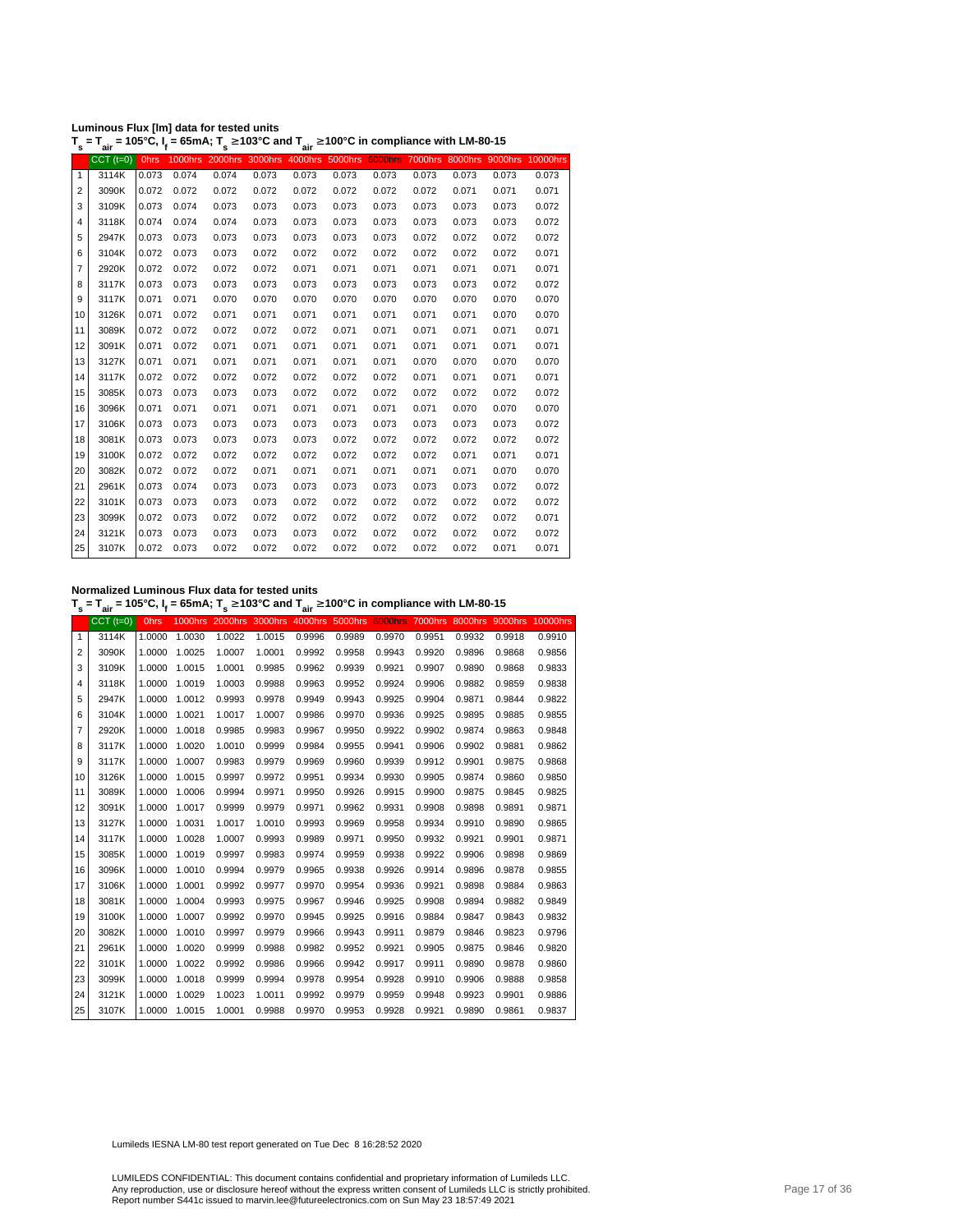| CIE 1976 u' data for tested units                                                                                                                 |  |
|---------------------------------------------------------------------------------------------------------------------------------------------------|--|
| T <sub>s</sub> = T <sub>air</sub> = 105°C, I <sub>f</sub> = 65mA; T <sub>s</sub> ≥ 103°C and T <sub>air</sub> ≥ 100°C in compliance with LM-80-15 |  |

| s              | ີ່air           | .           | $-$ , $\cdot$ | <u>.</u> .vv |        | air air |        |        |        |        |        |                                                                                  |
|----------------|-----------------|-------------|---------------|--------------|--------|---------|--------|--------|--------|--------|--------|----------------------------------------------------------------------------------|
|                | $CCT$ ( $t=0$ ) | <b>Ohrs</b> |               |              |        |         |        |        |        |        |        | 1000hrs 2000hrs 3000hrs 4000hrs 5000hrs 6000hrs 7000hrs 8000hrs 9000hrs 10000hrs |
| $\mathbf{1}$   | 3114K           | 0.2464      | 0.2461        | 0.2462       | 0.2461 | 0.2456  | 0.2459 | 0.2460 | 0.2459 | 0.2456 | 0.2452 | 0.2452                                                                           |
| $\overline{2}$ | 3090K           | 0.2481      | 0.2477        | 0.2478       | 0.2478 | 0.2474  | 0.2476 | 0.2477 | 0.2476 | 0.2472 | 0.2469 | 0.2469                                                                           |
| 3              | 3109K           |             | 0.2472 0.2469 | 0.2470       | 0.2470 | 0.2465  | 0.2467 | 0.2470 | 0.2468 | 0.2464 | 0.2461 | 0.2461                                                                           |
| 4              | 3118K           | 0.2468      | 0.2465        | 0.2466       | 0.2465 | 0.2461  | 0.2463 | 0.2465 | 0.2463 | 0.2459 | 0.2456 | 0.2456                                                                           |
| 5              | 2947K           | 0.2519      | 0.2515        | 0.2516       | 0.2515 | 0.2511  | 0.2513 | 0.2515 | 0.2513 | 0.2510 | 0.2507 | 0.2506                                                                           |
| 6              | 3104K           |             | 0.2474 0.2471 | 0.2472       | 0.2471 | 0.2467  | 0.2469 | 0.2471 | 0.2469 | 0.2466 | 0.2462 | 0.2462                                                                           |
| 7              | 2920K           | 0.2538      | 0.2535        | 0.2536       | 0.2535 | 0.2530  | 0.2533 | 0.2534 | 0.2533 | 0.2529 | 0.2526 | 0.2525                                                                           |
| 8              | 3117K           | 0.2467      | 0.2463        | 0.2464       | 0.2463 | 0.2458  | 0.2461 | 0.2463 | 0.2461 | 0.2458 | 0.2455 | 0.2454                                                                           |
| 9              | 3117K           | 0.2468      | 0.2467        | 0.2467       | 0.2465 | 0.2461  | 0.2464 | 0.2465 | 0.2464 | 0.2460 | 0.2457 | 0.2457                                                                           |
| 10             | 3126K           | 0.2470      | 0.2467        | 0.2468       | 0.2467 | 0.2463  | 0.2464 | 0.2466 | 0.2464 | 0.2461 | 0.2458 | 0.2457                                                                           |
| 11             | 3089K           | 0.2481      | 0.2478        | 0.2478       | 0.2478 | 0.2474  | 0.2476 | 0.2477 | 0.2475 | 0.2472 | 0.2468 | 0.2468                                                                           |
| 12             | 3091K           | 0.2477      | 0.2475        | 0.2475       | 0.2475 | 0.2470  | 0.2472 | 0.2474 | 0.2472 | 0.2469 | 0.2466 | 0.2466                                                                           |
| 13             | 3127K           | 0.2461      | 0.2458        | 0.2459       | 0.2458 | 0.2454  | 0.2456 | 0.2458 | 0.2456 | 0.2453 | 0.2449 | 0.2449                                                                           |
| 14             | 3117K           | 0.2459      | 0.2456        | 0.2456       | 0.2455 | 0.2452  | 0.2454 | 0.2455 | 0.2453 | 0.2450 | 0.2448 | 0.2447                                                                           |
| 15             | 3085K           | 0.2480      | 0.2476        | 0.2477       | 0.2477 | 0.2472  | 0.2474 | 0.2476 | 0.2474 | 0.2470 | 0.2467 | 0.2467                                                                           |
| 16             | 3096K           | 0.2477      | 0.2473        | 0.2474       | 0.2474 | 0.2469  | 0.2471 | 0.2472 | 0.2471 | 0.2467 | 0.2464 | 0.2464                                                                           |
| 17             | 3106K           | 0.2473      | 0.2470        | 0.2470       | 0.2470 | 0.2465  | 0.2468 | 0.2469 | 0.2467 | 0.2463 | 0.2460 | 0.2461                                                                           |
| 18             | 3081K           |             | 0.2482 0.2479 | 0.2480       | 0.2479 | 0.2474  | 0.2477 | 0.2478 | 0.2476 | 0.2473 | 0.2470 | 0.2469                                                                           |
| 19             | 3100K           | 0.2473      | 0.2469        | 0.2470       | 0.2469 | 0.2464  | 0.2466 | 0.2468 | 0.2466 | 0.2461 | 0.2459 | 0.2459                                                                           |
| 20             | 3082K           | 0.2483      | 0.2480        | 0.2481       | 0.2480 | 0.2476  | 0.2477 | 0.2479 | 0.2477 | 0.2475 | 0.2471 | 0.2471                                                                           |
| 21             | 2961K           | 0.2517      | 0.2513        | 0.2515       | 0.2514 | 0.2508  | 0.2510 | 0.2512 | 0.2510 | 0.2507 | 0.2504 | 0.2504                                                                           |
| 22             | 3101K           |             | 0.2474 0.2471 | 0.2471       | 0.2470 | 0.2466  | 0.2467 | 0.2469 | 0.2467 | 0.2464 | 0.2461 | 0.2462                                                                           |
| 23             | 3099K           | 0.2479      | 0.2476        | 0.2477       | 0.2476 | 0.2472  | 0.2473 | 0.2475 | 0.2473 | 0.2471 | 0.2467 | 0.2467                                                                           |
| 24             | 3121K           | 0.2471      | 0.2467        | 0.2468       | 0.2467 | 0.2463  | 0.2465 | 0.2466 | 0.2465 | 0.2462 | 0.2458 | 0.2458                                                                           |
| 25             | 3107K           |             | 0.2474 0.2471 | 0.2471       | 0.2470 | 0.2466  | 0.2467 | 0.2469 | 0.2467 | 0.2464 | 0.2461 | 0.2460                                                                           |

**CIE 1976 v' data for tested units**

**T s = Tair = 105°C, I<sup>f</sup> = 65mA; T s** <sup>≥</sup> **103°C and Tair** <sup>≥</sup> **100°C in compliance with LM-80-15**

|                | $CCT$ ( $t=0$ ) | <b>Ohrs</b>   |               |        |        |        |                                                                       |                        |        |        |        | 1000hrs 2000hrs 3000hrs 4000hrs 5000hrs 6000hrs 7000hrs 8000hrs 9000hrs 10000hrs |
|----------------|-----------------|---------------|---------------|--------|--------|--------|-----------------------------------------------------------------------|------------------------|--------|--------|--------|----------------------------------------------------------------------------------|
| $\mathbf{1}$   | 3114K           | 0.5200        | 0.5197        | 0.5195 | 0.5192 | 0.5191 | 0.5187                                                                | 0.5185                 | 0.5182 | 0.5179 | 0.5177 | 0.5174                                                                           |
| 2              | 3090K           |               | 0.5172 0.5170 | 0.5166 | 0.5164 | 0.5162 | 0.5159                                                                | 0.5157                 | 0.5153 | 0.5150 | 0.5149 | 0.5145                                                                           |
| 3              | 3109K           |               | 0.5179 0.5176 | 0.5173 | 0.5172 | 0.5169 | 0.5166                                                                | 0.5165                 | 0.5162 | 0.5157 | 0.5156 | 0.5153                                                                           |
| $\overline{4}$ | 3118K           |               | 0.5181 0.5178 | 0.5175 | 0.5173 | 0.5170 | 0.5168                                                                | 0.5166                 | 0.5163 | 0.5160 | 0.5158 | 0.5154                                                                           |
| 5              | 2947K           |               | 0.5247 0.5244 | 0.5240 | 0.5239 | 0.5237 | 0.5234                                                                | 0.5231                 | 0.5228 | 0.5226 | 0.5225 | 0.5221                                                                           |
| 6              | 3104K           |               | 0.5178 0.5175 | 0.5171 | 0.5170 | 0.5167 | 0.5164                                                                | 0.5162                 | 0.5159 | 0.5156 | 0.5154 | 0.5151                                                                           |
| 7              | 2920K           |               | 0.5216 0.5213 | 0.5209 | 0.5208 | 0.5205 | 0.5202                                                                | 0.5200                 | 0.5197 | 0.5194 | 0.5192 | 0.5189                                                                           |
| 8              | 3117K           |               | 0.5186 0.5182 | 0.5179 | 0.5177 | 0.5175 | 0.5172                                                                | 0.5170                 | 0.5166 | 0.5164 | 0.5162 | 0.5159                                                                           |
| 9              | 3117K           |               | 0.5182 0.5180 | 0.5177 | 0.5175 | 0.5172 | 0.5169                                                                | 0.5167                 | 0.5164 | 0.5160 | 0.5159 | 0.5155                                                                           |
| 10             | 3126K           |               | 0.5163 0.5159 | 0.5156 | 0.5155 | 0.5152 | 0.5149                                                                | 0.5147                 | 0.5144 | 0.5142 | 0.5140 | 0.5136                                                                           |
| 11             | 3089K           |               | 0.5174 0.5169 | 0.5166 | 0.5165 | 0.5162 | 0.5159                                                                | 0.5157  0.5153  0.5151 |        |        | 0.5148 | 0.5145                                                                           |
| 12             | 3091K           |               | 0.5186 0.5185 | 0.5180 | 0.5179 | 0.5177 | 0.5174                                                                | 0.5172                 | 0.5168 | 0.5166 | 0.5164 | 0.5161                                                                           |
| 13             | 3127K           |               | 0.5193 0.5190 | 0.5187 | 0.5185 | 0.5183 | 0.5180                                                                | 0.5177                 | 0.5174 | 0.5172 | 0.5169 | 0.5166                                                                           |
| 14             | 3117K           | 0.5214 0.5211 |               | 0.5208 | 0.5206 | 0.5204 | 0.5201                                                                | 0.5199                 | 0.5195 | 0.5193 | 0.5192 | 0.5188                                                                           |
| 15             | 3085K           |               | 0.5183 0.5180 | 0.5176 | 0.5175 | 0.5173 | 0.5170                                                                | 0.5168                 | 0.5164 | 0.5162 | 0.5160 | 0.5156                                                                           |
| 16             | 3096K           |               | 0.5179 0.5176 | 0.5173 | 0.5171 | 0.5169 | 0.5166                                                                | 0.5164                 | 0.5161 | 0.5158 | 0.5156 | 0.5153                                                                           |
| 17             | 3106K           |               | 0.5179 0.5177 | 0.5173 | 0.5172 | 0.5169 | 0.5167                                                                | 0.5165                 | 0.5161 | 0.5158 | 0.5157 | 0.5153                                                                           |
| 18             | 3081K           |               | 0.5182 0.5180 | 0.5177 | 0.5175 | 0.5172 | 0.5170                                                                | 0.5167                 | 0.5164 | 0.5161 | 0.5160 | 0.5156                                                                           |
| 19             | 3100K           |               | 0.5187 0.5184 | 0.5180 | 0.5179 | 0.5176 | 0.5173                                                                | 0.5171                 | 0.5168 | 0.5164 | 0.5163 | 0.5159                                                                           |
| 20             | 3082K           |               | 0.5176 0.5173 | 0.5169 | 0.5168 | 0.5165 | 0.5162                                                                | 0.5159                 | 0.5158 | 0.5155 | 0.5153 | 0.5149                                                                           |
| 21             | 2961K           |               | 0.5232 0.5230 | 0.5226 | 0.5225 | 0.5222 | 0.5218                                                                | 0.5215                 | 0.5214 | 0.5211 | 0.5209 | 0.5206                                                                           |
| 22             | 3101K           | 0.5183        | 0.5180        | 0.5176 | 0.5175 | 0.5172 | 0.5168                                                                | 0.5166                 | 0.5164 | 0.5161 | 0.5159 | 0.5158                                                                           |
| 23             | 3099K           |               | 0.5167 0.5163 | 0.5161 | 0.5159 | 0.5156 | 0.5152                                                                | 0.5150                 | 0.5148 | 0.5145 | 0.5144 | 0.5140                                                                           |
| 24             | 3121K           |               | 0.5166 0.5164 | 0.5161 | 0.5159 | 0.5157 | 0.5153                                                                | 0.5151                 | 0.5149 | 0.5147 | 0.5144 | 0.5140                                                                           |
| 25             | 3107K           |               |               |        |        |        | 0.5174 0.5171 0.5168 0.5166 0.5163 0.5159 0.5157 0.5155 0.5152 0.5150 |                        |        |        |        | 0.5147                                                                           |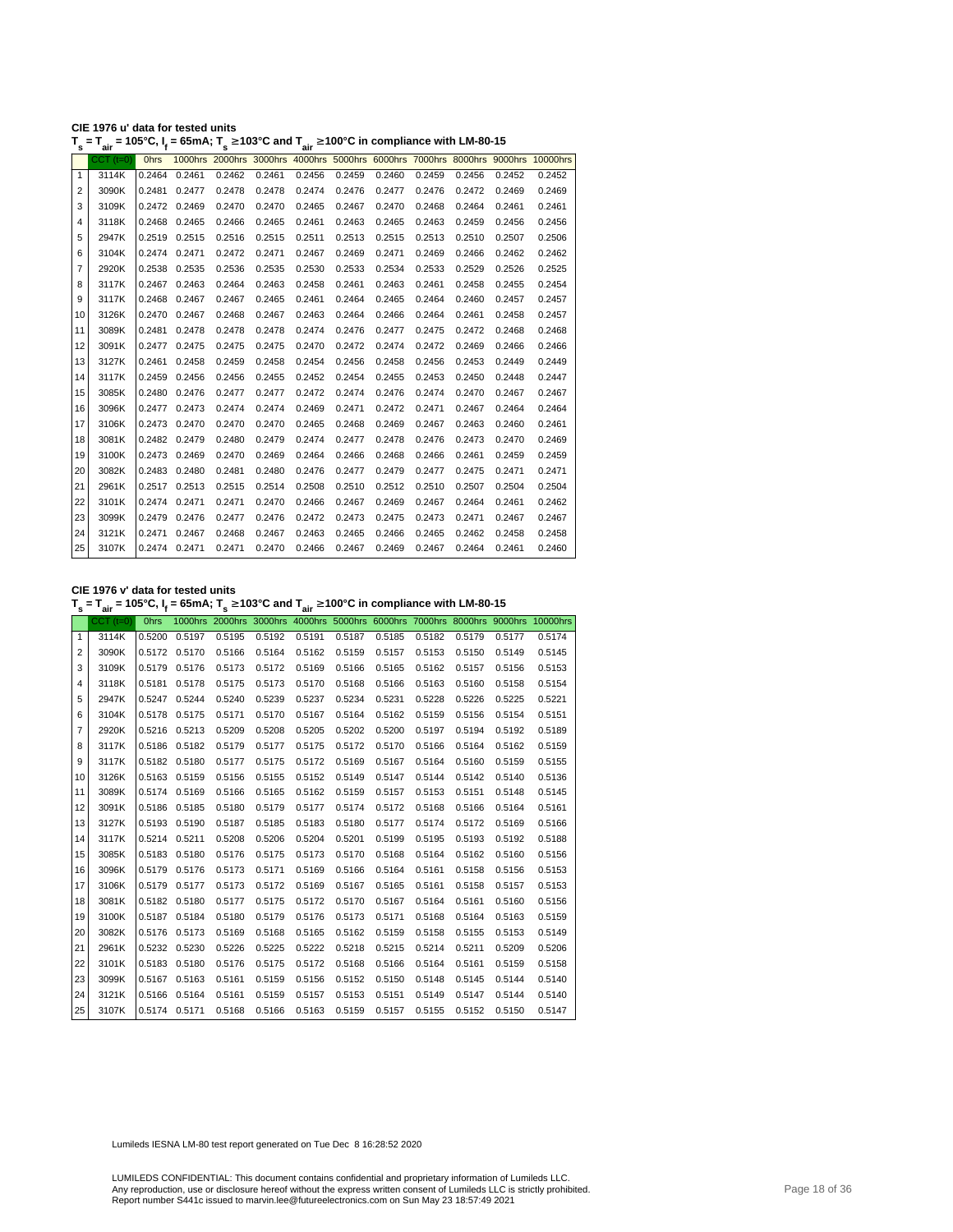| Delta u'v' data for tested units                                                                                                  |  |
|-----------------------------------------------------------------------------------------------------------------------------------|--|
| $T_s$ = $T_{air}$ = 105°C, I <sub>f</sub> = 65mA; T <sub>s</sub> ≥ 103°C and T <sub>air</sub> ≥ 100°C in compliance with LM-80-15 |  |

|    | $CCT$ (t=0) | <b>Ohrs</b> |               |        |        |        |        |        |        |        |        | 1000hrs 2000hrs 3000hrs 4000hrs 5000hrs 6000hrs 7000hrs 8000hrs 9000hrs 10000hrs |
|----|-------------|-------------|---------------|--------|--------|--------|--------|--------|--------|--------|--------|----------------------------------------------------------------------------------|
| 1  | 3114K       | 0.0000      | 0.0004        | 0.0005 | 0.0009 | 0.0012 | 0.0014 | 0.0016 | 0.0019 | 0.0022 | 0.0026 | 0.0029                                                                           |
| 2  | 3090K       | 0.0000      | 0.0004        | 0.0007 | 0.0009 | 0.0012 | 0.0014 | 0.0016 | 0.0020 | 0.0024 | 0.0026 | 0.0030                                                                           |
| 3  | 3109K       | 0.0000      | 0.0004        | 0.0006 | 0.0007 | 0.0012 | 0.0014 | 0.0014 | 0.0017 | 0.0023 | 0.0025 | 0.0028                                                                           |
| 4  | 3118K       | 0.0000      | 0.0004        | 0.0006 | 0.0009 | 0.0013 | 0.0014 | 0.0015 | 0.0019 | 0.0023 | 0.0026 | 0.0030                                                                           |
| 5  | 2947K       | 0.0000      | 0.0005        | 0.0008 | 0.0009 | 0.0013 | 0.0014 | 0.0016 | 0.0020 | 0.0023 | 0.0025 | 0.0029                                                                           |
| 6  | 3104K       | 0.0000      | 0.0004        | 0.0007 | 0.0009 | 0.0013 | 0.0015 | 0.0016 | 0.0020 | 0.0023 | 0.0027 | 0.0030                                                                           |
| 7  | 2920K       | 0.0000      | 0.0004        | 0.0007 | 0.0009 | 0.0014 | 0.0015 | 0.0016 | 0.0020 | 0.0024 | 0.0027 | 0.0030                                                                           |
| 8  | 3117K       | 0.0000      | 0.0006        | 0.0008 | 0.0010 | 0.0014 | 0.0015 | 0.0016 | 0.0021 | 0.0024 | 0.0027 | 0.0030                                                                           |
| 9  | 3117K       | 0.0000      | 0.0002        | 0.0005 | 0.0008 | 0.0012 | 0.0014 | 0.0015 | 0.0018 | 0.0023 | 0.0025 | 0.0029                                                                           |
| 10 | 3126K       | 0.0000      | 0.0005        | 0.0007 | 0.0009 | 0.0013 | 0.0015 | 0.0016 | 0.0020 | 0.0023 | 0.0026 | 0.0030                                                                           |
| 11 | 3089K       | 0.0000      | 0.0006        | 0.0009 | 0.0009 | 0.0014 | 0.0016 | 0.0017 | 0.0022 | 0.0025 | 0.0029 | 0.0032                                                                           |
| 12 | 3091K       | 0.0000      | 0.0002        | 0.0006 | 0.0007 | 0.0011 | 0.0013 | 0.0014 | 0.0019 | 0.0022 | 0.0025 | 0.0027                                                                           |
| 13 | 3127K       | 0.0000      | 0.0004        | 0.0006 | 0.0009 | 0.0012 | 0.0014 | 0.0016 | 0.0020 | 0.0022 | 0.0027 | 0.0030                                                                           |
| 14 | 3117K       | 0.0000      | 0.0004        | 0.0007 | 0.0009 | 0.0012 | 0.0014 | 0.0016 | 0.0020 | 0.0023 | 0.0025 | 0.0029                                                                           |
| 15 | 3085K       | 0.0000      | 0.0005        | 0.0008 | 0.0009 | 0.0013 | 0.0014 | 0.0016 | 0.0020 | 0.0023 | 0.0026 | 0.0030                                                                           |
| 16 | 3096K       | 0.0000      | 0.0005        | 0.0007 | 0.0009 | 0.0013 | 0.0014 | 0.0016 | 0.0019 | 0.0023 | 0.0026 | 0.0029                                                                           |
| 17 | 3106K       | 0.0000      | 0.0004        | 0.0007 | 0.0008 | 0.0013 | 0.0013 | 0.0015 | 0.0019 | 0.0023 | 0.0026 | 0.0029                                                                           |
| 18 | 3081K       | 0.0000      | 0.0004        | 0.0005 | 0.0008 | 0.0013 | 0.0013 | 0.0016 | 0.0019 | 0.0023 | 0.0025 | 0.0029                                                                           |
| 19 | 3100K       | 0.0000      | 0.0005        | 0.0008 | 0.0009 | 0.0014 | 0.0016 | 0.0017 | 0.0020 | 0.0026 | 0.0028 | 0.0031                                                                           |
| 20 | 3082K       | 0.0000      | 0.0004        | 0.0007 | 0.0009 | 0.0013 | 0.0015 | 0.0017 | 0.0019 | 0.0022 | 0.0026 | 0.0030                                                                           |
| 21 | 2961K       | 0.0000      | 0.0004        | 0.0006 | 0.0008 | 0.0013 | 0.0016 | 0.0018 | 0.0019 | 0.0023 | 0.0026 | 0.0029                                                                           |
| 22 | 3101K       | 0.0000      | 0.0004        | 0.0008 | 0.0009 | 0.0014 | 0.0017 | 0.0018 | 0.0020 | 0.0024 | 0.0027 | 0.0028                                                                           |
| 23 | 3099K       | 0.0000      | 0.0005        | 0.0006 | 0.0009 | 0.0013 | 0.0016 | 0.0017 | 0.0020 | 0.0023 | 0.0026 | 0.0030                                                                           |
| 24 | 3121K       | 0.0000      | 0.0004        | 0.0006 | 0.0008 | 0.0012 | 0.0014 | 0.0016 | 0.0018 | 0.0021 | 0.0026 | 0.0029                                                                           |
| 25 | 3107K       |             | 0.0000 0.0004 | 0.0007 | 0.0009 | 0.0014 | 0.0017 | 0.0018 | 0.0020 | 0.0024 | 0.0027 | 0.0030                                                                           |

**Forward Voltage [V] data for tested units**

**T s = Tair = 105°C, I<sup>f</sup> = 65mA; T s** <sup>≥</sup> **103°C and Tair** <sup>≥</sup> **100°C in compliance with LM-80-15**

|                | $CCT$ $(t=0)$ | <b>Ohrs</b> |       |       |       |       |       |       |       |       |       | 1000hrs 2000hrs 3000hrs 4000hrs 5000hrs 6000hrs 7000hrs 8000hrs 9000hrs 10000hrs |
|----------------|---------------|-------------|-------|-------|-------|-------|-------|-------|-------|-------|-------|----------------------------------------------------------------------------------|
| $\mathbf{1}$   | 3114K         | 5.603       | 5.609 | 5.604 | 5.613 | 5.609 | 5.607 | 5.607 | 5.602 | 5.603 | 5.601 | 5.601                                                                            |
| 2              | 3090K         | 5.596       | 5.579 | 5.571 | 5.582 | 5.576 | 5.578 | 5.573 | 5.575 | 5.565 | 5.567 | 5.568                                                                            |
| 3              | 3109K         | 5.593       | 5.604 | 5.590 | 5.604 | 5.596 | 5.836 | 5.596 | 5.589 | 5.863 | 5.589 | 5.592                                                                            |
| $\overline{4}$ | 3118K         | 5.581       | 5.800 | 5.583 | 5.604 | 5.645 | 5.674 | 5.583 | 5.585 | 5.578 | 5.578 | 5.580                                                                            |
| 5              | 2947K         | 5.627       | 5.585 | 5.588 | 5.657 | 5.586 | 5.588 | 5.593 | 5.583 | 5.579 | 5.576 | 5.582                                                                            |
| 6              | 3104K         | 5.565       | 5.565 | 5.559 | 5.572 | 5.680 | 5.577 | 5.561 | 5.570 | 5.555 | 5.556 | 5.560                                                                            |
| 7              | 2920K         | 5.614       | 5.596 | 5.600 | 5.613 | 5.608 | 5.600 | 5.596 | 5.597 | 5.636 | 5.592 | 5.594                                                                            |
| 8              | 3117K         | 5.595       | 5.783 | 5.595 | 5.610 | 5.771 | 5.601 | 5.599 | 5.612 | 5.600 | 5.592 | 5.603                                                                            |
| 9              | 3117K         | 5.645       | 5.837 | 5.587 | 5.598 | 5.589 | 5.587 | 5.583 | 5.585 | 5.580 | 5.582 | 5.582                                                                            |
| 10             | 3126K         | 5.557       | 5.570 | 5.583 | 5.565 | 5.583 | 5.669 | 5.558 | 5.557 | 5.554 | 5.551 | 5.556                                                                            |
| 11             | 3089K         | 5.565       | 6.797 | 5.560 | 5.569 | 5.563 | 5.565 | 5.559 | 5.566 | 5.610 | 5.576 | 5.560                                                                            |
| 12             | 3091K         | 5.556       | 5.619 | 5.928 | 5.571 | 5.564 | 5.566 | 5.560 | 5.566 | 5.576 | 5.557 | 5.560                                                                            |
| 13             | 3127K         | 5.587       | 5.748 | 5.579 | 5.840 | 5.580 | 5.584 | 5.580 | 5.996 | 5.579 | 5.572 | 5.577                                                                            |
| 14             | 3117K         | 5.623       | 5.599 | 5.612 | 5.845 | 5.615 | 5.601 | 5.601 | 5.605 | 5.595 | 5.593 | 5.599                                                                            |
| 15             | 3085K         | 5.567       | 5.564 | 5.562 | 5.628 | 5.604 | 5.569 | 5.579 | 5.565 | 5.582 | 5.559 | 5.565                                                                            |
| 16             | 3096K         | 5.592       | 5.608 | 5.555 | 5.571 | 5.558 | 5.570 | 5.579 | 5.617 | 5.555 | 5.552 | 5.555                                                                            |
| 17             | 3106K         | 5.580       | 5.554 | 5.550 | 5.564 | 5.553 | 5.562 | 5.552 | 5.558 | 5.554 | 5.546 | 5.551                                                                            |
| 18             | 3081K         | 5.592       | 5.781 | 5.595 | 5.611 | 5.594 | 5.610 | 5.593 | 5.648 | 5.592 | 5.590 | 5.596                                                                            |
| 19             | 3100K         | 5.842       | 5.593 | 5.617 | 5.658 | 5.600 | 5.597 | 5.593 | 5.593 | 5.586 | 5.587 | 5.593                                                                            |
| 20             | 3082K         | 5.598       | 5.620 | 5.714 | 5.612 | 5.611 | 5.613 | 5.602 | 5.600 | 5.598 | 5.598 | 5.599                                                                            |
| 21             | 2961K         | 5.619       | 5.602 | 5.605 | 5.617 | 5.603 | 5.608 | 5.624 | 5.605 | 5.603 | 5.597 | 5.602                                                                            |
| 22             | 3101K         | 5.623       | 5.602 | 5.597 | 5.607 | 5.599 | 5.602 | 5.598 | 5.596 | 5.601 | 5.591 | 5.595                                                                            |
| 23             | 3099K         | 5.574       | 5.592 | 5.581 | 5.592 | 5.580 | 5.578 | 5.576 | 5.577 | 5.578 | 5.573 | 5.577                                                                            |
| 24             | 3121K         | 5.575       | 5.626 | 5.580 | 5.578 | 5.572 | 5.571 | 5.568 | 5.571 | 5.566 | 5.563 | 5.570                                                                            |
| 25             | 3107K         | 5.577       | 5.671 | 5.707 | 5.722 | 5.589 | 5.587 | 5.582 | 5.624 | 5.585 | 5.580 | 5.584                                                                            |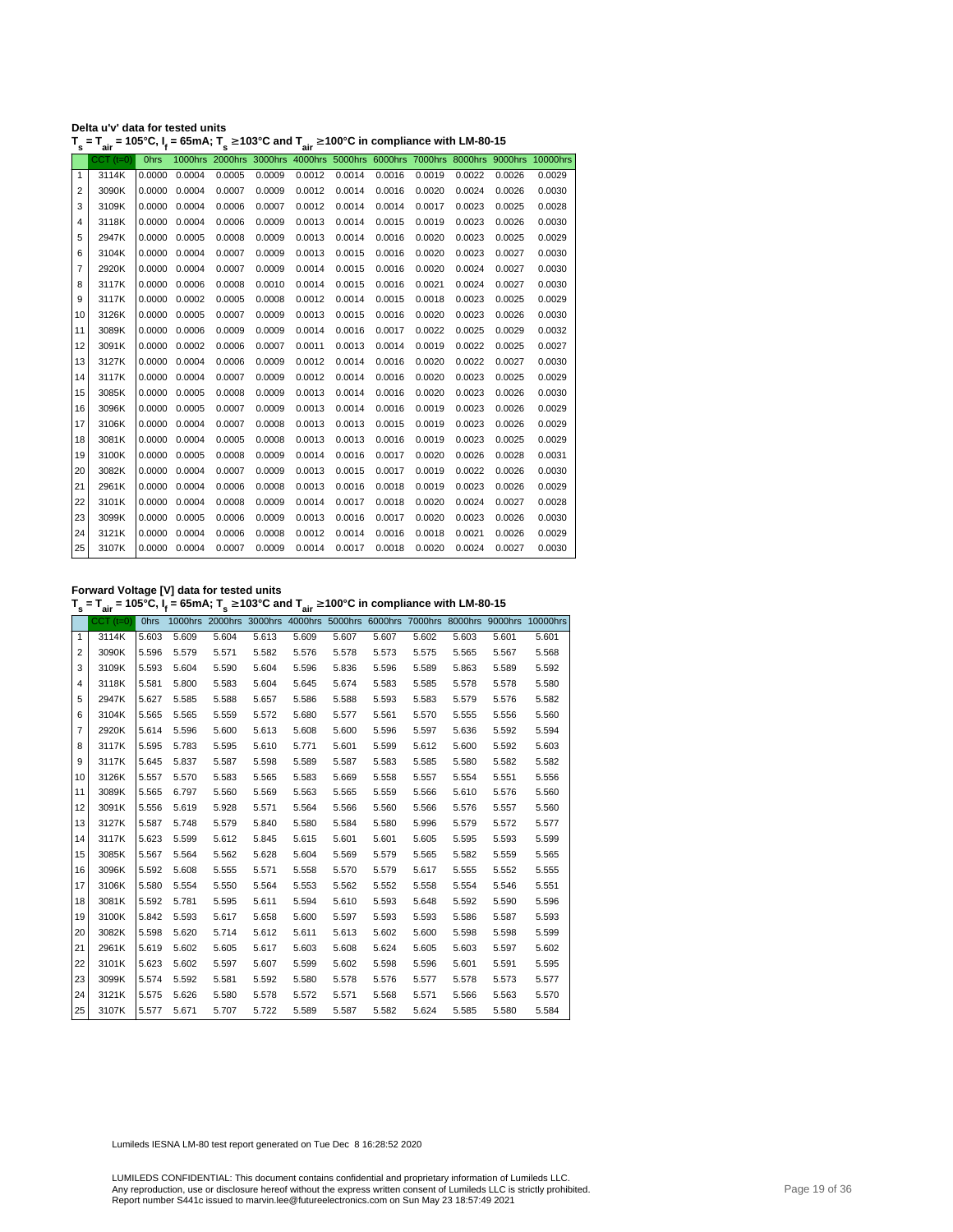| Luminous Flux [Im] data for tested units                                                                           |  |
|--------------------------------------------------------------------------------------------------------------------|--|
| $T = T = 05\degree$ $\Gamma = 400mA$ , $T \times 0.2\degree$ and $T \times 0.0\degree$ in compliance with LM 00.45 |  |

|                | $T_s = T_{air} = 85^{\circ}$ C, $I_f = 100$ mA; $T_s \ge 83^{\circ}$ C and $T_{air} \ge 80^{\circ}$ C in compliance with LM-80-15 |             |       |       |                                                                                  |       |       |       |       |       |       |       |
|----------------|-----------------------------------------------------------------------------------------------------------------------------------|-------------|-------|-------|----------------------------------------------------------------------------------|-------|-------|-------|-------|-------|-------|-------|
|                | $CCT$ ( $t=0$ )                                                                                                                   | <b>Ohrs</b> |       |       | 1000hrs 2000hrs 3000hrs 4000hrs 5000hrs 6000hrs 7000hrs 8000hrs 9000hrs 10000hrs |       |       |       |       |       |       |       |
| $\mathbf{1}$   | 3118K                                                                                                                             | 0.108       | 0.109 | 0.109 | 0.108                                                                            | 0.108 | 0.108 | 0.108 | 0.107 | 0.107 | 0.107 | 0.107 |
| 2              | 3111K                                                                                                                             | 0.109       | 0.109 | 0.109 | 0.109                                                                            | 0.109 | 0.108 | 0.108 | 0.108 | 0.108 | 0.108 | 0.107 |
| 3              | 3129K                                                                                                                             | 0.107       | 0.107 | 0.107 | 0.107                                                                            | 0.106 | 0.106 | 0.106 | 0.106 | 0.106 | 0.105 | 0.105 |
| $\overline{4}$ | 3129K                                                                                                                             | 0.109       | 0.108 | 0.108 | 0.108                                                                            | 0.108 | 0.108 | 0.107 | 0.107 | 0.107 | 0.107 | 0.107 |
| 5              | 3134K                                                                                                                             | 0.107       | 0.107 | 0.107 | 0.107                                                                            | 0.106 | 0.106 | 0.106 | 0.106 | 0.105 | 0.105 | 0.105 |
| 6              | 3131K                                                                                                                             | 0.106       | 0.106 | 0.106 | 0.106                                                                            | 0.106 | 0.105 | 0.105 | 0.105 | 0.105 | 0.104 | 0.104 |
| $\overline{7}$ | 3109K                                                                                                                             | 0.108       | 0.108 | 0.108 | 0.108                                                                            | 0.107 | 0.107 | 0.107 | 0.107 | 0.106 | 0.106 | 0.106 |
| 8              | 3124K                                                                                                                             | 0.109       | 0.109 | 0.108 | 0.108                                                                            | 0.108 | 0.108 | 0.108 | 0.108 | 0.107 | 0.107 | 0.107 |
| 9              | 3130K                                                                                                                             | 0.107       | 0.108 | 0.107 | 0.107                                                                            | 0.107 | 0.107 | 0.107 | 0.106 | 0.106 | 0.106 | 0.106 |
| 10             | 3131K                                                                                                                             | 0.108       | 0.108 | 0.108 | 0.107                                                                            | 0.107 | 0.107 | 0.107 | 0.106 | 0.106 | 0.106 | 0.106 |
| 11             | 3078K                                                                                                                             | 0.106       | 0.106 | 0.106 | 0.106                                                                            | 0.106 | 0.105 | 0.105 | 0.105 | 0.105 | 0.105 | 0.104 |
| 12             | 3086K                                                                                                                             | 0.109       | 0.109 | 0.108 | 0.108                                                                            | 0.108 | 0.108 | 0.108 | 0.107 | 0.107 | 0.107 | 0.106 |
| 13             | 3162K                                                                                                                             | 0.110       | 0.109 | 0.109 | 0.109                                                                            | 0.109 | 0.109 | 0.108 | 0.108 | 0.108 | 0.107 | 0.107 |
| 14             | 3123K                                                                                                                             | 0.107       | 0.107 | 0.107 | 0.107                                                                            | 0.107 | 0.107 | 0.106 | 0.106 | 0.106 | 0.105 | 0.105 |
| 15             | 3150K                                                                                                                             | 0.108       | 0.108 | 0.108 | 0.108                                                                            | 0.107 | 0.107 | 0.107 | 0.107 | 0.106 | 0.106 | 0.106 |
| 16             | 3148K                                                                                                                             | 0.108       | 0.108 | 0.108 | 0.108                                                                            | 0.107 | 0.107 | 0.107 | 0.107 | 0.106 | 0.106 | 0.106 |
| 17             | 3128K                                                                                                                             | 0.108       | 0.107 | 0.107 | 0.107                                                                            | 0.107 | 0.107 | 0.106 | 0.106 | 0.106 | 0.106 | 0.106 |
| 18             | 3103K                                                                                                                             | 0.108       | 0.108 | 0.107 | 0.107                                                                            | 0.107 | 0.107 | 0.106 | 0.106 | 0.106 | 0.106 | 0.105 |
| 19             | 3132K                                                                                                                             | 0.109       | 0.109 | 0.109 | 0.109                                                                            | 0.108 | 0.108 | 0.108 | 0.108 | 0.108 | 0.107 | 0.107 |
| 20             | 3099K                                                                                                                             | 0.107       | 0.107 | 0.107 | 0.106                                                                            | 0.106 | 0.106 | 0.106 | 0.105 | 0.105 | 0.105 | 0.105 |
| 21             | 3114K                                                                                                                             | 0.107       | 0.106 | 0.106 | 0.106                                                                            | 0.106 | 0.105 | 0.105 | 0.105 | 0.105 | 0.104 | 0.104 |
| 22             | 3088K                                                                                                                             | 0.108       | 0.108 | 0.108 | 0.107                                                                            | 0.107 | 0.107 | 0.107 | 0.106 | 0.106 | 0.106 | 0.105 |
| 23             | 3141K                                                                                                                             | 0.108       | 0.108 | 0.108 | 0.108                                                                            | 0.108 | 0.108 | 0.107 | 0.107 | 0.107 | 0.107 | 0.106 |
| 24             | 3116K                                                                                                                             | 0.108       | 0.108 | 0.108 | 0.108                                                                            | 0.108 | 0.107 | 0.107 | 0.107 | 0.107 | 0.106 | 0.106 |
| 25             | 3121K                                                                                                                             | 0.107       | 0.107 | 0.107 | 0.107                                                                            | 0.106 | 0.106 | 0.106 | 0.106 | 0.106 | 0.105 | 0.105 |

**Normalized Luminous Flux data for tested units**

**T s = Tair = 85°C, I<sup>f</sup> = 100mA; T s** <sup>≥</sup> **83°C and Tair** <sup>≥</sup> **80°C in compliance with LM-80-15**

|    | $CCT$ $(t=0)$ | <b>Ohrs</b> | 1000hrs | 2000hrs 3000hrs |        | 4000hrs | 5000hrs | <b>6000hrs</b> | 7000hrs | 8000hrs |        | 9000hrs 10000hrs |
|----|---------------|-------------|---------|-----------------|--------|---------|---------|----------------|---------|---------|--------|------------------|
| 1  | 3118K         | 1.0000      | 1.0028  | 1.0018          | 0.9991 | 0.9982  | 0.9963  | 0.9935         | 0.9908  | 0.9889  | 0.9871 | 0.9852           |
| 2  | 3111K         | 1.0000      | 0.9982  | 0.9963          | 0.9954 | 0.9945  | 0.9918  | 0.9899         | 0.9881  | 0.9863  | 0.9844 | 0.9808           |
| 3  | 3129K         | 1.0000      | 0.9991  | 0.9972          | 0.9963 | 0.9953  | 0.9935  | 0.9897         | 0.9879  | 0.9869  | 0.9841 | 0.9813           |
| 4  | 3129K         | 1.0000      | 0.9982  | 0.9963          | 0.9945 | 0.9926  | 0.9899  | 0.9880         | 0.9871  | 0.9853  | 0.9844 | 0.9816           |
| 5  | 3134K         | 1.0000      | 0.9991  | 0.9981          | 0.9972 | 0.9953  | 0.9925  | 0.9906         | 0.9888  | 0.9869  | 0.9841 | 0.9813           |
| 6  | 3131K         | 1.0000      | 0.9962  | 0.9944          | 0.9934 | 0.9925  | 0.9897  | 0.9887         | 0.9850  | 0.9831  | 0.9803 | 0.9765           |
| 7  | 3109K         | 1.0000      | 0.9981  | 0.9963          | 0.9954 | 0.9935  | 0.9917  | 0.9889         | 0.9861  | 0.9833  | 0.9815 | 0.9787           |
| 8  | 3124K         | 1.0000      | 0.9991  | 0.9972          | 0.9963 | 0.9945  | 0.9926  | 0.9917         | 0.9899  | 0.9890  | 0.9853 | 0.9834           |
| 9  | 3130K         | 1.0000      | 1.0009  | 0.9991          | 0.9972 | 0.9953  | 0.9935  | 0.9916         | 0.9898  | 0.9879  | 0.9860 | 0.9842           |
| 10 | 3131K         | 1.0000      | 0.9991  | 0.9981          | 0.9954 | 0.9935  | 0.9907  | 0.9889         | 0.9870  | 0.9842  | 0.9815 | 0.9787           |
| 11 | 3078K         | 1.0000      | 1.0019  | 1.0009          | 0.9991 | 0.9981  | 0.9962  | 0.9934         | 0.9915  | 0.9896  | 0.9877 | 0.9849           |
| 12 | 3086K         | 1.0000      | 0.9982  | 0.9954          | 0.9936 | 0.9917  | 0.9899  | 0.9872         | 0.9835  | 0.9807  | 0.9789 | 0.9752           |
| 13 | 3162K         | 1.0000      | 0.9964  | 0.9945          | 0.9936 | 0.9918  | 0.9900  | 0.9872         | 0.9836  | 0.9818  | 0.9799 | 0.9772           |
| 14 | 3123K         | 1.0000      | 0.9991  | 0.9963          | 0.9953 | 0.9944  | 0.9926  | 0.9898         | 0.9870  | 0.9832  | 0.9823 | 0.9814           |
| 15 | 3150K         | 1.0000      | 0.9972  | 0.9963          | 0.9935 | 0.9917  | 0.9899  | 0.9871         | 0.9843  | 0.9806  | 0.9788 | 0.9769           |
| 16 | 3148K         | 1.0000      | 0.9963  | 0.9935          | 0.9926 | 0.9908  | 0.9880  | 0.9862         | 0.9852  | 0.9825  | 0.9806 | 0.9779           |
| 17 | 3128K         | 1.0000      | 0.9972  | 0.9954          | 0.9935 | 0.9926  | 0.9907  | 0.9879         | 0.9861  | 0.9851  | 0.9833 | 0.9814           |
| 18 | 3103K         | 1.0000      | 0.9991  | 0.9963          | 0.9944 | 0.9935  | 0.9907  | 0.9889         | 0.9861  | 0.9824  | 0.9805 | 0.9777           |
| 19 | 3132K         | 1.0000      | 0.9973  | 0.9954          | 0.9945 | 0.9927  | 0.9918  | 0.9899         | 0.9881  | 0.9854  | 0.9826 | 0.9790           |
| 20 | 3099K         | 1.0000      | 0.9972  | 0.9963          | 0.9944 | 0.9935  | 0.9907  | 0.9869         | 0.9841  | 0.9822  | 0.9804 | 0.9776           |
| 21 | 3114K         | 1.0000      | 0.9962  | 0.9953          | 0.9925 | 0.9906  | 0.9887  | 0.9859         | 0.9850  | 0.9822  | 0.9784 | 0.9775           |
| 22 | 3088K         | 1.0000      | 0.9991  | 0.9981          | 0.9963 | 0.9944  | 0.9917  | 0.9889         | 0.9861  | 0.9842  | 0.9815 | 0.9778           |
| 23 | 3141K         | 1.0000      | 1.0009  | 0.9982          | 0.9972 | 0.9954  | 0.9926  | 0.9917         | 0.9899  | 0.9871  | 0.9852 | 0.9815           |
| 24 | 3116K         | 1.0000      | 0.9991  | 0.9972          | 0.9954 | 0.9945  | 0.9917  | 0.9899         | 0.9871  | 0.9852  | 0.9825 | 0.9797           |
| 25 | 3121K         | 1.0000      | 0.9981  | 0.9953          | 0.9944 | 0.9925  | 0.9916  | 0.9897         | 0.9879  | 0.9851  | 0.9823 | 0.9785           |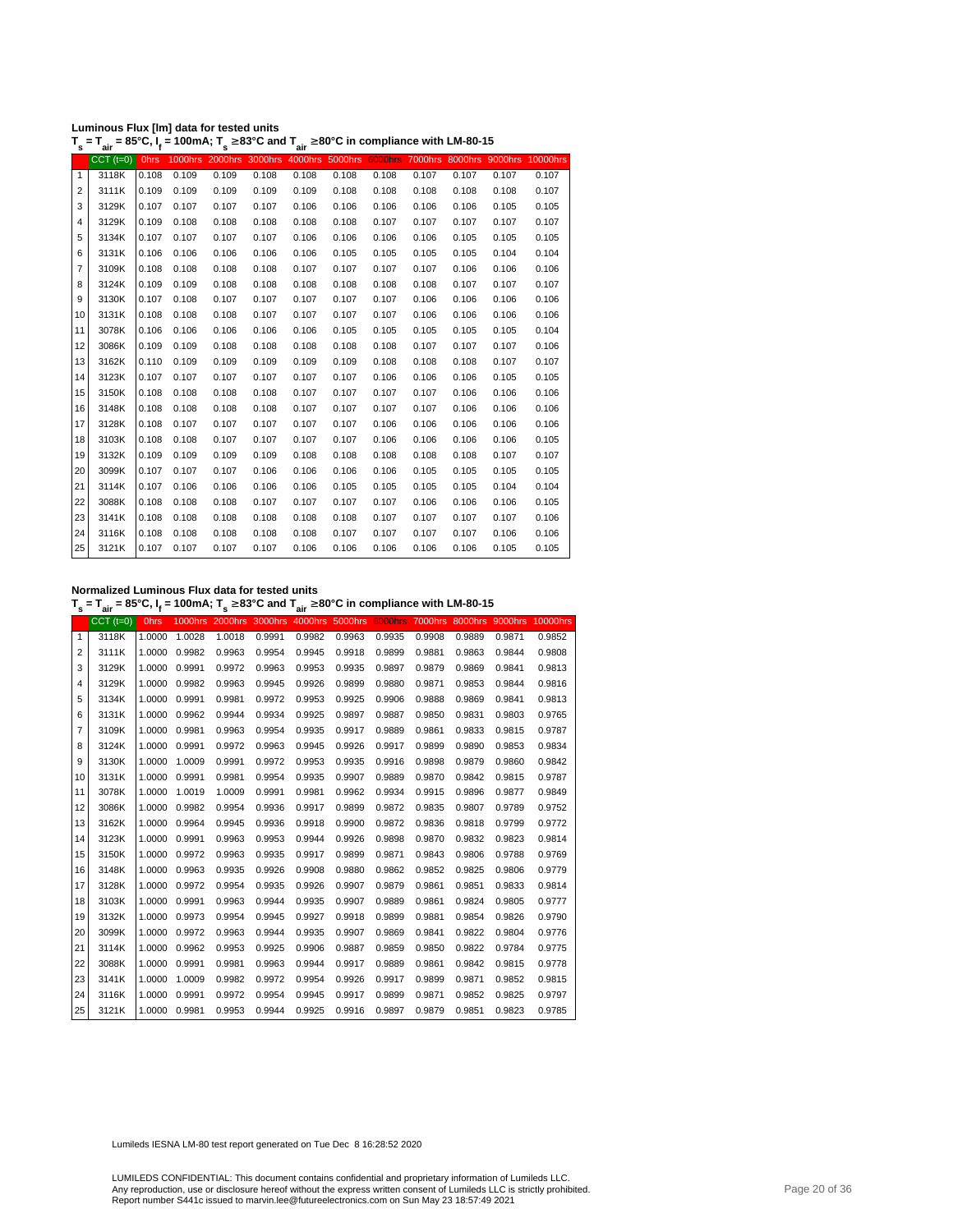| CIE 1976 u' data for tested units                                                                                                         |  |
|-------------------------------------------------------------------------------------------------------------------------------------------|--|
| $T_s$ = $T_{air}$ = 85°C, I <sub>f</sub> = 100mA; T <sub>s</sub> $\geq$ 83°C and T <sub>air</sub> $\geq$ 80°C in compliance with LM-80-15 |  |

| s              | ີ່air           | יי,         |               | $ -$   | .      | air    |        |        |        |        |        |                                                                                  |
|----------------|-----------------|-------------|---------------|--------|--------|--------|--------|--------|--------|--------|--------|----------------------------------------------------------------------------------|
|                | $CCT$ ( $t=0$ ) | <b>Ohrs</b> |               |        |        |        |        |        |        |        |        | 1000hrs 2000hrs 3000hrs 4000hrs 5000hrs 6000hrs 7000hrs 8000hrs 9000hrs 10000hrs |
| $\mathbf{1}$   | 3118K           | 0.2467      | 0.2463        | 0.2462 | 0.2463 | 0.2458 | 0.2459 | 0.2460 | 0.2459 | 0.2456 | 0.2453 | 0.2452                                                                           |
| $\overline{2}$ | 3111K           | 0.2468      | 0.2465        | 0.2466 | 0.2467 | 0.2461 | 0.2462 | 0.2463 | 0.2462 | 0.2459 | 0.2456 | 0.2455                                                                           |
| 3              | 3129K           |             | 0.2464 0.2461 | 0.2462 | 0.2462 | 0.2457 | 0.2458 | 0.2460 | 0.2458 | 0.2456 | 0.2453 | 0.2451                                                                           |
| 4              | 3129K           | 0.2463      | 0.2459        | 0.2460 | 0.2460 | 0.2454 | 0.2456 | 0.2457 | 0.2456 | 0.2453 | 0.2449 | 0.2450                                                                           |
| 5              | 3134K           | 0.2461      | 0.2458        | 0.2459 | 0.2460 | 0.2454 | 0.2455 | 0.2457 | 0.2455 | 0.2453 | 0.2449 | 0.2449                                                                           |
| 6              | 3131K           | 0.2467      | 0.2461        | 0.2463 | 0.2464 | 0.2458 | 0.2459 | 0.2461 | 0.2459 | 0.2457 | 0.2453 | 0.2453                                                                           |
| 7              | 3109K           | 0.2469      | 0.2465        | 0.2465 | 0.2468 | 0.2461 | 0.2463 | 0.2464 | 0.2461 | 0.2459 | 0.2455 | 0.2455                                                                           |
| 8              | 3124K           | 0.2463      | 0.2461        | 0.2460 | 0.2462 | 0.2456 | 0.2457 | 0.2458 | 0.2455 | 0.2453 | 0.2449 | 0.2450                                                                           |
| 9              | 3130K           | 0.2467      | 0.2463        | 0.2464 | 0.2466 | 0.2460 | 0.2462 | 0.2463 | 0.2461 | 0.2459 | 0.2455 | 0.2455                                                                           |
| 10             | 3131K           | 0.2460      | 0.2457        | 0.2457 | 0.2459 | 0.2454 | 0.2455 | 0.2456 | 0.2454 | 0.2452 | 0.2449 | 0.2448                                                                           |
| 11             | 3078K           | 0.2482      | 0.2474        | 0.2474 | 0.2476 | 0.2471 | 0.2472 | 0.2472 | 0.2471 | 0.2469 | 0.2465 | 0.2465                                                                           |
| 12             | 3086K           | 0.2480      | 0.2475        | 0.2476 | 0.2478 | 0.2473 | 0.2474 | 0.2473 | 0.2473 | 0.2470 | 0.2466 | 0.2466                                                                           |
| 13             | 3162K           |             | 0.2447 0.2444 | 0.2445 | 0.2445 | 0.2441 | 0.2441 | 0.2442 | 0.2440 | 0.2454 | 0.2433 | 0.2433                                                                           |
| 14             | 3123K           | 0.2465      | 0.2464        | 0.2465 | 0.2465 | 0.2460 | 0.2462 | 0.2462 | 0.2460 | 0.2459 | 0.2454 | 0.2454                                                                           |
| 15             | 3150K           |             | 0.2454 0.2452 | 0.2452 | 0.2453 | 0.2448 | 0.2449 | 0.2449 | 0.2447 | 0.2446 | 0.2442 | 0.2441                                                                           |
| 16             | 3148K           | 0.2453      | 0.2449        | 0.2450 | 0.2451 | 0.2445 | 0.2447 | 0.2449 | 0.2445 | 0.2443 | 0.2440 | 0.2439                                                                           |
| 17             | 3128K           | 0.2461      | 0.2458        | 0.2459 | 0.2459 | 0.2455 | 0.2456 | 0.2459 | 0.2454 | 0.2453 | 0.2449 | 0.2449                                                                           |
| 18             | 3103K           | 0.2471      | 0.2469        | 0.2470 | 0.2470 | 0.2465 | 0.2466 | 0.2468 | 0.2465 | 0.2463 | 0.2459 | 0.2459                                                                           |
| 19             | 3132K           | 0.2460      | 0.2456        | 0.2457 | 0.2457 | 0.2453 | 0.2453 | 0.2456 | 0.2452 | 0.2451 | 0.2447 | 0.2446                                                                           |
| 20             | 3099K           | 0.2476      | 0.2472        | 0.2473 | 0.2473 | 0.2469 | 0.2470 | 0.2472 | 0.2466 | 0.2466 | 0.2462 | 0.2462                                                                           |
| 21             | 3114K           | 0.2469      | 0.2465        | 0.2466 | 0.2467 | 0.2461 | 0.2463 | 0.2465 | 0.2461 | 0.2460 | 0.2455 | 0.2455                                                                           |
| 22             | 3088K           | 0.2481      | 0.2479        | 0.2479 | 0.2480 | 0.2474 | 0.2476 | 0.2479 | 0.2474 | 0.2473 | 0.2469 | 0.2470                                                                           |
| 23             | 3141K           | 0.2456      | 0.2453        | 0.2453 | 0.2454 | 0.2449 | 0.2451 | 0.2453 | 0.2449 | 0.2448 | 0.2444 | 0.2444                                                                           |
| 24             | 3116K           | 0.2468      | 0.2465        | 0.2465 | 0.2465 | 0.2461 | 0.2462 | 0.2464 | 0.2461 | 0.2459 | 0.2455 | 0.2454                                                                           |
| 25             | 3121K           |             | 0.2467 0.2464 | 0.2465 | 0.2465 | 0.2460 | 0.2461 | 0.2464 | 0.2459 | 0.2457 | 0.2454 | 0.2453                                                                           |
|                |                 |             |               |        |        |        |        |        |        |        |        |                                                                                  |

**CIE 1976 v' data for tested units**

**T s = Tair = 85°C, I<sup>f</sup> = 100mA; T s** <sup>≥</sup> **83°C and Tair** <sup>≥</sup> **80°C in compliance with LM-80-15**

|                | $CCT$ ( $t=0$ ) | Ohrs          |               |                             |        |        |        |                                        |        |        |        | 1000hrs 2000hrs 3000hrs 4000hrs 5000hrs 6000hrs 7000hrs 8000hrs 9000hrs 10000hrs |
|----------------|-----------------|---------------|---------------|-----------------------------|--------|--------|--------|----------------------------------------|--------|--------|--------|----------------------------------------------------------------------------------|
| $\mathbf{1}$   | 3118K           | 0.5184        | 0.5177        | 0.5174                      | 0.5171 | 0.5169 | 0.5166 | 0.5163                                 | 0.5160 | 0.5158 | 0.5155 | 0.5152                                                                           |
| $\overline{2}$ | 3111K           |               | 0.5191 0.5188 | 0.5185                      | 0.5182 | 0.5181 | 0.5178 | 0.5174                                 | 0.5172 | 0.5170 | 0.5168 | 0.5165                                                                           |
| 3              | 3129K           | 0.5180        | 0.5177        | 0.5174                      | 0.5171 | 0.5170 | 0.5166 | 0.5162                                 | 0.5161 | 0.5159 | 0.5156 | 0.5153                                                                           |
| 4              | 3129K           |               | 0.5184 0.5180 | 0.5177                      | 0.5175 | 0.5173 | 0.5170 | 0.5165                                 | 0.5164 | 0.5162 | 0.5159 | 0.5156                                                                           |
| 5              | 3134K           | 0.5184 0.5181 |               | 0.5179                      | 0.5176 | 0.5175 | 0.5171 | 0.5167                                 | 0.5165 | 0.5163 | 0.5161 | 0.5158                                                                           |
| 6              | 3131K           |               | 0.5167 0.5162 | 0.5159                      | 0.5156 | 0.5154 | 0.5152 | 0.5148                                 | 0.5146 | 0.5144 | 0.5141 | 0.5138                                                                           |
| 7              | 3109K           |               | 0.5189 0.5185 | 0.5183                      | 0.5179 | 0.5178 | 0.5175 | 0.5170                                 | 0.5169 | 0.5166 | 0.5164 | 0.5160                                                                           |
| 8              | 3124K           |               | 0.5190 0.5187 | 0.5185                      | 0.5181 | 0.5180 | 0.5177 | 0.5172                                 | 0.5170 | 0.5168 | 0.5166 | 0.5162                                                                           |
| 9              | 3130K           |               | 0.5168 0.5165 | 0.5163                      | 0.5160 | 0.5158 | 0.5156 | 0.5151                                 | 0.5150 | 0.5147 | 0.5145 | 0.5142                                                                           |
| 10             | 3131K           |               | 0.5192 0.5190 | 0.5188                      | 0.5185 | 0.5184 | 0.5181 | 0.5176                                 | 0.5174 | 0.5172 | 0.5170 | 0.5166                                                                           |
| 11             | 3078K           |               | 0.5185 0.5181 | 0.5179                      | 0.5175 | 0.5175 | 0.5172 | 0.5166                                 | 0.5164 | 0.5163 | 0.5160 | 0.5157                                                                           |
| 12             | 3086K           |               | 0.5182 0.5178 | 0.5176                      | 0.5173 | 0.5172 | 0.5169 | 0.5164                                 | 0.5162 | 0.5159 | 0.5158 | 0.5154                                                                           |
| 13             | 3162K           |               | 0.5196 0.5193 | 0.5191                      | 0.5188 | 0.5187 | 0.5183 | 0.5178                                 | 0.5177 | 0.5176 | 0.5172 | 0.5168                                                                           |
| 14             | 3123K           |               | 0.5185 0.5183 | 0.5179                      | 0.5177 | 0.5176 | 0.5173 | 0.5168                                 | 0.5166 | 0.5165 | 0.5162 | 0.5159                                                                           |
| 15             | 3150K           |               | 0.5188 0.5185 | 0.5182                      | 0.5179 | 0.5179 | 0.5176 | 0.5170                                 | 0.5169 | 0.5168 | 0.5164 | 0.5160                                                                           |
| 16             | 3148K           |               | 0.5194 0.5190 | 0.5188                      | 0.5186 | 0.5185 | 0.5181 | 0.5182                                 | 0.5174 | 0.5173 | 0.5169 | 0.5166                                                                           |
| 17             | 3128K           |               | 0.5192 0.5188 | 0.5185                      | 0.5182 | 0.5182 | 0.5179 | 0.5179                                 | 0.5172 | 0.5170 | 0.5167 | 0.5164                                                                           |
| 18             | 3103K           |               | 0.5190 0.5186 | 0.5184                      | 0.5181 | 0.5180 | 0.5177 | 0.5176                                 | 0.5170 | 0.5168 | 0.5165 | 0.5162                                                                           |
| 19             | 3132K           | 0.5190        | 0.5186        | 0.5183                      | 0.5180 | 0.5180 | 0.5177 | 0.5176                                 | 0.5169 | 0.5168 | 0.5165 | 0.5161                                                                           |
| 20             | 3099K           |               | 0.5178 0.5174 | 0.5171                      | 0.5169 | 0.5168 | 0.5165 | 0.5164                                 | 0.5157 | 0.5155 | 0.5152 | 0.5149                                                                           |
| 21             | 3114K           |               | 0.5182 0.5178 | 0.5175                      | 0.5173 | 0.5172 | 0.5169 | 0.5168                                 | 0.5163 | 0.5160 | 0.5157 | 0.5154                                                                           |
| 22             | 3088K           |               | 0.5175 0.5172 | 0.5169                      | 0.5166 | 0.5165 | 0.5163 | 0.5162                                 | 0.5156 | 0.5154 | 0.5151 | 0.5148                                                                           |
| 23             | 3141K           |               | 0.5192 0.5189 | 0.5185                      | 0.5183 | 0.5183 | 0.5180 | 0.5179                                 | 0.5173 | 0.5171 | 0.5168 | 0.5165                                                                           |
| 24             | 3116K           |               | 0.5183 0.5180 | 0.5177                      | 0.5175 | 0.5174 | 0.5171 | 0.5170                                 | 0.5165 | 0.5162 | 0.5159 | 0.5156                                                                           |
| 25             | 3121K           |               |               | 0.5180 0.5176 0.5174 0.5171 |        |        |        | 0.5170  0.5168  0.5167  0.5160  0.5158 |        |        | 0.5155 | 0.5152                                                                           |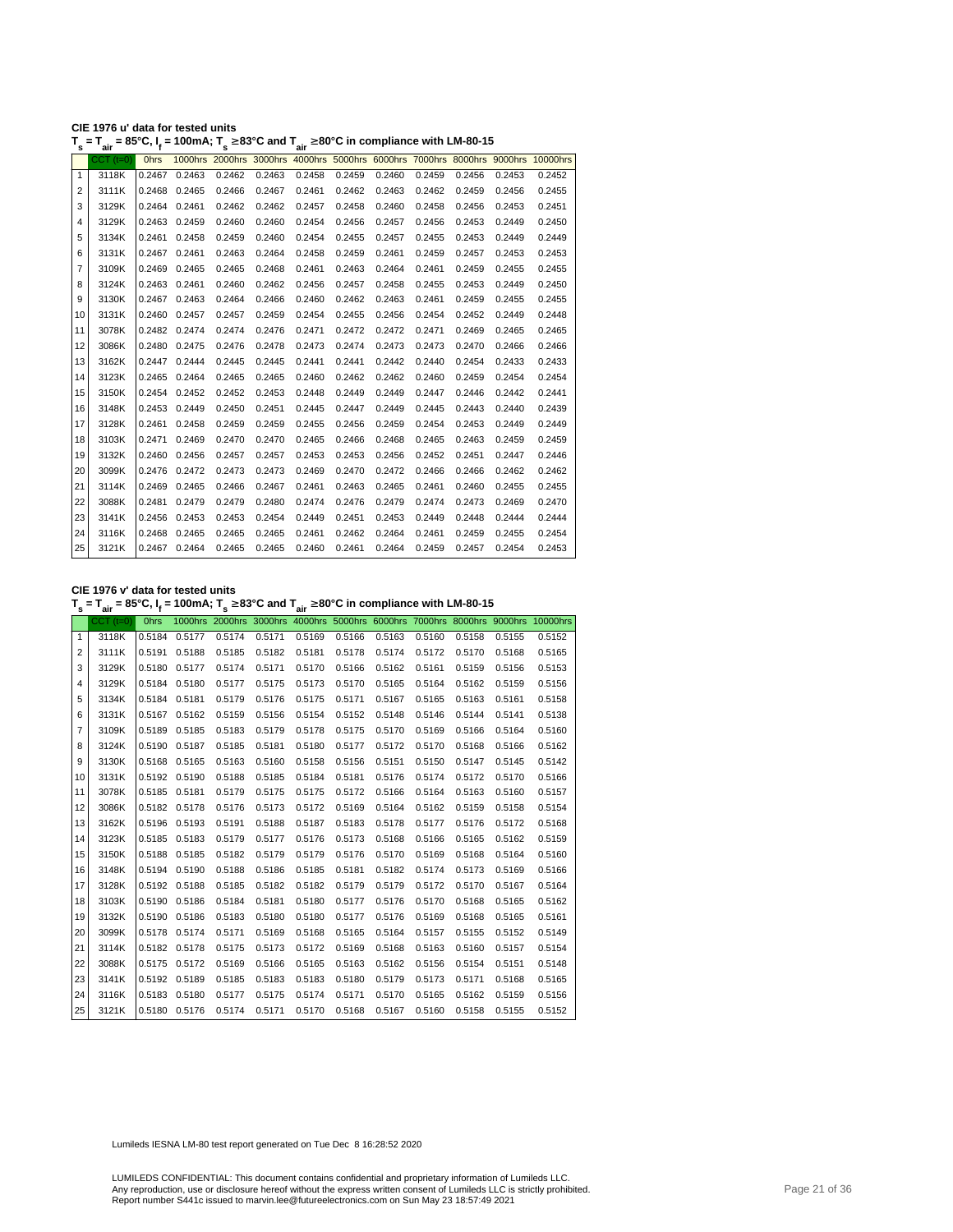| Delta u'v' data for tested units                                                                                                  |  |
|-----------------------------------------------------------------------------------------------------------------------------------|--|
| $T_s = T_{air} = 85^{\circ}$ C, $I_t = 100$ mA; $T_s \ge 83^{\circ}$ C and $T_{air} \ge 80^{\circ}$ C in compliance with LM-80-15 |  |

|                | $CCT$ (t=0) | <b>Ohrs</b> |        |        |        |        |        |        |        |        |        | 1000hrs 2000hrs 3000hrs 4000hrs 5000hrs 6000hrs 7000hrs 8000hrs 9000hrs 10000hrs |
|----------------|-------------|-------------|--------|--------|--------|--------|--------|--------|--------|--------|--------|----------------------------------------------------------------------------------|
| $\mathbf{1}$   | 3118K       | 0.0000      | 0.0008 | 0.0011 | 0.0014 | 0.0017 | 0.0020 | 0.0022 | 0.0025 | 0.0028 | 0.0032 | 0.0035                                                                           |
| $\overline{2}$ | 3111K       | 0.0000      | 0.0004 | 0.0006 | 0.0009 | 0.0012 | 0.0014 | 0.0018 | 0.0020 | 0.0023 | 0.0026 | 0.0029                                                                           |
| 3              | 3129K       | 0.0000      | 0.0004 | 0.0006 | 0.0009 | 0.0012 | 0.0015 | 0.0018 | 0.0020 | 0.0022 | 0.0026 | 0.0030                                                                           |
| 4              | 3129K       | 0.0000      | 0.0006 | 0.0008 | 0.0009 | 0.0014 | 0.0016 | 0.0020 | 0.0021 | 0.0024 | 0.0029 | 0.0031                                                                           |
| 5              | 3134K       | 0.0000      | 0.0004 | 0.0005 | 0.0008 | 0.0011 | 0.0014 | 0.0017 | 0.0020 | 0.0022 | 0.0026 | 0.0029                                                                           |
| 6              | 3131K       | 0.0000      | 0.0008 | 0.0009 | 0.0011 | 0.0016 | 0.0017 | 0.0020 | 0.0022 | 0.0025 | 0.0030 | 0.0032                                                                           |
| 7              | 3109K       | 0.0000      | 0.0006 | 0.0007 | 0.0010 | 0.0014 | 0.0015 | 0.0020 | 0.0022 | 0.0025 | 0.0029 | 0.0032                                                                           |
| 8              | 3124K       | 0.0000      | 0.0004 | 0.0006 | 0.0009 | 0.0012 | 0.0014 | 0.0019 | 0.0022 | 0.0024 | 0.0028 | 0.0031                                                                           |
| 9              | 3130K       | 0.0000      | 0.0005 | 0.0006 | 0.0008 | 0.0012 | 0.0013 | 0.0017 | 0.0019 | 0.0022 | 0.0026 | 0.0029                                                                           |
| 10             | 3131K       | 0.0000      | 0.0004 | 0.0005 | 0.0007 | 0.0010 | 0.0012 | 0.0016 | 0.0019 | 0.0022 | 0.0025 | 0.0029                                                                           |
| 11             | 3078K       | 0.0000      | 0.0009 | 0.0010 | 0.0012 | 0.0015 | 0.0016 | 0.0021 | 0.0024 | 0.0026 | 0.0030 | 0.0033                                                                           |
| 12             | 3086K       | 0.0000      | 0.0006 | 0.0007 | 0.0009 | 0.0012 | 0.0014 | 0.0019 | 0.0021 | 0.0025 | 0.0028 | 0.0031                                                                           |
| 13             | 3162K       | 0.0000      | 0.0004 | 0.0005 | 0.0008 | 0.0011 | 0.0014 | 0.0019 | 0.0020 | 0.0021 | 0.0028 | 0.0031                                                                           |
| 14             | 3123K       | 0.0000      | 0.0002 | 0.0006 | 0.0008 | 0.0010 | 0.0012 | 0.0017 | 0.0020 | 0.0021 | 0.0025 | 0.0028                                                                           |
| 15             | 3150K       | 0.0000      | 0.0004 | 0.0006 | 0.0009 | 0.0011 | 0.0013 | 0.0019 | 0.0020 | 0.0022 | 0.0027 | 0.0031                                                                           |
| 16             | 3148K       | 0.0000      | 0.0006 | 0.0007 | 0.0008 | 0.0012 | 0.0014 | 0.0013 | 0.0022 | 0.0023 | 0.0028 | 0.0031                                                                           |
| 17             | 3128K       | 0.0000      | 0.0005 | 0.0007 | 0.0010 | 0.0012 | 0.0014 | 0.0013 | 0.0021 | 0.0023 | 0.0028 | 0.0030                                                                           |
| 18             | 3103K       | 0.0000      | 0.0004 | 0.0006 | 0.0009 | 0.0012 | 0.0014 | 0.0014 | 0.0021 | 0.0023 | 0.0028 | 0.0030                                                                           |
| 19             | 3132K       | 0.0000      | 0.0006 | 0.0008 | 0.0010 | 0.0012 | 0.0015 | 0.0015 | 0.0022 | 0.0024 | 0.0028 | 0.0032                                                                           |
| 20             | 3099K       | 0.0000      | 0.0006 | 0.0008 | 0.0009 | 0.0012 | 0.0014 | 0.0015 | 0.0023 | 0.0025 | 0.0030 | 0.0032                                                                           |
| 21             | 3114K       | 0.0000      | 0.0006 | 0.0008 | 0.0009 | 0.0013 | 0.0014 | 0.0015 | 0.0021 | 0.0024 | 0.0029 | 0.0031                                                                           |
| 22             | 3088K       | 0.0000      | 0.0004 | 0.0006 | 0.0009 | 0.0012 | 0.0013 | 0.0013 | 0.0020 | 0.0022 | 0.0027 | 0.0029                                                                           |
| 23             | 3141K       | 0.0000      | 0.0004 | 0.0008 | 0.0009 | 0.0011 | 0.0013 | 0.0013 | 0.0020 | 0.0022 | 0.0027 | 0.0030                                                                           |
| 24             | 3116K       | 0.0000      | 0.0004 | 0.0007 | 0.0009 | 0.0011 | 0.0013 | 0.0014 | 0.0019 | 0.0023 | 0.0027 | 0.0030                                                                           |
| 25             | 3121K       | 0.0000      | 0.0005 | 0.0006 | 0.0009 | 0.0012 | 0.0013 | 0.0013 | 0.0022 | 0.0024 | 0.0028 | 0.0031                                                                           |

**Forward Voltage [V] data for tested units**

**T s = Tair = 85°C, I<sup>f</sup> = 100mA; T s** <sup>≥</sup> **83°C and Tair** <sup>≥</sup> **80°C in compliance with LM-80-15**

|              | $CCT$ ( $t=0$ ) | <b>Ohrs</b> |       |       |       |       |       |       |       |       |       | 1000hrs 2000hrs 3000hrs 4000hrs 5000hrs 6000hrs 7000hrs 8000hrs 9000hrs 10000hrs |
|--------------|-----------------|-------------|-------|-------|-------|-------|-------|-------|-------|-------|-------|----------------------------------------------------------------------------------|
| $\mathbf{1}$ | 3118K           | 5.742       | 6.466 | 5.754 | 5.757 | 5.751 | 5.755 | 5.745 | 5.742 | 5.744 | 5.745 | 5.740                                                                            |
| 2            | 3111K           | 5.765       | 5.773 | 5.800 | 5.782 | 5.767 | 5.771 | 5.771 | 5.765 | 5.766 | 5.784 | 5.767                                                                            |
| 3            | 3129K           | 5.721       | 5.720 | 5.951 | 5.737 | 5.730 | 5.723 | 5.720 | 5.717 | 5.715 | 5.723 | 5.713                                                                            |
| 4            | 3129K           | 5.815       | 5.793 | 5.796 | 5.900 | 5.810 | 5.831 | 5.790 | 5.785 | 5.803 | 5.789 | 5.785                                                                            |
| 5            | 3134K           | 5.763       | 5.766 | 5.764 | 5.781 | 5.868 | 5.778 | 5.776 | 5.998 | 5.758 | 5.852 | 5.760                                                                            |
| 6            | 3131K           | 5.786       | 6.164 | 5.922 | 5.790 | 5.746 | 5.747 | 5.744 | 5.740 | 5.754 | 5.738 | 5.741                                                                            |
| 7            | 3109K           | 5.775       | 5.782 | 5.782 | 5.811 | 5.782 | 6.069 | 5.787 | 5.777 | 5.776 | 5.781 | 5.778                                                                            |
| 8            | 3124K           | 5.771       | 5.808 | 5.825 | 5.819 | 5.829 | 5.778 | 5.792 | 5.770 | 5.771 | 5.774 | 5.770                                                                            |
| 9            | 3130K           | 5.732       | 5.741 | 6.137 | 5.746 | 5.738 | 5.739 | 5.739 | 5.733 | 5.735 | 5.735 | 5.732                                                                            |
| 10           | 3131K           | 5.952       | 5.810 | 5.820 | 5.798 | 5.882 | 5.783 | 5.781 | 5.774 | 5.776 | 5.779 | 5.775                                                                            |
| 11           | 3078K           | 5.827       | 5.773 | 5.770 | 5.781 | 5.895 | 5.767 | 5.765 | 5.760 | 5.760 | 5.762 | 5.759                                                                            |
| 12           | 3086K           | 5.722       | 5.744 | 5.729 | 5.763 | 5.728 | 5.732 | 5.727 | 5.721 | 5.719 | 5.725 | 5.723                                                                            |
| 13           | 3162K           | 5.786       | 5.822 | 5.788 | 5.801 | 5.809 | 5.788 | 5.788 | 5.779 | 5.707 | 5.784 | 5.784                                                                            |
| 14           | 3123K           | 5.721       | 5.722 | 5.727 | 5.736 | 5.729 | 5.728 | 5.934 | 5.722 | 5.724 | 5.722 | 5.722                                                                            |
| 15           | 3150K           | 5.751       | 5.752 | 5.749 | 5.761 | 5.755 | 5.760 | 5.869 | 5.748 | 5.746 | 5.748 | 5.749                                                                            |
| 16           | 3148K           | 5.734       | 5.889 | 5.741 | 5.755 | 5.744 | 5.743 | 5.741 | 5.740 | 5.735 | 5.740 | 5.752                                                                            |
| 17           | 3128K           | 5.755       | 5.760 | 5.766 | 5.772 | 5.761 | 5.751 | 5.751 | 5.752 | 5.745 | 5.750 | 5.750                                                                            |
| 18           | 3103K           | 5.720       | 5.956 | 5.726 | 5.755 | 5.728 | 5.732 | 5.726 | 5.730 | 5.722 | 5.724 | 5.720                                                                            |
| 19           | 3132K           | 5.776       | 5.888 | 5.745 | 5.755 | 5.910 | 5.758 | 5.742 | 5.742 | 5.741 | 5.742 | 5.738                                                                            |
| 20           | 3099K           | 5.821       | 5.792 | 5.731 | 5.744 | 5.731 | 5.735 | 5.730 | 5.732 | 5.726 | 5.727 | 5.728                                                                            |
| 21           | 3114K           | 5.772       | 5.730 | 5.709 | 5.726 | 5.708 | 5.718 | 5.711 | 5.709 | 5.720 | 5.705 | 5.706                                                                            |
| 22           | 3088K           | 5.869       | 5.753 | 5.735 | 5.758 | 5.837 | 5.743 | 5.744 | 5.744 | 5.734 | 5.734 | 5.735                                                                            |
| 23           | 3141K           | 5.736       | 5.807 | 5.740 | 5.752 | 5.741 | 5.748 | 5.741 | 5.740 | 5.739 | 5.741 | 5.737                                                                            |
| 24           | 3116K           | 5.774       | 5.798 | 5.775 | 5.753 | 5.745 | 5.760 | 5.744 | 5.739 | 5.733 | 5.737 | 5.738                                                                            |
| 25           | 3121K           | 5.732       | 5.737 | 5.732 | 5.748 | 5.733 | 5.738 | 5.738 | 5.749 | 5.728 | 5.732 | 5.733                                                                            |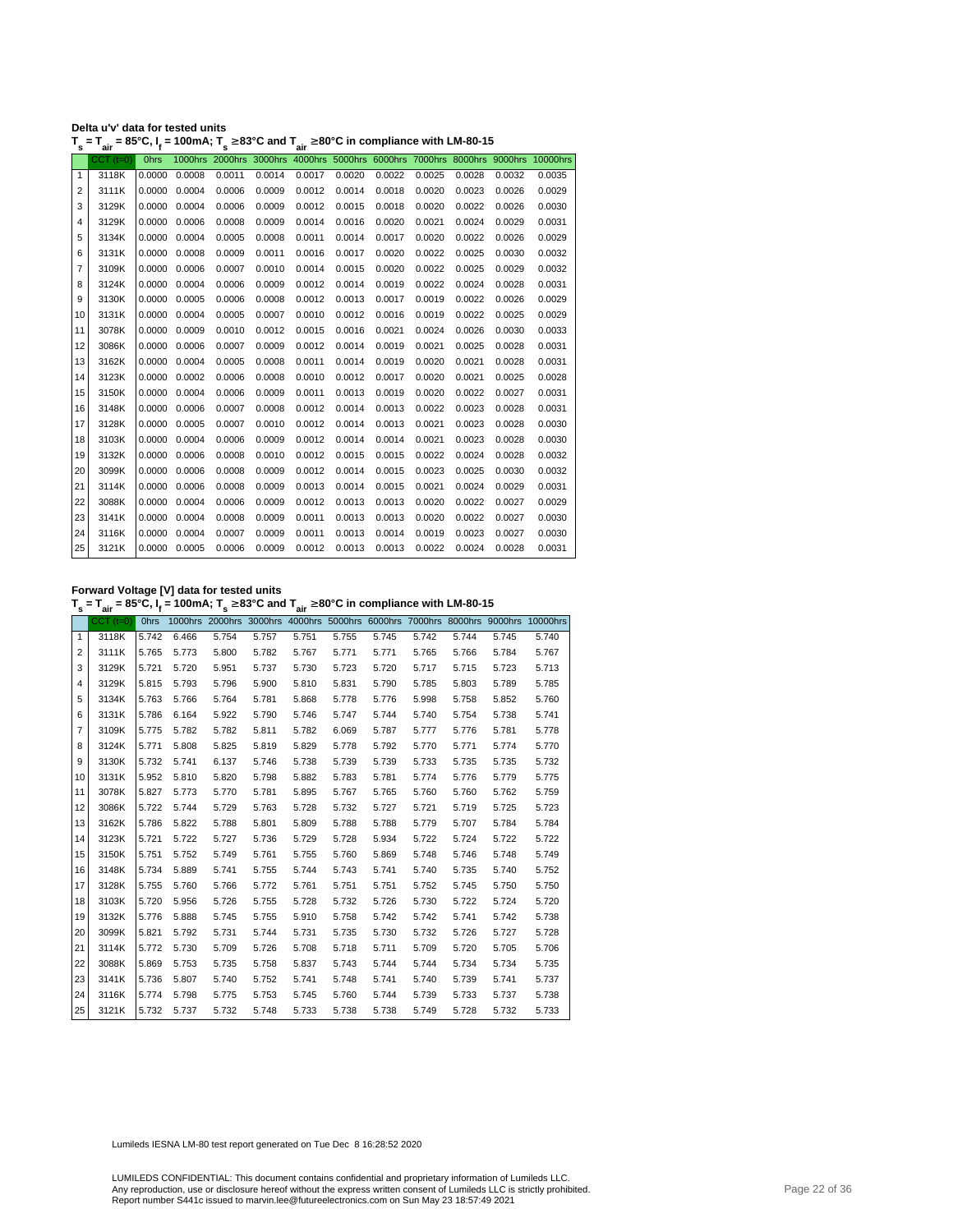| Luminous Flux [Im] data for tested units                                                                         |  |
|------------------------------------------------------------------------------------------------------------------|--|
| $T = T = 105^{\circ}C + 120 \text{mA} \cdot T > 103^{\circ}C$ and $T > 100^{\circ}C$ in compliance with LM-80-14 |  |

|              | $T_s = T_{air} = 105^{\circ}$ C, $I_f = 120$ mA; $T_s \ge 103^{\circ}$ C and $T_{air} \ge 100^{\circ}$ C in compliance with LM-80-15 |             |       |       |       |       |       |       |       |       |                                                                                  |       |
|--------------|--------------------------------------------------------------------------------------------------------------------------------------|-------------|-------|-------|-------|-------|-------|-------|-------|-------|----------------------------------------------------------------------------------|-------|
|              | $CCT$ $(t=0)$                                                                                                                        | <b>Ohrs</b> |       |       |       |       |       |       |       |       | 1000hrs 2000hrs 3000hrs 4000hrs 5000hrs 6000hrs 7000hrs 8000hrs 9000hrs 10000hrs |       |
| $\mathbf{1}$ | 3070K                                                                                                                                | 0.126       | 0.126 | 0.125 | 0.125 | 0.124 | 0.124 | 0.124 | 0.124 | 0.124 | 0.123                                                                            | 0.123 |
| 2            | 3078K                                                                                                                                | 0.126       | 0.125 | 0.125 | 0.125 | 0.125 | 0.125 | 0.124 | 0.124 | 0.124 | 0.124                                                                            | 0.123 |
| 3            | 3133K                                                                                                                                | 0.128       | 0.127 | 0.127 | 0.127 | 0.126 | 0.126 | 0.126 | 0.125 | 0.125 | 0.125                                                                            | 0.124 |
| 4            | 3136K                                                                                                                                | 0.125       | 0.125 | 0.125 | 0.125 | 0.124 | 0.124 | 0.124 | 0.123 | 0.123 | 0.123                                                                            | 0.123 |
| 5            | 2980K                                                                                                                                | 0.127       | 0.128 | 0.127 | 0.127 | 0.127 | 0.126 | 0.126 | 0.126 | 0.126 | 0.125                                                                            | 0.125 |
| 6            | 3140K                                                                                                                                | 0.125       | 0.125 | 0.125 | 0.125 | 0.124 | 0.124 | 0.124 | 0.124 | 0.123 | 0.123                                                                            | 0.123 |
| 7            | 3130K                                                                                                                                | 0.127       | 0.127 | 0.127 | 0.126 | 0.126 | 0.126 | 0.125 | 0.125 | 0.124 | 0.124                                                                            | 0.124 |
| 8            | 3094K                                                                                                                                | 0.127       | 0.127 | 0.127 | 0.126 | 0.126 | 0.126 | 0.126 | 0.125 | 0.125 | 0.124                                                                            | 0.124 |
| 9            | 3000K                                                                                                                                | 0.127       | 0.127 | 0.127 | 0.127 | 0.126 | 0.126 | 0.125 | 0.125 | 0.124 | 0.124                                                                            | 0.124 |
| 10           | 3139K                                                                                                                                | 0.127       | 0.127 | 0.127 | 0.126 | 0.126 | 0.126 | 0.125 | 0.125 | 0.125 | 0.124                                                                            | 0.124 |
| 11           | 3141K                                                                                                                                | 0.128       | 0.128 | 0.128 | 0.127 | 0.127 | 0.127 | 0.127 | 0.126 | 0.126 | 0.126                                                                            | 0.125 |
| 12           | 3146K                                                                                                                                | 0.128       | 0.128 | 0.128 | 0.127 | 0.127 | 0.127 | 0.126 | 0.126 | 0.126 | 0.126                                                                            | 0.125 |
| 13           | 3144K                                                                                                                                | 0.120       | 0.120 | 0.120 | 0.119 | 0.119 | 0.119 | 0.119 | 0.119 | 0.118 | 0.118                                                                            | 0.117 |
| 14           | 3150K                                                                                                                                | 0.126       | 0.126 | 0.125 | 0.125 | 0.125 | 0.125 | 0.124 | 0.124 | 0.123 | 0.123                                                                            | 0.123 |
| 15           | 3142K                                                                                                                                | 0.128       | 0.128 | 0.127 | 0.127 | 0.127 | 0.126 | 0.126 | 0.126 | 0.125 | 0.125                                                                            | 0.125 |
| 16           | 3133K                                                                                                                                | 0.127       | 0.127 | 0.126 | 0.126 | 0.126 | 0.126 | 0.125 | 0.125 | 0.125 | 0.124                                                                            | 0.124 |
| 17           | 3109K                                                                                                                                | 0.127       | 0.127 | 0.127 | 0.126 | 0.126 | 0.126 | 0.125 | 0.125 | 0.125 | 0.125                                                                            | 0.125 |
| 18           | 3136K                                                                                                                                | 0.125       | 0.124 | 0.124 | 0.124 | 0.124 | 0.123 | 0.123 | 0.123 | 0.122 | 0.122                                                                            | 0.122 |
| 19           | 3149K                                                                                                                                | 0.127       | 0.127 | 0.126 | 0.126 | 0.126 | 0.126 | 0.125 | 0.125 | 0.124 | 0.124                                                                            | 0.124 |
| 20           | 3143K                                                                                                                                | 0.126       | 0.126 | 0.125 | 0.125 | 0.125 | 0.124 | 0.124 | 0.124 | 0.123 | 0.123                                                                            | 0.122 |
| 21           | 3121K                                                                                                                                | 0.122       | 0.123 | 0.122 | 0.122 | 0.122 | 0.121 | 0.121 | 0.121 | 0.121 | 0.120                                                                            | 0.120 |
| 22           | 3096K                                                                                                                                | 0.125       | 0.124 | 0.124 | 0.124 | 0.123 | 0.123 | 0.123 | 0.122 | 0.122 | 0.122                                                                            | 0.121 |
| 23           | 3134K                                                                                                                                | 0.127       | 0.127 | 0.127 | 0.126 | 0.126 | 0.126 | 0.125 | 0.125 | 0.124 | 0.124                                                                            | 0.124 |
| 24           | 3142K                                                                                                                                | 0.126       | 0.126 | 0.126 | 0.125 | 0.125 | 0.125 | 0.124 | 0.124 | 0.124 | 0.123                                                                            | 0.123 |
| 25           | 3156K                                                                                                                                | 0.128       | 0.127 | 0.127 | 0.127 | 0.127 | 0.127 | 0.126 | 0.126 | 0.126 | 0.125                                                                            | 0.125 |

**Normalized Luminous Flux data for tested units**

**T s = Tair = 105°C, I<sup>f</sup> = 120mA; T s** <sup>≥</sup> **103°C and Tair** <sup>≥</sup> **100°C in compliance with LM-80-15**

|              | $CCT$ $(t=0)$ | <b>Ohrs</b> |        |        |        |        |        |        |        |        |        | 1000hrs 2000hrs 3000hrs 4000hrs 5000hrs 6000hrs 7000hrs 8000hrs 9000hrs 10000hrs |
|--------------|---------------|-------------|--------|--------|--------|--------|--------|--------|--------|--------|--------|----------------------------------------------------------------------------------|
| $\mathbf{1}$ | 3070K         | 1.0000      | 0.9976 | 0.9952 | 0.9928 | 0.9897 | 0.9881 | 0.9865 | 0.9841 | 0.9825 | 0.9793 | 0.9785                                                                           |
| 2            | 3078K         | 1.0000      | 0.9984 | 0.9976 | 0.9960 | 0.9944 | 0.9928 | 0.9904 | 0.9889 | 0.9881 | 0.9857 | 0.9833                                                                           |
| 3            | 3133K         | 1.0000      | 0.9969 | 0.9945 | 0.9922 | 0.9890 | 0.9859 | 0.9851 | 0.9827 | 0.9804 | 0.9788 | 0.9749                                                                           |
| 4            | 3136K         | 1.0000      | 0.9976 | 0.9960 | 0.9944 | 0.9920 | 0.9888 | 0.9872 | 0.9840 | 0.9816 | 0.9808 | 0.9785                                                                           |
| 5            | 2980K         | 1.0000      | 1.0008 | 0.9976 | 0.9969 | 0.9929 | 0.9922 | 0.9890 | 0.9859 | 0.9851 | 0.9819 | 0.9812                                                                           |
| 6            | 3140K         | 1.0000      | 1.0016 | 0.9984 | 0.9976 | 0.9952 | 0.9936 | 0.9920 | 0.9904 | 0.9888 | 0.9856 | 0.9816                                                                           |
| 7            | 3130K         | 1.0000      | 1.0008 | 0.9984 | 0.9961 | 0.9945 | 0.9913 | 0.9882 | 0.9866 | 0.9826 | 0.9803 | 0.9779                                                                           |
| 8            | 3094K         | 1.0000      | 0.9984 | 0.9945 | 0.9937 | 0.9914 | 0.9890 | 0.9866 | 0.9835 | 0.9811 | 0.9772 | 0.9741                                                                           |
| 9            | 3000K         | 1.0000      | 0.9992 | 0.9961 | 0.9945 | 0.9929 | 0.9890 | 0.9858 | 0.9835 | 0.9788 | 0.9756 | 0.9725                                                                           |
| 10           | 3139K         | 1.0000      | 0.9976 | 0.9953 | 0.9945 | 0.9921 | 0.9890 | 0.9866 | 0.9835 | 0.9803 | 0.9788 | 0.9772                                                                           |
| 11           | 3141K         | 1.0000      | 0.9984 | 0.9961 | 0.9930 | 0.9922 | 0.9899 | 0.9867 | 0.9844 | 0.9829 | 0.9797 | 0.9766                                                                           |
| 12           | 3146K         | 1.0000      | 0.9961 | 0.9930 | 0.9907 | 0.9891 | 0.9875 | 0.9844 | 0.9836 | 0.9798 | 0.9774 | 0.9751                                                                           |
| 13           | 3144K         | 1.0000      | 0.9983 | 0.9950 | 0.9933 | 0.9908 | 0.9892 | 0.9884 | 0.9867 | 0.9842 | 0.9809 | 0.9775                                                                           |
| 14           | 3150K         | 1.0000      | 1.0008 | 0.9968 | 0.9944 | 0.9928 | 0.9905 | 0.9873 | 0.9841 | 0.9817 | 0.9777 | 0.9762                                                                           |
| 15           | 3142K         | 1.0000      | 0.9984 | 0.9953 | 0.9937 | 0.9914 | 0.9890 | 0.9851 | 0.9820 | 0.9789 | 0.9765 | 0.9757                                                                           |
| 16           | 3133K         | 1.0000      | 0.9992 | 0.9961 | 0.9929 | 0.9913 | 0.9890 | 0.9866 | 0.9842 | 0.9827 | 0.9803 | 0.9771                                                                           |
| 17           | 3109K         | 1.0000      | 1.0008 | 0.9976 | 0.9945 | 0.9921 | 0.9905 | 0.9890 | 0.9882 | 0.9874 | 0.9850 | 0.9826                                                                           |
| 18           | 3136K         | 1.0000      | 0.9976 | 0.9952 | 0.9944 | 0.9912 | 0.9888 | 0.9864 | 0.9840 | 0.9824 | 0.9808 | 0.9783                                                                           |
| 19           | 3149K         | 1.0000      | 0.9961 | 0.9929 | 0.9921 | 0.9906 | 0.9874 | 0.9835 | 0.9811 | 0.9780 | 0.9740 | 0.9725                                                                           |
| 20           | 3143K         | 1.0000      | 0.9976 | 0.9960 | 0.9944 | 0.9905 | 0.9881 | 0.9857 | 0.9825 | 0.9801 | 0.9762 | 0.9730                                                                           |
| 21           | 3121K         | 1.0000      | 1.0008 | 0.9984 | 0.9959 | 0.9943 | 0.9910 | 0.9886 | 0.9878 | 0.9853 | 0.9829 | 0.9804                                                                           |
| 22           | 3096K         | 1.0000      | 0.9952 | 0.9936 | 0.9920 | 0.9904 | 0.9872 | 0.9839 | 0.9831 | 0.9807 | 0.9759 | 0.9727                                                                           |
| 23           | 3134K         | 1.0000      | 0.9984 | 0.9969 | 0.9953 | 0.9913 | 0.9890 | 0.9858 | 0.9835 | 0.9803 | 0.9772 | 0.9732                                                                           |
| 24           | 3142K         | 1.0000      | 0.9992 | 0.9968 | 0.9944 | 0.9921 | 0.9905 | 0.9873 | 0.9841 | 0.9825 | 0.9802 | 0.9762                                                                           |
| 25           | 3156K         | 1.0000      | 0.9977 | 0.9969 | 0.9953 | 0.9930 | 0.9906 | 0.9890 | 0.9859 | 0.9828 | 0.9812 | 0.9781                                                                           |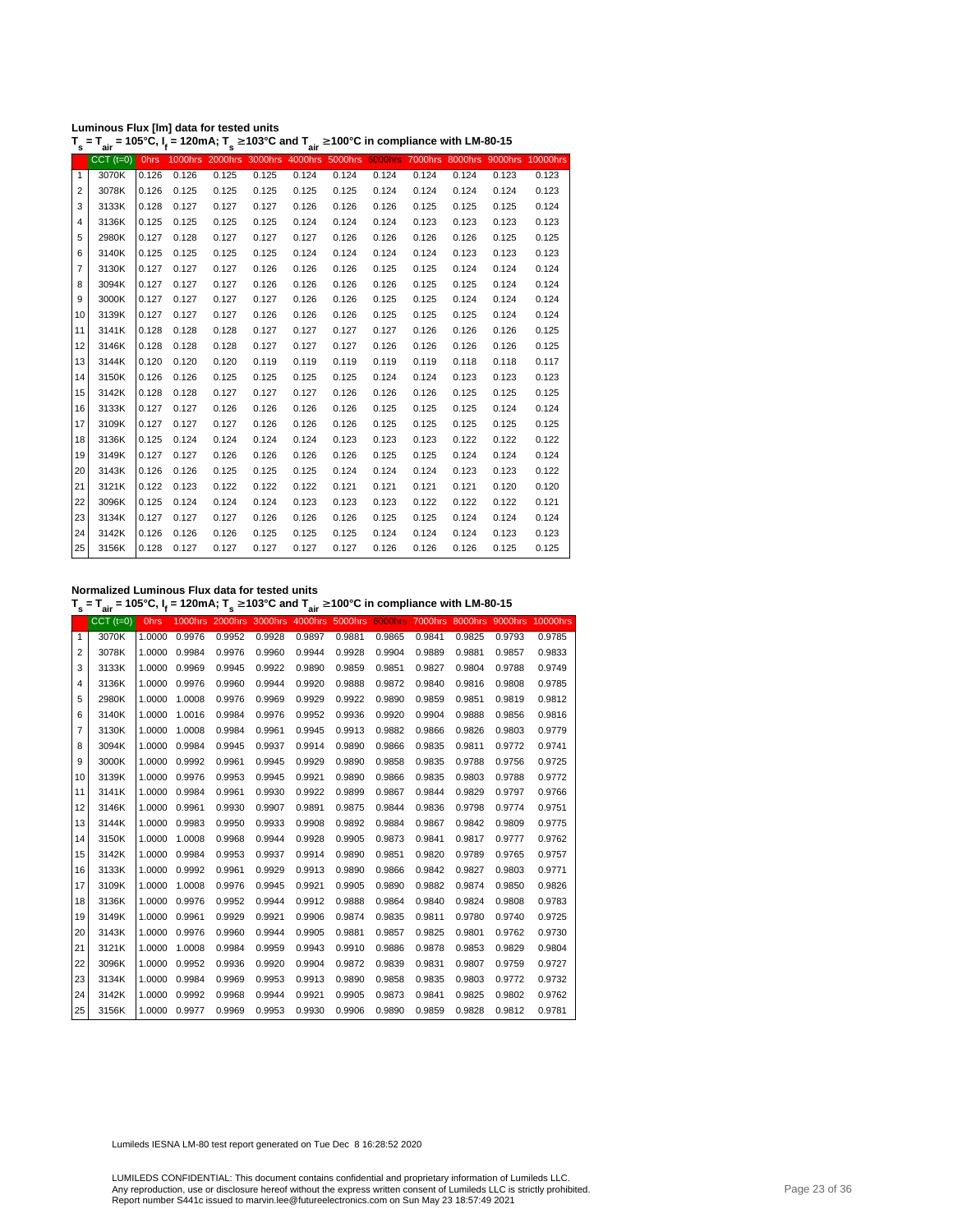| CIE 1976 u' data for tested units                                                                                                                  |  |
|----------------------------------------------------------------------------------------------------------------------------------------------------|--|
| T <sub>s</sub> = T <sub>air</sub> = 105°C, I <sub>f</sub> = 120mA; T <sub>s</sub> ≥ 103°C and T <sub>air</sub> ≥ 100°C in compliance with LM-80-15 |  |

| $CCT$ ( $t=0$ )<br>1000hrs 2000hrs 3000hrs 4000hrs 5000hrs 6000hrs 7000hrs 8000hrs 9000hrs 10000hrs<br><b>Ohrs</b><br>3070K<br>0.2484<br>0.2486<br>0.2485<br>0.2480<br>0.2481<br>0.2485<br>0.2483<br>0.2479<br>0.2476<br>$\mathbf{1}$<br>0.2487<br>3078K<br>0.2472<br>0.2468<br>0.2462<br>0.2463<br>0.2468<br>0.2464<br>$\overline{2}$<br>0.2469<br>0.2460<br>0.2457<br>0.2478<br>3<br>3133K<br>0.2456<br>0.2458<br>0.2456<br>0.2452<br>0.2452<br>0.2458<br>0.2454<br>0.2450<br>0.2447<br>0.2459<br>3136K<br>0.2458<br>0.2453<br>0.2455<br>0.2454<br>0.2449<br>0.2450<br>0.2455<br>0.2451<br>0.2448<br>0.2445<br>4<br>2980K<br>0.2503<br>5<br>0.2504<br>0.2506<br>0.2504<br>0.2507<br>0.2502<br>0.2502<br>0.2499<br>0.2501<br>0.2495<br>3140K<br>0.2452<br>0.2453<br>0.2453<br>0.2448<br>0.2449<br>0.2453<br>0.2449<br>0.2448<br>0.2444<br>6<br>0.2457<br>3130K<br>0.2460<br>0.2461<br>0.2460<br>0.2456<br>0.2456<br>0.2459<br>0.2456<br>7<br>0.2462<br>0.2453<br>0.2450<br>0.2469<br>0.2470<br>0.2464<br>3094K<br>0.2476 0.2473<br>0.2474<br>0.2473<br>0.2473<br>0.2470<br>0.2468<br>8<br>3000K<br>0.2493<br>0.2494<br>0.2494<br>0.2489<br>0.2489<br>0.2493<br>0.2491<br>0.2488<br>9<br>0.2495<br>0.2484<br>3139K<br>0.2457<br>10<br>0.2457<br>0.2456<br>0.2456<br>0.2452<br>0.2453<br>0.2456<br>0.2454<br>0.2450<br>0.2447<br>0.2457<br>0.2452<br>0.2452<br>0.2455<br>0.2450<br>11<br>3141K<br>0.2458<br>0.2455<br>0.2456<br>0.2452<br>0.2447<br>12<br>3146K<br>0.2452<br>0.2453<br>0.2453<br>0.2447<br>0.2448<br>0.2451<br>0.2449<br>0.2446<br>0.2443<br>0.2454<br>13<br>0.2450<br>0.2449<br>0.2445<br>0.2446<br>0.2449<br>3144K<br>0.2452 0.2448<br>0.2447<br>0.2445<br>0.2440<br>3150K<br>0.2457<br>0.2459<br>0.2457<br>0.2453<br>0.2454<br>0.2456<br>0.2453<br>0.2452<br>0.2447<br>14<br>0.2458<br>15<br>3142K<br>0.2446<br>0.2448<br>0.2446<br>0.2443<br>0.2443<br>0.2446<br>0.2441<br>0.2436<br>0.2449<br>0.2443<br>3133K<br>0.2459<br>0.2461<br>0.2460<br>0.2456<br>0.2457<br>0.2460<br>0.2457<br>0.2454<br>0.2450<br>16<br>0.2462<br>17<br>3109K<br>0.2462<br>0.2461<br>0.2455<br>0.2456<br>0.2459<br>0.2451<br>0.2466<br>0.2460<br>0.2456<br>0.2454<br>18<br>3136K<br>0.2460<br>0.2458<br>0.2455<br>0.2455<br>0.2459<br>0.2455<br>0.2451<br>0.2461<br>0.2457<br>0.2448<br>19<br>3149K<br>0.2453<br>0.2450<br>0.2452<br>0.2450<br>0.2446<br>0.2446<br>0.2449<br>0.2446<br>0.2444<br>0.2441<br>20<br>3143K<br>0.2456<br>0.2458<br>0.2457<br>0.2452<br>0.2453<br>0.2456<br>0.2453<br>0.2451<br>0.2447<br>0.2458<br>21<br>3121K<br>0.2460<br>0.2463<br>0.2462<br>0.2458<br>0.2458<br>0.2461<br>0.2459<br>0.2456<br>0.2452<br>0.2464<br>22<br>3096K<br>0.2474<br>0.2471<br>0.2467<br>0.2467<br>0.2471<br>0.2468<br>0.2472<br>0.2466<br>0.2462<br>0.2475<br>23<br>3134K<br>0.2451<br>0.2454<br>0.2452<br>0.2448<br>0.2448<br>0.2452<br>0.2449<br>0.2446<br>0.2443<br>0.2456<br>24<br>3142K<br>0.2453<br>0.2450<br>0.2452<br>0.2450<br>0.2446<br>0.2446<br>0.2450<br>0.2447<br>0.2445<br>0.2443<br>25<br>0.2453 0.2452<br>0.2448<br>0.2449 0.2452<br>0.2449<br>3156K<br>0.2455 0.2452<br>0.2447<br>0.2443 | s | ີ່air | . | - . - - , . <sub>s</sub> | - '' | $\sim$ $\frac{1}{2}$ air | $\sim$ $\ldots$ $\sim$ $\ldots$ $\sim$ $\ldots$ $\sim$ $\sim$ |  |        |
|---------------------------------------------------------------------------------------------------------------------------------------------------------------------------------------------------------------------------------------------------------------------------------------------------------------------------------------------------------------------------------------------------------------------------------------------------------------------------------------------------------------------------------------------------------------------------------------------------------------------------------------------------------------------------------------------------------------------------------------------------------------------------------------------------------------------------------------------------------------------------------------------------------------------------------------------------------------------------------------------------------------------------------------------------------------------------------------------------------------------------------------------------------------------------------------------------------------------------------------------------------------------------------------------------------------------------------------------------------------------------------------------------------------------------------------------------------------------------------------------------------------------------------------------------------------------------------------------------------------------------------------------------------------------------------------------------------------------------------------------------------------------------------------------------------------------------------------------------------------------------------------------------------------------------------------------------------------------------------------------------------------------------------------------------------------------------------------------------------------------------------------------------------------------------------------------------------------------------------------------------------------------------------------------------------------------------------------------------------------------------------------------------------------------------------------------------------------------------------------------------------------------------------------------------------------------------------------------------------------------------------------------------------------------------------------------------------------------------------------------------------------------------------------------------------------------------------------------------------------------------------------------------------------------------------------------------------------------------------------------------------------------------------------------------------------------------------------------------------------|---|-------|---|--------------------------|------|--------------------------|---------------------------------------------------------------|--|--------|
|                                                                                                                                                                                                                                                                                                                                                                                                                                                                                                                                                                                                                                                                                                                                                                                                                                                                                                                                                                                                                                                                                                                                                                                                                                                                                                                                                                                                                                                                                                                                                                                                                                                                                                                                                                                                                                                                                                                                                                                                                                                                                                                                                                                                                                                                                                                                                                                                                                                                                                                                                                                                                                                                                                                                                                                                                                                                                                                                                                                                                                                                                                               |   |       |   |                          |      |                          |                                                               |  |        |
|                                                                                                                                                                                                                                                                                                                                                                                                                                                                                                                                                                                                                                                                                                                                                                                                                                                                                                                                                                                                                                                                                                                                                                                                                                                                                                                                                                                                                                                                                                                                                                                                                                                                                                                                                                                                                                                                                                                                                                                                                                                                                                                                                                                                                                                                                                                                                                                                                                                                                                                                                                                                                                                                                                                                                                                                                                                                                                                                                                                                                                                                                                               |   |       |   |                          |      |                          |                                                               |  | 0.2475 |
|                                                                                                                                                                                                                                                                                                                                                                                                                                                                                                                                                                                                                                                                                                                                                                                                                                                                                                                                                                                                                                                                                                                                                                                                                                                                                                                                                                                                                                                                                                                                                                                                                                                                                                                                                                                                                                                                                                                                                                                                                                                                                                                                                                                                                                                                                                                                                                                                                                                                                                                                                                                                                                                                                                                                                                                                                                                                                                                                                                                                                                                                                                               |   |       |   |                          |      |                          |                                                               |  | 0.2456 |
|                                                                                                                                                                                                                                                                                                                                                                                                                                                                                                                                                                                                                                                                                                                                                                                                                                                                                                                                                                                                                                                                                                                                                                                                                                                                                                                                                                                                                                                                                                                                                                                                                                                                                                                                                                                                                                                                                                                                                                                                                                                                                                                                                                                                                                                                                                                                                                                                                                                                                                                                                                                                                                                                                                                                                                                                                                                                                                                                                                                                                                                                                                               |   |       |   |                          |      |                          |                                                               |  | 0.2446 |
|                                                                                                                                                                                                                                                                                                                                                                                                                                                                                                                                                                                                                                                                                                                                                                                                                                                                                                                                                                                                                                                                                                                                                                                                                                                                                                                                                                                                                                                                                                                                                                                                                                                                                                                                                                                                                                                                                                                                                                                                                                                                                                                                                                                                                                                                                                                                                                                                                                                                                                                                                                                                                                                                                                                                                                                                                                                                                                                                                                                                                                                                                                               |   |       |   |                          |      |                          |                                                               |  | 0.2443 |
|                                                                                                                                                                                                                                                                                                                                                                                                                                                                                                                                                                                                                                                                                                                                                                                                                                                                                                                                                                                                                                                                                                                                                                                                                                                                                                                                                                                                                                                                                                                                                                                                                                                                                                                                                                                                                                                                                                                                                                                                                                                                                                                                                                                                                                                                                                                                                                                                                                                                                                                                                                                                                                                                                                                                                                                                                                                                                                                                                                                                                                                                                                               |   |       |   |                          |      |                          |                                                               |  | 0.2497 |
|                                                                                                                                                                                                                                                                                                                                                                                                                                                                                                                                                                                                                                                                                                                                                                                                                                                                                                                                                                                                                                                                                                                                                                                                                                                                                                                                                                                                                                                                                                                                                                                                                                                                                                                                                                                                                                                                                                                                                                                                                                                                                                                                                                                                                                                                                                                                                                                                                                                                                                                                                                                                                                                                                                                                                                                                                                                                                                                                                                                                                                                                                                               |   |       |   |                          |      |                          |                                                               |  | 0.2445 |
|                                                                                                                                                                                                                                                                                                                                                                                                                                                                                                                                                                                                                                                                                                                                                                                                                                                                                                                                                                                                                                                                                                                                                                                                                                                                                                                                                                                                                                                                                                                                                                                                                                                                                                                                                                                                                                                                                                                                                                                                                                                                                                                                                                                                                                                                                                                                                                                                                                                                                                                                                                                                                                                                                                                                                                                                                                                                                                                                                                                                                                                                                                               |   |       |   |                          |      |                          |                                                               |  | 0.2450 |
|                                                                                                                                                                                                                                                                                                                                                                                                                                                                                                                                                                                                                                                                                                                                                                                                                                                                                                                                                                                                                                                                                                                                                                                                                                                                                                                                                                                                                                                                                                                                                                                                                                                                                                                                                                                                                                                                                                                                                                                                                                                                                                                                                                                                                                                                                                                                                                                                                                                                                                                                                                                                                                                                                                                                                                                                                                                                                                                                                                                                                                                                                                               |   |       |   |                          |      |                          |                                                               |  | 0.2464 |
|                                                                                                                                                                                                                                                                                                                                                                                                                                                                                                                                                                                                                                                                                                                                                                                                                                                                                                                                                                                                                                                                                                                                                                                                                                                                                                                                                                                                                                                                                                                                                                                                                                                                                                                                                                                                                                                                                                                                                                                                                                                                                                                                                                                                                                                                                                                                                                                                                                                                                                                                                                                                                                                                                                                                                                                                                                                                                                                                                                                                                                                                                                               |   |       |   |                          |      |                          |                                                               |  | 0.2484 |
|                                                                                                                                                                                                                                                                                                                                                                                                                                                                                                                                                                                                                                                                                                                                                                                                                                                                                                                                                                                                                                                                                                                                                                                                                                                                                                                                                                                                                                                                                                                                                                                                                                                                                                                                                                                                                                                                                                                                                                                                                                                                                                                                                                                                                                                                                                                                                                                                                                                                                                                                                                                                                                                                                                                                                                                                                                                                                                                                                                                                                                                                                                               |   |       |   |                          |      |                          |                                                               |  | 0.2447 |
|                                                                                                                                                                                                                                                                                                                                                                                                                                                                                                                                                                                                                                                                                                                                                                                                                                                                                                                                                                                                                                                                                                                                                                                                                                                                                                                                                                                                                                                                                                                                                                                                                                                                                                                                                                                                                                                                                                                                                                                                                                                                                                                                                                                                                                                                                                                                                                                                                                                                                                                                                                                                                                                                                                                                                                                                                                                                                                                                                                                                                                                                                                               |   |       |   |                          |      |                          |                                                               |  | 0.2447 |
|                                                                                                                                                                                                                                                                                                                                                                                                                                                                                                                                                                                                                                                                                                                                                                                                                                                                                                                                                                                                                                                                                                                                                                                                                                                                                                                                                                                                                                                                                                                                                                                                                                                                                                                                                                                                                                                                                                                                                                                                                                                                                                                                                                                                                                                                                                                                                                                                                                                                                                                                                                                                                                                                                                                                                                                                                                                                                                                                                                                                                                                                                                               |   |       |   |                          |      |                          |                                                               |  | 0.2443 |
|                                                                                                                                                                                                                                                                                                                                                                                                                                                                                                                                                                                                                                                                                                                                                                                                                                                                                                                                                                                                                                                                                                                                                                                                                                                                                                                                                                                                                                                                                                                                                                                                                                                                                                                                                                                                                                                                                                                                                                                                                                                                                                                                                                                                                                                                                                                                                                                                                                                                                                                                                                                                                                                                                                                                                                                                                                                                                                                                                                                                                                                                                                               |   |       |   |                          |      |                          |                                                               |  | 0.2441 |
|                                                                                                                                                                                                                                                                                                                                                                                                                                                                                                                                                                                                                                                                                                                                                                                                                                                                                                                                                                                                                                                                                                                                                                                                                                                                                                                                                                                                                                                                                                                                                                                                                                                                                                                                                                                                                                                                                                                                                                                                                                                                                                                                                                                                                                                                                                                                                                                                                                                                                                                                                                                                                                                                                                                                                                                                                                                                                                                                                                                                                                                                                                               |   |       |   |                          |      |                          |                                                               |  | 0.2448 |
|                                                                                                                                                                                                                                                                                                                                                                                                                                                                                                                                                                                                                                                                                                                                                                                                                                                                                                                                                                                                                                                                                                                                                                                                                                                                                                                                                                                                                                                                                                                                                                                                                                                                                                                                                                                                                                                                                                                                                                                                                                                                                                                                                                                                                                                                                                                                                                                                                                                                                                                                                                                                                                                                                                                                                                                                                                                                                                                                                                                                                                                                                                               |   |       |   |                          |      |                          |                                                               |  | 0.2438 |
|                                                                                                                                                                                                                                                                                                                                                                                                                                                                                                                                                                                                                                                                                                                                                                                                                                                                                                                                                                                                                                                                                                                                                                                                                                                                                                                                                                                                                                                                                                                                                                                                                                                                                                                                                                                                                                                                                                                                                                                                                                                                                                                                                                                                                                                                                                                                                                                                                                                                                                                                                                                                                                                                                                                                                                                                                                                                                                                                                                                                                                                                                                               |   |       |   |                          |      |                          |                                                               |  | 0.2450 |
|                                                                                                                                                                                                                                                                                                                                                                                                                                                                                                                                                                                                                                                                                                                                                                                                                                                                                                                                                                                                                                                                                                                                                                                                                                                                                                                                                                                                                                                                                                                                                                                                                                                                                                                                                                                                                                                                                                                                                                                                                                                                                                                                                                                                                                                                                                                                                                                                                                                                                                                                                                                                                                                                                                                                                                                                                                                                                                                                                                                                                                                                                                               |   |       |   |                          |      |                          |                                                               |  | 0.2451 |
|                                                                                                                                                                                                                                                                                                                                                                                                                                                                                                                                                                                                                                                                                                                                                                                                                                                                                                                                                                                                                                                                                                                                                                                                                                                                                                                                                                                                                                                                                                                                                                                                                                                                                                                                                                                                                                                                                                                                                                                                                                                                                                                                                                                                                                                                                                                                                                                                                                                                                                                                                                                                                                                                                                                                                                                                                                                                                                                                                                                                                                                                                                               |   |       |   |                          |      |                          |                                                               |  | 0.2449 |
|                                                                                                                                                                                                                                                                                                                                                                                                                                                                                                                                                                                                                                                                                                                                                                                                                                                                                                                                                                                                                                                                                                                                                                                                                                                                                                                                                                                                                                                                                                                                                                                                                                                                                                                                                                                                                                                                                                                                                                                                                                                                                                                                                                                                                                                                                                                                                                                                                                                                                                                                                                                                                                                                                                                                                                                                                                                                                                                                                                                                                                                                                                               |   |       |   |                          |      |                          |                                                               |  | 0.2440 |
|                                                                                                                                                                                                                                                                                                                                                                                                                                                                                                                                                                                                                                                                                                                                                                                                                                                                                                                                                                                                                                                                                                                                                                                                                                                                                                                                                                                                                                                                                                                                                                                                                                                                                                                                                                                                                                                                                                                                                                                                                                                                                                                                                                                                                                                                                                                                                                                                                                                                                                                                                                                                                                                                                                                                                                                                                                                                                                                                                                                                                                                                                                               |   |       |   |                          |      |                          |                                                               |  | 0.2446 |
|                                                                                                                                                                                                                                                                                                                                                                                                                                                                                                                                                                                                                                                                                                                                                                                                                                                                                                                                                                                                                                                                                                                                                                                                                                                                                                                                                                                                                                                                                                                                                                                                                                                                                                                                                                                                                                                                                                                                                                                                                                                                                                                                                                                                                                                                                                                                                                                                                                                                                                                                                                                                                                                                                                                                                                                                                                                                                                                                                                                                                                                                                                               |   |       |   |                          |      |                          |                                                               |  | 0.2452 |
|                                                                                                                                                                                                                                                                                                                                                                                                                                                                                                                                                                                                                                                                                                                                                                                                                                                                                                                                                                                                                                                                                                                                                                                                                                                                                                                                                                                                                                                                                                                                                                                                                                                                                                                                                                                                                                                                                                                                                                                                                                                                                                                                                                                                                                                                                                                                                                                                                                                                                                                                                                                                                                                                                                                                                                                                                                                                                                                                                                                                                                                                                                               |   |       |   |                          |      |                          |                                                               |  | 0.2462 |
|                                                                                                                                                                                                                                                                                                                                                                                                                                                                                                                                                                                                                                                                                                                                                                                                                                                                                                                                                                                                                                                                                                                                                                                                                                                                                                                                                                                                                                                                                                                                                                                                                                                                                                                                                                                                                                                                                                                                                                                                                                                                                                                                                                                                                                                                                                                                                                                                                                                                                                                                                                                                                                                                                                                                                                                                                                                                                                                                                                                                                                                                                                               |   |       |   |                          |      |                          |                                                               |  | 0.2444 |
|                                                                                                                                                                                                                                                                                                                                                                                                                                                                                                                                                                                                                                                                                                                                                                                                                                                                                                                                                                                                                                                                                                                                                                                                                                                                                                                                                                                                                                                                                                                                                                                                                                                                                                                                                                                                                                                                                                                                                                                                                                                                                                                                                                                                                                                                                                                                                                                                                                                                                                                                                                                                                                                                                                                                                                                                                                                                                                                                                                                                                                                                                                               |   |       |   |                          |      |                          |                                                               |  | 0.2442 |
|                                                                                                                                                                                                                                                                                                                                                                                                                                                                                                                                                                                                                                                                                                                                                                                                                                                                                                                                                                                                                                                                                                                                                                                                                                                                                                                                                                                                                                                                                                                                                                                                                                                                                                                                                                                                                                                                                                                                                                                                                                                                                                                                                                                                                                                                                                                                                                                                                                                                                                                                                                                                                                                                                                                                                                                                                                                                                                                                                                                                                                                                                                               |   |       |   |                          |      |                          |                                                               |  | 0.2443 |

**CIE 1976 v' data for tested units**

**T s = Tair = 105°C, I<sup>f</sup> = 120mA; T s** <sup>≥</sup> **103°C and Tair** <sup>≥</sup> **100°C in compliance with LM-80-15**

|              | $CCT$ $(t=0)$ | <b>Ohrs</b> |               |                                    |        |        |                                        |        |        |        |        | 1000hrs 2000hrs 3000hrs 4000hrs 5000hrs 6000hrs 7000hrs 8000hrs 9000hrs 10000hrs |
|--------------|---------------|-------------|---------------|------------------------------------|--------|--------|----------------------------------------|--------|--------|--------|--------|----------------------------------------------------------------------------------|
| $\mathbf{1}$ | 3070K         | 0.5179      | 0.5173        | 0.5169                             | 0.5167 | 0.5167 | 0.5163                                 | 0.5160 | 0.5159 | 0.5156 | 0.5153 | 0.5149                                                                           |
| 2            | 3078K         |             | 0.5201 0.5192 | 0.5188                             | 0.5184 | 0.5183 | 0.5179                                 | 0.5175 | 0.5173 | 0.5171 | 0.5169 | 0.5165                                                                           |
| 3            | 3133K         |             | 0.5192 0.5187 | 0.5183                             | 0.5180 | 0.5180 | 0.5177                                 | 0.5174 | 0.5171 | 0.5169 | 0.5167 | 0.5164                                                                           |
| 4            | 3136K         |             | 0.5192 0.5186 | 0.5182                             | 0.5180 | 0.5180 | 0.5176                                 | 0.5173 | 0.5170 | 0.5168 | 0.5167 | 0.5163                                                                           |
| 5            | 2980K         |             | 0.5252 0.5251 | 0.5245                             | 0.5244 | 0.5244 | 0.5240                                 | 0.5235 | 0.5232 | 0.5232 | 0.5230 | 0.5229                                                                           |
| 6            | 3140K         |             | 0.5190 0.5181 | 0.5178                             | 0.5175 | 0.5175 | 0.5170                                 | 0.5167 | 0.5165 | 0.5163 | 0.5161 | 0.5160                                                                           |
| 7            | 3130K         |             | 0.5186 0.5181 | 0.5178                             | 0.5175 | 0.5175 | 0.5171                                 | 0.5167 | 0.5165 | 0.5161 | 0.5159 | 0.5158                                                                           |
| 8            | 3094K         | 0.5185      | 0.5180        | 0.5176                             | 0.5173 | 0.5173 | 0.5169                                 | 0.5166 | 0.5164 | 0.5162 | 0.5159 | 0.5157                                                                           |
| 9            | 3000K         |             | 0.5255 0.5250 | 0.5247                             | 0.5244 | 0.5245 | 0.5240                                 | 0.5236 | 0.5235 | 0.5233 | 0.5232 | 0.5229                                                                           |
| 10           | 3139K         | 0.5191      | 0.5187        | 0.5185                             | 0.5181 | 0.5181 | 0.5176                                 | 0.5173 | 0.5172 | 0.5169 | 0.5168 | 0.5165                                                                           |
| 11           | 3141K         |             | 0.5185 0.5180 | 0.5177                             | 0.5175 | 0.5174 | 0.5169                                 | 0.5166 | 0.5164 | 0.5163 | 0.5161 | 0.5158                                                                           |
| 12           | 3146K         |             | 0.5193 0.5190 | 0.5187                             | 0.5184 | 0.5183 | 0.5178                                 | 0.5175 | 0.5173 | 0.5172 | 0.5170 | 0.5168                                                                           |
| 13           | 3144K         |             | 0.5203 0.5196 | 0.5192                             | 0.5189 | 0.5189 | 0.5184                                 | 0.5181 | 0.5179 | 0.5177 | 0.5175 | 0.5173                                                                           |
| 14           | 3150K         |             | 0.5173 0.5170 | 0.5167                             | 0.5164 | 0.5163 | 0.5160                                 | 0.5156 | 0.5154 | 0.5152 | 0.5150 | 0.5148                                                                           |
| 15           | 3142K         |             | 0.5216 0.5211 | 0.5210                             | 0.5206 | 0.5206 | 0.5202                                 | 0.5198 | 0.5196 | 0.5195 | 0.5193 | 0.5191                                                                           |
| 16           | 3133K         |             | 0.5182 0.5178 | 0.5176                             | 0.5173 | 0.5173 | 0.5169                                 | 0.5165 | 0.5163 | 0.5161 | 0.5159 | 0.5156                                                                           |
| 17           | 3109K         | 0.5201      | 0.5195        | 0.5193                             | 0.5190 | 0.5189 | 0.5184                                 | 0.5180 | 0.5178 | 0.5177 | 0.5175 | 0.5173                                                                           |
| 18           | 3136K         |             | 0.5181 0.5176 | 0.5174                             | 0.5171 | 0.5171 | 0.5167                                 | 0.5163 | 0.5161 | 0.5158 | 0.5157 | 0.5154                                                                           |
| 19           | 3149K         | 0.5193      | 0.5189        | 0.5187                             | 0.5183 | 0.5183 | 0.5178                                 | 0.5175 | 0.5173 | 0.5171 | 0.5170 | 0.5167                                                                           |
| 20           | 3143K         |             | 0.5183 0.5179 | 0.5177                             | 0.5173 | 0.5173 | 0.5169                                 | 0.5165 | 0.5163 | 0.5161 | 0.5160 | 0.5157                                                                           |
| 21           | 3121K         | 0.5191      | 0.5186        | 0.5183                             | 0.5180 | 0.5180 | 0.5175                                 | 0.5172 | 0.5171 | 0.5168 | 0.5166 | 0.5164                                                                           |
| 22           | 3096K         | 0.5186      | 0.5183        | 0.5180                             | 0.5174 | 0.5174 | 0.5170                                 | 0.5166 | 0.5164 | 0.5162 | 0.5160 | 0.5158                                                                           |
| 23           | 3134K         |             | 0.5202 0.5197 | 0.5195                             | 0.5191 | 0.5191 | 0.5187                                 | 0.5183 | 0.5182 | 0.5179 | 0.5177 | 0.5174                                                                           |
| 24           | 3142K         |             | 0.5202 0.5199 | 0.5196                             | 0.5193 | 0.5193 | 0.5189                                 | 0.5185 | 0.5183 | 0.5181 | 0.5182 | 0.5177                                                                           |
| 25           | 3156K         |             |               | 0.5176 0.5172 0.5169 0.5165 0.5165 |        |        | 0.5160  0.5158  0.5156  0.5154  0.5152 |        |        |        |        | 0.5149                                                                           |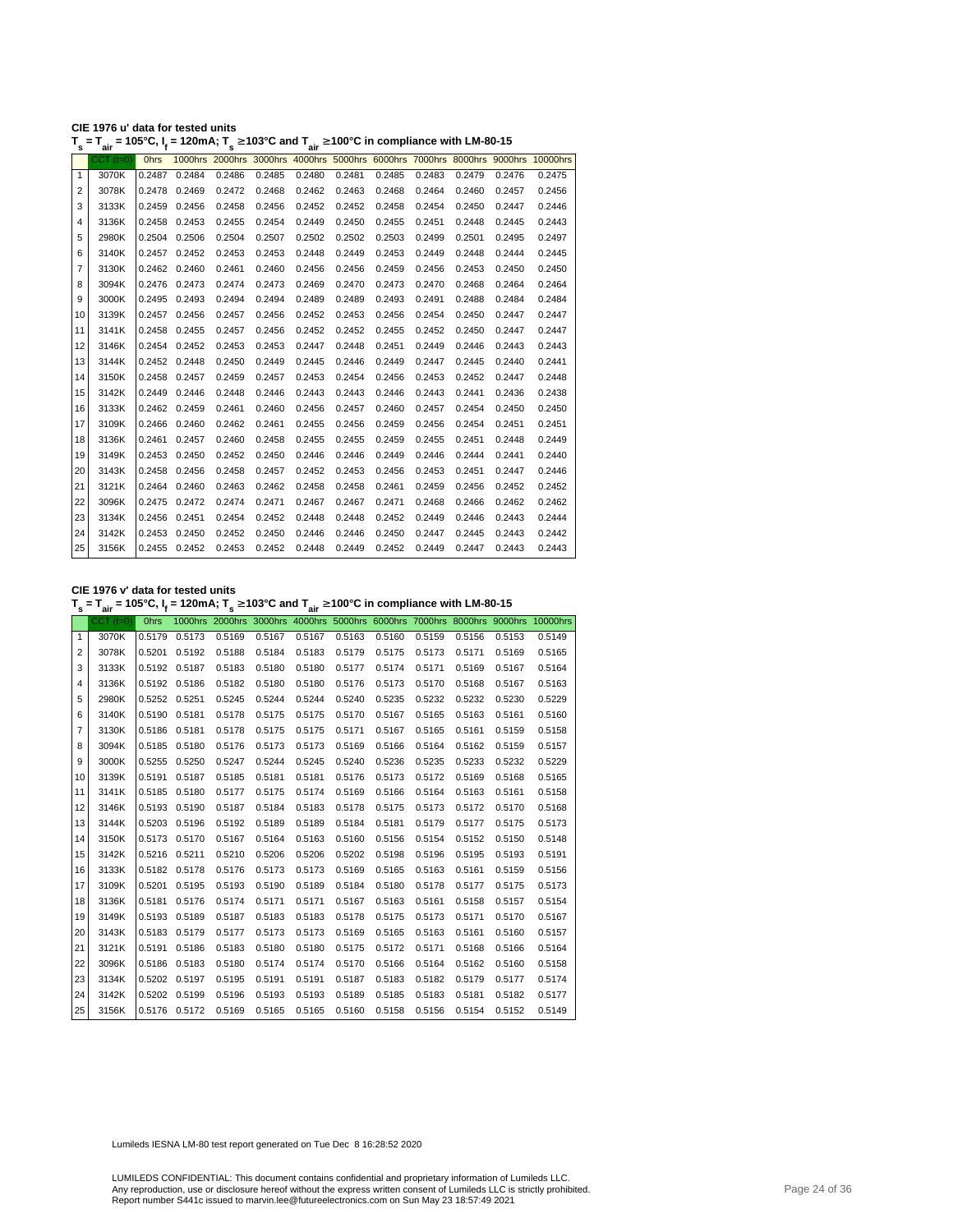| Delta u'v' data for tested units                                                                                                                   |  |  |
|----------------------------------------------------------------------------------------------------------------------------------------------------|--|--|
| T <sub>s</sub> = T <sub>air</sub> = 105°C, I <sub>f</sub> = 120mA; T <sub>s</sub> ≥ 103°C and T <sub>air</sub> ≥ 100°C in compliance with LM-80-15 |  |  |

|                | ан          |             |        |        |        | . .    |        |        |        |        |        |                                                                                  |
|----------------|-------------|-------------|--------|--------|--------|--------|--------|--------|--------|--------|--------|----------------------------------------------------------------------------------|
|                | $CCT$ (t=0) | <b>Ohrs</b> |        |        |        |        |        |        |        |        |        | 1000hrs 2000hrs 3000hrs 4000hrs 5000hrs 6000hrs 7000hrs 8000hrs 9000hrs 10000hrs |
| 1              | 3070K       | 0.0000      | 0.0007 | 0.0010 | 0.0012 | 0.0014 | 0.0017 | 0.0019 | 0.0020 | 0.0024 | 0.0028 | 0.0032                                                                           |
| $\overline{2}$ | 3078K       | 0.0000      | 0.0013 | 0.0014 | 0.0020 | 0.0024 | 0.0027 | 0.0028 | 0.0031 | 0.0035 | 0.0038 | 0.0042                                                                           |
| 3              | 3133K       | 0.0000      | 0.0006 | 0.0009 | 0.0012 | 0.0014 | 0.0017 | 0.0018 | 0.0022 | 0.0025 | 0.0028 | 0.0031                                                                           |
| 4              | 3136K       | 0.0000      | 0.0008 | 0.0010 | 0.0013 | 0.0015 | 0.0018 | 0.0019 | 0.0023 | 0.0026 | 0.0028 | 0.0033                                                                           |
| 5              | 2980K       | 0.0000      | 0.0002 | 0.0007 | 0.0009 | 0.0008 | 0.0012 | 0.0017 | 0.0021 | 0.0020 | 0.0024 | 0.0024                                                                           |
| 6              | 3140K       | 0.0000      | 0.0010 | 0.0013 | 0.0016 | 0.0017 | 0.0022 | 0.0023 | 0.0026 | 0.0028 | 0.0032 | 0.0032                                                                           |
| 7              | 3130K       | 0.0000      | 0.0005 | 0.0008 | 0.0011 | 0.0013 | 0.0016 | 0.0019 | 0.0022 | 0.0027 | 0.0030 | 0.0030                                                                           |
| 8              | 3094K       | 0.0000      | 0.0006 | 0.0009 | 0.0012 | 0.0014 | 0.0017 | 0.0019 | 0.0022 | 0.0024 | 0.0029 | 0.0030                                                                           |
| 9              | 3000K       | 0.0000      | 0.0005 | 0.0008 | 0.0011 | 0.0012 | 0.0016 | 0.0019 | 0.0020 | 0.0023 | 0.0025 | 0.0028                                                                           |
| 10             | 3139K       | 0.0000      | 0.0004 | 0.0006 | 0.0010 | 0.0011 | 0.0016 | 0.0018 | 0.0019 | 0.0023 | 0.0025 | 0.0028                                                                           |
| 11             | 3141K       | 0.0000      | 0.0006 | 0.0008 | 0.0010 | 0.0013 | 0.0017 | 0.0019 | 0.0022 | 0.0023 | 0.0026 | 0.0029                                                                           |
| 12             | 3146K       | 0.0000      | 0.0004 | 0.0006 | 0.0009 | 0.0012 | 0.0016 | 0.0018 | 0.0021 | 0.0022 | 0.0025 | 0.0027                                                                           |
| 13             | 3144K       | 0.0000      | 0.0008 | 0.0011 | 0.0014 | 0.0016 | 0.0020 | 0.0022 | 0.0025 | 0.0027 | 0.0030 | 0.0032                                                                           |
| 14             | 3150K       | 0.0000      | 0.0003 | 0.0006 | 0.0009 | 0.0011 | 0.0014 | 0.0017 | 0.0020 | 0.0022 | 0.0025 | 0.0027                                                                           |
| 15             | 3142K       | 0.0000      | 0.0006 | 0.0006 | 0.0010 | 0.0012 | 0.0015 | 0.0018 | 0.0021 | 0.0022 | 0.0026 | 0.0027                                                                           |
| 16             | 3133K       | 0.0000      | 0.0005 | 0.0006 | 0.0009 | 0.0011 | 0.0014 | 0.0017 | 0.0020 | 0.0022 | 0.0026 | 0.0029                                                                           |
| 17             | 3109K       | 0.0000      | 0.0008 | 0.0009 | 0.0012 | 0.0016 | 0.0020 | 0.0022 | 0.0025 | 0.0027 | 0.0030 | 0.0032                                                                           |
| 18             | 3136K       | 0.0000      | 0.0006 | 0.0007 | 0.0010 | 0.0012 | 0.0015 | 0.0018 | 0.0021 | 0.0025 | 0.0027 | 0.0030                                                                           |
| 19             | 3149K       | 0.0000      | 0.0005 | 0.0006 | 0.0010 | 0.0012 | 0.0017 | 0.0018 | 0.0021 | 0.0024 | 0.0026 | 0.0029                                                                           |
| 20             | 3143K       | 0.0000      | 0.0004 | 0.0006 | 0.0010 | 0.0012 | 0.0015 | 0.0018 | 0.0021 | 0.0023 | 0.0025 | 0.0029                                                                           |
| 21             | 3121K       | 0.0000      | 0.0006 | 0.0008 | 0.0011 | 0.0013 | 0.0017 | 0.0019 | 0.0021 | 0.0024 | 0.0028 | 0.0030                                                                           |
| 22             | 3096K       | 0.0000      | 0.0004 | 0.0006 | 0.0013 | 0.0014 | 0.0018 | 0.0020 | 0.0023 | 0.0026 | 0.0029 | 0.0031                                                                           |
| 23             | 3134K       | 0.0000      | 0.0007 | 0.0007 | 0.0012 | 0.0014 | 0.0017 | 0.0019 | 0.0021 | 0.0025 | 0.0028 | 0.0030                                                                           |
| 24             | 3142K       | 0.0000      | 0.0004 | 0.0006 | 0.0009 | 0.0011 | 0.0015 | 0.0017 | 0.0020 | 0.0022 | 0.0022 | 0.0027                                                                           |
| 25             | 3156K       | 0.0000      | 0.0005 | 0.0007 | 0.0011 | 0.0013 | 0.0017 | 0.0018 | 0.0021 | 0.0023 | 0.0027 | 0.0030                                                                           |

**Forward Voltage [V] data for tested units**

**T s = Tair = 105°C, I<sup>f</sup> = 120mA; T s** <sup>≥</sup> **103°C and Tair** <sup>≥</sup> **100°C in compliance with LM-80-15**

|                | $CCT$ ( $t=0$ ) | <b>Ohrs</b> |       |       |       |       |       |       |       |       |       | 1000hrs 2000hrs 3000hrs 4000hrs 5000hrs 6000hrs 7000hrs 8000hrs 9000hrs 10000hrs |
|----------------|-----------------|-------------|-------|-------|-------|-------|-------|-------|-------|-------|-------|----------------------------------------------------------------------------------|
| $\mathbf{1}$   | 3070K           | 5.787       | 5.784 | 5.784 | 5.800 | 5.785 | 5.801 | 5.789 | 5.782 | 5.780 | 5.779 | 5.782                                                                            |
| 2              | 3078K           | 5.864       | 5.867 | 5.928 | 5.876 | 5.874 | 5.881 | 5.889 | 5.859 | 5.860 | 5.864 | 5.858                                                                            |
| 3              | 3133K           | 5.830       | 5.843 | 5.833 | 5.880 | 5.841 | 5.844 | 5.830 | 5.823 | 5.822 | 5.824 | 5.827                                                                            |
| 4              | 3136K           | 5.784       | 6.032 | 5.786 | 5.794 | 5.785 | 5.790 | 5.820 | 5.788 | 5.781 | 5.783 | 5.785                                                                            |
| 5              | 2980K           | 5.843       | 5.839 | 5.844 | 5.875 | 5.851 | 5.850 | 5.846 | 5.844 | 5.837 | 5.843 | 5.845                                                                            |
| 6              | 3140K           | 5.881       | 5.875 | 5.890 | 5.890 | 5.883 | 5.898 | 5.888 | 5.884 | 5.876 | 5.962 | 5.880                                                                            |
| $\overline{7}$ | 3130K           | 5.832       | 5.828 | 5.836 | 6.025 | 5.869 | 5.851 | 5.902 | 5.837 | 5.827 | 5.828 | 5.830                                                                            |
| 8              | 3094K           | 5.855       | 5.852 | 5.855 | 5.874 | 5.857 | 5.866 | 5.863 | 5.861 | 5.849 | 5.854 | 5.855                                                                            |
| 9              | 3000K           | 5.889       | 5.942 | 5.900 | 5.902 | 5.896 | 5.889 | 5.928 | 5.890 | 6.068 | 5.887 | 5.886                                                                            |
| 10             | 3139K           | 5.905       | 5.885 | 5.886 | 5.908 | 5.927 | 5.885 | 5.895 | 5.889 | 5.883 | 5.889 | 5.882                                                                            |
| 11             | 3141K           | 5.948       | 5.860 | 5.879 | 5.901 | 5.866 | 5.909 | 5.866 | 5.869 | 5.860 | 5.866 | 5.860                                                                            |
| 12             | 3146K           | 5.871       | 5.866 | 5.885 | 5.940 | 5.871 | 5.868 | 5.872 | 5.869 | 5.880 | 5.868 | 5.867                                                                            |
| 13             | 3144K           | 5.835       | 5.836 | 5.841 | 5.953 | 5.841 | 6.010 | 5.842 | 5.847 | 5.831 | 5.834 | 5.833                                                                            |
| 14             | 3150K           | 5.820       | 5.801 | 5.796 | 5.808 | 5.803 | 5.801 | 5.806 | 5.795 | 5.792 | 5.793 | 5.792                                                                            |
| 15             | 3142K           | 5.861       | 5.801 | 5.850 | 5.810 | 5.796 | 6.022 | 5.830 | 5.801 | 5.789 | 5.794 | 5.794                                                                            |
| 16             | 3133K           | 5.887       | 5.820 | 5.839 | 5.837 | 5.824 | 6.071 | 5.828 | 5.832 | 5.818 | 5.829 | 5.825                                                                            |
| 17             | 3109K           | 5.904       | 5.886 | 5.880 | 5.894 | 5.885 | 5.907 | 5.885 | 5.900 | 5.881 | 5.881 | 5.878                                                                            |
| 18             | 3136K           | 5.886       | 5.882 | 5.872 | 5.933 | 5.873 | 5.880 | 5.878 | 5.869 | 5.863 | 5.870 | 5.868                                                                            |
| 19             | 3149K           | 5.866       | 5.867 | 5.876 | 5.885 | 5.871 | 5.997 | 5.870 | 5.871 | 5.861 | 5.867 | 5.863                                                                            |
| 20             | 3143K           | 5.838       | 5.845 | 5.950 | 5.862 | 5.890 | 5.899 | 5.847 | 5.840 | 5.838 | 5.845 | 5.840                                                                            |
| 21             | 3121K           | 5.882       | 5.884 | 5.880 | 6.089 | 5.892 | 5.891 | 5.919 | 5.887 | 5.874 | 5.879 | 5.879                                                                            |
| 22             | 3096K           | 5.868       | 5.920 | 5.857 | 5.867 | 5.867 | 5.865 | 5.861 | 5.866 | 5.858 | 5.856 | 5.854                                                                            |
| 23             | 3134K           | 5.837       | 5.838 | 5.840 | 5.865 | 5.850 | 5.841 | 5.845 | 5.842 | 5.835 | 5.840 | 5.838                                                                            |
| 24             | 3142K           | 5.957       | 6.098 | 5.872 | 5.938 | 5.896 | 6.061 | 5.873 | 5.870 | 5.863 | 5.866 | 5.866                                                                            |
| 25             | 3156K           | 5.840       | 5.842 | 5.841 | 5.901 | 5.844 | 5.841 | 5.844 | 5.841 | 5.833 | 5.840 | 5.842                                                                            |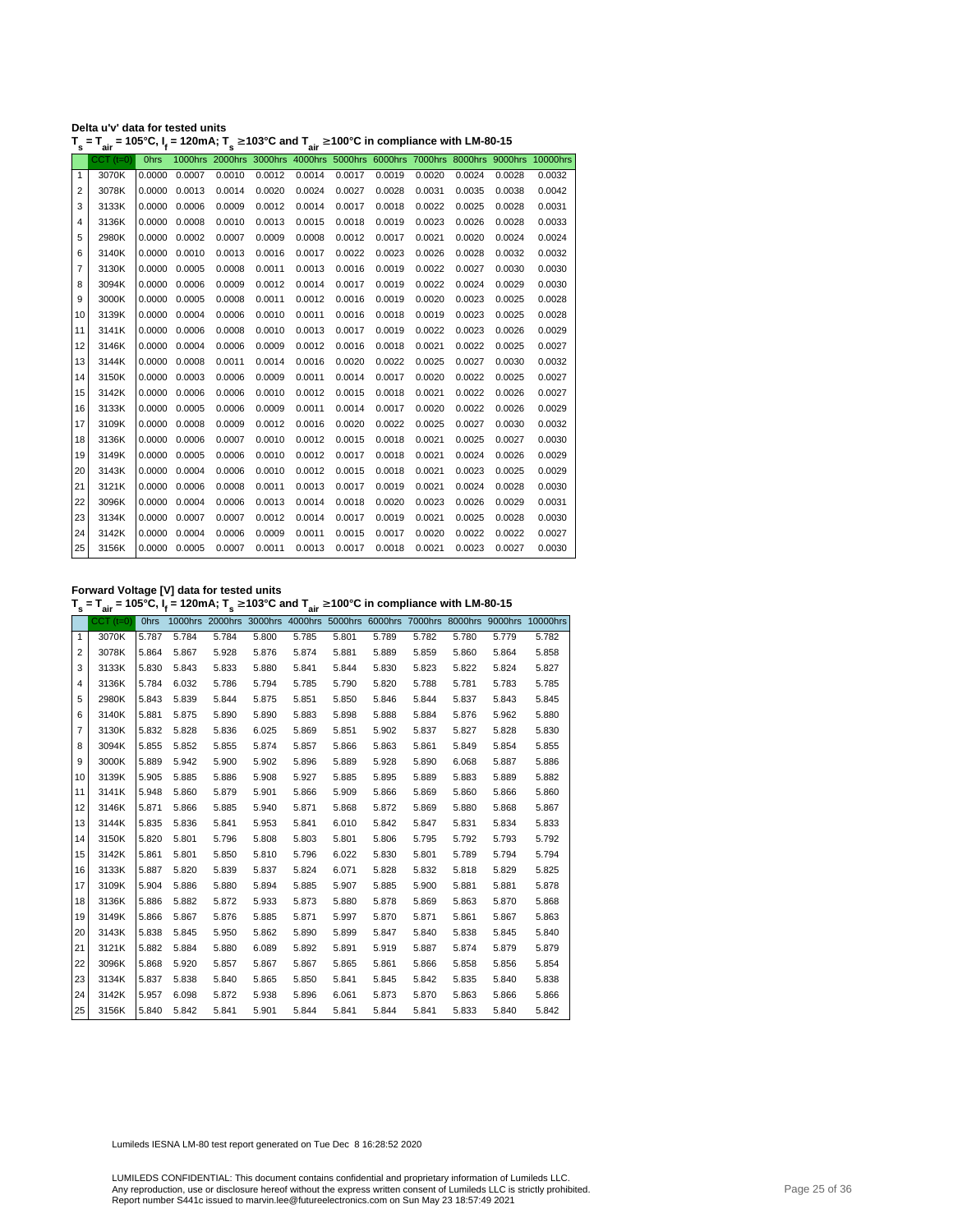| Luminous Flux [Im] data for tested units |                                                                                                                                                    |
|------------------------------------------|----------------------------------------------------------------------------------------------------------------------------------------------------|
|                                          | T <sub>s</sub> = T <sub>air</sub> = 115°C, I <sub>f</sub> = 120mA; T <sub>s</sub> ≥ 113°C and T <sub>air</sub> ≥ 110°C in compliance with LM-80-15 |

| s              | aır             |             |                | s     |                 | aır     |       |       |       |       |                                                  |       |
|----------------|-----------------|-------------|----------------|-------|-----------------|---------|-------|-------|-------|-------|--------------------------------------------------|-------|
|                | $CCT$ ( $t=0$ ) | <b>Ohrs</b> | <b>1000hrs</b> |       | 2000hrs 3000hrs | 4000hrs |       |       |       |       | 5000hrs 6000hrs 7000hrs 8000hrs 9000hrs 10000hrs |       |
| $\mathbf{1}$   | 3165K           | 0.128       | 0.128          | 0.128 | 0.127           | 0.127   | 0.127 | 0.126 | 0.126 | 0.126 | 0.125                                            | 0.125 |
| $\overline{2}$ | 3117K           | 0.126       | 0.126          | 0.125 | 0.125           | 0.125   | 0.125 | 0.124 | 0.124 | 0.124 | 0.123                                            | 0.123 |
| 3              | 3116K           | 0.128       | 0.127          | 0.127 | 0.127           | 0.126   | 0.126 | 0.126 | 0.125 | 0.125 | 0.125                                            | 0.125 |
| $\overline{4}$ | 3129K           | 0.128       | 0.127          | 0.127 | 0.127           | 0.126   | 0.126 | 0.125 | 0.125 | 0.125 | 0.124                                            | 0.124 |
| 5              | 3131K           | 0.127       | 0.127          | 0.127 | 0.126           | 0.126   | 0.125 | 0.125 | 0.125 | 0.124 | 0.124                                            | 0.124 |
| 6              | 3120K           | 0.126       | 0.126          | 0.126 | 0.125           | 0.125   | 0.124 | 0.124 | 0.124 | 0.124 | 0.123                                            | 0.123 |
| $\overline{7}$ | 3115K           | 0.128       | 0.128          | 0.127 | 0.127           | 0.126   | 0.126 | 0.125 | 0.125 | 0.125 | 0.124                                            | 0.124 |
| 8              | 3123K           | 0.125       | 0.124          | 0.124 | 0.123           | 0.123   | 0.122 | 0.122 | 0.121 | 0.121 | 0.121                                            | 0.121 |
| 9              | 2972K           | 0.127       | 0.127          | 0.126 | 0.126           | 0.126   | 0.126 | 0.125 | 0.125 | 0.125 | 0.124                                            | 0.124 |
| 10             | 3140K           | 0.128       | 0.128          | 0.128 | 0.127           | 0.127   | 0.127 | 0.126 | 0.126 | 0.126 | 0.126                                            | 0.125 |
| 11             | 3093K           | 0.128       | 0.128          | 0.128 | 0.127           | 0.127   | 0.126 | 0.126 | 0.126 | 0.126 | 0.125                                            | 0.125 |
| 12             | 3135K           | 0.127       | 0.127          | 0.127 | 0.126           | 0.126   | 0.126 | 0.125 | 0.125 | 0.125 | 0.124                                            | 0.124 |
| 13             | 3143K           | 0.129       | 0.128          | 0.128 | 0.127           | 0.127   | 0.127 | 0.127 | 0.127 | 0.126 | 0.126                                            | 0.126 |
| 14             | 3170K           | 0.127       | 0.127          | 0.126 | 0.126           | 0.125   | 0.125 | 0.125 | 0.125 | 0.124 | 0.124                                            | 0.124 |
| 15             | 3142K           | 0.128       | 0.128          | 0.127 | 0.127           | 0.126   | 0.126 | 0.126 | 0.125 | 0.125 | 0.125                                            | 0.124 |
| 16             | 3103K           | 0.127       | 0.126          | 0.126 | 0.125           | 0.125   | 0.124 | 0.124 | 0.124 | 0.124 | 0.123                                            | 0.123 |
| 17             | 3132K           | 0.129       | 0.129          | 0.128 | 0.128           | 0.128   | 0.128 | 0.127 | 0.127 | 0.126 | 0.126                                            | 0.126 |
| 18             | 2974K           | 0.126       | 0.126          | 0.126 | 0.125           | 0.125   | 0.124 | 0.124 | 0.124 | 0.124 | 0.124                                            | 0.123 |
| 19             | 3137K           | 0.126       | 0.125          | 0.125 | 0.125           | 0.124   | 0.124 | 0.124 | 0.123 | 0.123 | 0.122                                            | 0.122 |
| 20             | 3117K           | 0.128       | 0.128          | 0.128 | 0.127           | 0.127   | 0.126 | 0.126 | 0.126 | 0.126 | 0.125                                            | 0.124 |
| 21             | 3128K           | 0.128       | 0.128          | 0.128 | 0.127           | 0.127   | 0.126 | 0.126 | 0.126 | 0.126 | 0.125                                            | 0.124 |
| 22             | 3141K           | 0.128       | 0.127          | 0.127 | 0.126           | 0.126   | 0.125 | 0.125 | 0.125 | 0.124 | 0.124                                            | 0.124 |
| 23             | 3114K           | 0.126       | 0.126          | 0.125 | 0.125           | 0.124   | 0.123 | 0.123 | 0.123 | 0.123 | 0.122                                            | 0.122 |
| 24             | 3115K           | 0.128       | 0.128          | 0.127 | 0.127           | 0.127   | 0.126 | 0.126 | 0.126 | 0.126 | 0.125                                            | 0.125 |
| 25             | 3117K           | 0.125       | 0.125          | 0.125 | 0.124           | 0.124   | 0.123 | 0.123 | 0.123 | 0.122 | 0.122                                            | 0.122 |
|                |                 |             |                |       |                 |         |       |       |       |       |                                                  |       |

**Normalized Luminous Flux data for tested units**

**T s = Tair = 115°C, I<sup>f</sup> = 120mA; T s** <sup>≥</sup> **113°C and Tair** <sup>≥</sup> **110°C in compliance with LM-80-15**

|    | $CCT$ ( $t=0$ ) | <b>Ohrs</b> | <b>1000hrs</b> | 2000hrs 3000hrs |        | 4000hrs | 5000hrs | <b>6000hrs</b> | 7000hrs | 8000hrs |        | 9000hrs 10000hrs |
|----|-----------------|-------------|----------------|-----------------|--------|---------|---------|----------------|---------|---------|--------|------------------|
| 1  | 3165K           | 1.0000      | 0.9984         | 0.9961          | 0.9945 | 0.9922  | 0.9883  | 0.9867         | 0.9844  | 0.9820  | 0.9789 | 0.9758           |
| 2  | 3117K           | 1.0000      | 0.9976         | 0.9960          | 0.9936 | 0.9913  | 0.9897  | 0.9873         | 0.9849  | 0.9833  | 0.9793 | 0.9778           |
| 3  | 3116K           | 1.0000      | 0.9984         | 0.9953          | 0.9937 | 0.9914  | 0.9875  | 0.9867         | 0.9835  | 0.9812  | 0.9796 | 0.9788           |
| 4  | 3129K           | 1.0000      | 0.9945         | 0.9914          | 0.9898 | 0.9859  | 0.9828  | 0.9805         | 0.9781  | 0.9758  | 0.9719 | 0.9687           |
| 5  | 3131K           | 1.0000      | 1.0008         | 0.9984          | 0.9945 | 0.9913  | 0.9882  | 0.9866         | 0.9858  | 0.9819  | 0.9803 | 0.9763           |
| 6  | 3120K           | 1.0000      | 0.9984         | 0.9945          | 0.9921 | 0.9881  | 0.9850  | 0.9826         | 0.9802  | 0.9786  | 0.9763 | 0.9739           |
| 7  | 3115K           | 1.0000      | 0.9945         | 0.9906          | 0.9867 | 0.9828  | 0.9797  | 0.9782         | 0.9758  | 0.9727  | 0.9696 | 0.9665           |
| 8  | 3123K           | 1.0000      | 0.9952         | 0.9904          | 0.9872 | 0.9824  | 0.9784  | 0.9768         | 0.9736  | 0.9728  | 0.9696 | 0.9663           |
| 9  | 2972K           | 1.0000      | 0.9992         | 0.9968          | 0.9953 | 0.9929  | 0.9913  | 0.9889         | 0.9866  | 0.9842  | 0.9818 | 0.9787           |
| 10 | 3140K           | 1.0000      | 1.0008         | 0.9969          | 0.9938 | 0.9914  | 0.9891  | 0.9867         | 0.9844  | 0.9820  | 0.9805 | 0.9781           |
| 11 | 3093K           | 1.0000      | 0.9992         | 0.9961          | 0.9930 | 0.9891  | 0.9867  | 0.9852         | 0.9828  | 0.9805  | 0.9774 | 0.9742           |
| 12 | 3135K           | 1.0000      | 0.9969         | 0.9945          | 0.9922 | 0.9882  | 0.9859  | 0.9835         | 0.9819  | 0.9804  | 0.9772 | 0.9733           |
| 13 | 3143K           | 1.0000      | 0.9992         | 0.9946          | 0.9914 | 0.9899  | 0.9875  | 0.9868         | 0.9844  | 0.9829  | 0.9790 | 0.9767           |
| 14 | 3170K           | 1.0000      | 0.9969         | 0.9929          | 0.9890 | 0.9858  | 0.9843  | 0.9835         | 0.9803  | 0.9780  | 0.9756 | 0.9725           |
| 15 | 3142K           | 1.0000      | 0.9945         | 0.9906          | 0.9883 | 0.9836  | 0.9813  | 0.9797         | 0.9766  | 0.9735  | 0.9712 | 0.9688           |
| 16 | 3103K           | 1.0000      | 0.9961         | 0.9929          | 0.9897 | 0.9866  | 0.9826  | 0.9811         | 0.9779  | 0.9763  | 0.9732 | 0.9700           |
| 17 | 3132K           | 1.0000      | 0.9977         | 0.9938          | 0.9923 | 0.9892  | 0.9876  | 0.9861         | 0.9830  | 0.9791  | 0.9760 | 0.9729           |
| 18 | 2974K           | 1.0000      | 0.9976         | 0.9945          | 0.9921 | 0.9889  | 0.9857  | 0.9849         | 0.9834  | 0.9826  | 0.9810 | 0.9778           |
| 19 | 3137K           | 1.0000      | 0.9968         | 0.9936          | 0.9920 | 0.9881  | 0.9849  | 0.9833         | 0.9801  | 0.9769  | 0.9745 | 0.9730           |
| 20 | 3117K           | 1.0000      | 0.9984         | 0.9945          | 0.9922 | 0.9883  | 0.9852  | 0.9829         | 0.9813  | 0.9782  | 0.9743 | 0.9696           |
| 21 | 3128K           | 1.0000      | 0.9969         | 0.9938          | 0.9906 | 0.9883  | 0.9836  | 0.9821         | 0.9805  | 0.9782  | 0.9743 | 0.9704           |
| 22 | 3141K           | 1.0000      | 0.9961         | 0.9922          | 0.9882 | 0.9843  | 0.9812  | 0.9788         | 0.9765  | 0.9734  | 0.9710 | 0.9687           |
| 23 | 3114K           | 1.0000      | 0.9952         | 0.9913          | 0.9873 | 0.9826  | 0.9778  | 0.9762         | 0.9746  | 0.9715  | 0.9691 | 0.9659           |
| 24 | 3115K           | 1.0000      | 0.9953         | 0.9922          | 0.9899 | 0.9867  | 0.9821  | 0.9805         | 0.9790  | 0.9782  | 0.9751 | 0.9735           |
| 25 | 3117K           | 1.0000      | 0.9968         | 0.9944          | 0.9912 | 0.9880  | 0.9848  | 0.9832         | 0.9800  | 0.9777  | 0.9745 | 0.9721           |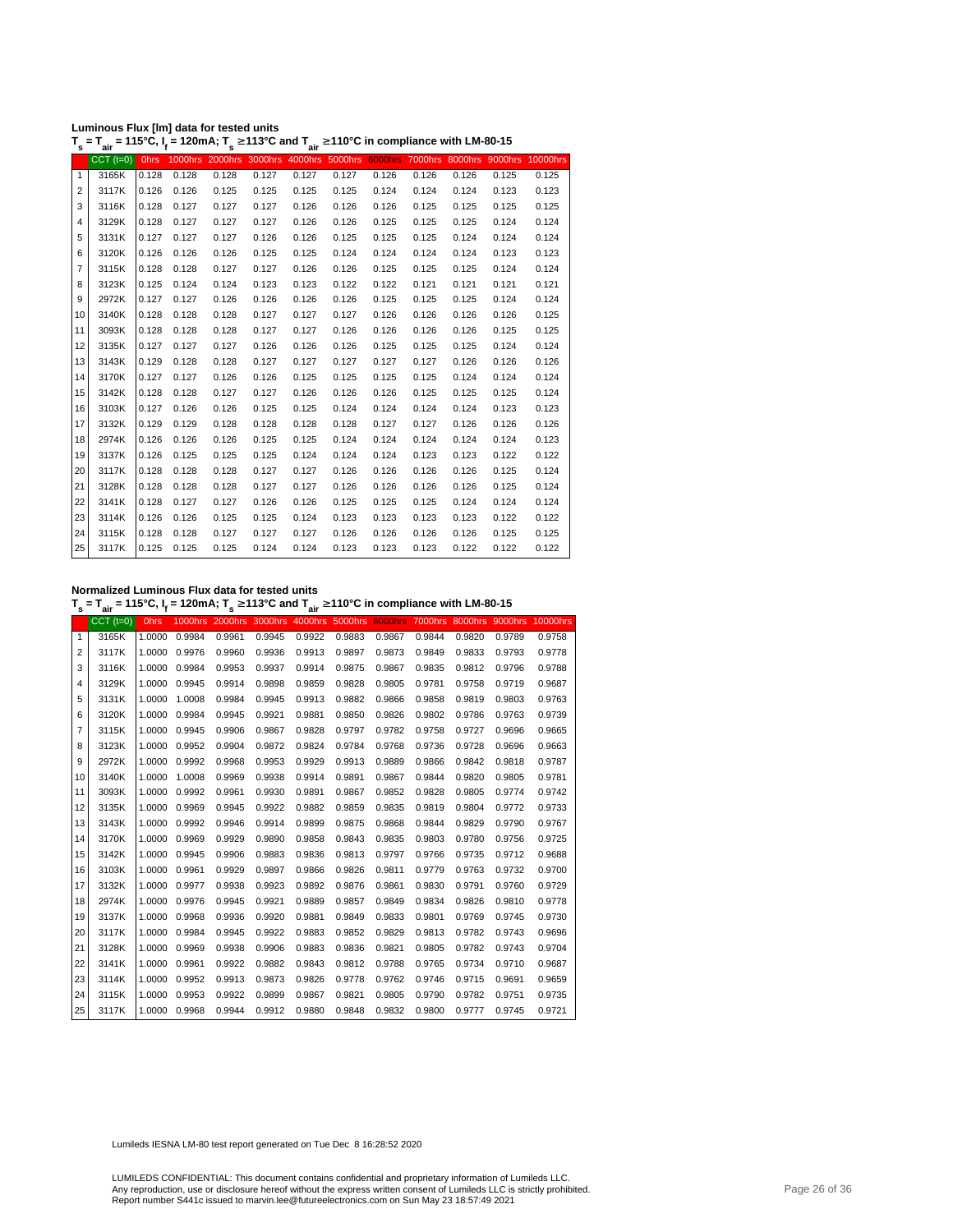| CIE 1976 u' data for tested units                                                                                                                  |  |
|----------------------------------------------------------------------------------------------------------------------------------------------------|--|
| T <sub>s</sub> = T <sub>air</sub> = 115°C, I <sub>f</sub> = 120mA; T <sub>s</sub> ≥ 113°C and T <sub>air</sub> ≥ 110°C in compliance with LM-80-15 |  |

| s            | ີ່air           | . <del>.</del> | - . - - , . <sub>s</sub> |        | <u>.</u> | $\sim$ $\frac{1}{2}$ air |        | o in oompnanoo man am oo |        |        |        |                                                                                  |
|--------------|-----------------|----------------|--------------------------|--------|----------|--------------------------|--------|--------------------------|--------|--------|--------|----------------------------------------------------------------------------------|
|              | $CCT$ ( $t=0$ ) | <b>Ohrs</b>    |                          |        |          |                          |        |                          |        |        |        | 1000hrs 2000hrs 3000hrs 4000hrs 5000hrs 6000hrs 7000hrs 8000hrs 9000hrs 10000hrs |
| $\mathbf{1}$ | 3165K           | 0.2448         | 0.2446                   | 0.2447 | 0.2446   | 0.2442                   | 0.2442 | 0.2446                   | 0.2443 | 0.2441 | 0.2438 | 0.2437                                                                           |
| 2            | 3117K           | 0.2469         | 0.2466                   | 0.2467 | 0.2464   | 0.2459                   | 0.2461 | 0.2463                   | 0.2461 | 0.2459 | 0.2456 | 0.2454                                                                           |
| 3            | 3116K           |                | 0.2463 0.2458            | 0.2457 | 0.2456   | 0.2451                   | 0.2452 | 0.2455                   | 0.2452 | 0.2450 | 0.2447 | 0.2447                                                                           |
| 4            | 3129K           | 0.2459         | 0.2457                   | 0.2457 | 0.2455   | 0.2451                   | 0.2451 | 0.2454                   | 0.2451 | 0.2449 | 0.2446 | 0.2445                                                                           |
| 5            | 3131K           | 0.2462         | 0.2458                   | 0.2459 | 0.2457   | 0.2453                   | 0.2454 | 0.2456                   | 0.2454 | 0.2452 | 0.2449 | 0.2448                                                                           |
| 6            | 3120K           | 0.2465         | 0.2462                   | 0.2462 | 0.2461   | 0.2457                   | 0.2458 | 0.2460                   | 0.2458 | 0.2455 | 0.2453 | 0.2453                                                                           |
| 7            | 3115K           | 0.2469         | 0.2466                   | 0.2466 | 0.2465   | 0.2460                   | 0.2461 | 0.2462                   | 0.2460 | 0.2457 | 0.2454 | 0.2455                                                                           |
| 8            | 3123K           | 0.2467         | 0.2465                   | 0.2465 | 0.2464   | 0.2461                   | 0.2461 | 0.2464                   | 0.2462 | 0.2458 | 0.2456 | 0.2456                                                                           |
| 9            | 2972K           | 0.2509         | 0.2507                   | 0.2507 | 0.2505   | 0.2501                   | 0.2502 | 0.2504                   | 0.2502 | 0.2499 | 0.2496 | 0.2497                                                                           |
| 10           | 3140K           |                | 0.2462 0.2459            | 0.2460 | 0.2459   | 0.2455                   | 0.2455 | 0.2457                   | 0.2455 | 0.2451 | 0.2449 | 0.2449                                                                           |
| 11           | 3093K           | 0.2476         | 0.2474                   | 0.2473 | 0.2472   | 0.2468                   | 0.2469 | 0.2471                   | 0.2468 | 0.2466 | 0.2463 | 0.2463                                                                           |
| 12           | 3135K           | 0.2460         | 0.2457                   | 0.2457 | 0.2456   | 0.2452                   | 0.2453 | 0.2455                   | 0.2453 | 0.2450 | 0.2447 | 0.2447                                                                           |
| 13           | 3143K           |                | 0.2456 0.2454            | 0.2454 | 0.2453   | 0.2449                   | 0.2449 | 0.2451                   | 0.2449 | 0.2447 | 0.2444 | 0.2444                                                                           |
| 14           | 3170K           | 0.2449         | 0.2448                   | 0.2448 | 0.2446   | 0.2442                   | 0.2443 | 0.2445                   | 0.2442 | 0.2440 | 0.2437 | 0.2438                                                                           |
| 15           | 3142K           | 0.2455         | 0.2453                   | 0.2453 | 0.2452   | 0.2447                   | 0.2447 | 0.2450                   | 0.2448 | 0.2445 | 0.2441 | 0.2442                                                                           |
| 16           | 3103K           | 0.2471         | 0.2469                   | 0.2469 | 0.2468   | 0.2464                   | 0.2465 | 0.2466                   | 0.2465 | 0.2462 | 0.2459 | 0.2459                                                                           |
| 17           | 3132K           | 0.2455         | 0.2452                   | 0.2452 | 0.2450   | 0.2446                   | 0.2447 | 0.2449                   | 0.2447 | 0.2445 | 0.2442 | 0.2442                                                                           |
| 18           | 2974K           | 0.2509         | 0.2508                   | 0.2508 | 0.2506   | 0.2502                   | 0.2503 | 0.2506                   | 0.2504 | 0.2501 | 0.2498 | 0.2498                                                                           |
| 19           | 3137K           | 0.2462         | 0.2460                   | 0.2460 | 0.2459   | 0.2454                   | 0.2455 | 0.2457                   | 0.2455 | 0.2453 | 0.2450 | 0.2449                                                                           |
| 20           | 3117K           | 0.2468         | 0.2466                   | 0.2467 | 0.2465   | 0.2461                   | 0.2462 | 0.2464                   | 0.2462 | 0.2459 | 0.2457 | 0.2457                                                                           |
| 21           | 3128K           | 0.2462         | 0.2459                   | 0.2459 | 0.2457   | 0.2452                   | 0.2454 | 0.2456                   | 0.2455 | 0.2452 | 0.2449 | 0.2449                                                                           |
| 22           | 3141K           |                | 0.2454 0.2451            | 0.2451 | 0.2451   | 0.2447                   | 0.2448 | 0.2450                   | 0.2448 | 0.2445 | 0.2442 | 0.2442                                                                           |
| 23           | 3114K           | 0.2470         | 0.2468                   | 0.2469 | 0.2467   | 0.2463                   | 0.2464 | 0.2466                   | 0.2464 | 0.2462 | 0.2458 | 0.2458                                                                           |
| 24           | 3115K           | 0.2468         | 0.2464                   | 0.2464 | 0.2463   | 0.2459                   | 0.2461 | 0.2461                   | 0.2459 | 0.2456 | 0.2453 | 0.2453                                                                           |
| 25           | 3117K           |                | 0.2469 0.2466            | 0.2466 | 0.2465   | 0.2461                   | 0.2463 | 0.2464                   | 0.2462 | 0.2461 | 0.2457 | 0.2457                                                                           |
|              |                 |                |                          |        |          |                          |        |                          |        |        |        |                                                                                  |

**CIE 1976 v' data for tested units**

**T s = Tair = 115°C, I<sup>f</sup> = 120mA; T s** <sup>≥</sup> **113°C and Tair** <sup>≥</sup> **110°C in compliance with LM-80-15**

|              | $CCT$ $(t=0)$ | 0hrs   |               |        |        |        |                                                                         |        |        |               |        | 1000hrs 2000hrs 3000hrs 4000hrs 5000hrs 6000hrs 7000hrs 8000hrs 9000hrs 10000hrs |
|--------------|---------------|--------|---------------|--------|--------|--------|-------------------------------------------------------------------------|--------|--------|---------------|--------|----------------------------------------------------------------------------------|
| $\mathbf{1}$ | 3165K         | 0.5189 | 0.5182        | 0.5180 | 0.5178 | 0.5178 | 0.5173                                                                  | 0.5170 | 0.5167 | 0.5166        | 0.5165 | 0.5161                                                                           |
| 2            | 3117K         |        | 0.5178 0.5171 | 0.5169 | 0.5166 | 0.5166 | 0.5161                                                                  | 0.5157 | 0.5155 | 0.5153        | 0.5152 | 0.5148                                                                           |
| 3            | 3116K         |        | 0.5201 0.5192 | 0.5189 | 0.5186 | 0.5185 | 0.5181                                                                  | 0.5177 | 0.5174 | 0.5173        | 0.5172 | 0.5168                                                                           |
| 4            | 3129K         |        | 0.5198 0.5191 | 0.5188 | 0.5186 | 0.5185 | 0.5181                                                                  | 0.5177 |        | 0.5174 0.5173 | 0.5172 | 0.5168                                                                           |
| 5            | 3131K         |        | 0.5184 0.5177 | 0.5174 | 0.5171 | 0.5171 | 0.5167                                                                  | 0.5163 | 0.5160 | 0.5159        | 0.5158 | 0.5155                                                                           |
| 6            | 3120K         |        | 0.5189 0.5182 | 0.5179 | 0.5177 | 0.5177 | 0.5172                                                                  | 0.5168 | 0.5166 | 0.5165        | 0.5164 | 0.5160                                                                           |
| 7            | 3115K         |        | 0.5181 0.5173 | 0.5170 | 0.5167 | 0.5167 | 0.5163                                                                  | 0.5157 | 0.5155 | 0.5153        | 0.5152 | 0.5148                                                                           |
| 8            | 3123K         |        | 0.5177 0.5172 | 0.5169 | 0.5166 | 0.5166 | 0.5163                                                                  | 0.5158 | 0.5155 | 0.5154        | 0.5153 | 0.5149                                                                           |
| 9            | 2972K         |        | 0.5246 0.5240 | 0.5237 | 0.5234 | 0.5234 | 0.5230                                                                  | 0.5226 | 0.5223 | 0.5222        | 0.5222 | 0.5218                                                                           |
| 10           | 3140K         |        | 0.5172 0.5166 | 0.5163 | 0.5161 | 0.5161 | 0.5157                                                                  | 0.5152 | 0.5150 | 0.5148        | 0.5148 | 0.5144                                                                           |
| 11           | 3093K         |        | 0.5187 0.5181 | 0.5178 | 0.5175 | 0.5175 | 0.5171                                                                  | 0.5166 | 0.5164 | 0.5162        | 0.5162 | 0.5157                                                                           |
| 12           | 3135K         |        | 0.5186 0.5179 | 0.5176 | 0.5174 | 0.5174 | 0.5170                                                                  | 0.5165 | 0.5163 | 0.5161        | 0.5160 | 0.5156                                                                           |
| 13           | 3143K         |        | 0.5190 0.5184 | 0.5181 | 0.5178 | 0.5178 | 0.5174                                                                  | 0.5170 | 0.5167 | 0.5166        | 0.5165 | 0.5161                                                                           |
| 14           | 3170K         |        | 0.5179 0.5174 | 0.5171 | 0.5168 | 0.5168 | 0.5164                                                                  | 0.5159 | 0.5157 | 0.5156        | 0.5156 | 0.5151                                                                           |
| 15           | 3142K         |        | 0.5194 0.5187 | 0.5184 | 0.5181 | 0.5181 | 0.5177                                                                  | 0.5173 | 0.5171 | 0.5169        | 0.5168 | 0.5165                                                                           |
| 16           | 3103K         |        | 0.5190 0.5185 | 0.5182 | 0.5179 | 0.5179 | 0.5175                                                                  | 0.5170 | 0.5168 | 0.5167        | 0.5166 | 0.5163                                                                           |
| 17           | 3132K         | 0.5208 | 0.5202        | 0.5199 | 0.5196 | 0.5196 | 0.5192                                                                  | 0.5187 | 0.5185 | 0.5185        | 0.5183 | 0.5180                                                                           |
| 18           | 2974K         |        | 0.5242 0.5237 | 0.5234 | 0.5231 | 0.5231 | 0.5227                                                                  | 0.5222 | 0.5220 | 0.5219        | 0.5219 | 0.5215                                                                           |
| 19           | 3137K         |        | 0.5176 0.5170 | 0.5167 | 0.5164 | 0.5164 | 0.5160                                                                  | 0.5156 | 0.5153 | 0.5153        | 0.5151 | 0.5147                                                                           |
| 20           | 3117K         |        | 0.5182 0.5176 | 0.5174 | 0.5171 | 0.5170 | 0.5167                                                                  | 0.5162 | 0.5160 | 0.5159        | 0.5157 | 0.5154                                                                           |
| 21           | 3128K         |        | 0.5188 0.5181 | 0.5177 | 0.5175 | 0.5174 | 0.5170                                                                  | 0.5165 | 0.5163 | 0.5163        | 0.5161 | 0.5158                                                                           |
| 22           | 3141K         |        | 0.5199 0.5193 | 0.5190 | 0.5188 | 0.5188 | 0.5185                                                                  | 0.5180 | 0.5177 | 0.5175        | 0.5173 | 0.5170                                                                           |
| 23           | 3114K         |        | 0.5179 0.5174 | 0.5171 | 0.5168 | 0.5168 | 0.5164                                                                  | 0.5159 | 0.5157 | 0.5157        | 0.5155 | 0.5151                                                                           |
| 24           | 3115K         |        | 0.5185 0.5178 | 0.5175 | 0.5172 | 0.5172 | 0.5169                                                                  | 0.5163 | 0.5161 | 0.5160        | 0.5157 | 0.5154                                                                           |
| 25           | 3117K         |        |               |        |        |        | $0.5179$ 0.5173 0.5170 0.5167 0.5167 0.5163 0.5158 0.5157 0.5156 0.5154 |        |        |               |        | 0.5151                                                                           |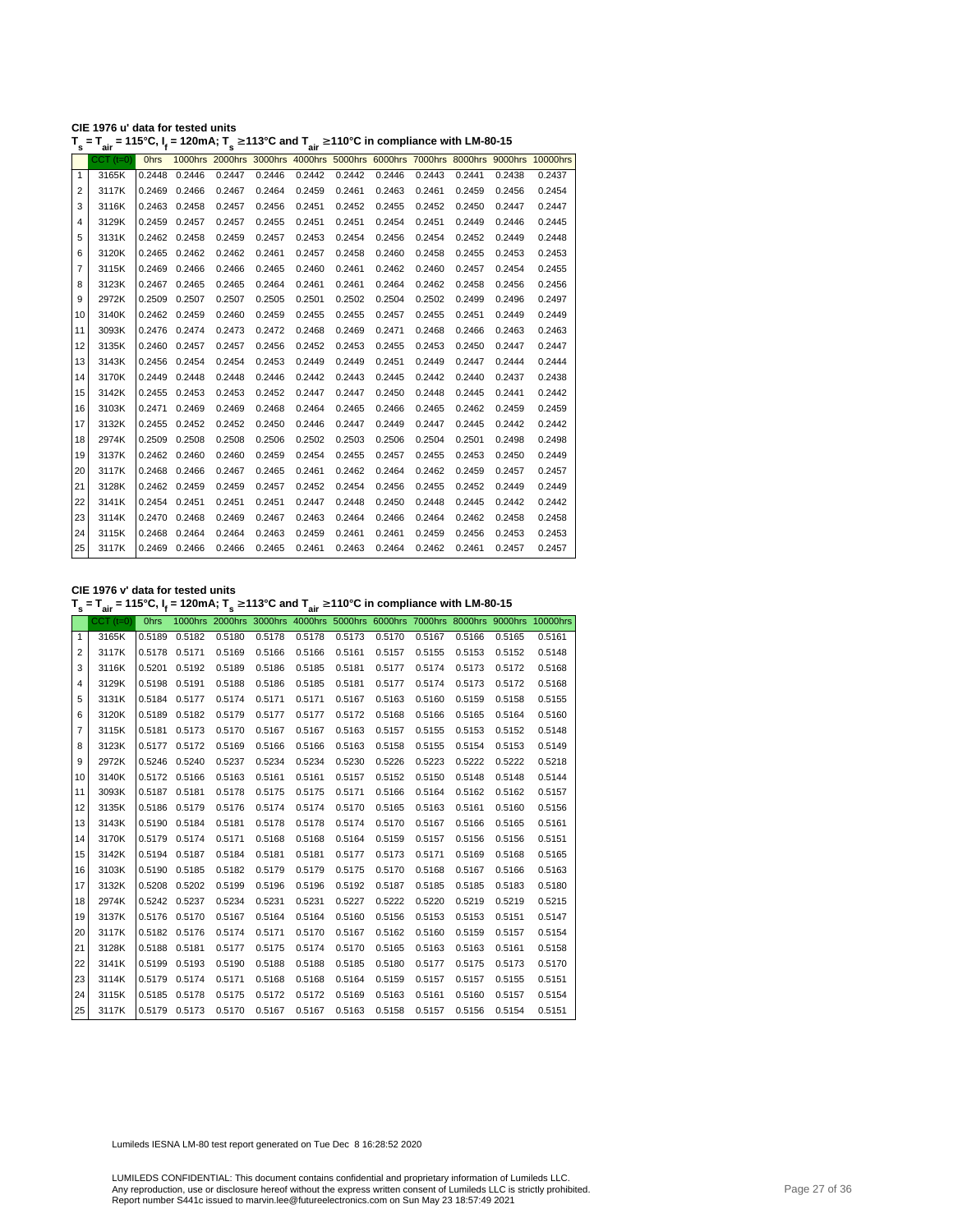| Delta u'v' data for tested units                                                                                                     |  |  |
|--------------------------------------------------------------------------------------------------------------------------------------|--|--|
| $T_s = T_{air} = 115^{\circ}$ C, $I_f = 120$ mA; $T_s \ge 113^{\circ}$ C and $T_{air} \ge 110^{\circ}$ C in compliance with LM-80-15 |  |  |

| 1000hrs 2000hrs 3000hrs 4000hrs 5000hrs 6000hrs 7000hrs 8000hrs 9000hrs 10000hrs<br>$CCT$ $(t=0)$<br><b>Ohrs</b><br>0.0007<br>0.0009<br>0.0011<br>3165K<br>0.0000<br>$\mathbf{1}$<br>3117K<br>0.0008<br>0.0009<br>0.0013<br>$\overline{2}$<br>0.0000<br>3<br>3116K<br>0.0000<br>0.0010<br>0.0013<br>0.0017<br>3129K<br>0.0007<br>0.0010<br>0.0013<br>0.0000<br>4<br>3131K<br>5<br>0.0000<br>0.0008<br>0.0010<br>0.0014 | 0.0013<br>0.0016<br>0.0020<br>0.0015<br>0.0016<br>0.0014<br>0.0017<br>0.0013 | 0.0017<br>0.0019<br>0.0023<br>0.0019<br>0.0019<br>0.0018<br>0.0020 | 0.0019<br>0.0022<br>0.0025<br>0.0022<br>0.0022<br>0.0022 | 0.0023<br>0.0024<br>0.0029<br>0.0025<br>0.0025<br>0.0024 | 0.0024<br>0.0027<br>0.0031<br>0.0027<br>0.0027<br>0.0026 | 0.0026<br>0.0029<br>0.0033<br>0.0029<br>0.0029 | 0.0030<br>0.0034<br>0.0037<br>0.0033<br>0.0032 |
|------------------------------------------------------------------------------------------------------------------------------------------------------------------------------------------------------------------------------------------------------------------------------------------------------------------------------------------------------------------------------------------------------------------------|------------------------------------------------------------------------------|--------------------------------------------------------------------|----------------------------------------------------------|----------------------------------------------------------|----------------------------------------------------------|------------------------------------------------|------------------------------------------------|
|                                                                                                                                                                                                                                                                                                                                                                                                                        |                                                                              |                                                                    |                                                          |                                                          |                                                          |                                                |                                                |
|                                                                                                                                                                                                                                                                                                                                                                                                                        |                                                                              |                                                                    |                                                          |                                                          |                                                          |                                                |                                                |
|                                                                                                                                                                                                                                                                                                                                                                                                                        |                                                                              |                                                                    |                                                          |                                                          |                                                          |                                                |                                                |
|                                                                                                                                                                                                                                                                                                                                                                                                                        |                                                                              |                                                                    |                                                          |                                                          |                                                          |                                                |                                                |
|                                                                                                                                                                                                                                                                                                                                                                                                                        |                                                                              |                                                                    |                                                          |                                                          |                                                          |                                                |                                                |
|                                                                                                                                                                                                                                                                                                                                                                                                                        |                                                                              |                                                                    |                                                          |                                                          |                                                          |                                                |                                                |
| 3120K<br>0.0000<br>0.0008<br>0.0010<br>0.0013<br>6                                                                                                                                                                                                                                                                                                                                                                     |                                                                              |                                                                    |                                                          |                                                          |                                                          | 0.0028                                         | 0.0031                                         |
| 3115K<br>0.0000<br>0.0009<br>0.0011<br>0.0015<br>7                                                                                                                                                                                                                                                                                                                                                                     |                                                                              |                                                                    | 0.0025                                                   | 0.0028                                                   | 0.0030                                                   | 0.0033                                         | 0.0036                                         |
| 3123K<br>0.0000<br>0.0005<br>0.0008<br>0.0011<br>8                                                                                                                                                                                                                                                                                                                                                                     |                                                                              | 0.0015                                                             | 0.0019                                                   | 0.0023                                                   | 0.0025                                                   | 0.0026                                         | 0.0030                                         |
| 2972K<br>0.0006<br>0.0000<br>0.0009<br>0.0013<br>9                                                                                                                                                                                                                                                                                                                                                                     | 0.0014                                                                       | 0.0017                                                             | 0.0021                                                   | 0.0024                                                   | 0.0026                                                   | 0.0027                                         | 0.0030                                         |
| 3140K<br>0.0000<br>0.0007<br>0.0009<br>0.0011<br>10                                                                                                                                                                                                                                                                                                                                                                    | 0.0013                                                                       | 0.0017                                                             | 0.0021                                                   | 0.0023                                                   | 0.0026                                                   | 0.0027                                         | 0.0031                                         |
| 3093K<br>11<br>0.0000<br>0.0006<br>0.0009<br>0.0013                                                                                                                                                                                                                                                                                                                                                                    | 0.0014                                                                       | 0.0017                                                             | 0.0022                                                   | 0.0024                                                   | 0.0027                                                   | 0.0028                                         | 0.0033                                         |
| 3135K<br>12<br>0.0000<br>0.0008<br>0.0010<br>0.0013                                                                                                                                                                                                                                                                                                                                                                    | 0.0014                                                                       | 0.0017                                                             | 0.0022                                                   | 0.0024                                                   | 0.0027                                                   | 0.0029                                         | 0.0033                                         |
| 13<br>3143K<br>0.0000<br>0.0006<br>0.0009<br>0.0012                                                                                                                                                                                                                                                                                                                                                                    | 0.0014                                                                       | 0.0017                                                             | 0.0021                                                   | 0.0024                                                   | 0.0026                                                   | 0.0028                                         | 0.0031                                         |
| 14<br>3170K<br>0.0000<br>0.0005<br>0.0008<br>0.0011                                                                                                                                                                                                                                                                                                                                                                    | 0.0013                                                                       | 0.0016                                                             | 0.0020                                                   | 0.0023                                                   | 0.0025                                                   | 0.0026                                         | 0.0030                                         |
| 3142K<br>0.0007<br>15<br>0.0000<br>0.0010<br>0.0013                                                                                                                                                                                                                                                                                                                                                                    | 0.0015                                                                       | 0.0019                                                             | 0.0022                                                   | 0.0024                                                   | 0.0027                                                   | 0.0030                                         | 0.0032                                         |
| 3103K<br>16<br>0.0000<br>0.0005<br>0.0008<br>0.0011                                                                                                                                                                                                                                                                                                                                                                    | 0.0013                                                                       | 0.0016                                                             | 0.0021                                                   | 0.0023                                                   | 0.0025                                                   | 0.0027                                         | 0.0030                                         |
| 3132K<br>0.0007<br>0.0009<br>0.0013<br>17<br>0.0000                                                                                                                                                                                                                                                                                                                                                                    | 0.0015                                                                       | 0.0018                                                             | 0.0022                                                   | 0.0024                                                   | 0.0025                                                   | 0.0028                                         | 0.0031                                         |
| 18<br>2974K<br>0.0000<br>0.0005<br>0.0008<br>0.0011                                                                                                                                                                                                                                                                                                                                                                    | 0.0013                                                                       | 0.0016                                                             | 0.0020                                                   | 0.0023                                                   | 0.0024                                                   | 0.0025                                         | 0.0029                                         |
| 19<br>3137K<br>0.0000<br>0.0006<br>0.0009<br>0.0012                                                                                                                                                                                                                                                                                                                                                                    | 0.0014                                                                       | 0.0017                                                             | 0.0021                                                   | 0.0024                                                   | 0.0025                                                   | 0.0028                                         | 0.0032                                         |
| 0.0006<br>0.0011<br>20<br>3117K<br>0.0000<br>0.0008                                                                                                                                                                                                                                                                                                                                                                    | 0.0014                                                                       | 0.0016                                                             | 0.0020                                                   | 0.0023                                                   | 0.0025                                                   | 0.0027                                         | 0.0030                                         |
| 3128K<br>21<br>0.0000<br>0.0008<br>0.0011<br>0.0014                                                                                                                                                                                                                                                                                                                                                                    | 0.0017                                                                       | 0.0020                                                             | 0.0024                                                   | 0.0026                                                   | 0.0027                                                   | 0.0030                                         | 0.0033                                         |
| 22<br>3141K<br>0.0007<br>0.0009<br>0.0011<br>0.0000                                                                                                                                                                                                                                                                                                                                                                    | 0.0013                                                                       | 0.0015                                                             | 0.0019                                                   | 0.0023                                                   | 0.0026                                                   | 0.0029                                         | 0.0031                                         |
| 23<br>3114K<br>0.0005<br>0.0008<br>0.0011<br>0.0000                                                                                                                                                                                                                                                                                                                                                                    | 0.0013                                                                       | 0.0016                                                             | 0.0020                                                   | 0.0023                                                   | 0.0023                                                   | 0.0027                                         | 0.0030                                         |
| 24<br>3115K<br>0.0000<br>0.0008<br>0.0011<br>0.0014                                                                                                                                                                                                                                                                                                                                                                    | 0.0016                                                                       | 0.0017                                                             | 0.0023                                                   | 0.0026                                                   | 0.0028                                                   | 0.0032                                         | 0.0034                                         |
| 25<br>0.0000 0.0007<br>3117K<br>0.0009<br>0.0013                                                                                                                                                                                                                                                                                                                                                                       | 0.0014                                                                       | 0.0017                                                             | 0.0022                                                   | 0.0023                                                   | 0.0024                                                   | 0.0028                                         | 0.0030                                         |

**Forward Voltage [V] data for tested units**

**T s = Tair = 115°C, I<sup>f</sup> = 120mA; T s** <sup>≥</sup> **113°C and Tair** <sup>≥</sup> **110°C in compliance with LM-80-15**

|                | $CCT$ ( $t=0$ ) | Ohrs  |       |       |       |       |       |       |       |       |       | 1000hrs 2000hrs 3000hrs 4000hrs 5000hrs 6000hrs 7000hrs 8000hrs 9000hrs 10000hrs |
|----------------|-----------------|-------|-------|-------|-------|-------|-------|-------|-------|-------|-------|----------------------------------------------------------------------------------|
| 1              | 3165K           | 5.869 | 5.915 | 5.867 | 5.882 | 5.868 | 5.872 | 5.876 | 5.870 | 5.861 | 5.867 | 5.868                                                                            |
| 2              | 3117K           | 5.951 | 5.844 | 5.859 | 5.848 | 5.838 | 5.872 | 5.842 | 5.838 | 5.828 | 5.835 | 5.837                                                                            |
| 3              | 3116K           | 5.813 | 5.824 | 5.815 | 5.851 | 5.847 | 5.999 | 5.911 | 5.837 | 5.995 | 5.835 | 5.812                                                                            |
| $\overline{4}$ | 3129K           | 5.854 | 6.037 | 5.856 | 5.943 | 6.088 | 5.958 | 5.863 | 5.875 | 5.857 | 5.855 | 5.858                                                                            |
| 5              | 3131K           | 5.830 | 5.982 | 5.836 | 5.849 | 5.839 | 5.984 | 5.841 | 5.838 | 5.825 | 5.834 | 5.831                                                                            |
| 6              | 3120K           | 5.889 | 5.906 | 5.886 | 5.900 | 5.899 | 5.837 | 5.992 | 6.070 | 5.931 | 5.885 | 5.885                                                                            |
| $\overline{7}$ | 3115K           | 5.837 | 5.829 | 5.830 | 5.845 | 5.908 | 5.909 | 5.848 | 5.832 | 5.821 | 5.828 | 5.826                                                                            |
| 8              | 3123K           | 5.919 | 5.840 | 5.848 | 5.852 | 5.880 | 6.138 | 5.851 | 5.843 | 5.838 | 5.845 | 5.840                                                                            |
| 9              | 2972K           | 5.860 | 5.878 | 5.856 | 5.881 | 5.855 | 5.859 | 5.861 | 5.854 | 5.849 | 5.854 | 5.850                                                                            |
| 10             | 3140K           | 5.819 | 5.835 | 5.824 | 5.887 | 5.934 | 5.899 | 5.818 | 5.812 | 5.821 | 5.811 | 5.812                                                                            |
| 11             | 3093K           | 5.864 | 5.864 | 5.855 | 5.875 | 5.868 | 5.889 | 5.886 | 5.869 | 5.855 | 5.869 | 5.856                                                                            |
| 12             | 3135K           | 5.875 | 5.940 | 5.882 | 5.894 | 5.883 | 6.019 | 5.884 | 5.881 | 5.873 | 5.882 | 5.878                                                                            |
| 13             | 3143K           | 5.840 | 5.950 | 5.840 | 5.895 | 5.931 | 5.976 | 5.841 | 5.865 | 5.843 | 5.836 | 5.837                                                                            |
| 14             | 3170K           | 5.960 | 5.932 | 5.880 | 6.086 | 5.888 | 5.943 | 5.889 | 5.968 | 5.873 | 5.883 | 5.888                                                                            |
| 15             | 3142K           | 5.877 | 5.909 | 5.878 | 5.888 | 5.910 | 6.115 | 5.881 | 5.876 | 5.867 | 5.881 | 5.876                                                                            |
| 16             | 3103K           | 5.854 | 5.843 | 5.788 | 5.844 | 5.803 | 5.793 | 5.791 | 5.790 | 5.783 | 5.790 | 5.786                                                                            |
| 17             | 3132K           | 5.845 | 5.846 | 6.075 | 5.866 | 5.850 | 5.867 | 5.960 | 5.849 | 5.844 | 5.846 | 5.844                                                                            |
| 18             | 2974K           | 5.853 | 6.103 | 5.850 | 5.896 | 5.904 | 6.136 | 5.851 | 5.851 | 5.865 | 5.954 | 5.847                                                                            |
| 19             | 3137K           | 5.902 | 5.888 | 5.875 | 6.212 | 5.855 | 6.063 | 5.858 | 5.855 | 5.852 | 5.852 | 5.851                                                                            |
| 20             | 3117K           | 5.858 | 6.096 | 5.865 | 5.891 | 5.866 | 6.154 | 5.874 | 5.862 | 5.870 | 5.860 | 5.863                                                                            |
| 21             | 3128K           | 5.947 | 5.913 | 5.844 | 5.895 | 5.861 | 5.867 | 5.850 | 5.844 | 5.858 | 5.998 | 5.844                                                                            |
| 22             | 3141K           | 5.842 | 5.872 | 5.850 | 5.854 | 5.951 | 5.943 | 5.842 | 5.839 | 5.876 | 5.837 | 5.837                                                                            |
| 23             | 3114K           | 5.785 | 5.801 | 5.789 | 5.946 | 5.811 | 6.100 | 5.793 | 5.791 | 5.786 | 5.787 | 5.789                                                                            |
| 24             | 3115K           | 5.879 | 5.967 | 5.882 | 5.909 | 5.895 | 5.886 | 5.887 | 5.886 | 5.882 | 5.886 | 5.882                                                                            |
| 25             | 3117K           | 5.832 | 6.055 | 5.835 | 5.875 | 5.840 | 5.870 | 5.841 | 5.839 | 5.834 | 5.841 | 5.841                                                                            |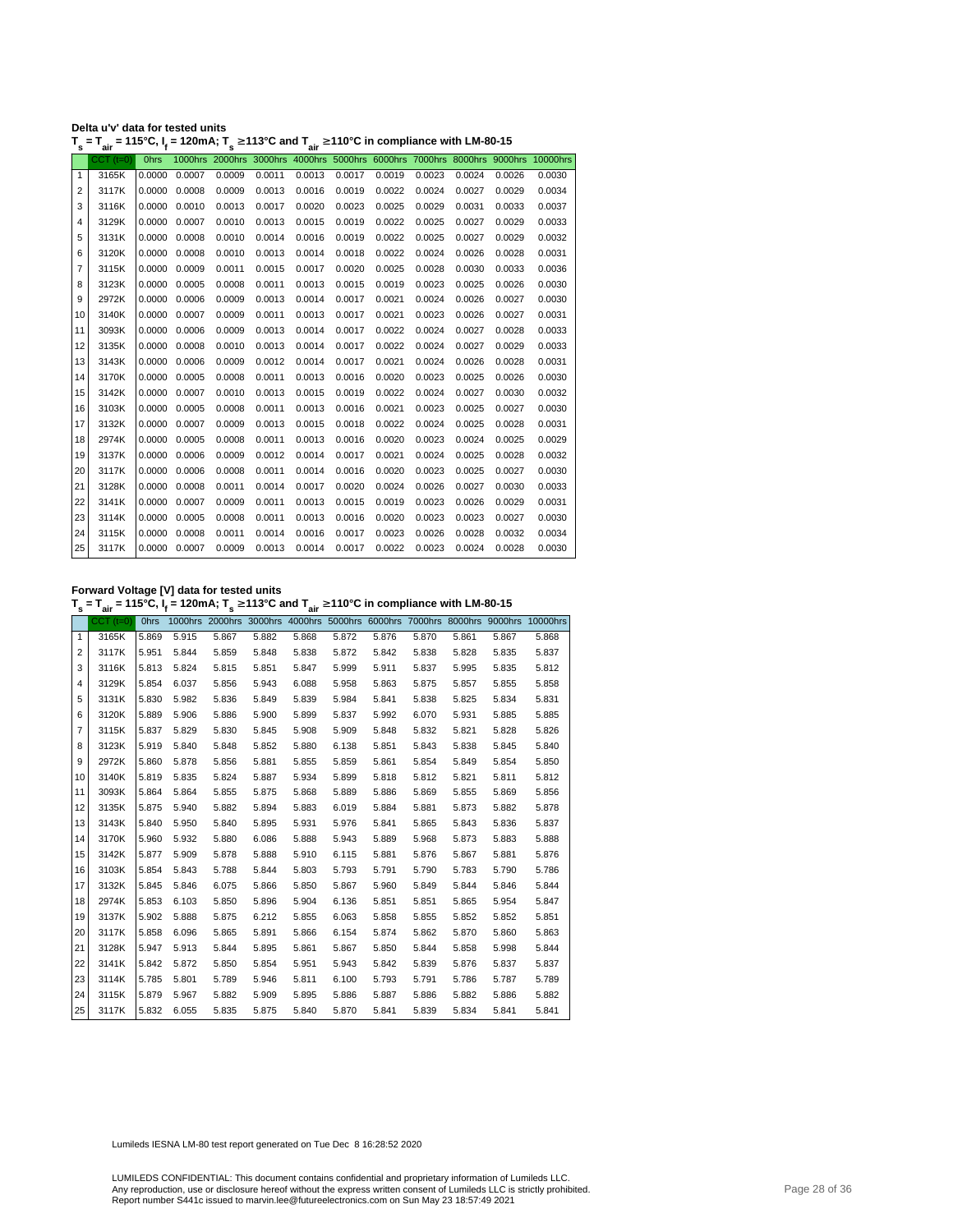| Luminous Flux [Im] data for tested units                                                                                                           |  |  |
|----------------------------------------------------------------------------------------------------------------------------------------------------|--|--|
| T <sub>s</sub> = T <sub>air</sub> = 105°C, I <sub>f</sub> = 150mA; T <sub>s</sub> ≥ 103°C and T <sub>air</sub> ≥ 100°C in compliance with LM-80-15 |  |  |

| s              | aır             | ா           |       |       |       | aır   |       |       |       |       |                                                                                  |       |
|----------------|-----------------|-------------|-------|-------|-------|-------|-------|-------|-------|-------|----------------------------------------------------------------------------------|-------|
|                | $CCT$ ( $t=0$ ) | <b>Ohrs</b> |       |       |       |       |       |       |       |       | 1000hrs 2000hrs 3000hrs 4000hrs 5000hrs 6000hrs 7000hrs 8000hrs 9000hrs 10000hrs |       |
| $\mathbf{1}$   | 3006K           | 0.155       | 0.155 | 0.154 | 0.154 | 0.153 | 0.153 | 0.152 | 0.152 | 0.151 | 0.151                                                                            | 0.150 |
| 2              | 3148K           | 0.155       | 0.155 | 0.154 | 0.154 | 0.153 | 0.153 | 0.152 | 0.152 | 0.151 | 0.151                                                                            | 0.150 |
| 3              | 3132K           | 0.157       | 0.156 | 0.155 | 0.155 | 0.154 | 0.154 | 0.154 | 0.153 | 0.153 | 0.152                                                                            | 0.152 |
| $\overline{4}$ | 3127K           | 0.155       | 0.154 | 0.154 | 0.153 | 0.152 | 0.152 | 0.152 | 0.151 | 0.151 | 0.151                                                                            | 0.150 |
| 5              | 3147K           | 0.155       | 0.155 | 0.155 | 0.154 | 0.154 | 0.154 | 0.153 | 0.153 | 0.152 | 0.152                                                                            | 0.151 |
| 6              | 3139K           | 0.155       | 0.155 | 0.155 | 0.154 | 0.154 | 0.153 | 0.153 | 0.152 | 0.152 | 0.151                                                                            | 0.151 |
| 7              | 3161K           | 0.156       | 0.155 | 0.155 | 0.154 | 0.154 | 0.153 | 0.153 | 0.152 | 0.152 | 0.152                                                                            | 0.151 |
| 8              | 3156K           | 0.155       | 0.154 | 0.153 | 0.153 | 0.152 | 0.152 | 0.151 | 0.151 | 0.150 | 0.150                                                                            | 0.149 |
| 9              | 3145K           | 0.153       | 0.153 | 0.153 | 0.152 | 0.152 | 0.151 | 0.151 | 0.150 | 0.150 | 0.150                                                                            | 0.149 |
| 10             | 3114K           | 0.157       | 0.156 | 0.156 | 0.155 | 0.155 | 0.154 | 0.154 | 0.153 | 0.153 | 0.152                                                                            | 0.152 |
| 11             | 3106K           | 0.155       | 0.155 | 0.154 | 0.154 | 0.153 | 0.153 | 0.152 | 0.152 | 0.151 | 0.151                                                                            | 0.151 |
| 12             | 3163K           | 0.155       | 0.154 | 0.154 | 0.154 | 0.153 | 0.153 | 0.152 | 0.152 | 0.151 | 0.151                                                                            | 0.150 |
| 13             | 3161K           | 0.154       | 0.153 | 0.153 | 0.152 | 0.152 | 0.151 | 0.151 | 0.151 | 0.150 | 0.150                                                                            | 0.149 |
| 14             | 3130K           | 0.156       | 0.156 | 0.155 | 0.155 | 0.154 | 0.154 | 0.153 | 0.153 | 0.153 | 0.152                                                                            | 0.152 |
| 15             | 3127K           | 0.153       | 0.153 | 0.153 | 0.152 | 0.152 | 0.151 | 0.151 | 0.150 | 0.150 | 0.150                                                                            | 0.149 |
| 16             | 3127K           | 0.154       | 0.153 | 0.153 | 0.152 | 0.152 | 0.151 | 0.151 | 0.150 | 0.150 | 0.150                                                                            | 0.149 |
| 17             | 3109K           | 0.154       | 0.153 | 0.153 | 0.152 | 0.152 | 0.151 | 0.151 | 0.151 | 0.150 | 0.150                                                                            | 0.149 |
| 18             | 2967K           | 0.154       | 0.154 | 0.153 | 0.153 | 0.152 | 0.152 | 0.152 | 0.151 | 0.151 | 0.150                                                                            | 0.150 |
| 19             | 3158K           | 0.155       | 0.154 | 0.154 | 0.154 | 0.153 | 0.153 | 0.152 | 0.152 | 0.152 | 0.151                                                                            | 0.151 |
| 20             | 3129K           | 0.154       | 0.153 | 0.153 | 0.152 | 0.152 | 0.151 | 0.151 | 0.151 | 0.150 | 0.150                                                                            | 0.150 |
| 21             | 3107K           | 0.158       | 0.157 | 0.157 | 0.156 | 0.156 | 0.156 | 0.155 | 0.154 | 0.154 | 0.154                                                                            | 0.153 |
| 22             | 3133K           | 0.155       | 0.154 | 0.153 | 0.153 | 0.152 | 0.152 | 0.151 | 0.151 | 0.150 | 0.150                                                                            | 0.149 |
| 23             | 2988K           | 0.158       | 0.158 | 0.157 | 0.157 | 0.156 | 0.155 | 0.155 | 0.155 | 0.154 | 0.154                                                                            | 0.153 |
| 24             | 3130K           | 0.156       | 0.155 | 0.155 | 0.154 | 0.154 | 0.153 | 0.153 | 0.152 | 0.152 | 0.151                                                                            | 0.151 |
| 25             | 3127K           | 0.153       | 0.153 | 0.152 | 0.152 | 0.151 | 0.151 | 0.150 | 0.150 | 0.149 | 0.149                                                                            | 0.148 |
|                |                 |             |       |       |       |       |       |       |       |       |                                                                                  |       |

**Normalized Luminous Flux data for tested units**

**T s = Tair = 105°C, I<sup>f</sup> = 150mA; T s** <sup>≥</sup> **103°C and Tair** <sup>≥</sup> **100°C in compliance with LM-80-15**

|    | $CCT$ ( $t=0$ ) | <b>Ohrs</b> | 1000hrs |        | 2000hrs 3000hrs | 4000hrs | 5000hrs | <b>6000hrs</b> | 7000hrs | 8000hrs |        | 9000hrs 10000hrs |
|----|-----------------|-------------|---------|--------|-----------------|---------|---------|----------------|---------|---------|--------|------------------|
| 1  | 3006K           | 1.0000      | 0.9968  | 0.9929 | 0.9903          | 0.9871  | 0.9839  | 0.9807         | 0.9794  | 0.9762  | 0.9729 | 0.9697           |
| 2  | 3148K           | 1.0000      | 0.9961  | 0.9929 | 0.9891          | 0.9852  | 0.9820  | 0.9788         | 0.9762  | 0.9730  | 0.9710 | 0.9678           |
| 3  | 3132K           | 1.0000      | 0.9949  | 0.9904 | 0.9866          | 0.9841  | 0.9822  | 0.9796         | 0.9783  | 0.9745  | 0.9720 | 0.9694           |
| 4  | 3127K           | 1.0000      | 0.9961  | 0.9935 | 0.9903          | 0.9858  | 0.9819  | 0.9800         | 0.9787  | 0.9761  | 0.9741 | 0.9729           |
| 5  | 3147K           | 1.0000      | 0.9981  | 0.9961 | 0.9936          | 0.9904  | 0.9878  | 0.9852         | 0.9826  | 0.9794  | 0.9768 | 0.9730           |
| 6  | 3139K           | 1.0000      | 0.9987  | 0.9949 | 0.9936          | 0.9897  | 0.9865  | 0.9826         | 0.9801  | 0.9775  | 0.9743 | 0.9723           |
| 7  | 3161K           | 1.0000      | 0.9949  | 0.9923 | 0.9885          | 0.9859  | 0.9821  | 0.9795         | 0.9763  | 0.9738  | 0.9706 | 0.9680           |
| 8  | 3156K           | 1.0000      | 0.9942  | 0.9916 | 0.9877          | 0.9839  | 0.9806  | 0.9787         | 0.9755  | 0.9722  | 0.9683 | 0.9651           |
| 9  | 3145K           | 1.0000      | 1.0013  | 0.9980 | 0.9954          | 0.9935  | 0.9895  | 0.9850         | 0.9830  | 0.9810  | 0.9784 | 0.9758           |
| 10 | 3114K           | 1.0000      | 0.9949  | 0.9924 | 0.9892          | 0.9854  | 0.9809  | 0.9784         | 0.9765  | 0.9733  | 0.9701 | 0.9669           |
| 11 | 3106K           | 1.0000      | 0.9981  | 0.9948 | 0.9910          | 0.9878  | 0.9845  | 0.9813         | 0.9787  | 0.9762  | 0.9742 | 0.9716           |
| 12 | 3163K           | 1.0000      | 0.9968  | 0.9942 | 0.9929          | 0.9884  | 0.9864  | 0.9838         | 0.9813  | 0.9780  | 0.9741 | 0.9716           |
| 13 | 3161K           | 1.0000      | 0.9954  | 0.9941 | 0.9902          | 0.9863  | 0.9831  | 0.9798         | 0.9792  | 0.9766  | 0.9753 | 0.9714           |
| 14 | 3130K           | 1.0000      | 0.9962  | 0.9936 | 0.9898          | 0.9866  | 0.9834  | 0.9821         | 0.9808  | 0.9789  | 0.9757 | 0.9725           |
| 15 | 3127K           | 1.0000      | 0.9987  | 0.9954 | 0.9915          | 0.9896  | 0.9870  | 0.9837         | 0.9798  | 0.9772  | 0.9746 | 0.9726           |
| 16 | 3127K           | 1.0000      | 0.9955  | 0.9929 | 0.9896          | 0.9851  | 0.9812  | 0.9792         | 0.9760  | 0.9747  | 0.9721 | 0.9675           |
| 17 | 3109K           | 1.0000      | 0.9967  | 0.9922 | 0.9909          | 0.9876  | 0.9850  | 0.9824         | 0.9798  | 0.9785  | 0.9753 | 0.9707           |
| 18 | 2967K           | 1.0000      | 0.9974  | 0.9935 | 0.9909          | 0.9870  | 0.9844  | 0.9831         | 0.9792  | 0.9767  | 0.9754 | 0.9715           |
| 19 | 3158K           | 1.0000      | 0.9968  | 0.9948 | 0.9929          | 0.9884  | 0.9864  | 0.9826         | 0.9813  | 0.9787  | 0.9761 | 0.9722           |
| 20 | 3129K           | 1.0000      | 0.9961  | 0.9928 | 0.9902          | 0.9883  | 0.9857  | 0.9831         | 0.9805  | 0.9785  | 0.9753 | 0.9746           |
| 21 | 3107K           | 1.0000      | 0.9943  | 0.9918 | 0.9880          | 0.9861  | 0.9848  | 0.9816         | 0.9772  | 0.9759  | 0.9728 | 0.9715           |
| 22 | 3133K           | 1.0000      | 0.9955  | 0.9909 | 0.9884          | 0.9838  | 0.9806  | 0.9780         | 0.9741  | 0.9715  | 0.9690 | 0.9657           |
| 23 | 2988K           | 1.0000      | 0.9956  | 0.9912 | 0.9893          | 0.9867  | 0.9829  | 0.9798         | 0.9791  | 0.9753  | 0.9709 | 0.9684           |
| 24 | 3130K           | 1.0000      | 0.9949  | 0.9917 | 0.9891          | 0.9853  | 0.9827  | 0.9782         | 0.9756  | 0.9737  | 0.9699 | 0.9667           |
| 25 | 3127K           | 1.0000      | 0.9987  | 0.9948 | 0.9915          | 0.9869  | 0.9837  | 0.9817         | 0.9778  | 0.9752  | 0.9739 | 0.9687           |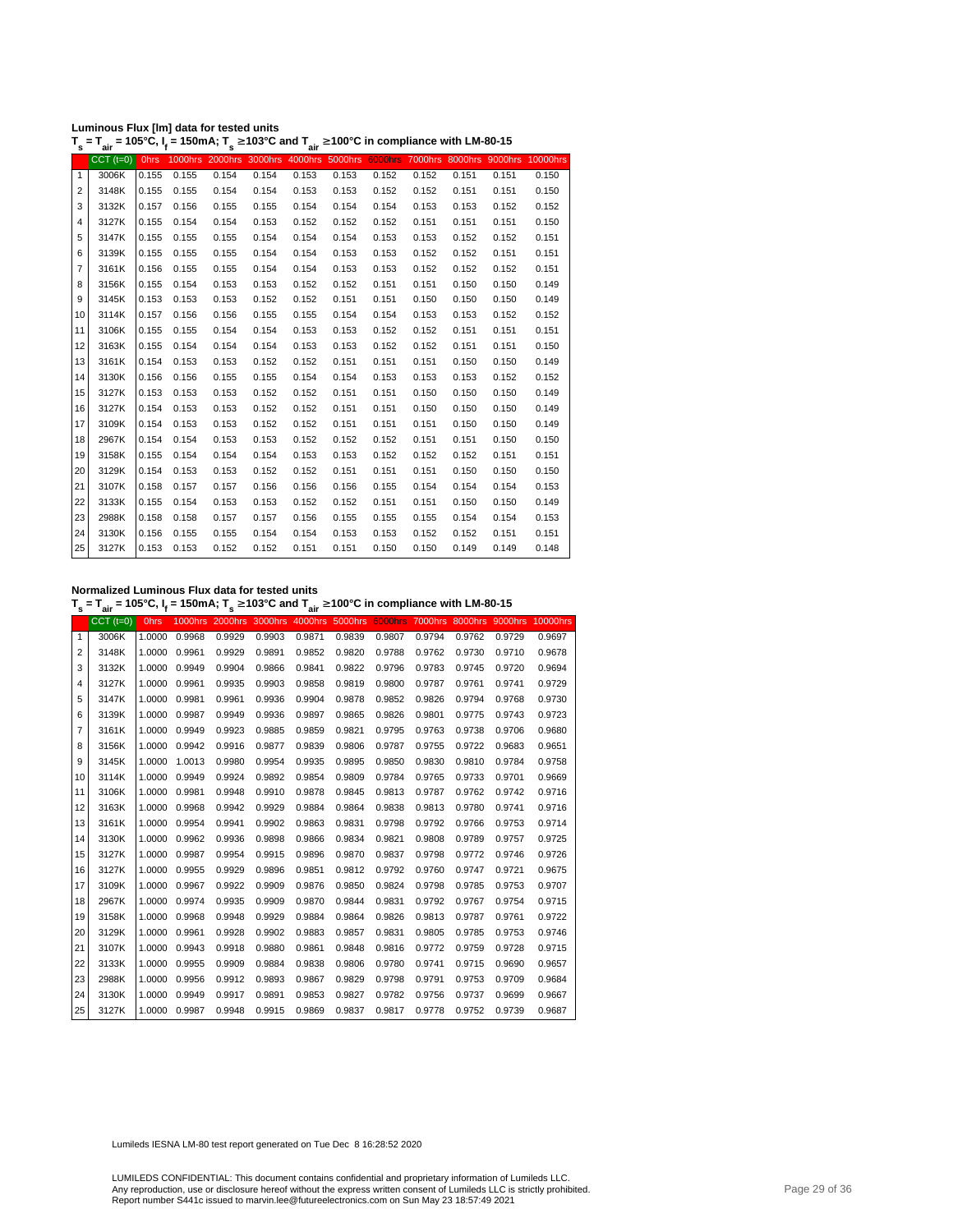| CIE 1976 u' data for tested units                                                                                                                  |  |
|----------------------------------------------------------------------------------------------------------------------------------------------------|--|
| T <sub>s</sub> = T <sub>air</sub> = 105°C, I <sub>f</sub> = 150mA; T <sub>s</sub> ≥ 103°C and T <sub>air</sub> ≥ 100°C in compliance with LM-80-15 |  |

| s            | ີ່air           | .           |               |        | - ''   | $\sim$ $\frac{1}{2}$ air |        | o in oompnanoo man am oo |        |        |        |                                                                                  |
|--------------|-----------------|-------------|---------------|--------|--------|--------------------------|--------|--------------------------|--------|--------|--------|----------------------------------------------------------------------------------|
|              | $CCT$ ( $t=0$ ) | <b>Ohrs</b> |               |        |        |                          |        |                          |        |        |        | 1000hrs 2000hrs 3000hrs 4000hrs 5000hrs 6000hrs 7000hrs 8000hrs 9000hrs 10000hrs |
| $\mathbf{1}$ | 3006K           | 0.2494      | 0.2492        | 0.2492 | 0.2490 | 0.2486                   | 0.2487 | 0.2490                   | 0.2489 | 0.2485 | 0.2481 | 0.2482                                                                           |
| 2            | 3148K           | 0.2448      | 0.2444        | 0.2444 | 0.2443 | 0.2439                   | 0.2439 | 0.2442                   | 0.2440 | 0.2437 | 0.2433 | 0.2433                                                                           |
| 3            | 3132K           | 0.2460      | 0.2456        | 0.2456 | 0.2455 | 0.2451                   | 0.2451 | 0.2454                   | 0.2453 | 0.2449 | 0.2445 | 0.2445                                                                           |
| 4            | 3127K           | 0.2464      | 0.2460        | 0.2460 | 0.2458 | 0.2455                   | 0.2455 | 0.2458                   | 0.2457 | 0.2452 | 0.2448 | 0.2449                                                                           |
| 5            | 3147K           | 0.2452      | 0.2448        | 0.2448 | 0.2447 | 0.2443                   | 0.2443 | 0.2446                   | 0.2445 | 0.2440 | 0.2437 | 0.2436                                                                           |
| 6            | 3139K           | 0.2459      | 0.2455        | 0.2453 | 0.2453 | 0.2449                   | 0.2450 | 0.2452                   | 0.2451 | 0.2447 | 0.2444 | 0.2443                                                                           |
| 7            | 3161K           | 0.2451      | 0.2447        | 0.2447 | 0.2447 | 0.2443                   | 0.2443 | 0.2446                   | 0.2444 | 0.2439 | 0.2436 | 0.2436                                                                           |
| 8            | 3156K           |             | 0.2454 0.2449 | 0.2450 | 0.2449 | 0.2444                   | 0.2444 | 0.2447                   | 0.2446 | 0.2442 | 0.2438 | 0.2439                                                                           |
| 9            | 3145K           | 0.2457      | 0.2453        | 0.2453 | 0.2453 | 0.2449                   | 0.2448 | 0.2452                   | 0.2450 | 0.2447 | 0.2443 | 0.2443                                                                           |
| 10           | 3114K           | 0.2467      | 0.2462        | 0.2462 | 0.2461 | 0.2458                   | 0.2458 | 0.2460                   | 0.2459 | 0.2455 | 0.2452 | 0.2452                                                                           |
| 11           | 3106K           | 0.2473      | 0.2469        | 0.2469 | 0.2469 | 0.2465                   | 0.2465 | 0.2467                   | 0.2465 | 0.2462 | 0.2458 | 0.2458                                                                           |
| 12           | 3163K           | 0.2451      | 0.2447        | 0.2447 | 0.2447 | 0.2442                   | 0.2443 | 0.2444                   | 0.2444 | 0.2440 | 0.2437 | 0.2437                                                                           |
| 13           | 3161K           |             | 0.2453 0.2448 | 0.2449 | 0.2447 | 0.2443                   | 0.2443 | 0.2446                   | 0.2445 | 0.2441 | 0.2438 | 0.2438                                                                           |
| 14           | 3130K           | 0.2461      | 0.2457        | 0.2457 | 0.2457 | 0.2452                   | 0.2452 | 0.2455                   | 0.2453 | 0.2450 | 0.2447 | 0.2446                                                                           |
| 15           | 3127K           | 0.2463      | 0.2458        | 0.2458 | 0.2457 | 0.2453                   | 0.2454 | 0.2456                   | 0.2455 | 0.2452 | 0.2448 | 0.2448                                                                           |
| 16           | 3127K           | 0.2463      | 0.2458        | 0.2458 | 0.2457 | 0.2453                   | 0.2453 | 0.2456                   | 0.2454 | 0.2451 | 0.2447 | 0.2447                                                                           |
| 17           | 3109K           | 0.2469      | 0.2464        | 0.2465 | 0.2464 | 0.2459                   | 0.2459 | 0.2462                   | 0.2460 | 0.2458 | 0.2453 | 0.2451                                                                           |
| 18           | 2967K           |             | 0.2513 0.2508 | 0.2509 | 0.2509 | 0.2504                   | 0.2505 | 0.2507                   | 0.2505 | 0.2502 | 0.2498 | 0.2498                                                                           |
| 19           | 3158K           | 0.2455      | 0.2451        | 0.2451 | 0.2450 | 0.2445                   | 0.2446 | 0.2448                   | 0.2446 | 0.2444 | 0.2440 | 0.2439                                                                           |
| 20           | 3129K           |             | 0.2462 0.2456 | 0.2457 | 0.2457 | 0.2453                   | 0.2453 | 0.2456                   | 0.2453 | 0.2451 | 0.2448 | 0.2448                                                                           |
| 21           | 3107K           | 0.2469      | 0.2464        | 0.2464 | 0.2465 | 0.2459                   | 0.2460 | 0.2462                   | 0.2460 | 0.2457 | 0.2454 | 0.2455                                                                           |
| 22           | 3133K           | 0.2461      | 0.2457        | 0.2457 | 0.2456 | 0.2451                   | 0.2452 | 0.2455                   | 0.2452 | 0.2450 | 0.2447 | 0.2446                                                                           |
| 23           | 2988K           | 0.2496      | 0.2491        | 0.2491 | 0.2490 | 0.2486                   | 0.2487 | 0.2489                   | 0.2486 | 0.2483 | 0.2479 | 0.2480                                                                           |
| 24           | 3130K           | 0.2463      | 0.2458        | 0.2458 | 0.2457 | 0.2453                   | 0.2453 | 0.2456                   | 0.2453 | 0.2451 | 0.2447 | 0.2447                                                                           |
| 25           | 3127K           |             | 0.2460 0.2455 | 0.2456 | 0.2454 | 0.2450                   | 0.2451 | 0.2453                   | 0.2451 | 0.2449 | 0.2446 | 0.2446                                                                           |
|              |                 |             |               |        |        |                          |        |                          |        |        |        |                                                                                  |

**CIE 1976 v' data for tested units**

**T s = Tair = 105°C, I<sup>f</sup> = 150mA; T s** <sup>≥</sup> **103°C and Tair** <sup>≥</sup> **100°C in compliance with LM-80-15**

|              | $CCT$ $(t=0)$ | 0hrs   |               |        |        |        |                                                                                |        |        |        |        | 1000hrs 2000hrs 3000hrs 4000hrs 5000hrs 6000hrs 7000hrs 8000hrs 9000hrs 10000hrs |
|--------------|---------------|--------|---------------|--------|--------|--------|--------------------------------------------------------------------------------|--------|--------|--------|--------|----------------------------------------------------------------------------------|
| $\mathbf{1}$ | 3006K         | 0.5249 | 0.5243        | 0.5239 | 0.5236 | 0.5234 | 0.5232                                                                         | 0.5228 | 0.5226 | 0.5224 | 0.5222 | 0.5218                                                                           |
| 2            | 3148K         |        | 0.5211 0.5205 | 0.5203 | 0.5199 | 0.5197 | 0.5194                                                                         | 0.5191 | 0.5188 | 0.5186 | 0.5183 | 0.5178                                                                           |
| 3            | 3132K         | 0.5190 | 0.5182        | 0.5179 | 0.5176 | 0.5173 | 0.5171                                                                         | 0.5168 | 0.5164 | 0.5163 | 0.5160 | 0.5155                                                                           |
| 4            | 3127K         |        | 0.5183 0.5176 | 0.5173 | 0.5169 | 0.5166 | 0.5164                                                                         | 0.5161 | 0.5158 | 0.5156 | 0.5153 | 0.5148                                                                           |
| 5            | 3147K         |        | 0.5198 0.5191 | 0.5189 | 0.5186 | 0.5183 | 0.5181                                                                         | 0.5178 | 0.5174 | 0.5172 | 0.5169 | 0.5165                                                                           |
| 6            | 3139K         |        | 0.5184 0.5178 | 0.5175 | 0.5171 | 0.5168 | 0.5167                                                                         | 0.5164 | 0.5161 | 0.5158 | 0.5156 | 0.5152                                                                           |
| 7            | 3161K         |        | 0.5183 0.5176 | 0.5174 | 0.5170 | 0.5167 | 0.5166                                                                         | 0.5163 | 0.5158 | 0.5157 | 0.5154 | 0.5150                                                                           |
| 8            | 3156K         | 0.5180 | 0.5173        | 0.5170 | 0.5167 | 0.5162 | 0.5160                                                                         | 0.5159 | 0.5155 | 0.5153 | 0.5150 | 0.5146                                                                           |
| 9            | 3145K         |        | 0.5183 0.5177 | 0.5175 | 0.5171 | 0.5168 | 0.5165                                                                         | 0.5163 | 0.5160 | 0.5158 | 0.5156 | 0.5152                                                                           |
| 10           | 3114K         | 0.5190 | 0.5182        | 0.5180 | 0.5176 | 0.5173 | 0.5171                                                                         | 0.5169 | 0.5165 | 0.5163 | 0.5161 | 0.5156                                                                           |
| 11           | 3106K         |        | 0.5179 0.5173 | 0.5169 | 0.5166 | 0.5163 | 0.5160                                                                         | 0.5157 | 0.5154 | 0.5152 | 0.5150 | 0.5146                                                                           |
| 12           | 3163K         |        | 0.5181 0.5175 | 0.5172 | 0.5169 | 0.5166 | 0.5163                                                                         | 0.5160 | 0.5157 | 0.5155 | 0.5153 | 0.5149                                                                           |
| 13           | 3161K         |        | 0.5177 0.5171 | 0.5168 | 0.5165 | 0.5161 | 0.5159                                                                         | 0.5156 | 0.5155 | 0.5151 | 0.5150 | 0.5145                                                                           |
| 14           | 3130K         | 0.5190 | 0.5184        | 0.5181 | 0.5178 | 0.5174 | 0.5171                                                                         | 0.5168 | 0.5167 | 0.5164 | 0.5163 | 0.5158                                                                           |
| 15           | 3127K         |        | 0.5187 0.5180 | 0.5177 | 0.5174 | 0.5171 | 0.5168                                                                         | 0.5165 | 0.5163 | 0.5161 | 0.5159 | 0.5155                                                                           |
| 16           | 3127K         |        | 0.5186 0.5180 | 0.5176 | 0.5172 | 0.5170 | 0.5167                                                                         | 0.5165 | 0.5162 | 0.5160 | 0.5158 | 0.5153                                                                           |
| 17           | 3109K         | 0.5190 | 0.5182        | 0.5179 | 0.5175 | 0.5172 | 0.5169                                                                         | 0.5166 | 0.5164 | 0.5162 | 0.5161 | 0.5154                                                                           |
| 18           | 2967K         |        | 0.5237 0.5230 | 0.5226 | 0.5223 | 0.5220 | 0.5218                                                                         | 0.5215 | 0.5212 | 0.5211 | 0.5209 | 0.5204                                                                           |
| 19           | 3158K         |        | 0.5174 0.5167 | 0.5164 | 0.5160 | 0.5157 | 0.5154                                                                         | 0.5152 | 0.5149 | 0.5147 | 0.5145 | 0.5140                                                                           |
| 20           | 3129K         |        | 0.5187 0.5179 | 0.5177 | 0.5174 | 0.5170 | 0.5167                                                                         | 0.5164 | 0.5163 | 0.5161 | 0.5159 | 0.5155                                                                           |
| 21           | 3107K         |        | 0.5192 0.5185 | 0.5182 | 0.5180 | 0.5175 | 0.5173                                                                         | 0.5170 | 0.5167 | 0.5165 | 0.5164 | 0.5159                                                                           |
| 22           | 3133K         |        | 0.5185 0.5178 | 0.5175 | 0.5172 | 0.5168 | 0.5166                                                                         | 0.5164 | 0.5160 | 0.5159 | 0.5157 | 0.5152                                                                           |
| 23           | 2988K         |        | 0.5271 0.5264 | 0.5261 | 0.5257 | 0.5254 | 0.5252                                                                         | 0.5249 | 0.5246 | 0.5244 | 0.5242 | 0.5238                                                                           |
| 24           | 3130K         |        | 0.5183 0.5176 | 0.5173 | 0.5169 | 0.5166 | 0.5163                                                                         | 0.5160 | 0.5157 | 0.5156 | 0.5154 | 0.5149                                                                           |
| 25           | 3127K         |        |               |        |        |        | 0.5197  0.5189  0.5186  0.5183  0.5180  0.5177  0.5175  0.5172  0.5170  0.5169 |        |        |        |        | 0.5164                                                                           |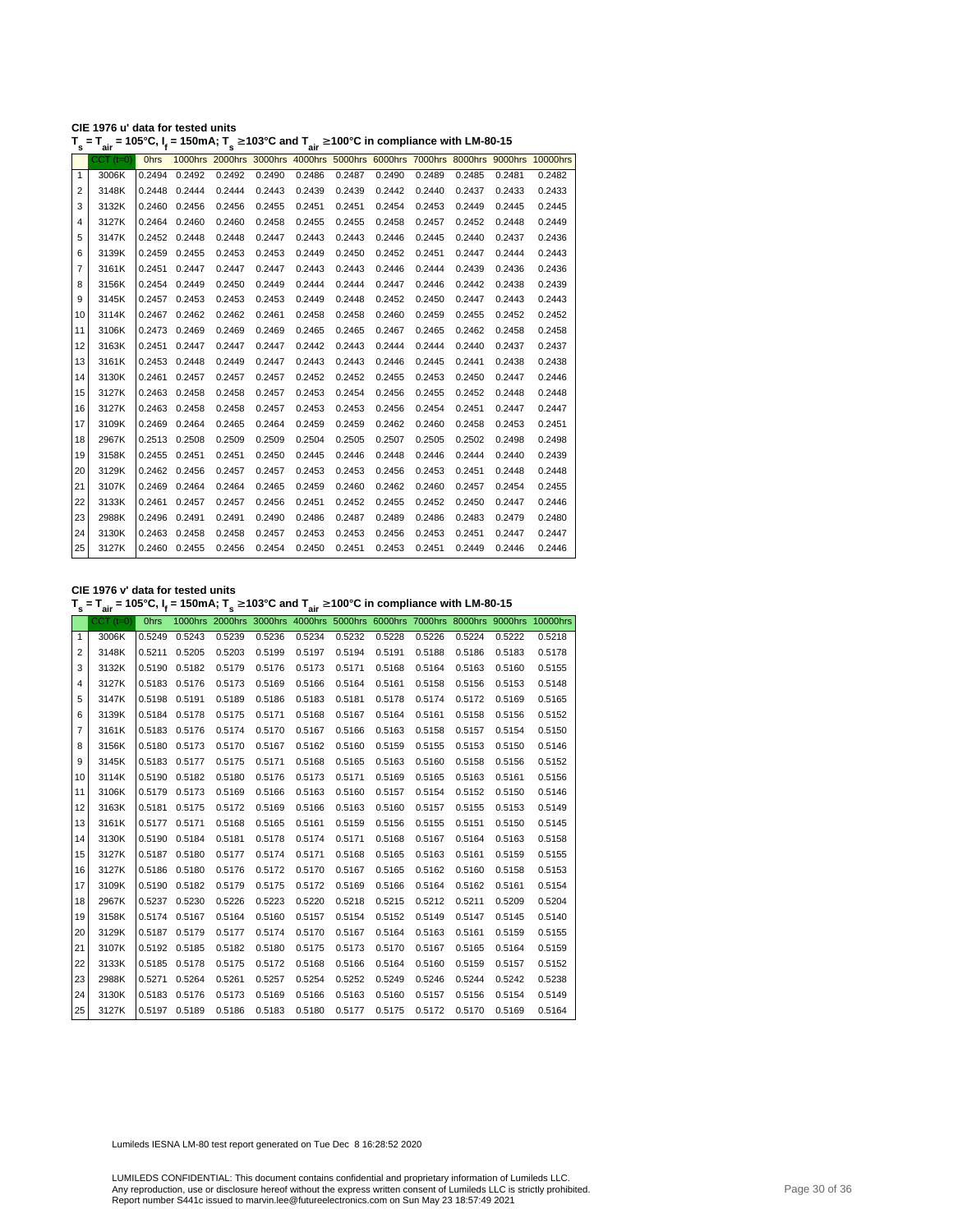| Delta u'v' data for tested units                                                                                                                   |  |  |
|----------------------------------------------------------------------------------------------------------------------------------------------------|--|--|
| T <sub>s</sub> = T <sub>air</sub> = 105°C, I <sub>f</sub> = 150mA; T <sub>s</sub> ≥ 103°C and T <sub>air</sub> ≥ 100°C in compliance with LM-80-15 |  |  |

|                | $CCT$ ( $t=0$ ) | <b>Ohrs</b> |        |        |        |        |        |        |        |        |        | 1000hrs 2000hrs 3000hrs 4000hrs 5000hrs 6000hrs 7000hrs 8000hrs 9000hrs 10000hrs |
|----------------|-----------------|-------------|--------|--------|--------|--------|--------|--------|--------|--------|--------|----------------------------------------------------------------------------------|
| 1              | 3006K           | 0.0000      | 0.0006 | 0.0010 | 0.0014 | 0.0017 | 0.0018 | 0.0021 | 0.0024 | 0.0027 | 0.0030 | 0.0033                                                                           |
| $\overline{2}$ | 3148K           | 0.0000      | 0.0007 | 0.0009 | 0.0013 | 0.0017 | 0.0019 | 0.0021 | 0.0024 | 0.0027 | 0.0032 | 0.0036                                                                           |
| 3              | 3132K           | 0.0000      | 0.0009 | 0.0012 | 0.0015 | 0.0019 | 0.0021 | 0.0023 | 0.0027 | 0.0029 | 0.0034 | 0.0038                                                                           |
| 4              | 3127K           | 0.0000      | 0.0008 | 0.0011 | 0.0015 | 0.0019 | 0.0021 | 0.0023 | 0.0026 | 0.0030 | 0.0034 | 0.0038                                                                           |
| 5              | 3147K           | 0.0000      | 0.0008 | 0.0010 | 0.0013 | 0.0017 | 0.0019 | 0.0021 | 0.0025 | 0.0029 | 0.0033 | 0.0037                                                                           |
| 6              | 3139K           | 0.0000      | 0.0007 | 0.0011 | 0.0014 | 0.0019 | 0.0019 | 0.0021 | 0.0024 | 0.0029 | 0.0032 | 0.0036                                                                           |
| 7              | 3161K           | 0.0000      | 0.0008 | 0.0010 | 0.0014 | 0.0018 | 0.0019 | 0.0021 | 0.0026 | 0.0029 | 0.0033 | 0.0036                                                                           |
| 8              | 3156K           | 0.0000      | 0.0009 | 0.0011 | 0.0014 | 0.0021 | 0.0022 | 0.0022 | 0.0026 | 0.0030 | 0.0034 | 0.0037                                                                           |
| 9              | 3145K           | 0.0000      | 0.0007 | 0.0009 | 0.0013 | 0.0017 | 0.0020 | 0.0021 | 0.0024 | 0.0027 | 0.0030 | 0.0034                                                                           |
| 10             | 3114K           | 0.0000      | 0.0009 | 0.0011 | 0.0015 | 0.0019 | 0.0021 | 0.0022 | 0.0026 | 0.0030 | 0.0033 | 0.0037                                                                           |
| 11             | 3106K           | 0.0000      | 0.0007 | 0.0011 | 0.0014 | 0.0018 | 0.0021 | 0.0023 | 0.0026 | 0.0029 | 0.0033 | 0.0036                                                                           |
| 12             | 3163K           | 0.0000      | 0.0007 | 0.0010 | 0.0013 | 0.0017 | 0.0020 | 0.0022 | 0.0025 | 0.0028 | 0.0031 | 0.0035                                                                           |
| 13             | 3161K           | 0.0000      | 0.0008 | 0.0010 | 0.0013 | 0.0019 | 0.0021 | 0.0022 | 0.0023 | 0.0029 | 0.0031 | 0.0035                                                                           |
| 14             | 3130K           | 0.0000      | 0.0007 | 0.0010 | 0.0013 | 0.0018 | 0.0021 | 0.0023 | 0.0024 | 0.0028 | 0.0030 | 0.0035                                                                           |
| 15             | 3127K           | 0.0000      | 0.0009 | 0.0011 | 0.0014 | 0.0019 | 0.0021 | 0.0023 | 0.0025 | 0.0028 | 0.0032 | 0.0035                                                                           |
| 16             | 3127K           | 0.0000      | 0.0008 | 0.0011 | 0.0015 | 0.0019 | 0.0021 | 0.0022 | 0.0026 | 0.0029 | 0.0032 | 0.0037                                                                           |
| 17             | 3109K           | 0.0000      | 0.0009 | 0.0012 | 0.0016 | 0.0021 | 0.0023 | 0.0025 | 0.0028 | 0.0030 | 0.0033 | 0.0040                                                                           |
| 18             | 2967K           | 0.0000      | 0.0009 | 0.0012 | 0.0015 | 0.0019 | 0.0021 | 0.0023 | 0.0026 | 0.0028 | 0.0032 | 0.0036                                                                           |
| 19             | 3158K           | 0.0000      | 0.0008 | 0.0011 | 0.0015 | 0.0020 | 0.0022 | 0.0023 | 0.0027 | 0.0029 | 0.0033 | 0.0038                                                                           |
| 20             | 3129K           | 0.0000      | 0.0010 | 0.0011 | 0.0014 | 0.0019 | 0.0022 | 0.0024 | 0.0026 | 0.0028 | 0.0031 | 0.0035                                                                           |
| 21             | 3107K           | 0.0000      | 0.0009 | 0.0011 | 0.0013 | 0.0020 | 0.0021 | 0.0023 | 0.0027 | 0.0030 | 0.0032 | 0.0036                                                                           |
| 22             | 3133K           | 0.0000      | 0.0008 | 0.0011 | 0.0014 | 0.0020 | 0.0021 | 0.0022 | 0.0027 | 0.0028 | 0.0031 | 0.0036                                                                           |
| 23             | 2988K           | 0.0000      | 0.0009 | 0.0011 | 0.0015 | 0.0020 | 0.0021 | 0.0023 | 0.0027 | 0.0030 | 0.0034 | 0.0037                                                                           |
| 24             | 3130K           | 0.0000      | 0.0009 | 0.0011 | 0.0015 | 0.0020 | 0.0022 | 0.0024 | 0.0028 | 0.0030 | 0.0033 | 0.0038                                                                           |
| 25             | 3127K           | 0.0000      | 0.0009 | 0.0012 | 0.0015 | 0.0020 | 0.0022 | 0.0023 | 0.0027 | 0.0029 | 0.0031 | 0.0036                                                                           |

**Forward Voltage [V] data for tested units**

**T s = Tair = 105°C, I<sup>f</sup> = 150mA; T s** <sup>≥</sup> **103°C and Tair** <sup>≥</sup> **100°C in compliance with LM-80-15**

|                | $CCT$ ( $t=0$ ) | <b>Ohrs</b> |       |       |       |       |       |       |       |       |       | 1000hrs 2000hrs 3000hrs 4000hrs 5000hrs 6000hrs 7000hrs 8000hrs 9000hrs 10000hrs |
|----------------|-----------------|-------------|-------|-------|-------|-------|-------|-------|-------|-------|-------|----------------------------------------------------------------------------------|
| $\mathbf{1}$   | 3006K           | 6.011       | 6.018 | 6.012 | 6.044 | 6.023 | 6.052 | 6.026 | 6.053 | 6.009 | 6.010 | 6.012                                                                            |
| 2              | 3148K           | 5.989       | 5.956 | 6.124 | 6.003 | 5.966 | 5.985 | 6.211 | 5.962 | 5.955 | 5.952 | 5.955                                                                            |
| 3              | 3132K           | 6.042       | 6.029 | 6.037 | 6.046 | 6.045 | 6.036 | 6.039 | 6.037 | 6.072 | 6.024 | 6.029                                                                            |
| 4              | 3127K           | 5.982       | 5.981 | 5.973 | 5.982 | 6.064 | 5.982 | 5.985 | 5.981 | 5.968 | 5.970 | 5.971                                                                            |
| 5              | 3147K           | 5.991       | 5.965 | 5.978 | 6.264 | 5.972 | 5.968 | 5.958 | 5.952 | 5.944 | 5.943 | 5.945                                                                            |
| 6              | 3139K           | 6.049       | 6.010 | 5.999 | 6.023 | 6.018 | 6.206 | 6.011 | 5.999 | 5.993 | 5.992 | 5.998                                                                            |
| $\overline{7}$ | 3161K           | 6.013       | 5.970 | 5.978 | 5.985 | 6.000 | 6.060 | 5.987 | 5.974 | 5.973 | 5.965 | 5.977                                                                            |
| 8              | 3156K           | 5.929       | 5.939 | 5.939 | 6.135 | 5.972 | 6.061 | 5.962 | 5.957 | 5.937 | 5.925 | 5.927                                                                            |
| 9              | 3145K           | 5.969       | 5.964 | 5.972 | 6.075 | 5.989 | 5.988 | 5.977 | 5.974 | 5.966 | 5.960 | 5.969                                                                            |
| 10             | 3114K           | 6.036       | 6.070 | 6.033 | 6.198 | 6.050 | 6.160 | 6.039 | 6.035 | 6.284 | 6.028 | 6.030                                                                            |
| 11             | 3106K           | 6.014       | 6.022 | 6.030 | 6.264 | 6.026 | 6.068 | 6.087 | 6.044 | 6.016 | 6.015 | 6.030                                                                            |
| 12             | 3163K           | 6.023       | 5.947 | 5.991 | 5.994 | 5.956 | 6.118 | 5.992 | 5.951 | 5.940 | 5.941 | 5.950                                                                            |
| 13             | 3161K           | 6.001       | 5.996 | 5.941 | 5.952 | 5.947 | 6.071 | 5.944 | 5.974 | 5.931 | 5.936 | 5.941                                                                            |
| 14             | 3130K           | 6.031       | 6.002 | 6.009 | 6.011 | 6.008 | 6.061 | 6.004 | 6.003 | 5.992 | 5.996 | 6.000                                                                            |
| 15             | 3127K           | 6.011       | 5.929 | 5.923 | 5.936 | 5.932 | 6.103 | 5.926 | 5.922 | 5.914 | 5.914 | 5.922                                                                            |
| 16             | 3127K           | 6.036       | 5.990 | 6.058 | 6.014 | 5.998 | 6.119 | 6.007 | 5.991 | 5.984 | 5.984 | 5.993                                                                            |
| 17             | 3109K           | 5.950       | 5.976 | 6.064 | 5.948 | 6.015 | 5.981 | 5.975 | 5.936 | 5.935 | 5.937 | 5.940                                                                            |
| 18             | 2967K           | 6.033       | 6.018 | 6.140 | 6.011 | 6.027 | 6.179 | 6.017 | 6.008 | 6.006 | 6.005 | 6.012                                                                            |
| 19             | 3158K           | 6.016       | 6.102 | 6.014 | 6.082 | 6.077 | 6.217 | 6.023 | 6.022 | 6.096 | 6.010 | 6.015                                                                            |
| 20             | 3129K           | 5.956       | 6.022 | 5.937 | 5.978 | 5.948 | 6.014 | 5.952 | 5.943 | 6.179 | 5.940 | 5.961                                                                            |
| 21             | 3107K           | 6.026       | 6.322 | 6.036 | 6.034 | 6.016 | 6.096 | 6.040 | 6.027 | 6.023 | 6.022 | 6.046                                                                            |
| 22             | 3133K           | 5.946       | 5.980 | 5.958 | 6.267 | 6.001 | 6.099 | 5.958 | 5.951 | 5.951 | 5.941 | 5.949                                                                            |
| 23             | 2988K           | 6.003       | 5.955 | 5.966 | 5.962 | 5.989 | 6.081 | 5.962 | 5.953 | 5.996 | 5.949 | 5.957                                                                            |
| 24             | 3130K           | 5.980       | 5.965 | 6.015 | 5.934 | 5.943 | 5.932 | 5.973 | 6.170 | 5.917 | 5.920 | 5.943                                                                            |
| 25             | 3127K           | 6.013       | 6.305 | 6.019 | 6.020 | 6.164 | 6.024 | 6.023 | 6.016 | 6.016 | 6.012 | 6.022                                                                            |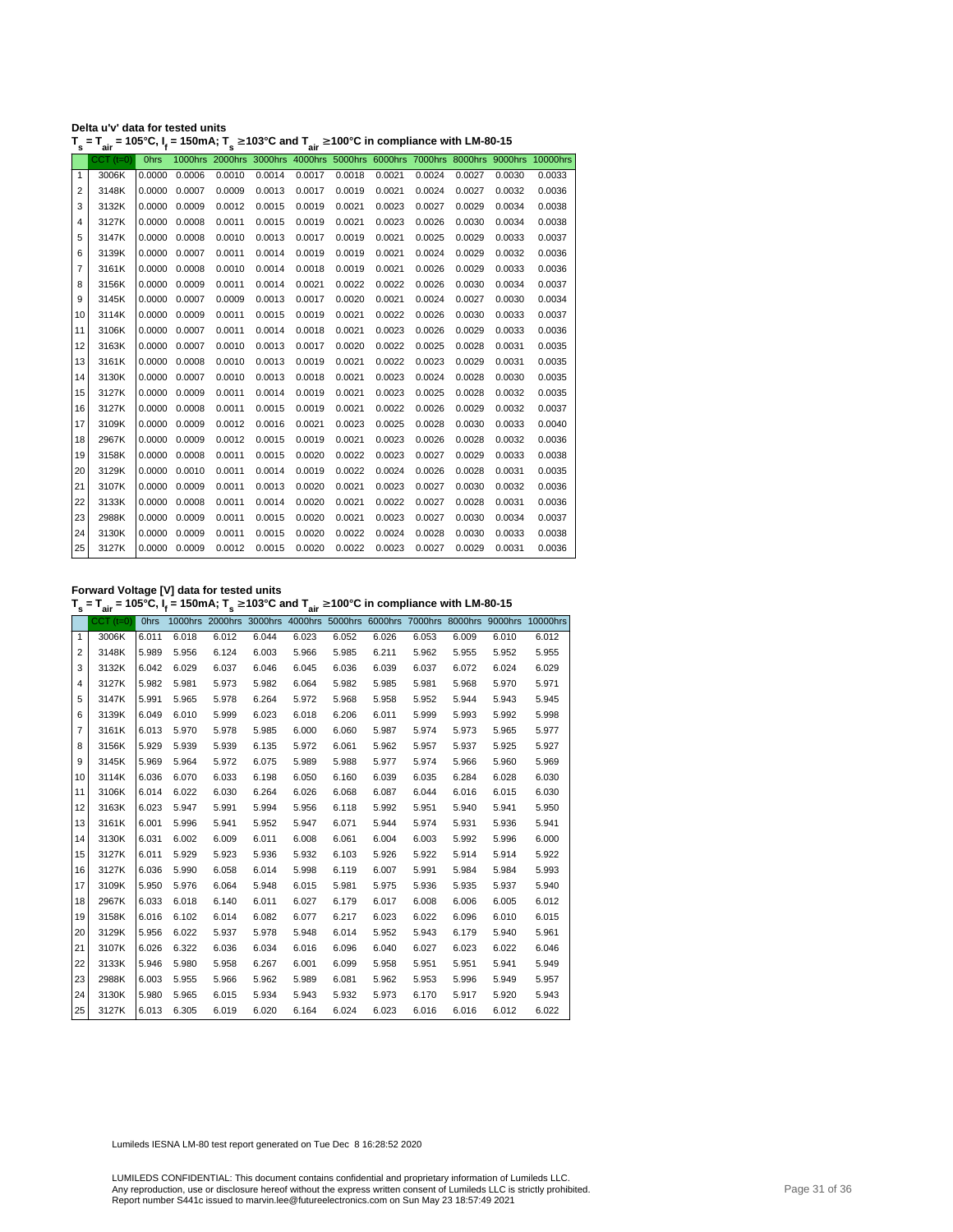| Luminous Flux [lm] data for tested units                                                                                              |  |
|---------------------------------------------------------------------------------------------------------------------------------------|--|
| T $_{\rm c}$ = T $_{\rm air}$ = 115°C, I, = 180mA; T $_{\rm c}\geq$ 113°C and T $_{\rm air}$ $\geq$ 110°C in compliance with LM-80-15 |  |

|                | $T_s = T_{air} = 115^{\circ}$ C, $I_f = 180$ mA; $T_s \ge 113^{\circ}$ C and $T_{air} \ge 110^{\circ}$ C in compliance with LM-80-15 |             |       |       |       |       |       |       |       |       |                                                                                  |       |
|----------------|--------------------------------------------------------------------------------------------------------------------------------------|-------------|-------|-------|-------|-------|-------|-------|-------|-------|----------------------------------------------------------------------------------|-------|
|                | $CCT$ $(t=0)$                                                                                                                        | <b>Ohrs</b> |       |       |       |       |       |       |       |       | 1000hrs 2000hrs 3000hrs 4000hrs 5000hrs 6000hrs 7000hrs 8000hrs 9000hrs 10000hrs |       |
| $\mathbf{1}$   | 3134K                                                                                                                                | 0.183       | 0.181 | 0.181 | 0.180 | 0.180 | 0.179 | 0.178 | 0.178 | 0.177 | 0.177                                                                            | 0.176 |
| 2              | 3121K                                                                                                                                | 0.180       | 0.178 | 0.178 | 0.177 | 0.177 | 0.176 | 0.175 | 0.175 | 0.174 | 0.173                                                                            | 0.173 |
| 3              | 3143K                                                                                                                                | 0.181       | 0.181 | 0.180 | 0.179 | 0.179 | 0.178 | 0.178 | 0.177 | 0.176 | 0.176                                                                            | 0.175 |
| $\overline{4}$ | 3107K                                                                                                                                | 0.180       | 0.179 | 0.178 | 0.177 | 0.176 | 0.176 | 0.175 | 0.174 | 0.174 | 0.174                                                                            | 0.173 |
| 5              | 3116K                                                                                                                                | 0.183       | 0.182 | 0.181 | 0.181 | 0.180 | 0.180 | 0.179 | 0.179 | 0.178 | 0.178                                                                            | 0.177 |
| 6              | 3169K                                                                                                                                | 0.181       | 0.181 | 0.180 | 0.179 | 0.179 | 0.178 | 0.177 | 0.177 | 0.177 | 0.176                                                                            | 0.175 |
| 7              | 3142K                                                                                                                                | 0.181       | 0.180 | 0.179 | 0.178 | 0.178 | 0.177 | 0.177 | 0.176 | 0.176 | 0.175                                                                            | 0.175 |
| 8              | 3152K                                                                                                                                | 0.180       | 0.180 | 0.180 | 0.179 | 0.178 | 0.177 | 0.177 | 0.176 | 0.176 | 0.175                                                                            | 0.174 |
| 9              | 3149K                                                                                                                                | 0.176       | 0.176 | 0.175 | 0.175 | 0.174 | 0.173 | 0.173 | 0.172 | 0.172 | 0.171                                                                            | 0.170 |
| 10             | 3164K                                                                                                                                | 0.181       | 0.180 | 0.180 | 0.179 | 0.179 | 0.178 | 0.178 | 0.177 | 0.176 | 0.175                                                                            | 0.175 |
| 11             | 3147K                                                                                                                                | 0.177       | 0.176 | 0.175 | 0.175 | 0.174 | 0.174 | 0.173 | 0.173 | 0.172 | 0.172                                                                            | 0.171 |
| 12             | 3171K                                                                                                                                | 0.184       | 0.183 | 0.183 | 0.182 | 0.181 | 0.181 | 0.180 | 0.180 | 0.179 | 0.179                                                                            | 0.178 |
| 13             | 3155K                                                                                                                                | 0.181       | 0.180 | 0.180 | 0.179 | 0.178 | 0.178 | 0.177 | 0.177 | 0.177 | 0.176                                                                            | 0.175 |
| 14             | 3139K                                                                                                                                | 0.178       | 0.177 | 0.176 | 0.176 | 0.175 | 0.175 | 0.174 | 0.174 | 0.173 | 0.173                                                                            | 0.172 |
| 15             | 3182K                                                                                                                                | 0.178       | 0.177 | 0.177 | 0.176 | 0.175 | 0.175 | 0.174 | 0.173 | 0.173 | 0.172                                                                            | 0.172 |
| 16             | 3134K                                                                                                                                | 0.177       | 0.176 | 0.176 | 0.175 | 0.175 | 0.174 | 0.174 | 0.173 | 0.172 | 0.172                                                                            | 0.171 |
| 17             | 3163K                                                                                                                                | 0.182       | 0.181 | 0.180 | 0.180 | 0.179 | 0.179 | 0.178 | 0.178 | 0.177 | 0.176                                                                            | 0.176 |
| 18             | 3113K                                                                                                                                | 0.177       | 0.176 | 0.176 | 0.176 | 0.175 | 0.174 | 0.174 | 0.173 | 0.173 | 0.172                                                                            | 0.172 |
| 19             | 3149K                                                                                                                                | 0.179       | 0.178 | 0.178 | 0.177 | 0.177 | 0.176 | 0.175 | 0.175 | 0.174 | 0.174                                                                            | 0.173 |
| 20             | 3122K                                                                                                                                | 0.180       | 0.180 | 0.179 | 0.179 | 0.178 | 0.178 | 0.177 | 0.177 | 0.176 | 0.175                                                                            | 0.175 |
| 21             | 3149K                                                                                                                                | 0.179       | 0.178 | 0.177 | 0.177 | 0.176 | 0.176 | 0.175 | 0.174 | 0.174 | 0.173                                                                            | 0.173 |
| 22             | 3114K                                                                                                                                | 0.179       | 0.178 | 0.177 | 0.177 | 0.176 | 0.176 | 0.175 | 0.175 | 0.174 | 0.174                                                                            | 0.173 |
| 23             | 3147K                                                                                                                                | 0.178       | 0.176 | 0.176 | 0.175 | 0.175 | 0.174 | 0.174 | 0.173 | 0.173 | 0.172                                                                            | 0.171 |
| 24             | 3150K                                                                                                                                | 0.178       | 0.177 | 0.176 | 0.176 | 0.175 | 0.174 | 0.173 | 0.173 | 0.172 | 0.172                                                                            | 0.171 |
| 25             | 3144K                                                                                                                                | 0.181       | 0.180 | 0.179 | 0.179 | 0.178 | 0.177 | 0.176 | 0.176 | 0.175 | 0.175                                                                            | 0.174 |

**Normalized Luminous Flux data for tested units**

**T s = Tair = 115°C, I<sup>f</sup> = 180mA; T s** <sup>≥</sup> **113°C and Tair** <sup>≥</sup> **110°C in compliance with LM-80-15**

|    | $CCT$ $(t=0)$ | <b>Ohrs</b> | 1000hrs | 2000hrs 3000hrs 4000hrs |        |        | 5000hrs | <b>6000hrs</b> |        |        |        | 7000hrs 8000hrs 9000hrs 10000hrs |
|----|---------------|-------------|---------|-------------------------|--------|--------|---------|----------------|--------|--------|--------|----------------------------------|
| 1  | 3134K         | 1.0000      | 0.9934  | 0.9896                  | 0.9863 | 0.9836 | 0.9803  | 0.9770         | 0.9743 | 0.9710 | 0.9677 | 0.9644                           |
| 2  | 3121K         | 1.0000      | 0.9933  | 0.9900                  | 0.9866 | 0.9827 | 0.9777  | 0.9750         | 0.9716 | 0.9694 | 0.9649 | 0.9616                           |
| 3  | 3143K         | 1.0000      | 0.9956  | 0.9912                  | 0.9884 | 0.9846 | 0.9818  | 0.9785         | 0.9752 | 0.9719 | 0.9680 | 0.9636                           |
| 4  | 3107K         | 1.0000      | 0.9944  | 0.9911                  | 0.9866 | 0.9827 | 0.9794  | 0.9761         | 0.9716 | 0.9699 | 0.9683 | 0.9649                           |
| 5  | 3116K         | 1.0000      | 0.9945  | 0.9912                  | 0.9901 | 0.9869 | 0.9841  | 0.9814         | 0.9781 | 0.9754 | 0.9726 | 0.9682                           |
| 6  | 3169K         | 1.0000      | 0.9950  | 0.9928                  | 0.9890 | 0.9846 | 0.9813  | 0.9774         | 0.9752 | 0.9741 | 0.9708 | 0.9669                           |
| 7  | 3142K         | 1.0000      | 0.9939  | 0.9895                  | 0.9867 | 0.9828 | 0.9795  | 0.9779         | 0.9740 | 0.9718 | 0.9685 | 0.9662                           |
| 8  | 3152K         | 1.0000      | 0.9983  | 0.9950                  | 0.9922 | 0.9867 | 0.9834  | 0.9795         | 0.9762 | 0.9740 | 0.9701 | 0.9668                           |
| 9  | 3149K         | 1.0000      | 0.9989  | 0.9972                  | 0.9949 | 0.9898 | 0.9864  | 0.9835         | 0.9795 | 0.9761 | 0.9733 | 0.9682                           |
| 10 | 3164K         | 1.0000      | 0.9967  | 0.9950                  | 0.9917 | 0.9889 | 0.9856  | 0.9834         | 0.9801 | 0.9751 | 0.9712 | 0.9673                           |
| 11 | 3147K         | 1.0000      | 0.9943  | 0.9910                  | 0.9881 | 0.9859 | 0.9819  | 0.9796         | 0.9774 | 0.9746 | 0.9700 | 0.9672                           |
| 12 | 3171K         | 1.0000      | 0.9951  | 0.9913                  | 0.9886 | 0.9848 | 0.9816  | 0.9788         | 0.9756 | 0.9734 | 0.9702 | 0.9680                           |
| 13 | 3155K         | 1.0000      | 0.9939  | 0.9912                  | 0.9868 | 0.9835 | 0.9802  | 0.9774         | 0.9763 | 0.9736 | 0.9702 | 0.9664                           |
| 14 | 3139K         | 1.0000      | 0.9927  | 0.9888                  | 0.9854 | 0.9826 | 0.9793  | 0.9748         | 0.9731 | 0.9703 | 0.9669 | 0.9658                           |
| 15 | 3182K         | 1.0000      | 0.9961  | 0.9933                  | 0.9893 | 0.9848 | 0.9826  | 0.9798         | 0.9747 | 0.9724 | 0.9702 | 0.9657                           |
| 16 | 3134K         | 1.0000      | 0.9944  | 0.9921                  | 0.9893 | 0.9859 | 0.9820  | 0.9797         | 0.9758 | 0.9718 | 0.9690 | 0.9656                           |
| 17 | 3163K         | 1.0000      | 0.9950  | 0.9912                  | 0.9890 | 0.9862 | 0.9851  | 0.9818         | 0.9780 | 0.9730 | 0.9703 | 0.9670                           |
| 18 | 3113K         | 1.0000      | 0.9938  | 0.9915                  | 0.9893 | 0.9848 | 0.9803  | 0.9786         | 0.9752 | 0.9724 | 0.9679 | 0.9668                           |
| 19 | 3149K         | 1.0000      | 0.9950  | 0.9922                  | 0.9888 | 0.9861 | 0.9822  | 0.9771         | 0.9749 | 0.9721 | 0.9688 | 0.9660                           |
| 20 | 3122K         | 1.0000      | 0.9972  | 0.9939                  | 0.9906 | 0.9873 | 0.9839  | 0.9812         | 0.9784 | 0.9745 | 0.9723 | 0.9690                           |
| 21 | 3149K         | 1.0000      | 0.9961  | 0.9927                  | 0.9888 | 0.9849 | 0.9821  | 0.9799         | 0.9760 | 0.9726 | 0.9692 | 0.9653                           |
| 22 | 3114K         | 1.0000      | 0.9972  | 0.9933                  | 0.9916 | 0.9877 | 0.9843  | 0.9804         | 0.9787 | 0.9748 | 0.9720 | 0.9686                           |
| 23 | 3147K         | 1.0000      | 0.9932  | 0.9904                  | 0.9876 | 0.9831 | 0.9809  | 0.9775         | 0.9741 | 0.9718 | 0.9685 | 0.9651                           |
| 24 | 3150K         | 1.0000      | 0.9927  | 0.9893                  | 0.9865 | 0.9815 | 0.9781  | 0.9730         | 0.9702 | 0.9674 | 0.9657 | 0.9618                           |
| 25 | 3144K         | 1.0000      | 0.9917  | 0.9873                  | 0.9846 | 0.9791 | 0.9757  | 0.9719         | 0.9680 | 0.9658 | 0.9631 | 0.9609                           |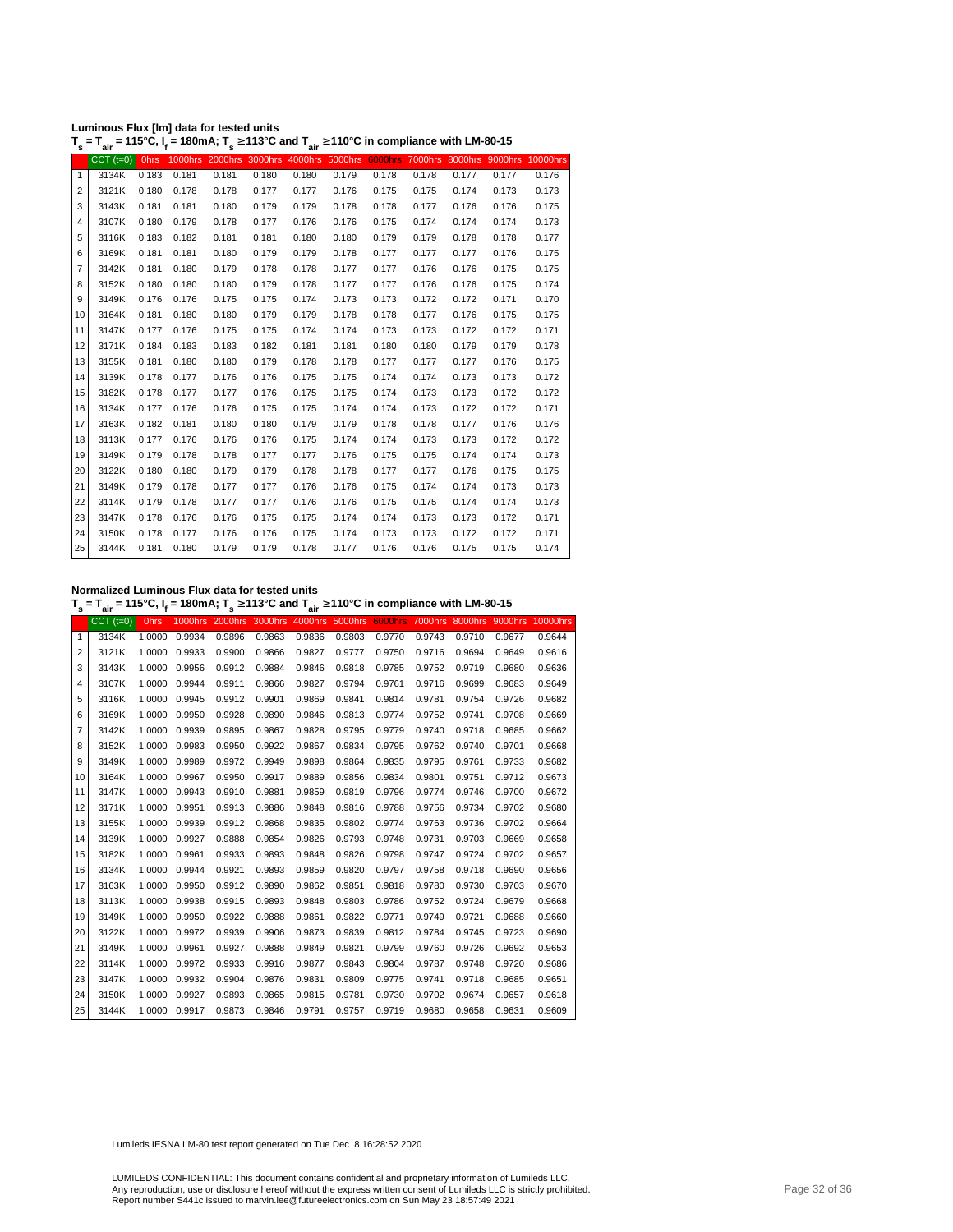| CIE 1976 u' data for tested units                                                                                                                  |  |
|----------------------------------------------------------------------------------------------------------------------------------------------------|--|
| T <sub>s</sub> = T <sub>air</sub> = 115°C, I <sub>f</sub> = 180mA; T <sub>s</sub> ≥ 113°C and T <sub>air</sub> ≥ 110°C in compliance with LM-80-15 |  |

| s            | ີ່air           | . <del>.</del> |               |        | <u>.</u> | $\sim$ $\frac{1}{2}$ air |        | o in oompnanoo man am oo |        |        |        |                                                                                  |
|--------------|-----------------|----------------|---------------|--------|----------|--------------------------|--------|--------------------------|--------|--------|--------|----------------------------------------------------------------------------------|
|              | $CCT$ ( $t=0$ ) | <b>Ohrs</b>    |               |        |          |                          |        |                          |        |        |        | 1000hrs 2000hrs 3000hrs 4000hrs 5000hrs 6000hrs 7000hrs 8000hrs 9000hrs 10000hrs |
| $\mathbf{1}$ | 3134K           | 0.2459         | 0.2455        | 0.2454 | 0.2454   | 0.2450                   | 0.2448 | 0.2451                   | 0.2450 | 0.2445 | 0.2444 | 0.2444                                                                           |
| 2            | 3121K           | 0.2467         | 0.2463        | 0.2462 | 0.2461   | 0.2458                   | 0.2456 | 0.2459                   | 0.2458 | 0.2454 | 0.2453 | 0.2451                                                                           |
| 3            | 3143K           | 0.2456         | 0.2453        | 0.2454 | 0.2452   | 0.2449                   | 0.2449 | 0.2449                   | 0.2449 | 0.2446 | 0.2444 | 0.2442                                                                           |
| 4            | 3107K           | 0.2470         | 0.2468        | 0.2469 | 0.2466   | 0.2464                   | 0.2464 | 0.2465                   | 0.2464 | 0.2461 | 0.2459 | 0.2458                                                                           |
| 5            | 3116K           | 0.2468         | 0.2463        | 0.2464 | 0.2463   | 0.2459                   | 0.2459 | 0.2460                   | 0.2459 | 0.2457 | 0.2455 | 0.2455                                                                           |
| 6            | 3169K           | 0.2447         | 0.2445        | 0.2445 | 0.2442   | 0.2439                   | 0.2440 | 0.2440                   | 0.2439 | 0.2436 | 0.2434 | 0.2433                                                                           |
| 7            | 3142K           | 0.2460         | 0.2457        | 0.2457 | 0.2455   | 0.2452                   | 0.2452 | 0.2454                   | 0.2452 | 0.2449 | 0.2446 | 0.2447                                                                           |
| 8            | 3152K           |                | 0.2453 0.2451 | 0.2451 | 0.2449   | 0.2446                   | 0.2446 | 0.2446                   | 0.2445 | 0.2443 | 0.2440 | 0.2441                                                                           |
| 9            | 3149K           | 0.2455         | 0.2452        | 0.2452 | 0.2450   | 0.2447                   | 0.2447 | 0.2447                   | 0.2447 | 0.2445 | 0.2443 | 0.2445                                                                           |
| 10           | 3164K           |                | 0.2452 0.2447 | 0.2448 | 0.2445   | 0.2442                   | 0.2443 | 0.2444                   | 0.2442 | 0.2440 | 0.2438 | 0.2438                                                                           |
| 11           | 3147K           | 0.2457         | 0.2453        | 0.2453 | 0.2450   | 0.2448                   | 0.2448 | 0.2449                   | 0.2448 | 0.2445 | 0.2442 | 0.2443                                                                           |
| 12           | 3171K           | 0.2445         | 0.2441        | 0.2441 | 0.2439   | 0.2436                   | 0.2436 | 0.2437                   | 0.2436 | 0.2433 | 0.2431 | 0.2432                                                                           |
| 13           | 3155K           |                | 0.2453 0.2449 | 0.2449 | 0.2446   | 0.2444                   | 0.2444 | 0.2445                   | 0.2444 | 0.2441 | 0.2439 | 0.2439                                                                           |
| 14           | 3139K           | 0.2458         | 0.2454        | 0.2455 | 0.2452   | 0.2449                   | 0.2450 | 0.2450                   | 0.2450 | 0.2447 | 0.2445 | 0.2447                                                                           |
| 15           | 3182K           |                | 0.2447 0.2444 | 0.2444 | 0.2440   | 0.2438                   | 0.2439 | 0.2439                   | 0.2439 | 0.2436 | 0.2434 | 0.2434                                                                           |
| 16           | 3134K           | 0.2462         | 0.2459        | 0.2460 | 0.2457   | 0.2455                   | 0.2455 | 0.2456                   | 0.2455 | 0.2453 | 0.2450 | 0.2450                                                                           |
| 17           | 3163K           | 0.2445         | 0.2441        | 0.2441 | 0.2439   | 0.2436                   | 0.2436 | 0.2437                   | 0.2436 | 0.2434 | 0.2432 | 0.2431                                                                           |
| 18           | 3113K           | 0.2471         | 0.2468        | 0.2468 | 0.2466   | 0.2463                   | 0.2463 | 0.2463                   | 0.2462 | 0.2461 | 0.2458 | 0.2459                                                                           |
| 19           | 3149K           | 0.2453         | 0.2448        | 0.2449 | 0.2445   | 0.2443                   | 0.2444 | 0.2444                   | 0.2444 | 0.2441 | 0.2437 | 0.2437                                                                           |
| 20           | 3122K           | 0.2465         | 0.2463        | 0.2463 | 0.2460   | 0.2457                   | 0.2457 | 0.2458                   | 0.2457 | 0.2455 | 0.2452 | 0.2452                                                                           |
| 21           | 3149K           | 0.2455         | 0.2451        | 0.2451 | 0.2449   | 0.2446                   | 0.2446 | 0.2447                   | 0.2447 | 0.2444 | 0.2440 | 0.2441                                                                           |
| 22           | 3114K           | 0.2471         | 0.2469        | 0.2469 | 0.2468   | 0.2464                   | 0.2465 | 0.2465                   | 0.2464 | 0.2462 | 0.2460 | 0.2459                                                                           |
| 23           | 3147K           |                | 0.2457 0.2454 | 0.2455 | 0.2453   | 0.2451                   | 0.2452 | 0.2452                   | 0.2451 | 0.2448 | 0.2446 | 0.2446                                                                           |
| 24           | 3150K           | 0.2454         | 0.2451        | 0.2451 | 0.2449   | 0.2446                   | 0.2447 | 0.2448                   | 0.2447 | 0.2445 | 0.2442 | 0.2441                                                                           |
| 25           | 3144K           |                | 0.2458 0.2456 | 0.2457 | 0.2454   | 0.2451                   |        | 0.2452 0.2452            | 0.2451 | 0.2450 | 0.2446 | 0.2447                                                                           |
|              |                 |                |               |        |          |                          |        |                          |        |        |        |                                                                                  |

**CIE 1976 v' data for tested units**

**T s = Tair = 115°C, I<sup>f</sup> = 180mA; T s** <sup>≥</sup> **113°C and Tair** <sup>≥</sup> **110°C in compliance with LM-80-15**

|                | $CCT$ $(t=0)$ | Ohrs   |               |        |        |        |                                                                       |                                |               |                      |        | 1000hrs 2000hrs 3000hrs 4000hrs 5000hrs 6000hrs 7000hrs 8000hrs 9000hrs 10000hrs |
|----------------|---------------|--------|---------------|--------|--------|--------|-----------------------------------------------------------------------|--------------------------------|---------------|----------------------|--------|----------------------------------------------------------------------------------|
| $\mathbf{1}$   | 3134K         | 0.5191 | 0.5183        | 0.5180 | 0.5177 |        | 0.5174 0.5171                                                         | 0.5167                         | 0.5164        | 0.5164               | 0.5161 | 0.5156                                                                           |
| $\overline{2}$ | 3121K         |        | 0.5180 0.5171 | 0.5168 | 0.5164 |        | 0.5162  0.5158  0.5154  0.5152  0.5151                                |                                |               |                      | 0.5150 | 0.5145                                                                           |
| 3              | 3143K         |        | 0.5190 0.5183 | 0.5180 | 0.5176 | 0.5174 | 0.5171                                                                | 0.5167                         | 0.5164        | 0.5163               | 0.5162 | 0.5158                                                                           |
| 4              | 3107K         |        | 0.5189 0.5183 | 0.5180 | 0.5176 | 0.5173 | 0.5171                                                                | 0.5166                         |               | 0.5163 0.5162        | 0.5162 | 0.5157                                                                           |
| 5              | 3116K         |        | 0.5183 0.5176 | 0.5173 | 0.5169 | 0.5166 | 0.5164                                                                | 0.5159                         | 0.5157        | 0.5156               | 0.5155 | 0.5151                                                                           |
| 6              | 3169K         |        | 0.5187 0.5182 | 0.5178 | 0.5174 | 0.5170 |                                                                       | 0.5168  0.5164  0.5161  0.5160 |               |                      | 0.5159 | 0.5155                                                                           |
| 7              | 3142K         |        | 0.5177 0.5171 | 0.5167 | 0.5164 | 0.5161 | 0.5159                                                                | 0.5154                         | 0.5151        | 0.5150               | 0.5149 | 0.5146                                                                           |
| 8              | 3152K         |        | 0.5189 0.5183 | 0.5179 | 0.5176 | 0.5173 | 0.5170                                                                | 0.5165                         | 0.5162        | 0.5162               | 0.5160 | 0.5156                                                                           |
| 9              | 3149K         |        | 0.5185 0.5179 | 0.5176 | 0.5172 | 0.5169 | 0.5166                                                                | 0.5162                         |               | 0.5159 0.5158        | 0.5157 | 0.5155                                                                           |
| 10             | 3164K         | 0.5176 | 0.5168        | 0.5165 | 0.5161 | 0.5157 | 0.5155                                                                | 0.5151                         | 0.5148        | 0.5147               | 0.5146 | 0.5145                                                                           |
| 11             | 3147K         |        | 0.5181 0.5173 | 0.5169 | 0.5165 | 0.5162 | 0.5159                                                                | 0.5155                         |               | 0.5153 0.5152        | 0.5150 | 0.5148                                                                           |
| 12             | 3171K         |        | 0.5192 0.5184 | 0.5180 | 0.5177 | 0.5174 | 0.5171                                                                | 0.5167                         |               | 0.5164 0.5163        | 0.5162 | 0.5159                                                                           |
| 13             | 3155K         |        | 0.5184 0.5177 | 0.5174 | 0.5169 | 0.5167 | 0.5164 0.5160                                                         |                                |               | 0.5157 0.5157        | 0.5156 | 0.5153                                                                           |
| 14             | 3139K         |        | 0.5188 0.5181 | 0.5178 | 0.5174 | 0.5171 | 0.5169                                                                | 0.5164                         |               | 0.5162 0.5161        | 0.5160 | 0.5160                                                                           |
| 15             | 3182K         |        | 0.5171 0.5164 | 0.5161 | 0.5157 | 0.5154 | 0.5152                                                                | 0.5147                         | 0.5145        | 0.5144               | 0.5143 | 0.5139                                                                           |
| 16             | 3134K         |        | 0.5180 0.5174 | 0.5172 | 0.5168 | 0.5165 | 0.5163                                                                | 0.5158                         | 0.5155        | 0.5154               | 0.5153 | 0.5150                                                                           |
| 17             | 3163K         |        | 0.5202 0.5191 | 0.5188 | 0.5184 | 0.5181 | 0.5180                                                                | 0.5174                         | 0.5171        | 0.5171               | 0.5170 | 0.5166                                                                           |
| 18             | 3113K         |        | 0.5177 0.5170 | 0.5167 | 0.5163 | 0.5161 | 0.5158                                                                |                                | 0.5153 0.5150 | 0.5150               | 0.5149 | 0.5145                                                                           |
| 19             | 3149K         |        | 0.5193 0.5186 | 0.5184 | 0.5179 | 0.5177 | 0.5175                                                                | 0.5170                         | 0.5168        | 0.5166               | 0.5165 | 0.5161                                                                           |
| 20             | 3122K         |        | 0.5186 0.5180 | 0.5177 | 0.5172 | 0.5169 | 0.5167                                                                |                                |               | 0.5162 0.5159 0.5158 | 0.5157 | 0.5153                                                                           |
| 21             | 3149K         |        | 0.5185 0.5177 | 0.5175 | 0.5170 | 0.5167 | 0.5165                                                                | 0.5160                         | 0.5158        | 0.5157               | 0.5155 | 0.5152                                                                           |
| 22             | 3114K         |        | 0.5176 0.5170 | 0.5167 | 0.5163 | 0.5160 | 0.5158                                                                | 0.5154                         | 0.5151        | 0.5150               | 0.5150 | 0.5145                                                                           |
| 23             | 3147K         |        | 0.5181 0.5175 | 0.5173 | 0.5169 | 0.5167 | 0.5165                                                                | 0.5159                         | 0.5156        | 0.5156               | 0.5155 | 0.5151                                                                           |
| 24             | 3150K         |        | 0.5187 0.5180 | 0.5176 | 0.5172 | 0.5170 | 0.5168                                                                | 0.5164                         | 0.5160        | 0.5160               | 0.5159 | 0.5154                                                                           |
| 25             | 3144K         |        |               |        |        |        | 0.5182 0.5176 0.5172 0.5169 0.5166 0.5164 0.5159 0.5156 0.5155 0.5154 |                                |               |                      |        | 0.5150                                                                           |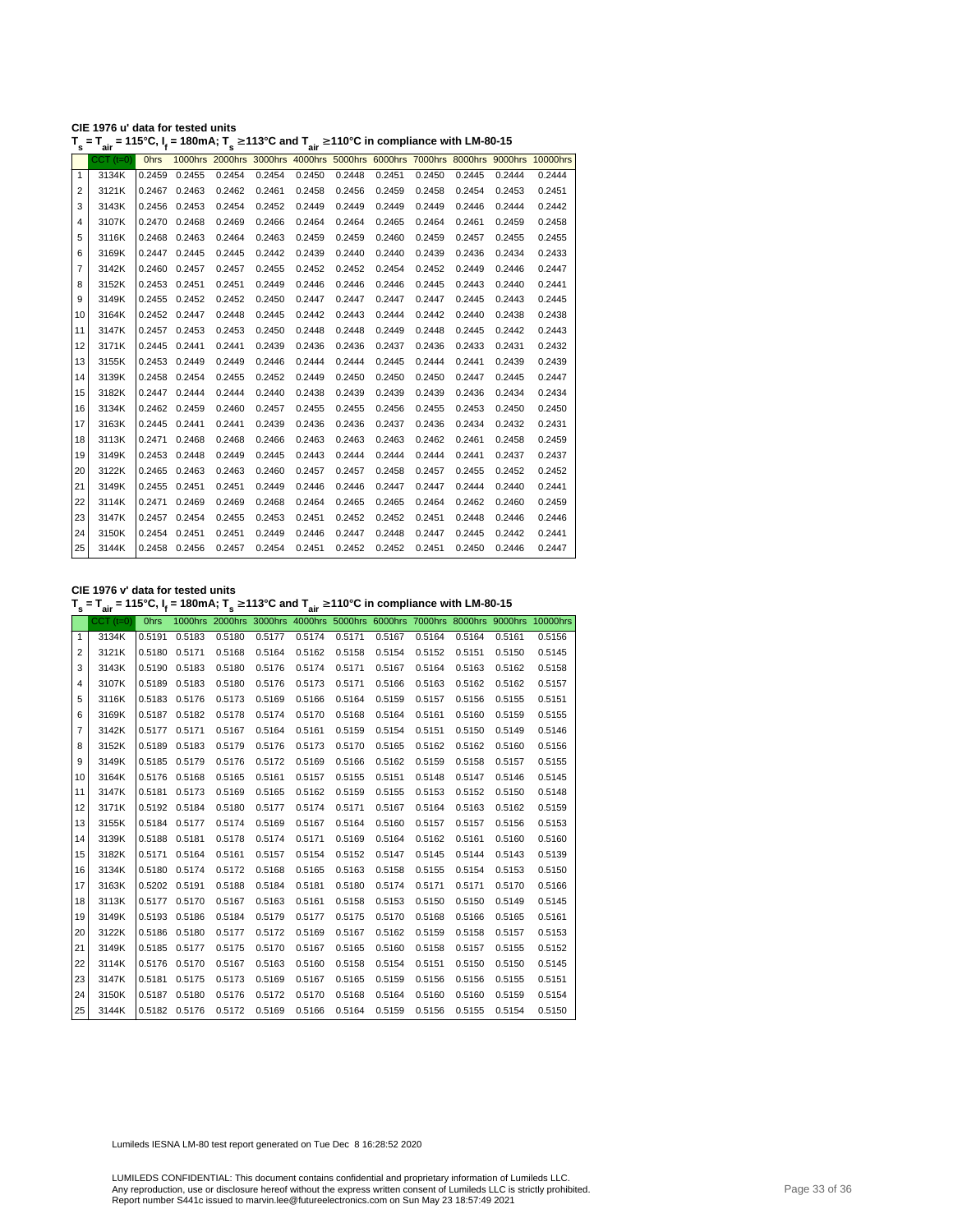| Delta u'v' data for tested units                                                                                                     |  |  |
|--------------------------------------------------------------------------------------------------------------------------------------|--|--|
| $T_s = T_{air} = 115^{\circ}$ C, $I_f = 180$ mA; $T_s \ge 113^{\circ}$ C and $T_{air} \ge 110^{\circ}$ C in compliance with LM-80-15 |  |  |

|                | ан          |             |               |        |        | . .    |        |        |        |        |        |                                                                                  |
|----------------|-------------|-------------|---------------|--------|--------|--------|--------|--------|--------|--------|--------|----------------------------------------------------------------------------------|
|                | $CCT$ (t=0) | <b>Ohrs</b> |               |        |        |        |        |        |        |        |        | 1000hrs 2000hrs 3000hrs 4000hrs 5000hrs 6000hrs 7000hrs 8000hrs 9000hrs 10000hrs |
| $\mathbf{1}$   | 3134K       | 0.0000      | 0.0009        | 0.0012 | 0.0015 | 0.0019 | 0.0023 | 0.0025 | 0.0028 | 0.0030 | 0.0034 | 0.0038                                                                           |
| $\overline{2}$ | 3121K       | 0.0000      | 0.0010        | 0.0013 | 0.0017 | 0.0020 | 0.0025 | 0.0027 | 0.0029 | 0.0032 | 0.0033 | 0.0038                                                                           |
| 3              | 3143K       | 0.0000      | 0.0008        | 0.0010 | 0.0015 | 0.0017 | 0.0020 | 0.0024 | 0.0027 | 0.0029 | 0.0030 | 0.0035                                                                           |
| 4              | 3107K       | 0.0000      | 0.0006        | 0.0009 | 0.0014 | 0.0017 | 0.0019 | 0.0024 | 0.0027 | 0.0028 | 0.0029 | 0.0034                                                                           |
| 5              | 3116K       | 0.0000      | 0.0009        | 0.0011 | 0.0015 | 0.0019 | 0.0021 | 0.0025 | 0.0028 | 0.0029 | 0.0031 | 0.0035                                                                           |
| 6              | 3169K       | 0.0000      | 0.0005        | 0.0009 | 0.0014 | 0.0019 | 0.0020 | 0.0024 | 0.0027 | 0.0029 | 0.0031 | 0.0035                                                                           |
| $\overline{7}$ | 3142K       | 0.0000      | 0.0007        | 0.0010 | 0.0014 | 0.0018 | 0.0020 | 0.0024 | 0.0027 | 0.0029 | 0.0031 | 0.0034                                                                           |
| 8              | 3152K       | 0.0000      | 0.0006        | 0.0010 | 0.0014 | 0.0017 | 0.0020 | 0.0025 | 0.0028 | 0.0029 | 0.0032 | 0.0035                                                                           |
| 9              | 3149K       | 0.0000      | 0.0007        | 0.0009 | 0.0014 | 0.0018 | 0.0021 | 0.0024 | 0.0027 | 0.0029 | 0.0030 | 0.0032                                                                           |
| 10             | 3164K       | 0.0000      | 0.0009        | 0.0012 | 0.0017 | 0.0021 | 0.0023 | 0.0026 | 0.0030 | 0.0031 | 0.0033 | 0.0034                                                                           |
| 11             | 3147K       | 0.0000      | 0.0009        | 0.0013 | 0.0017 | 0.0021 | 0.0024 | 0.0027 | 0.0029 | 0.0031 | 0.0034 | 0.0036                                                                           |
| 12             | 3171K       | 0.0000      | 0.0009        | 0.0013 | 0.0016 | 0.0020 | 0.0023 | 0.0026 | 0.0029 | 0.0031 | 0.0033 | 0.0035                                                                           |
| 13             | 3155K       | 0.0000      | 0.0008        | 0.0011 | 0.0017 | 0.0019 | 0.0022 | 0.0025 | 0.0028 | 0.0030 | 0.0031 | 0.0034                                                                           |
| 14             | 3139K       | 0.0000      | 0.0008        | 0.0010 | 0.0015 | 0.0019 | 0.0021 | 0.0025 | 0.0027 | 0.0029 | 0.0031 | 0.0030                                                                           |
| 15             | 3182K       | 0.0000      | 0.0008        | 0.0010 | 0.0016 | 0.0019 | 0.0021 | 0.0025 | 0.0027 | 0.0029 | 0.0031 | 0.0035                                                                           |
| 16             | 3134K       | 0.0000      | 0.0007        | 0.0008 | 0.0013 | 0.0017 | 0.0018 | 0.0023 | 0.0026 | 0.0028 | 0.0030 | 0.0032                                                                           |
| 17             | 3163K       | 0.0000      | 0.0012        | 0.0015 | 0.0019 | 0.0023 | 0.0024 | 0.0029 | 0.0032 | 0.0033 | 0.0035 | 0.0039                                                                           |
| 18             | 3113K       | 0.0000      | 0.0008        | 0.0010 | 0.0015 | 0.0018 | 0.0021 | 0.0025 | 0.0028 | 0.0029 | 0.0031 | 0.0034                                                                           |
| 19             | 3149K       | 0.0000      | 0.0009        | 0.0010 | 0.0016 | 0.0019 | 0.0020 | 0.0025 | 0.0027 | 0.0030 | 0.0032 | 0.0036                                                                           |
| 20             | 3122K       | 0.0000      | 0.0006        | 0.0009 | 0.0015 | 0.0019 | 0.0021 | 0.0025 | 0.0028 | 0.0030 | 0.0032 | 0.0035                                                                           |
| 21             | 3149K       | 0.0000      | 0.0009        | 0.0011 | 0.0016 | 0.0020 | 0.0022 | 0.0026 | 0.0028 | 0.0030 | 0.0034 | 0.0036                                                                           |
| 22             | 3114K       | 0.0000      | 0.0006        | 0.0009 | 0.0013 | 0.0017 | 0.0019 | 0.0023 | 0.0026 | 0.0028 | 0.0028 | 0.0033                                                                           |
| 23             | 3147K       | 0.0000      | 0.0007        | 0.0008 | 0.0013 | 0.0015 | 0.0017 | 0.0023 | 0.0026 | 0.0027 | 0.0028 | 0.0032                                                                           |
| 24             | 3150K       | 0.0000      | 0.0008        | 0.0011 | 0.0016 | 0.0019 | 0.0020 | 0.0024 | 0.0028 | 0.0028 | 0.0030 | 0.0035                                                                           |
| 25             | 3144K       |             | 0.0000 0.0006 | 0.0010 | 0.0014 | 0.0017 | 0.0019 | 0.0024 | 0.0027 | 0.0028 | 0.0030 | 0.0034                                                                           |

**Forward Voltage [V] data for tested units**

**T s = Tair = 115°C, I<sup>f</sup> = 180mA; T s** <sup>≥</sup> **113°C and Tair** <sup>≥</sup> **110°C in compliance with LM-80-15**

|                | $CCT$ ( $t=0$ ) | <b>Ohrs</b> |       |       |       |       |       |       |       |       |       | 1000hrs 2000hrs 3000hrs 4000hrs 5000hrs 6000hrs 7000hrs 8000hrs 9000hrs 10000hrs |
|----------------|-----------------|-------------|-------|-------|-------|-------|-------|-------|-------|-------|-------|----------------------------------------------------------------------------------|
| $\mathbf{1}$   | 3134K           | 6.048       | 6.049 | 6.045 | 6.067 | 6.242 | 6.051 | 6.050 | 6.050 | 6.052 | 6.046 | 6.115                                                                            |
| $\overline{2}$ | 3121K           | 6.032       | 6.150 | 6.128 | 6.035 | 6.034 | 6.088 | 6.033 | 6.043 | 6.036 | 6.029 | 6.031                                                                            |
| 3              | 3143K           | 6.160       | 6.224 | 6.228 | 6.261 | 6.176 | 6.185 | 6.165 | 6.163 | 6.153 | 6.161 | 6.159                                                                            |
| 4              | 3107K           | 6.148       | 6.186 | 6.326 | 6.170 | 6.170 | 6.185 | 6.155 | 6.151 | 6.144 | 6.145 | 6.151                                                                            |
| 5              | 3116K           | 6.154       | 6.136 | 6.177 | 6.160 | 6.160 | 6.177 | 6.156 | 6.152 | 6.146 | 6.149 | 6.150                                                                            |
| 6              | 3169K           | 6.188       | 6.185 | 6.165 | 6.176 | 6.176 | 6.155 | 6.174 | 6.166 | 6.164 | 6.163 | 6.168                                                                            |
| 7              | 3142K           | 6.094       | 6.284 | 6.068 | 6.075 | 6.071 | 6.133 | 6.091 | 6.157 | 6.067 | 6.063 | 6.064                                                                            |
| 8              | 3152K           | 6.180       | 6.211 | 6.220 | 6.179 | 6.188 | 6.258 | 6.178 | 6.175 | 6.174 | 6.165 | 6.174                                                                            |
| 9              | 3149K           | 6.116       | 6.132 | 6.107 | 6.420 | 6.388 | 6.188 | 6.120 | 6.131 | 6.118 | 6.112 | 6.136                                                                            |
| 10             | 3164K           | 6.154       | 6.173 | 6.154 | 6.167 | 6.183 | 6.191 | 6.161 | 6.149 | 6.156 | 6.149 | 6.190                                                                            |
| 11             | 3147K           | 6.161       | 6.171 | 6.167 | 6.164 | 6.173 | 6.281 | 6.217 | 6.167 | 6.149 | 6.152 | 6.162                                                                            |
| 12             | 3171K           | 6.211       | 6.167 | 6.148 | 6.404 | 6.173 | 6.167 | 6.147 | 6.155 | 6.145 | 6.159 | 6.148                                                                            |
| 13             | 3155K           | 6.209       | 6.160 | 6.516 | 6.176 | 6.292 | 6.186 | 6.233 | 6.160 | 6.179 | 6.151 | 6.154                                                                            |
| 14             | 3139K           | 6.170       | 6.141 | 6.171 | 6.145 | 6.159 | 6.156 | 6.130 | 6.134 | 6.127 | 6.122 | 6.137                                                                            |
| 15             | 3182K           | 6.186       | 6.187 | 6.146 | 6.153 | 6.149 | 6.147 | 6.150 | 6.141 | 6.138 | 6.135 | 6.162                                                                            |
| 16             | 3134K           | 6.159       | 6.201 | 6.139 | 6.179 | 6.152 | 6.192 | 6.151 | 6.143 | 6.133 | 6.134 | 6.143                                                                            |
| 17             | 3163K           | 6.219       | 6.192 | 6.136 | 6.302 | 6.167 | 6.160 | 6.139 | 6.130 | 6.126 | 6.124 | 6.130                                                                            |
| 18             | 3113K           | 6.082       | 6.065 | 6.056 | 6.181 | 6.058 | 6.100 | 6.056 | 6.103 | 6.056 | 6.049 | 6.055                                                                            |
| 19             | 3149K           | 6.059       | 6.101 | 6.065 | 6.102 | 6.102 | 6.100 | 6.055 | 6.071 | 6.065 | 6.059 | 6.112                                                                            |
| 20             | 3122K           | 6.128       | 6.265 | 6.129 | 6.160 | 6.135 | 6.138 | 6.136 | 6.139 | 6.134 | 6.117 | 6.131                                                                            |
| 21             | 3149K           | 6.064       | 6.091 | 6.077 | 6.070 | 6.074 | 6.102 | 6.074 | 6.068 | 6.065 | 6.065 | 6.080                                                                            |
| 22             | 3114K           | 6.121       | 6.056 | 6.057 | 6.058 | 6.060 | 6.276 | 6.060 | 6.056 | 6.050 | 6.051 | 6.051                                                                            |
| 23             | 3147K           | 6.148       | 6.157 | 6.138 | 6.151 | 6.170 | 6.254 | 6.142 | 6.142 | 6.149 | 6.134 | 6.138                                                                            |
| 24             | 3150K           | 6.210       | 6.160 | 6.141 | 6.157 | 6.174 | 6.218 | 6.149 | 6.213 | 6.136 | 6.135 | 6.156                                                                            |
| 25             | 3144K           | 6.143       | 6.099 | 6.101 | 6.107 | 6.103 | 6.106 | 6.103 | 6.112 | 6.100 | 6.100 | 6.103                                                                            |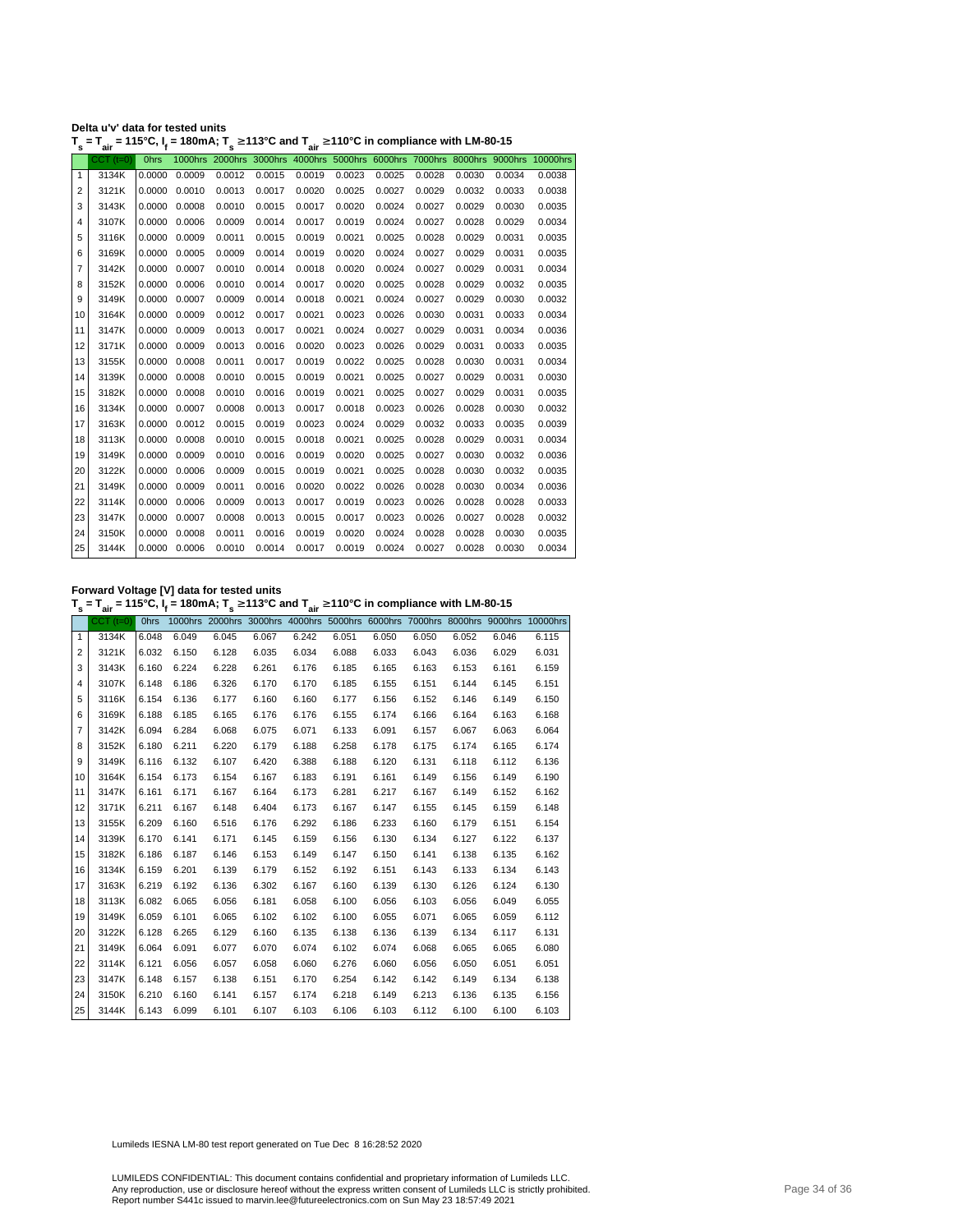#### **Disclaimer**

Neither Lumileds Holding B.V. nor its affiliates shall be liable for any kind of loss of data or any other damages, direct, indirect or consequential, resulting from the use of the provided information and data. Although Lumileds Holding B.V. and/or its affiliates have attempted to provide the most accurate information and data, the materials and services information and data are provided "as is," and neither Lumileds Holding B.V. nor its affiliates warrants or guarantees the contents and correctness of the provided information and data. Lumileds Holding B.V. and its affiliates reserve the right to make changes without notice. You as user agree to this disclaimer and user agreement with the download or use of the provided materials, information and data.

#### Company Information

Lumileds is a leading provider of power LEDs for everyday lighting applications. The company's records for light output, efficacy and thermal management are direct results of the ongoing commitment to advancing solid-state lighting technology and enabling lighting solutions that are more environmentally friendly, help reduce CO2 emissions and reduce the need for power plant expansion. Lumileds LUXEON LEDs are enabling never before possible applications in outdoor lighting, shop lighting, home lighting, digital imaging, display and automotive lighting.

Lumileds is a fully integrated supplier, producing core LED material in all three base colors, (red, green, blue) and white. Lumileds has R & D centers in San Jose, California and in the Netherlands, and production capabilities in San Jose, Singapore and Penang, Malaysia. Founded in 1999, Lumileds is the high flux LED technology leader and is dedicated to bridging the gap between solid-state technology and the lighting world. More information about the company's LUXEON LED products and solid-state lighting technologies can be found at www.lumileds.com.